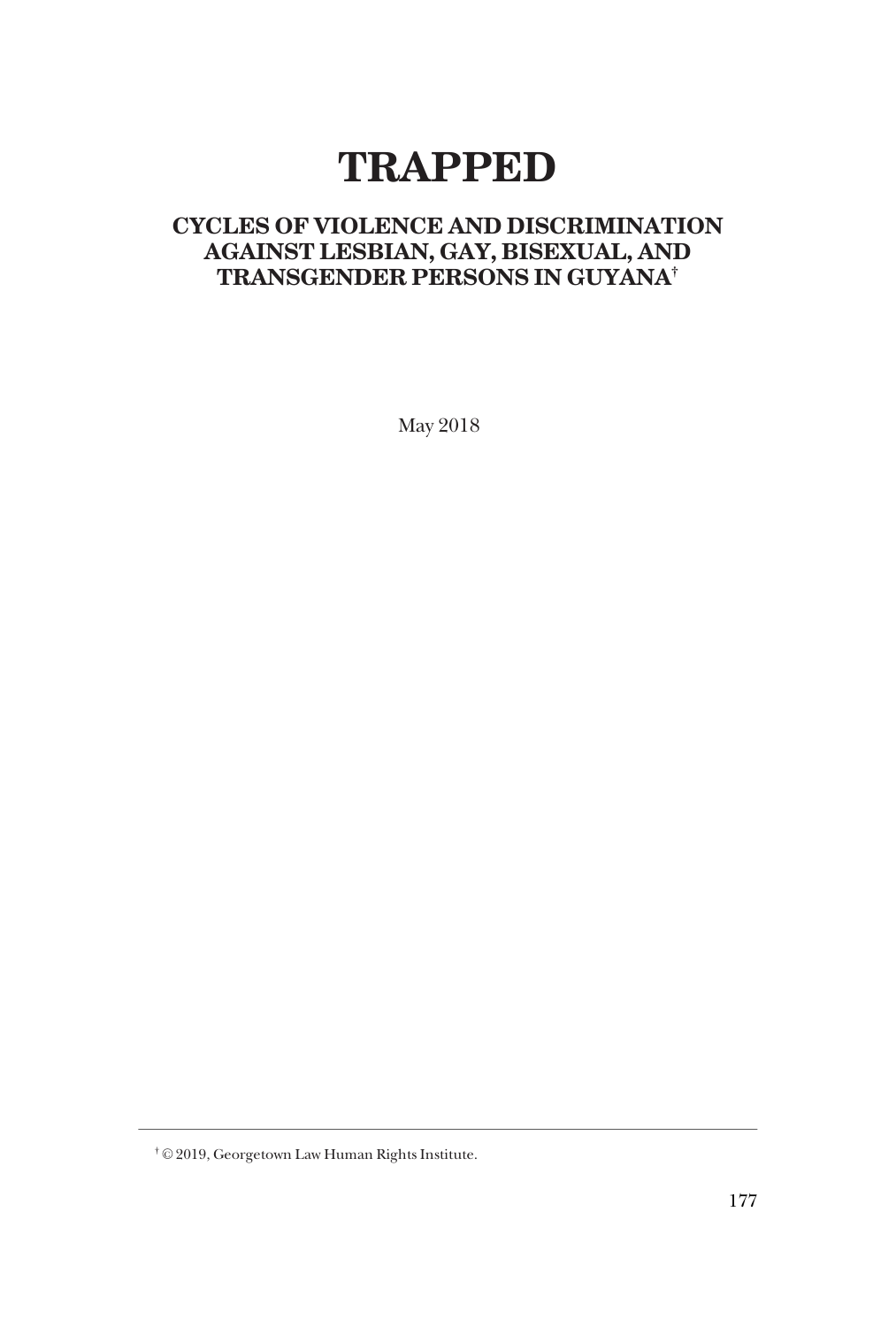# GEORGETOWN LAW HUMAN RIGHTS INSTITUTE

Andrew Schoenholtz Director and Professor from Practice

Fanny Gómez-Lugo Adjunct Professor of Law

Ashley Binetti Armstrong Dash-Muse Teaching Fellow

Members of the Human Rights Institute Fact-Finding Project:

Alicia Ceccanese, Juan Pablo Delgado, Camille Gervais, Yashaswini Mittal, Danya Nayfeh, Makenna Osborn, Irene Sidabutar, Amanda Strayer Authors, Editors

Design: Andres de la Roche A.DELAROCHE DESIGNS, LLC

A Product of the Georgetown Law Human Rights Institute Fact-Finding Project May 2018

Georgetown University Law Center 600 New Jersey Avenue NW Washington, D.C. 20001

[www.humanrightsinstitute.net](http://www.humanrightsinstitute.net) 

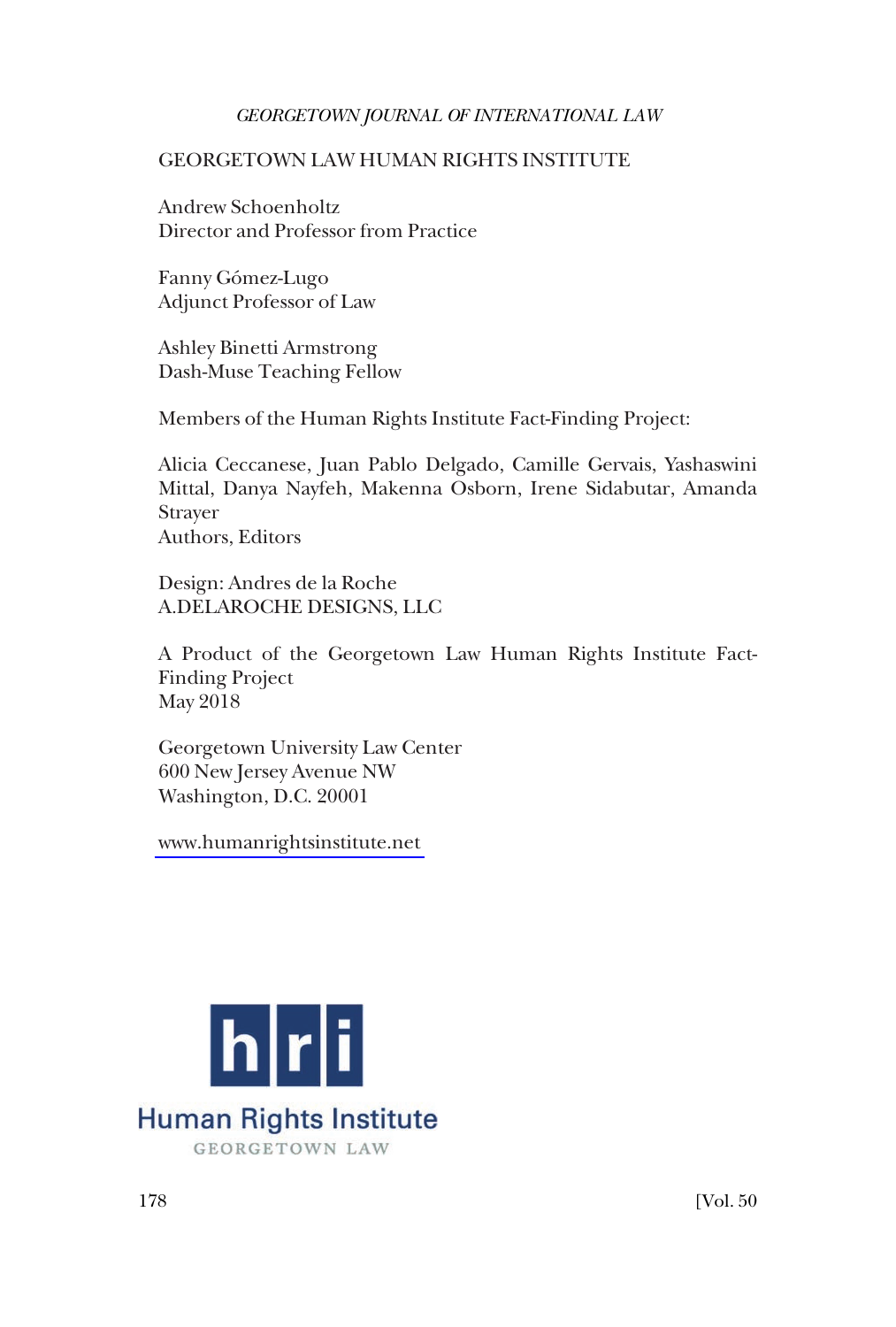# **PREFACE** ASHLEY BINETTI ARMSTRONG<sup>\*</sup>

<span id="page-2-0"></span>Human rights fact-finding aims to uncover and describe human rights concerns to expose both the abuses themselves and the factors that enable their perpetuation. Giving voice to survivors and victims is central to the fact-finding methodology: After all, ". . . if one really wishes to know how justice is administered in a country  $\ldots$  [o]ne goes to the unprotected – those, precisely, who need the law's protection most – and listens to their testimony."<sup>1</sup>

Through Georgetown Law's *Fact-Finding Practicum*, the Human Rights Institute works with a small group of students on a cutting-edge human rights research project each year. Student researchers develop the focus of the project and design their research methodology, conduct extensive interviews with stakeholders on the ground, draft a comprehensive report on their findings, and engage in related advocacy. The report you are about to read, "Trapped: Cycles of Violence and Discrimination Against LGBT Persons in Guyana," is a product of these efforts.

Globally, forty-five states criminalize relationships between females, and seventy-two states criminalize relationships between males.<sup>2</sup> Guyana, a small Caribbean country located in South America, is the only country on the South American continent that still criminalizes same-sex intimacy. Recently, a few Caribbean countries have repealed or overturned laws criminalizing same-sex intimacy — including Belize in  $2016<sup>3</sup>$  and Trinidad and Tobago in April 20184 . While Guyana still criminalizes buggery, there has been at least one positive development since the publication of this report: The Caribbean Court of Justice (CCJ) ruled that Guyana's law criminalizing "cross-dressing" for an "improper purpose"

<sup>\*</sup> Ashley Binetti Armstrong is the Dash-Muse Teaching Fellow at Georgetown Law's Human Rights Institute. She co-teaches HRI's Fact-Finding Practicum, directs the Human Rights Associates Program, and leads all human rights programming at the Institute.

<sup>1.</sup> JAMES BALDWIN, NO NAME IN THE STREET (1972).

*Sexual Orientation Laws in the World – Criminalisation*, THE INTERNATIONAL LESBIAN, GAY, 2. BISEXUAL, TRANS AND INTERSEX ASSOCIATION, (May 2017), [https://ilga.org/downloads/2017/](https://ilga.org/downloads/2017/ILGA_WorldMap_ENGLISH_Criminalisation_2017.pdf)  [ILGA\\_WorldMap\\_ENGLISH\\_Criminalisation\\_2017.pdf.](https://ilga.org/downloads/2017/ILGA_WorldMap_ENGLISH_Criminalisation_2017.pdf)

Brooke Sopelsa, *Belize Supreme Court Overturns Anti-Gay Law*, NBC NEWS, (Aug. 10, 2016), 3. [https://www.nbcnews.com/feature/nbc-out/belize-supreme-court-overturns-anti-gay-law-n627511.](https://www.nbcnews.com/feature/nbc-out/belize-supreme-court-overturns-anti-gay-law-n627511)

*Trinidad and Tobego: Court Overturns Same-Sex Intimacy Ban*, Human Rights Watch, (Apr. 13, 4. 2018), [https://www.hrw.org/news/2018/04/13/trinidad-and-tobago-court-overturns-same-sex](https://www.hrw.org/news/2018/04/13/trinidad-and-tobago-court-overturns-same-sex-intimacy-ban)[intimacy-ban](https://www.hrw.org/news/2018/04/13/trinidad-and-tobago-court-overturns-same-sex-intimacy-ban).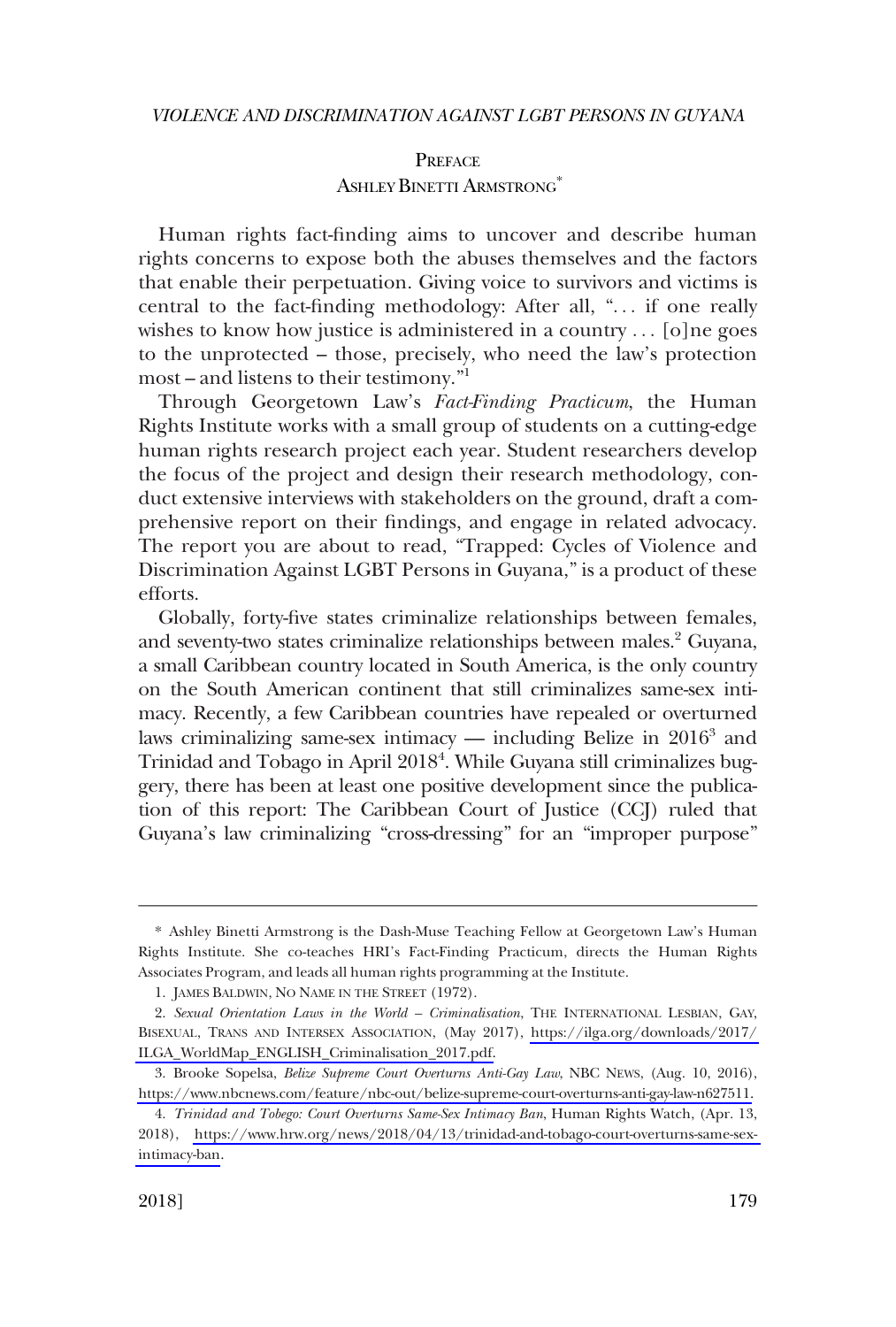is unconstitutional on November 12, 2018.<sup>5</sup> Guyana's Prime Minister, Moses Nagamootoo affirmed that Guyana will respect the CCJ decision.<sup>6</sup> Eliminating laws that perpetuate and legitimize violence and discrimination against LGBT individuals is a step in the right direction. However, there is still a great deal of change needed to disrupt—as detailed in this report—the pervasive cycle of violence, discrimination, and abuse that permeates all aspects of life for LGBT individuals in Guyana.

<sup>5.</sup> CCJ Declares Guyana's Cross-Dressing Law Unconstitutional, CCJ Press Release No. 44:2018 (Nov. 12, 2018).

*Guyana Respects CCJ Decision on Cross-Dressing – PM Nagamootoo*, (Nov. 20, 2018), [http://](http://guyanachronicle.com/2018/11/20/guyana-respects-ccj-decision-on-cross-dressing-pm-nagamootoo)  6. [guyanachronicle.com/2018/11/20/guyana-respects-ccj-decision-on-cross-dressing-pm-nagamootoo.](http://guyanachronicle.com/2018/11/20/guyana-respects-ccj-decision-on-cross-dressing-pm-nagamootoo)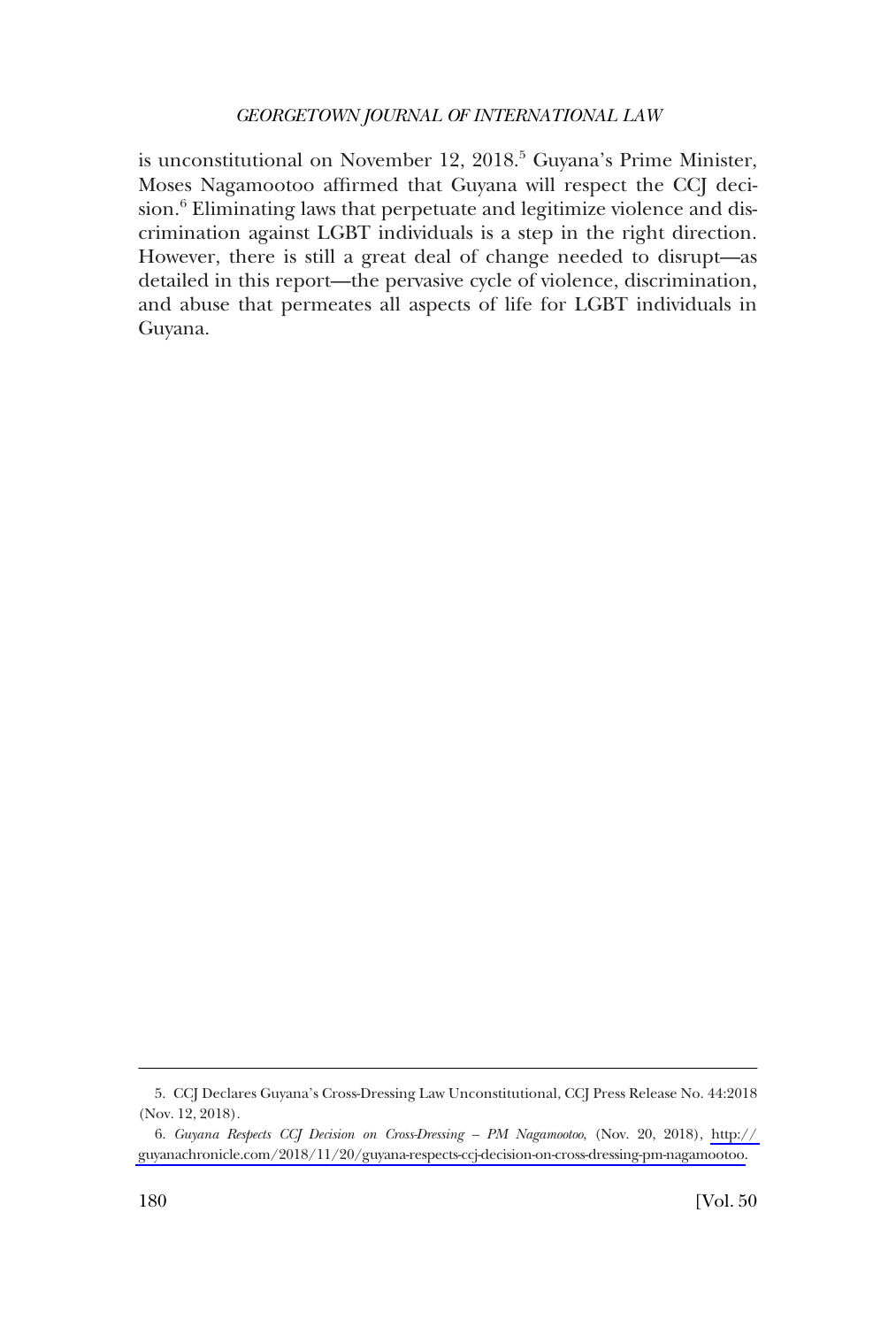#### **ACKNOWLEDGEMENTS**

<span id="page-4-0"></span>The Georgetown Law Human Rights Institute greatly appreciates the guidance, assistance, and support of organizations, practitioners, and individuals who helped make this report possible.

The researchers of the Fact-Finding Project would like to thank Georgetown University Law Center's Human Rights Institute ("Institute") for its continued support and dedication to its mission of promoting the understanding of and respect for human rights, the practice of human rights law, and Georgetown Law's place as a global leader in human rights. We would also like to thank the Institute's Director, Andrew Schoenholtz, for his continued commitment to the Fact-Finding Project, which provides law students with an opportunity to acquire practical skills for the study, promotion, and protection of human rights.

We are immensely grateful to our Professor, Fanny Gomez-Lugo, for her wisdom and guidance throughout this project. We would also like to give special thanks to Ashley Binetti, in her capacity as the Dash-Muse Teaching Fellow, for her tireless dedication, advice, and support, particularly for her edits on earlier drafts of this report.

We would like to thank the practitioners and organizations that helped facilitate our field research in Guyana. We offer our sincere appreciation to Twinkle Kissoon from Guyana Trans United (GTU) and Joel Simpson and Anil Persaud from the Society Against Sexual Orientation Discrimination (SASOD) for generously sharing their time and knowledge with us throughout the year. Their valuable insights and support during the planning process made our fact-finding trip possible. We also extend our gratitude to Gulliver McEwan (GTU); Valini Leitch (SASOD); Colleen McEwan from the Guyana Rainbow Foundation (GuyBow); Karen De Souza from Red Thread; and the employees of Comforting Hearts.

We would also like to thank the offices of the Guyanese government whose members agreed to meet with us and provide us with valuable information on Guyana's legal and political framework, including Hon. Keith Scott, M.P., Minister within the Ministry of Social Protection; Francis Carryl, Industrial Relations Consultant, Minister within the Ministry of Social Protection; Charles Ogle, Chief Labour Officer, Ministry of Social Protection; Karen Vansluytman, Assistant to the Chief Labour Officer; Hon. Dr. Karen Cummings, M.P., Minister within the Ministry of Public Health; Paul Williams, Crime Chief, Guyana Police Force; Seelall Persaud, former Commissioner of Police of Guyana; and the eight members of his Executive Leadership Team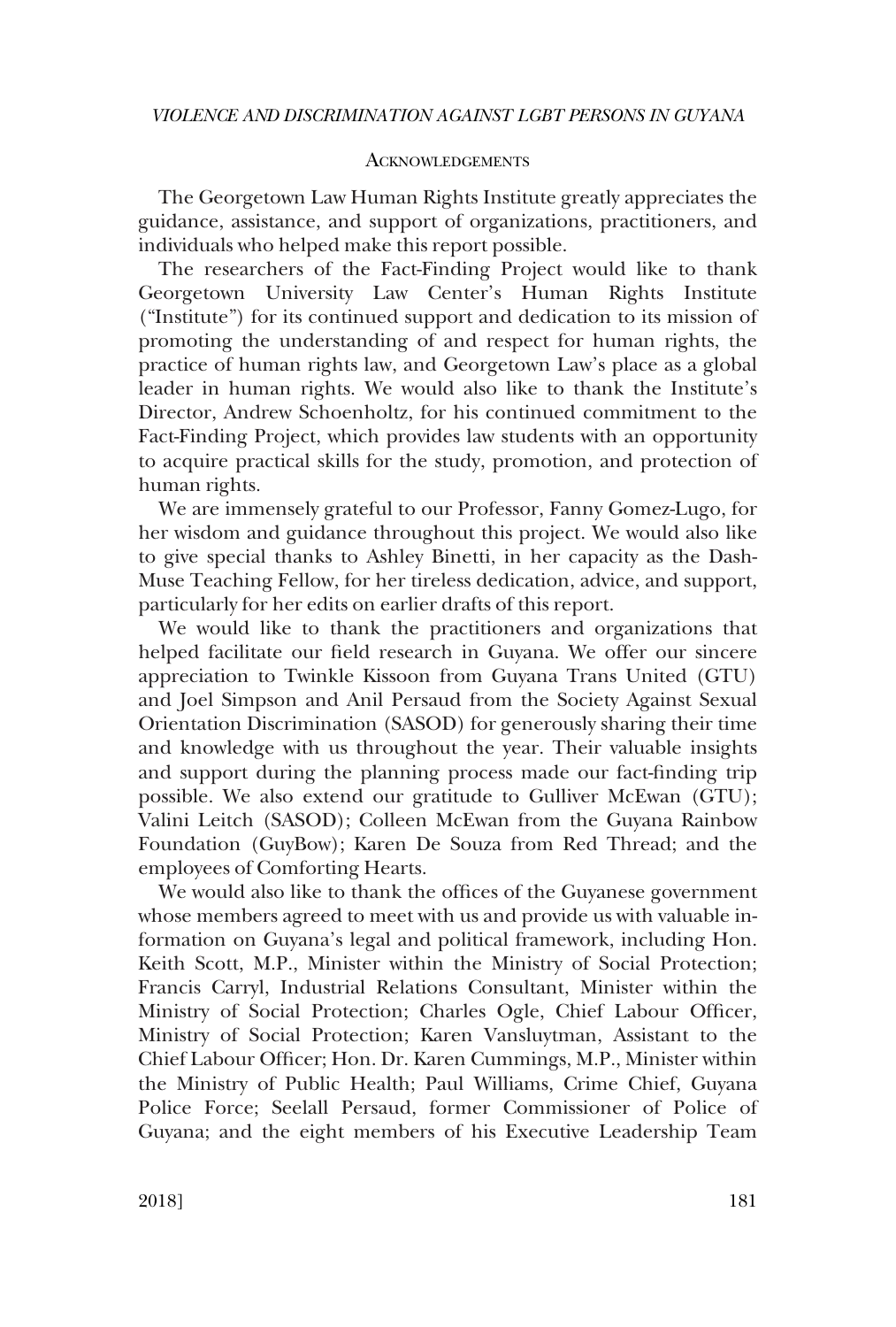from Administration, Operations, and Criminal Investigation Divisions. Additionally, we would like to thank the following independent practitioners and experts in their field, who provided insights for our research: Swami Aksharananda from the Saraswati Vidya Niketan School; Bishop Alleyne from the Roman Catholic Diocese of Georgetown; Wazir Baksh from the Guyana Islamic Trust; Members of the Guyana Association of Women Lawyers (GAWL); Members of the Guyana Bar Association (GBA); Apatoa, an elected leader in the indigenous community of Guyana; and Dr. Christopher Arif Bulkan, Senior Lecturer, The University of the West Indies, at St. Augustine, Trinidad and Tobago.

We are indebted to those who provided valuable advice and direction during the course of this project: Dr. Irene A. Jillson, Dr. Michael Plankey, and Dr. Michael Orquiza from Georgetown University's Institutional Review Board; Tracy Robinson, Senior Lecturer, Faculty of Law, The University of the West Indies, at Mona, Jamaica and former President of the Inter-American Commission on Human Rights (IACHR); Shawn Gaylord, Advocacy Counsel, Human Rights First; Colin Robinson, Executive Director, Coalition Advocating for Inclusion of Sexual Orientation (CAISO); María Isabel Rivero, Press and Communication Director, IACHR; Stefano Fabeni, Executive Director, Synergía–Initiatives for Human Rights; Star Rugori, Executive Director, Mouvement pour les Libertés Individuelles (MOLI); and Francisco Berreta, Research Fellow, Human Rights Watch.

We would especially like to thank Victor Madrigal-Borloz, UN Independent Expert on Protection against violence and discrimination based on sexual orientation and gender identity, for authoring the Foreword for this report.

Most of all, we would like to thank all the brave and inspiring members of the Guyanese LGBT community for sharing their experiences with us. We hope this research amplifies their voices and assists human rights defenders in Guyana in their ongoing advocacy to make Guyanese society more inclusive and to end violence and discrimination against LGBT persons there.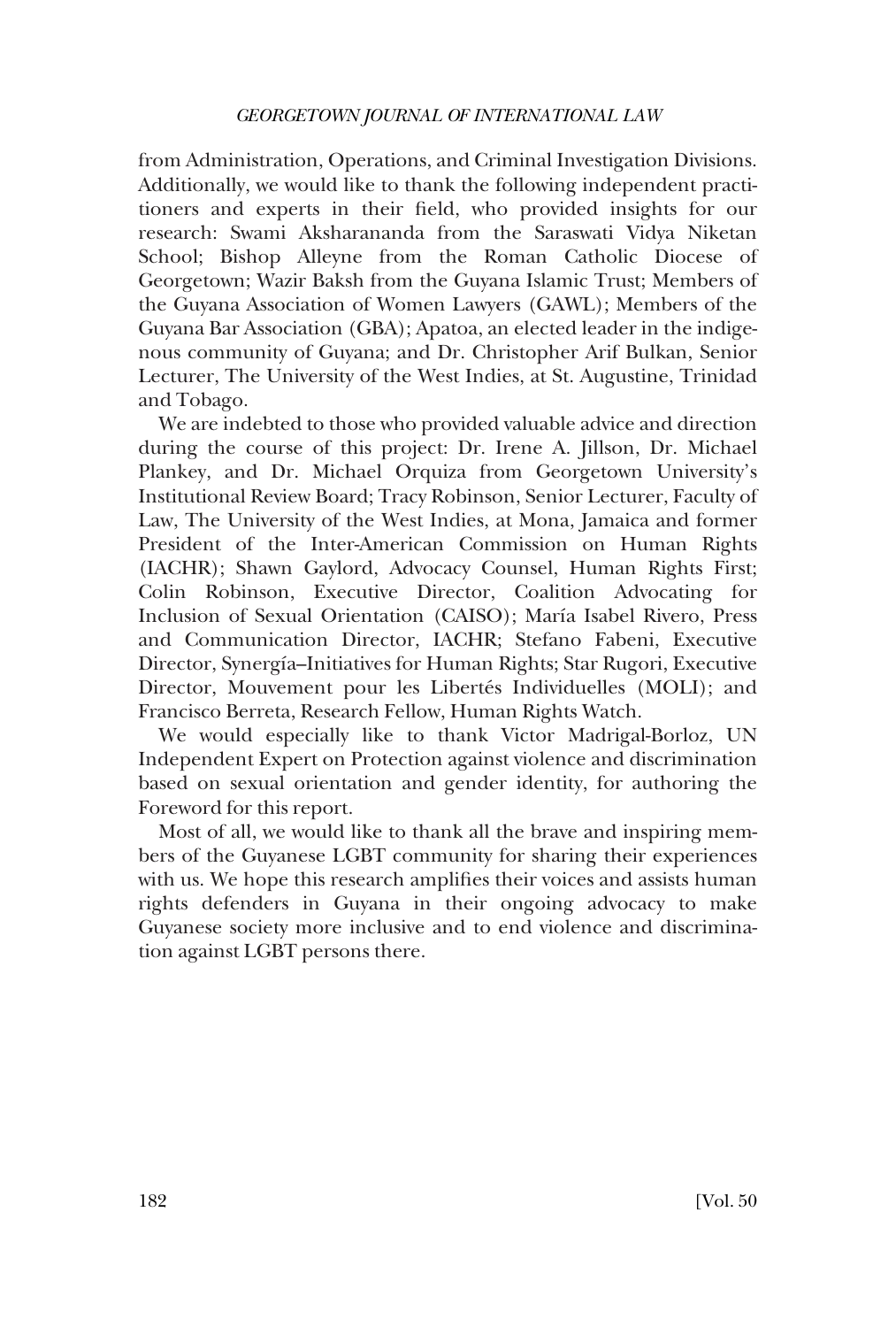# TABLE OF CONTENTS

| 179                                                                   |  |
|-----------------------------------------------------------------------|--|
| 181                                                                   |  |
| 183                                                                   |  |
| 187<br>DEFINITIONS & ABBREVIATIONS                                    |  |
| 187<br>A.                                                             |  |
| 189<br><b>B.</b>                                                      |  |
| 190                                                                   |  |
| 192                                                                   |  |
| 194                                                                   |  |
| NONDISCRIMINATION AND THE RIGHT TO DIGNITY IN INTERNATIONAL           |  |
| 196                                                                   |  |
| GUYANA'S INTERNATIONAL HUMAN RIGHTS OBLIGATIONS<br>L<br>197           |  |
| II.<br>THE PRINCIPLE OF NONDISCRIMINATION AND ITS APPLICATION TO      |  |
| SEXUAL ORIENTATION AND GENDER IDENTITY AND EXPRESSION<br>198          |  |
| The Principle of Nondiscrimination in U.N. Treaty Bodies<br>A.<br>198 |  |
| The Principle of Nondiscrimination in the Inter-American<br><b>B.</b> |  |
| 201<br>Human Rights System                                            |  |
| The Yogyakarta Principles and Nondiscrimination<br>203<br>C.          |  |
| 204<br>HI.                                                            |  |
| 207<br>FINDINGS: BACKGROUND                                           |  |
| 210                                                                   |  |
| 210<br>I.                                                             |  |
| 210<br>H.<br>LEGAL FRAMEWORK                                          |  |
| 210<br>Domestic Legal Framework on Education<br>A.                    |  |
| 210<br>1.                                                             |  |
| 2.<br>211                                                             |  |
| 3.<br>213                                                             |  |
| 214<br>Obligations Under International Law<br>В.                      |  |
| 214<br>1.                                                             |  |
| 214<br>2.                                                             |  |
| 216<br>III.                                                           |  |
| 216<br>Bullying in Schools: A Silent Epidemic<br>А.                   |  |
| 217<br>Bullying by Other Students<br>B.                               |  |
| 218<br>C.<br>Discrimination by Teachers                               |  |
| 220<br>D.                                                             |  |
| Need for Comprehensive Sexuality Education<br>220<br>1.               |  |
| Lack of a Supportive Home Life<br>221<br>2.                           |  |
| 222<br>CONCLUSION AND RECOMMENDATIONS<br>IV.                          |  |
| 224<br>FINDINGS: EMPLOYMENT                                           |  |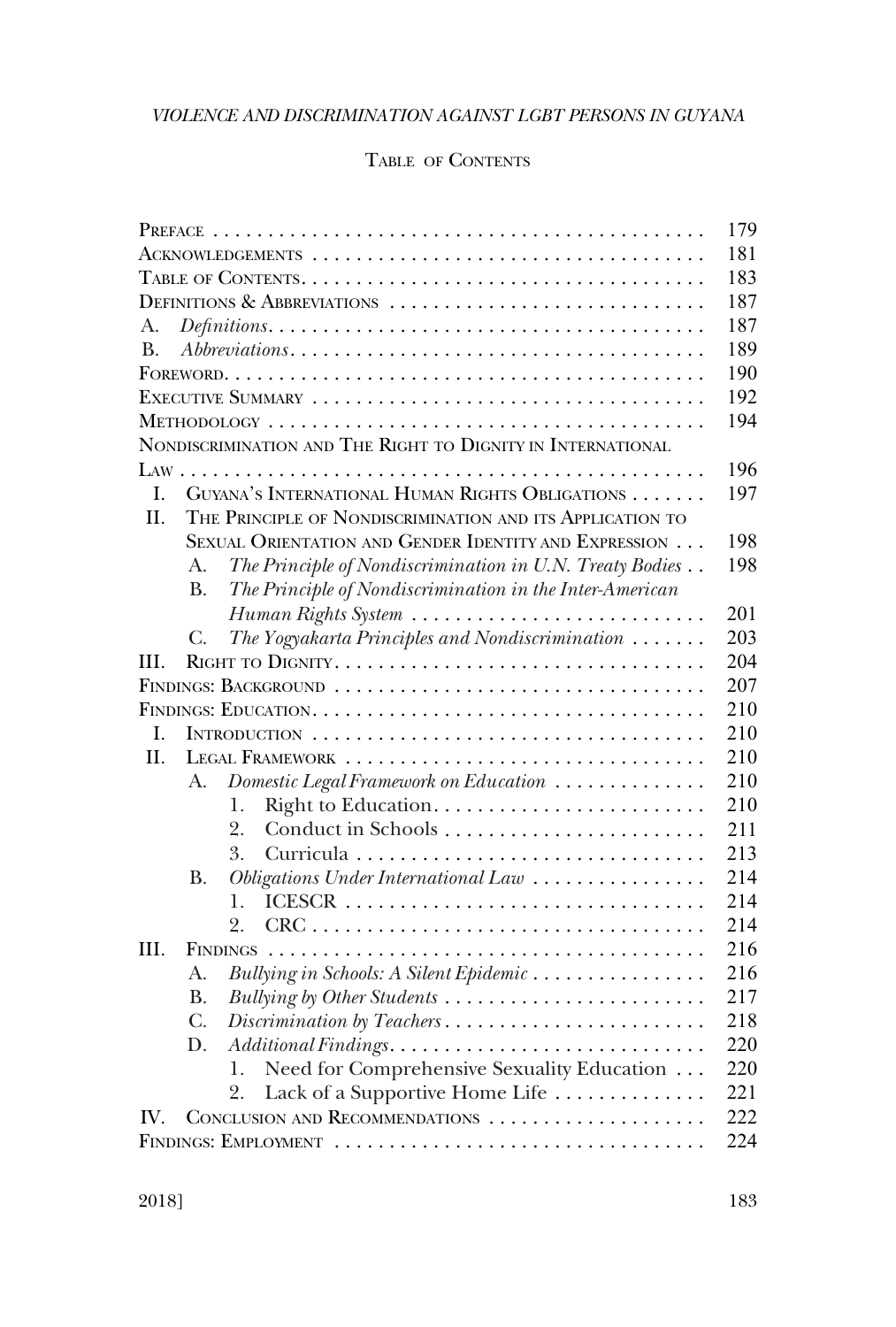| I.                    |                |                                                                                       | 224 |
|-----------------------|----------------|---------------------------------------------------------------------------------------|-----|
| П.                    |                | LEGAL FRAMEWORK                                                                       | 224 |
|                       | A.             | Domestic Legal Framework on Employment Discrimination                                 | 224 |
|                       | В.             | Obligations Under International and Regional Law                                      | 226 |
| III.                  |                |                                                                                       | 227 |
|                       | A.             | General Employment in Guyana                                                          | 227 |
|                       | <b>B.</b>      | Nondiscrimination Policies in the Workplace                                           | 227 |
|                       | C.             | Challenges Finding Employment                                                         | 229 |
|                       | D.             | Gender Expression in the Workplace                                                    | 231 |
|                       | Ε.             | Workplace Harassment                                                                  | 233 |
|                       |                | Harassment and Threats from Customers and the<br>1.                                   |     |
|                       |                | Public                                                                                | 234 |
|                       |                | Harassment from Coworkers Creates a Hostile<br>2.                                     |     |
|                       |                | Work Environment                                                                      | 234 |
|                       |                | Lack of Support and Harassment from Supervisors<br>3.                                 |     |
|                       |                |                                                                                       | 235 |
|                       | $\mathbf{F}$ . |                                                                                       | 236 |
|                       | G.             | Role of Government in Addressing Employment                                           |     |
|                       |                | $Discription \dots \dots \dots \dots \dots \dots \dots \dots \dots \dots \dots \dots$ | 237 |
|                       | Н.             | Additional Findings                                                                   | 239 |
|                       |                | Impact of Discrimination in Transportation on<br>1.                                   |     |
|                       |                |                                                                                       | 239 |
|                       |                | Discrimination Against Human Rights Defenders.<br>2.                                  | 239 |
| $\mathbf{IV}_{\cdot}$ |                | CONCLUSION AND RECOMMENDATIONS                                                        | 240 |
|                       |                |                                                                                       | 241 |
| I.                    |                |                                                                                       | 241 |
| H.                    |                | LEGAL FRAMEWORK                                                                       | 241 |
|                       | А.             | Guyana's Domestic Laws                                                                | 241 |
|                       | <b>B.</b>      | Obligations Under International Law                                                   | 243 |
| III.                  |                |                                                                                       | 245 |
|                       | А.             | Discrimination on the Basis of Sexual Orientation, Gender                             |     |
|                       |                | Identity, and Gender Expression in Accessing Healthcare                               | 245 |
|                       |                | Discrimination at Every Stage of Healthcare<br>1.                                     | 245 |
|                       |                | Discrimination Against Transgender Persons<br>2.                                      | 248 |
|                       |                | Discrimination When Giving Blood                                                      | 250 |
|                       | <b>B.</b>      | Discrimination on the Basis of HIV Status                                             | 251 |
|                       | C.             |                                                                                       | 253 |
|                       | D.             | Lack of Mental Healthcare                                                             | 255 |
|                       | Ε.             |                                                                                       | 256 |
|                       |                | Hormone Therapy and Gender-Affirming Surgery<br>1.                                    | 256 |
| IV.                   |                | CONCLUSION AND RECOMMENDATIONS                                                        | 256 |
|                       |                | FINDINGS: VIOLENCE AND SAFETY IN PUBLIC SPACES                                        | 257 |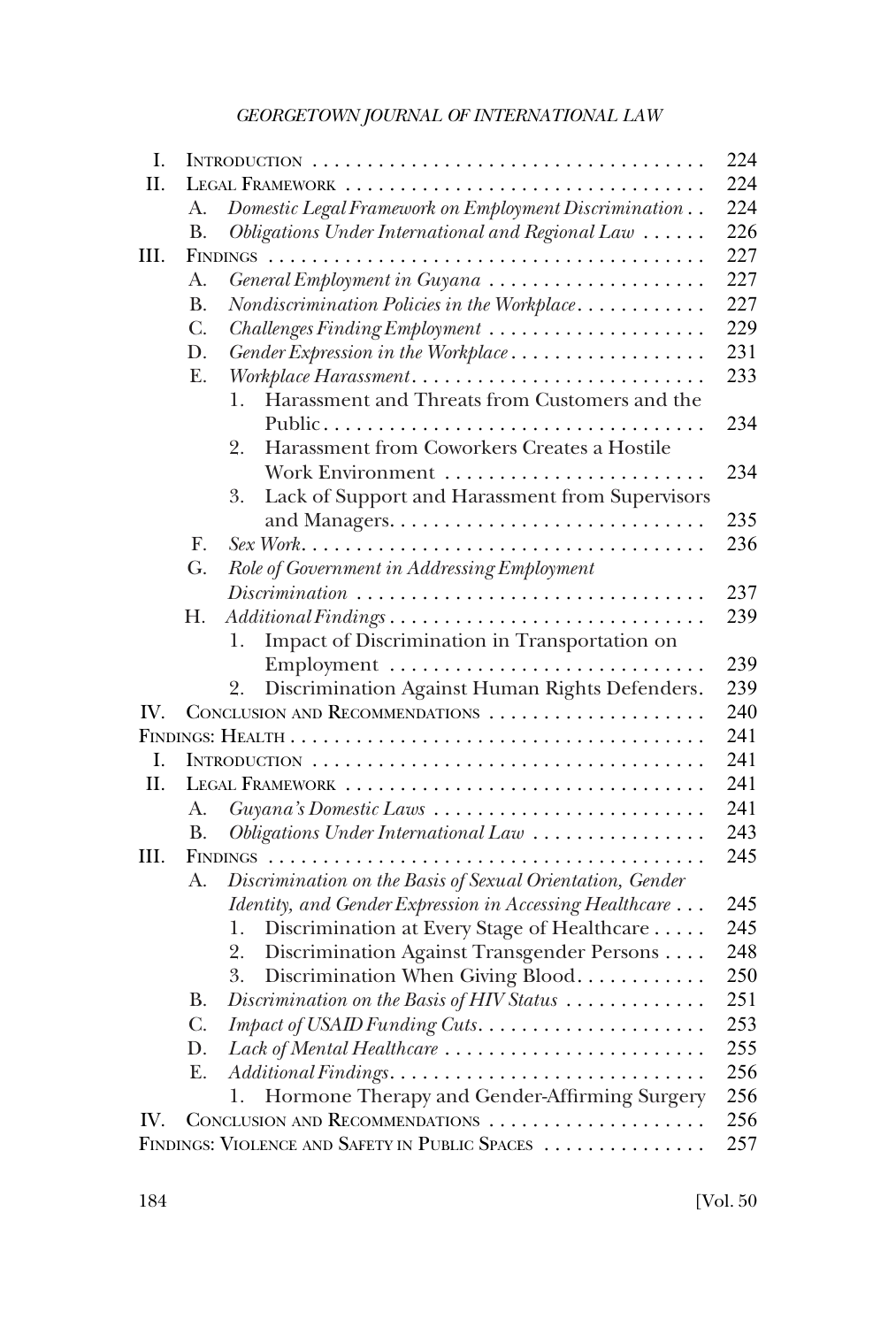| Ι.   |           |                                                           | 257 |
|------|-----------|-----------------------------------------------------------|-----|
| II.  |           |                                                           | 258 |
|      | А.        | Domestic Legal Framework                                  | 258 |
|      |           | Rights to Life and Security.<br>1.                        | 258 |
|      |           | 2.<br>Right to Freedom of Expression                      | 258 |
|      | В.        | International and Regional Legal Framework                | 259 |
|      |           | 1.                                                        | 259 |
|      |           | Right to Security<br>2.                                   | 260 |
|      |           | Right to Freedom of Expression<br>3.                      | 261 |
| III. |           |                                                           | 262 |
|      | A.        |                                                           | 262 |
|      |           | Verbal Harassment and Threats<br>1.                       | 262 |
|      |           | 2.                                                        | 264 |
|      |           | Threats and Violence Against Human Rights<br>3.           |     |
|      |           |                                                           | 265 |
|      | <b>B.</b> | Threats and Harassment from Guyanese Police Officers      | 266 |
|      |           | General Anti-LGBT Harassment from Guyanese<br>1.          |     |
|      |           |                                                           | 266 |
|      |           | Sexual Harassment from Guyanese Police<br>2.              | 267 |
|      | C.        | Discrimination and Harassment by Transportation Providers | 267 |
|      | D.        | Violence Committed by Private Actors                      | 269 |
|      |           | Violence Occurring in Public Spaces<br>1.                 | 270 |
|      |           | Threats and Violence Occurring in LGBT Persons'<br>2.     |     |
|      |           |                                                           | 272 |
|      |           | Violence Against LGBT Sex Workers<br>3.                   | 272 |
|      | Ε.        | Harassment and Violence Impacts Rights to Life, Security, |     |
|      |           | and Freedom of Expression                                 | 274 |
| IV.  |           | CONCLUSION AND RECOMMENDATIONS                            | 274 |
|      |           | FINDINGS: IMPUNITY FOR PERPETRATORS AND ACCESS TO JUSTICE | 276 |
| I.   |           | LEGAL FRAMEWORK                                           | 276 |
|      | A.        | Domestic Legal Framework                                  | 276 |
|      |           | Discriminatory Laws Hinder Access to Justice<br>1.        | 276 |
|      |           | Lack of Remedy for Violations against LGBT<br>2.          |     |
|      |           |                                                           | 277 |
|      |           | Non-existence of the Human Rights Commission<br>а.        | 277 |
|      |           | Lack of Recourse for Grievances against the Guyana<br>b.  |     |
|      |           | Police Force                                              | 278 |
|      | В.        | Guyana's International and Regional Obligations.          | 278 |
|      |           | 1.                                                        | 278 |
|      |           | 2.                                                        | 279 |
| II.  |           |                                                           | 281 |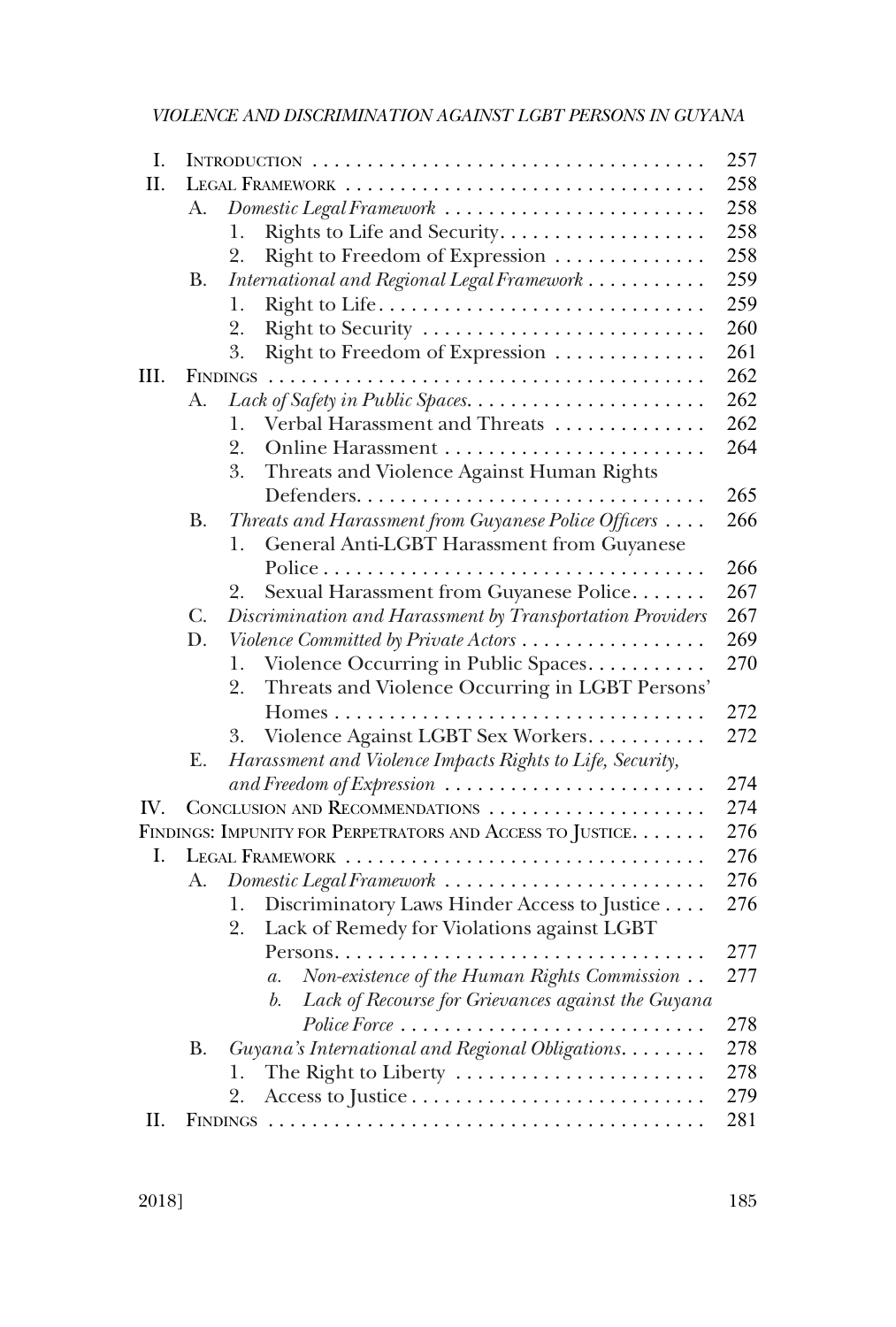|      | А.        | Discriminatory Laws and Police Abuse: A Deterring        |     |
|------|-----------|----------------------------------------------------------|-----|
|      |           | $Environment \dots \dots \dots \dots \dots \dots$<br>.   | 281 |
|      |           | Intimidation Through Discriminatory Laws<br>1.           | 281 |
|      |           | Police Abuse in Custody Fuels Mistrust<br>2.             | 282 |
|      | <b>B.</b> | Difficulties Reporting Crime                             | 283 |
|      |           | Barriers to Reporting Crimes.<br>1.                      | 284 |
|      |           | 2.<br>Difficulties in Reporting Same-sex Violence        | 289 |
|      |           | 3.<br>Using Contacts or Bribes to Facilitate Making      |     |
|      |           |                                                          | 290 |
|      | C.        | Lack of Law Enforcement Investigation                    | 292 |
|      |           | Investigation Process Followed by Guyanese Police<br>1.  | 292 |
|      |           | Mishandling Investigations Leads to Impunity for<br>2.   |     |
|      |           | Perpetrators                                             | 292 |
|      |           | Lack of Communication with Victims During<br>3.          |     |
|      |           |                                                          | 293 |
|      | D.        | Lack of Effective Means to Remedy Police Abuse           | 295 |
|      |           | Ineffectiveness of the Current Police Complaints<br>1.   |     |
|      |           |                                                          | 295 |
|      |           | Inadequate Recruitment and Training Policies.<br>2.      | 296 |
|      | Е.        | Lack of Access to Courts                                 | 297 |
| Ш.   |           | CONCLUSION AND RECOMMENDATIONS                           | 299 |
|      |           |                                                          | 300 |
| I.   |           |                                                          | 300 |
| II.  |           | TO THE UNITED NATIONS, PARTICULARLY TO THE HUMAN RIGHTS  |     |
|      |           | COMMITTEE; COMMITTEE ON ECONOMIC, SOCIAL AND CULTURAL    |     |
|      |           | RIGHTS; COMMITTEE ON THE RIGHTS OF THE CHILD; OHCHR;     |     |
|      |           | SPECIAL RAPPORTEUR ON THE RIGHT OF EVERYONE TO THE       |     |
|      |           | ENJOYMENT OF THE HIGHEST ATTAINABLE STANDARD OF PHYSICAL |     |
|      |           | AND MENTAL HEALTH, AND SPECIAL RAPPORTEUR ON TORTURE     |     |
|      |           | AND OTHER CRUEL, INHUMAN OR DEGRADING TREATMENT OR       |     |
|      |           |                                                          | 303 |
| III. |           | TO THE IACHR, PARTICULARLY THE RAPPORTEUR ON THE         |     |
|      |           | RIGHTS OF LESBIAN, GAY, BISEXUAL, TRANS, AND INTERSEX    |     |
|      |           | PERSONS; THE RAPPORTEUR ON THE RIGHTS OF THE CHILD; THE  |     |
|      |           | RAPPORTEUR ON THE RIGHTS OF WOMEN; THE SPECIAL           |     |
|      |           | RAPPORTEUR FOR FREEDOM OF EXPRESSION; AND THE SPECIAL    |     |
|      |           | RAPPORTEUR ON ECONOMIC, SOCIAL, CULTURAL AND             |     |
|      |           |                                                          | 304 |
| IV.  |           | TO THE GOVERNMENT OF THE UNITED STATES OF AMERICA        | 304 |
| V.   |           | TO THE PRIVATE SECTOR                                    | 305 |
|      |           |                                                          | 307 |
|      |           |                                                          |     |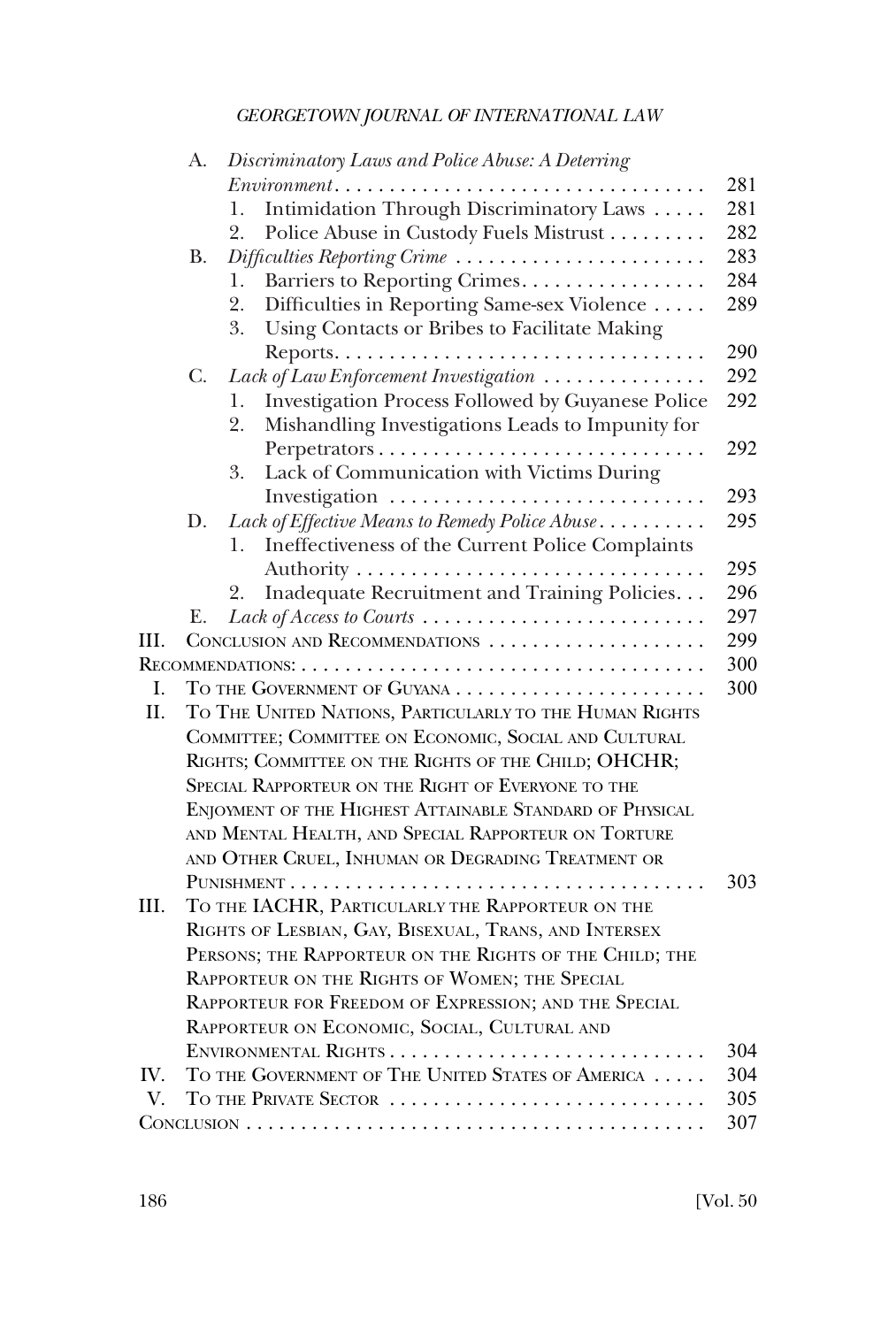#### DEFINITIONS & ABBREVIATIONS

#### A. *Definitions*

<span id="page-10-0"></span>**Anti-man** Derogatory Creole term for a homosexual male, transgender person, or man who is perceived to be feminine.<sup>7</sup>

**Batty boy / batty man** Derogatory terms for a homosexual male, transgender person, or man who is perceived to be feminine. "Batty" is a Jamaican Patois term for anus, thus the term refers to anal sex.8

**Bisexual** A person who is romantically and emotionally attracted to both men and women.<sup>9</sup>

**Cisgender** Describes a person whose sense of their own gender is aligned with the sex assigned at birth. For example, a person who was assigned male sex at birth and who identifies himself as a man is cisgender.10

**Fire / fire bun** Derogatory term that conveys rejection of anything considered evil, sinful, or wrong, especially homosexuality. The term stems from biblical references to "fire and brimstone," and the torments facing sinners in hell. $^{11}$ 

**Gay** A man who is romantically and emotionally attracted to other men. $^{12}$ 

**Gender expression** A person's presentation of gender through physical appearance – including dress, hairstyles, accessories, cosmetics – and mannerisms, speech, behavioral patterns, names, and personal references.13

12. HIGGITT, *supra* note 3, at 1.

<sup>7.</sup> INT'L GAY AND LESBIAN HUMAN RIGHTS COMM'N & UNITED AND STRONG, CARIBBEAN MEDIA TRAINING MANUAL 17 (2015), [https://www.outrightinternational.org/sites/default/files/](https://www.outrightinternational.org/sites/default/files/MediaGuideAugust102015.pdf)  [MediaGuideAugust102015.pdf.](https://www.outrightinternational.org/sites/default/files/MediaGuideAugust102015.pdf)

<sup>8.</sup> *Id*. at 17, 19.

<sup>9.</sup> RYAN HIGGITT, SOC'Y AGAINST SEXUAL ORIENTATION DISCRIMINATION [SASOD], LGBT MENTAL HEALTH FACT SHEET 1 (2014), [http://www.sasod.org.gy/sites/default/files/resources/](http://www.sasod.org.gy/sites/default/files/resources/SASOD_FactSheet_LGBT_MentalHealthfinal.pdf)  [SASOD\\_FactSheet\\_LGBT\\_MentalHealthfinal.pdf.](http://www.sasod.org.gy/sites/default/files/resources/SASOD_FactSheet_LGBT_MentalHealthfinal.pdf)

<sup>10.</sup> Definitions, U.N. FREE & EQUAL, <https://www.unfe.org/definitions/>(last visited Mar. 25, 2018).

<sup>11.</sup> Interview with Joel Simpson, 35, Managing Dir., SASOD in Georgetown, Guy. (March 11, 2018).

<sup>13.</sup> INT'L COMM'N OF JURISTS, THE YOGYAKARTA PRINCIPLES PLUS 10: ADDITIONAL PRINCIPLES AND STATE OBLIGATIONS ON THE APPLICATION OF INTERNATIONAL HUMAN RIGHTS LAW IN RELATION TO SEXUAL ORIENTATION, GENDER IDENTITY, GENDER EXPRESSION AND SEX CHARACTERISTICS TO COMPLEMENT THE YOGYAKARTA PRINCIPLES 6 (Nov. 10, 2017) [hereinafter YOGYAKARTA PRINCIPLES PLUS 10], [http://yogyakartaprinciples.org/wp-content/uploads/2017/11/A5\\_yogyakartaWEB-2.](http://yogyakartaprinciples.org/wp-content/uploads/2017/11/A5_yogyakartaWEB-2.pdf) [pdf.](http://yogyakartaprinciples.org/wp-content/uploads/2017/11/A5_yogyakartaWEB-2.pdf)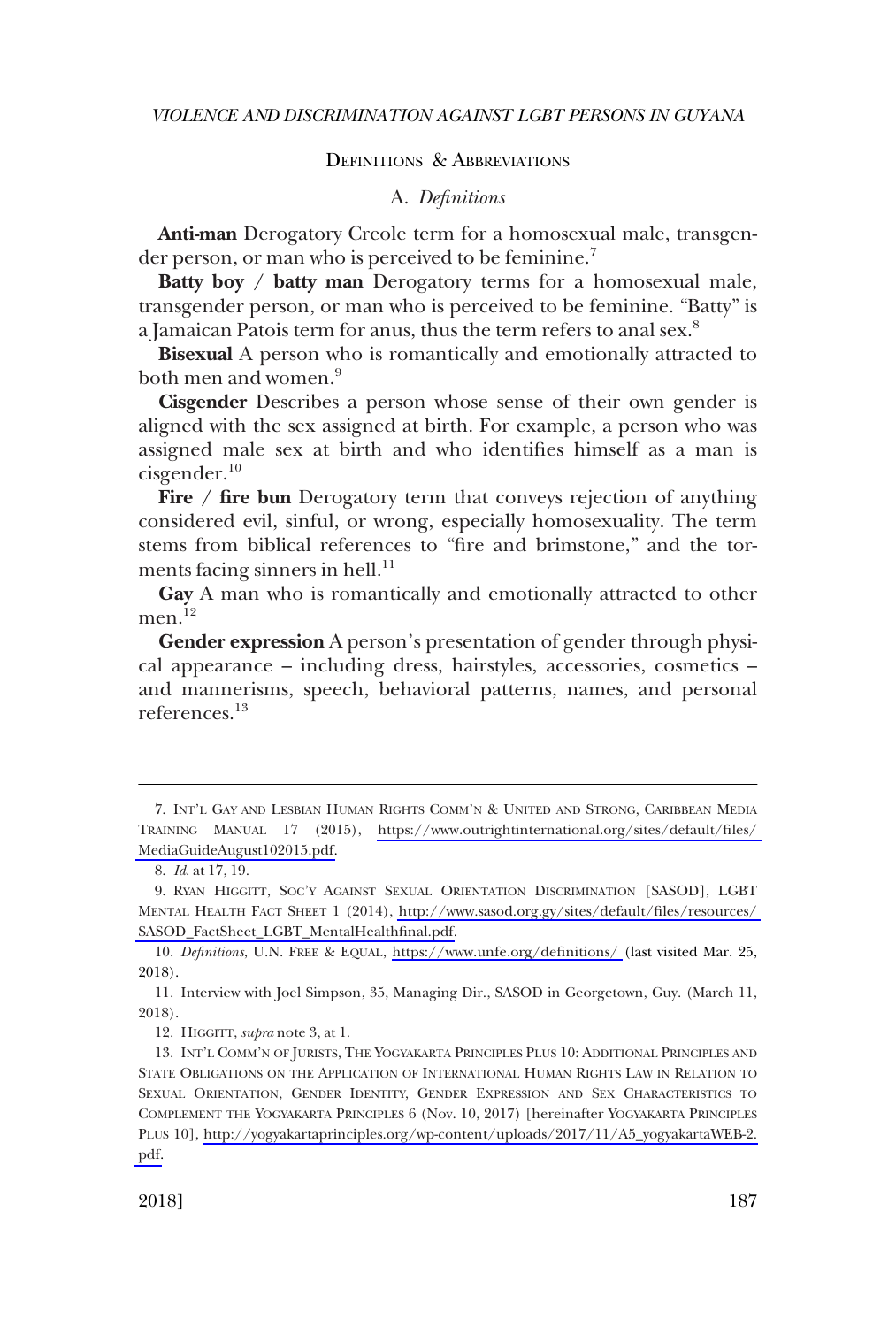**Gender identity** Each person's deeply felt internal and individual experience of gender, which may or may not correspond with his or her sex assigned at birth, including the personal sense of the body (which may involve, if freely chosen, modification of bodily appearance or function by medical, surgical, or other means) and other expressions of gender, including dress, speech, and mannerisms.<sup>14</sup>

**Hate crime** Aggression based on rejection, intolerance, scorn, hate, and/or discrimination, usually against an individual because of a personal characteristic such as race, religion, national or ethnic origin, sex, sexual orientation, or gender identity or expression.<sup>15</sup>

**Homophobia** An irrational fear of, hatred, or aversion towards lesbian, gay, or bisexual people.16

**Lesbian** A woman who is romantically and emotionally attracted to other women.17

**Person with non-normative SOGIE** An individual who identifies as lesbian, gay, bisexual, transgender, or any other sexual orientation and/or gender identity and/or gender expression that is not heterosexual or cisgender.

**Region** Guyana is divided into ten Regions for the purposes of local government administration.

**Sexual orientation** Each person's capacity for profound emotional, affectional, and sexual attraction to, and intimate and sexual relations with, individuals of a different gender, or the same gender, or more than one gender. $^{18}$ 

**Transgender** Describes a person whose sex assigned at birth does not match that person's gender identity<sup>19</sup> or expression. Transgender women identify as women but were classified as male at birth. Transgender men identify as men but were classified female at birth.<sup>20</sup>

<sup>14.</sup> INT'L COMM'N OF JURISTS, THE YOGYAKARTA PRINCIPLES: PRINCIPLES ON THE APPLICATION OF INTERNATIONAL HUMAN RIGHTS LAW IN RELATION TO SEXUAL ORIENTATION AND GENDER IDENTITY 8 (Mar. 2007) [hereinafter YOGYAKARTA PRINCIPLES], [http://yogyakartaprinciples.org/wp-content/](http://yogyakartaprinciples.org/wp-content/uploads/2016/08/principles_en.pdf)  [uploads/2016/08/principles\\_en.pdf.](http://yogyakartaprinciples.org/wp-content/uploads/2016/08/principles_en.pdf)

<sup>15.</sup> INTER-AM. COMM'N ON HUMAN RUGHTS [IACHR], VIOLENCE AGAINST LESBIAN, GAY, BISEXUAL, TRANS AND INTERSEX PERSONS IN THE AMERICAS, ¶ 42, OAS/Ser.L/V/II.Rev.1 Doc. 36 (Nov. 12, 2015), [http://www.oas.org/en/iachr/reports/pdfs/ViolenceLGBTIPersons.pdf.](http://www.oas.org/en/iachr/reports/pdfs/ViolenceLGBTIPersons.pdf)

<sup>16.</sup> LGBT RIGHTS: FREQUENTLY ASKED QUESTIONS, U.N. FREE & EQUAL 1 (2017), https://www. [unfe.org/wp-content/uploads/2017/05/LGBT-Rights-FAQs.pdf.](https://www.unfe.org/wp-content/uploads/2017/05/LGBT-Rights-FAQs.pdf)

<sup>17.</sup> HIGGITT, *supra* note 3, at 1.

<sup>18.</sup> YOGYAKARTA PRINCIPLES, *supra* note 8, at 6.

<sup>19.</sup> IACHR, *supra* note 9, ¶ 20.

<sup>20.</sup> U.N. FREE & EQUAL, *supra* note 10, at 1.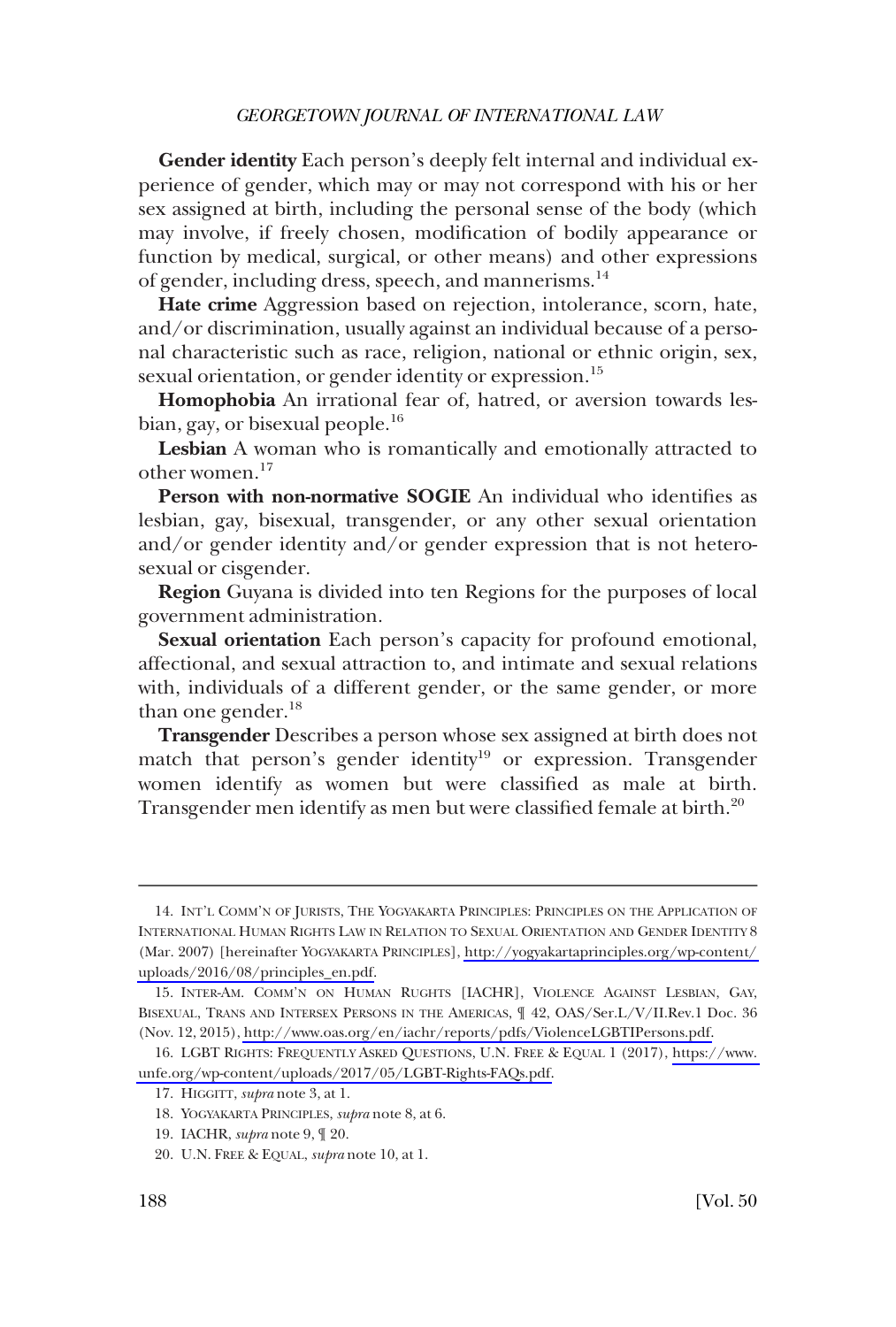<span id="page-12-0"></span>**Transphobia** An irrational fear, hatred, or aversion towards transgen $der people.<sup>21</sup>$ 

# B. *Abbreviations*

**CAT** Convention against Torture and Other Cruel, Inhuman or Degrading Treatment or Punishment

**CARICOM** Caribbean Community

**CEDAW** Convention on the Elimination of All Forms of Discrimination against Women

**CERD** Convention on the Elimination of All Forms of Racial **Discrimination** 

**CESCR** Committee on Economic, Social and Cultural Rights

**CRC** Convention on the Rights of the Child

**CSO** Civil society organization

**GTU** Guyana Trans United<sup>22</sup>

**IACHR** Inter-American Commission on Human Rights

**IACtHR** Inter-American Court of Human Rights

**ICCPR** International Covenant on Civil and Political Rights

**ICESCR** International Covenant on Economic, Social and Cultural Rights

**LGBT** Lesbian, gay, bisexual, and transgender individuals **OAS** Organization of American States

**OHCHR** Office of the High Commissioner of Human Rights

**MSM** Men who have sex with men

**NGO** Non-governmental organization

**SASOD** Society Against Sexual Orientation Discrimination<sup>23</sup>

**SOGIE** Sexual orientation, gender identity, and expression

**UDHR** Universal Declaration of Human Rights

**UN** United Nations

**UPR** Universal Periodic Review

**USAID** United States Agency for International Development

<sup>21.</sup> *Id*.

<sup>22.</sup> Guyana Trans United (GTU) is the only trans-led organization in Guyana dedicated to addressing the needs and interests of transgender people. For more information on GTU and their work, visit [https://www.facebook.com/Guyana-Trans-United-GTU-148525782006659/.](https://www.facebook.com/Guyana-Trans-United-GTU-148525782006659/)

<sup>23.</sup> SASOD is a human rights movement and organization, leading change and educating and serving communities to end discrimination based on sexuality and gender in Guyana. Initially formed in 2003, SASOD advocates for the enactment of laws and policies that protect the human rights of LGBT persons in Guyana, seeks socio-cultural change by raising awareness of anti-LGBT prejudice, and connects LGBT individuals with access to basic human services. For more information on SASOD and their work, visit<http://www.sasod.org.gy/>.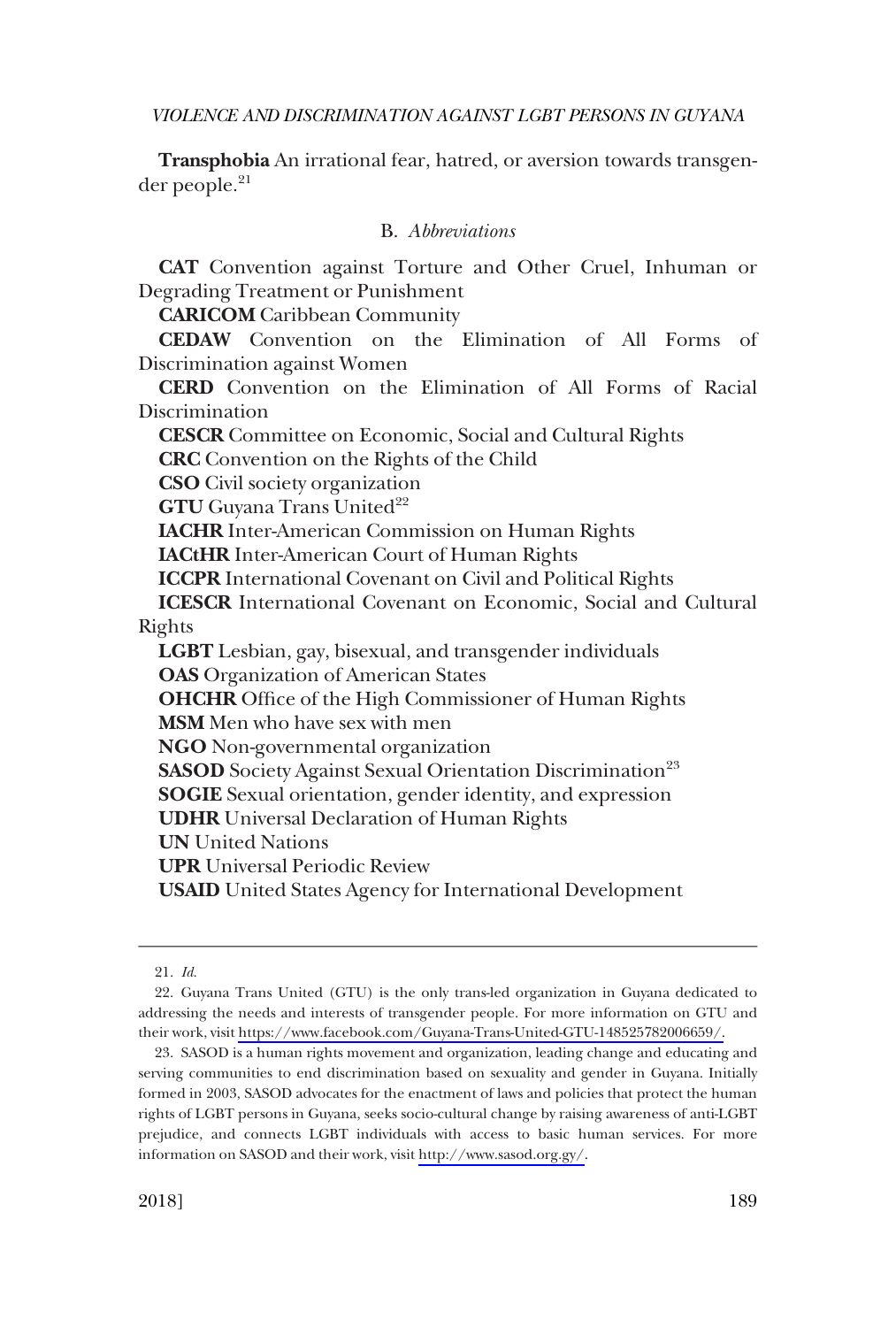#### **FOREWORD**

<span id="page-13-0"></span>This Georgetown Law Human Rights Institute Fact-Finding Project report examines the broad spectrum of discrimination and violence the LGBT community faces in Guyana. Based on interviews from a wide range of stakeholders, including rights holders, it presents a nuanced set of findings through stories and patterns of abuse and discrimination in every major facet of life including health, education, employment, and access to justice. The report highlights that systematic violations of human rights do not exist in a vacuum, but are connected and informed by other violations and the law, policies, and attitudes of the government and its people.

The promotion of the human rights of individuals with non-normative sexual orientation, gender identity, or gender expression (SOGIE) are best served by a comprehensive lifecycle analysis of discrimination and violence such as the one utilized as the basic methodology in the report. The rippling effects of discrimination reach far beyond the initial violating act, as experienced by many LGBT and other marginalized groups throughout the world. The interconnectedness, interdependence, and intersectionality of human rights are underscored by the findings of the report.

The report highlights a deeply felt experience by those who suffer violations of their human rights, one that is often difficult to articulate: a life of systematic and endless violations of human rights is a life without the recognition of one's own dignity. To experience discrimination, stigmatization, violence, and a general silencing of one's authentic self at home, at school, in the workplace, in public spaces, and especially at the hands of those with the responsibility to protect persons from such abuse is overwhelmingly damaging to one's ability to enjoy human rights and live a life of dignity.

The research team has illuminated gaps in the protection of the LGBT community in Guyana, and underscored the State's duty to encourage and nurture acceptance within all strata of society, thereby protecting and promoting the rights of persons with non-normative SOGIE. The report encourages the Government of Guyana to uphold its international obligations to protect the LGBT community within its borders by enacting nondiscrimination legislation, rejecting outwardly discriminatory laws, and educating and encouraging State actors and others to apply law and policy in a neutral and inclusive manner.

I strongly encourage all relevant stakeholders from the national and international community to review the report's findings, and I sincerely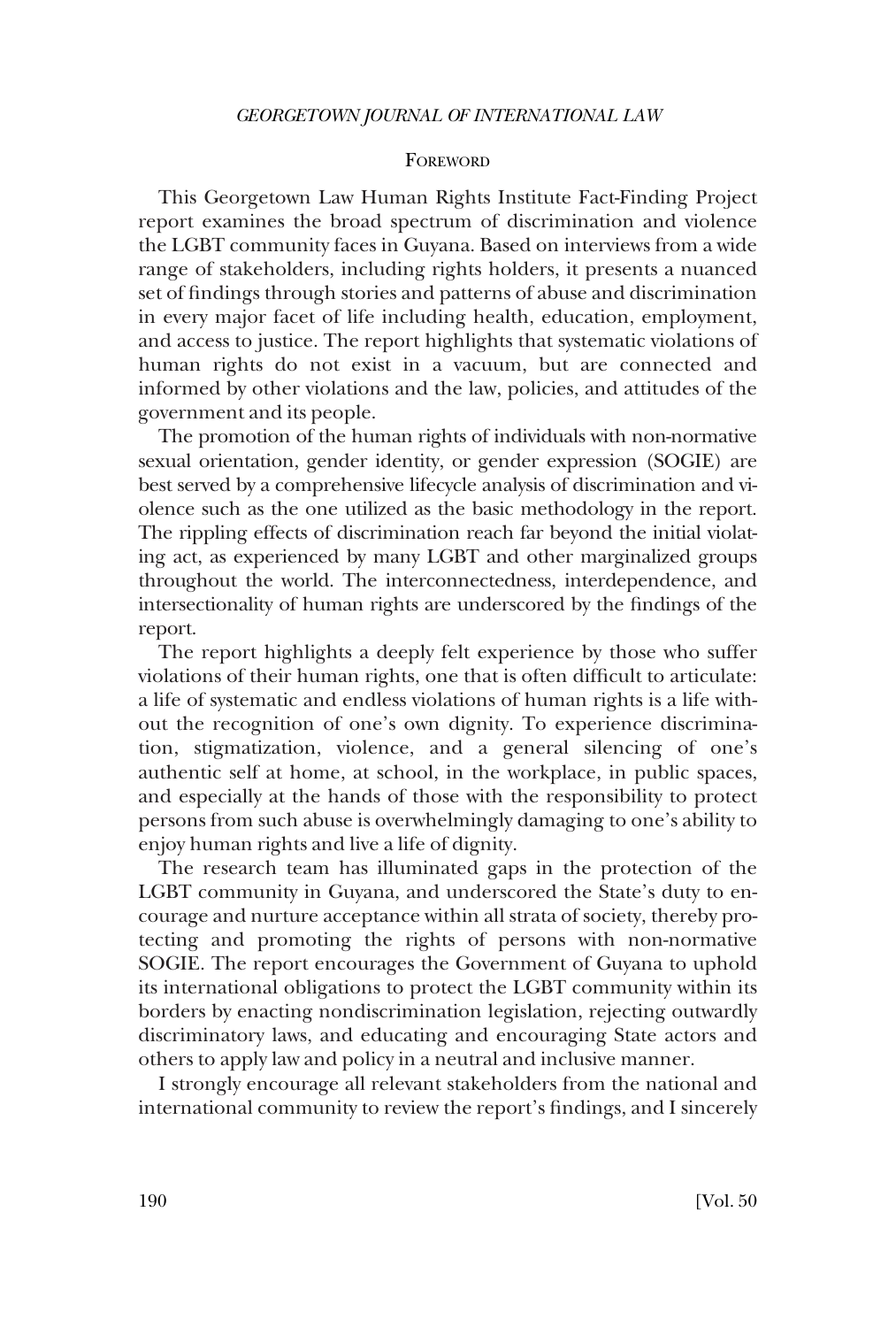hope that the State will carefully consider the recommendations provided therein.

Victor Madrigal-Borloz

UN Independent Expert on Protection against violence and discrimination based on sexual orientation and gender identity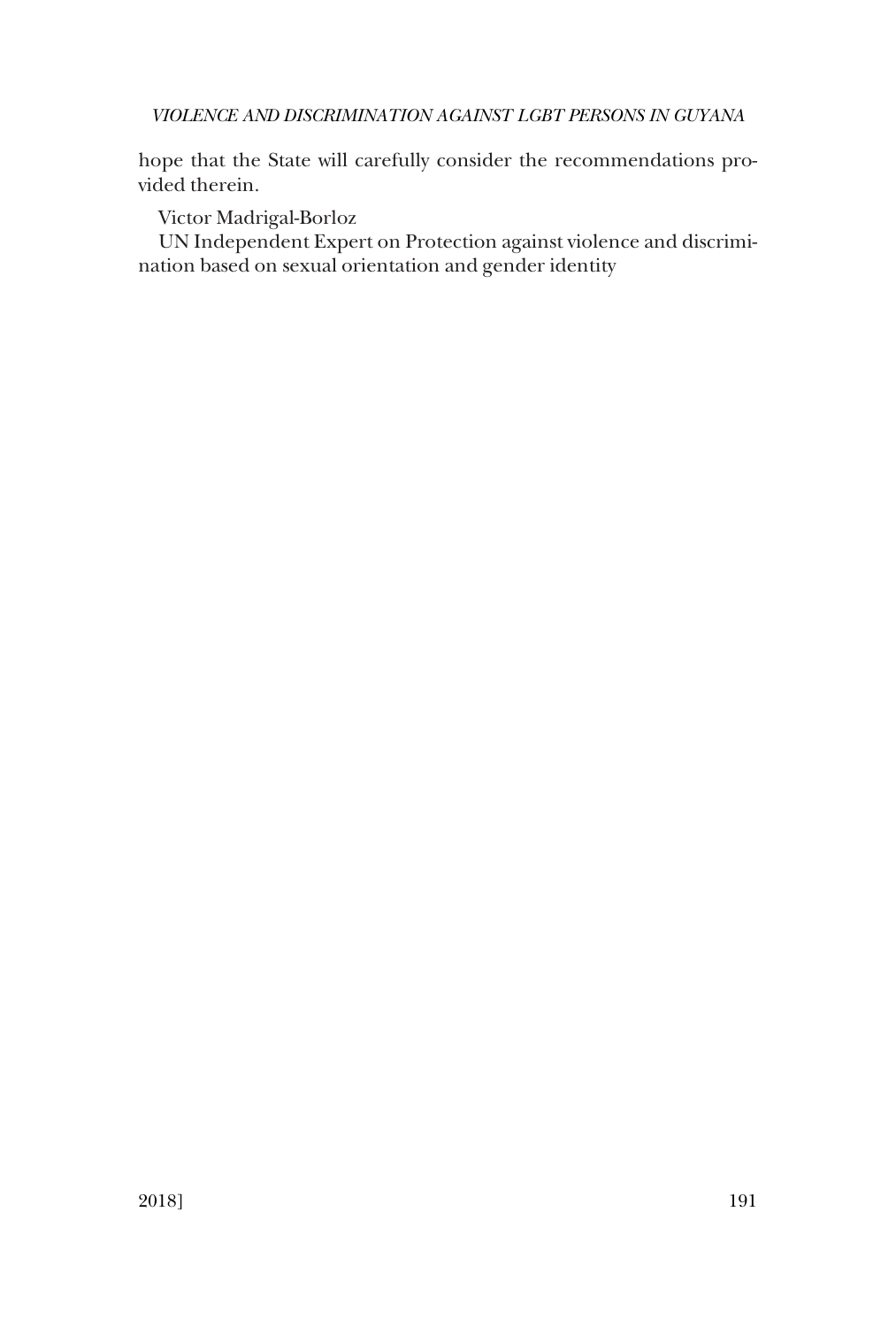#### EXECUTIVE SUMMARY

<span id="page-15-0"></span>**"***To be a gay person in Guyana and survive you have to have a lot of tolerance and you have to be brave and you have to be proud of yourself. If you are not brave, if you are not proud of yourself, if you are not tolerant to the ignorance that is going to be approaching you, then you can't survive here*.**"**<sup>24</sup>

This report is the result of an investigation of the discriminatory treatment of LGBT individuals in Guyana in various social, economic, civil, and political sectors. Drafted by members of the Georgetown Law Human Rights Institute Fact-Finding Project, the report is a culmination of desk and field research, including reports from sixty-eight interviewees, and an analysis of the trends and state of Guyanese law and policy affecting LGBT persons and their rights. The team interviewed LGBT individuals, human rights defenders and activists, academics, members of the Guyanese government and police force, religious leaders, and regional experts in preparing this report. The findings illustrate a severe dearth in the protection and fulfillment of the rights of LGBT persons in nearly every aspect of daily life that was examined, despite clear obligations by the State to ensure such rights are respected.

Guyana has signed and ratified a number of treaties, both international (at the United Nations level) and regional (at the Inter-American level), and must comply with the binding obligations contained therein. Those treaties enumerate a wide range of fundamental rights afforded to individuals – including those with perceived or actual non-normative sexual orientation, gender identity, or gender expression (SOGIE) – that Guyana must respect, protect, and fulfill.

LGBT individuals in Guyana experience violence and discrimination across all sectors of their lives, with instances combining and intersecting to create an existence in which LGBT persons are *trapped* in a life cycle of violence and discrimination. Starting at home and in school, LGBT children experience homophobic- and transphobic-motivated bullying, directly impacting their ability and right to access education guaranteed by the Guyanese Constitution and international human rights law. Such discrimination is perpetrated by other students, teachers, and administrators and often continues at home. Interviewees reported leaving the education system, and oftentimes their home, before finishing secondary-level education as a direct result of such discrimination and harassment.

Lack of formal education combined with societal discrimination against those with perceived or actual non-normative SOGIE make it

<sup>24.</sup> Interview with Adam, 26, gay man, in Georgetown, Guy. (Feb. 16, 2018).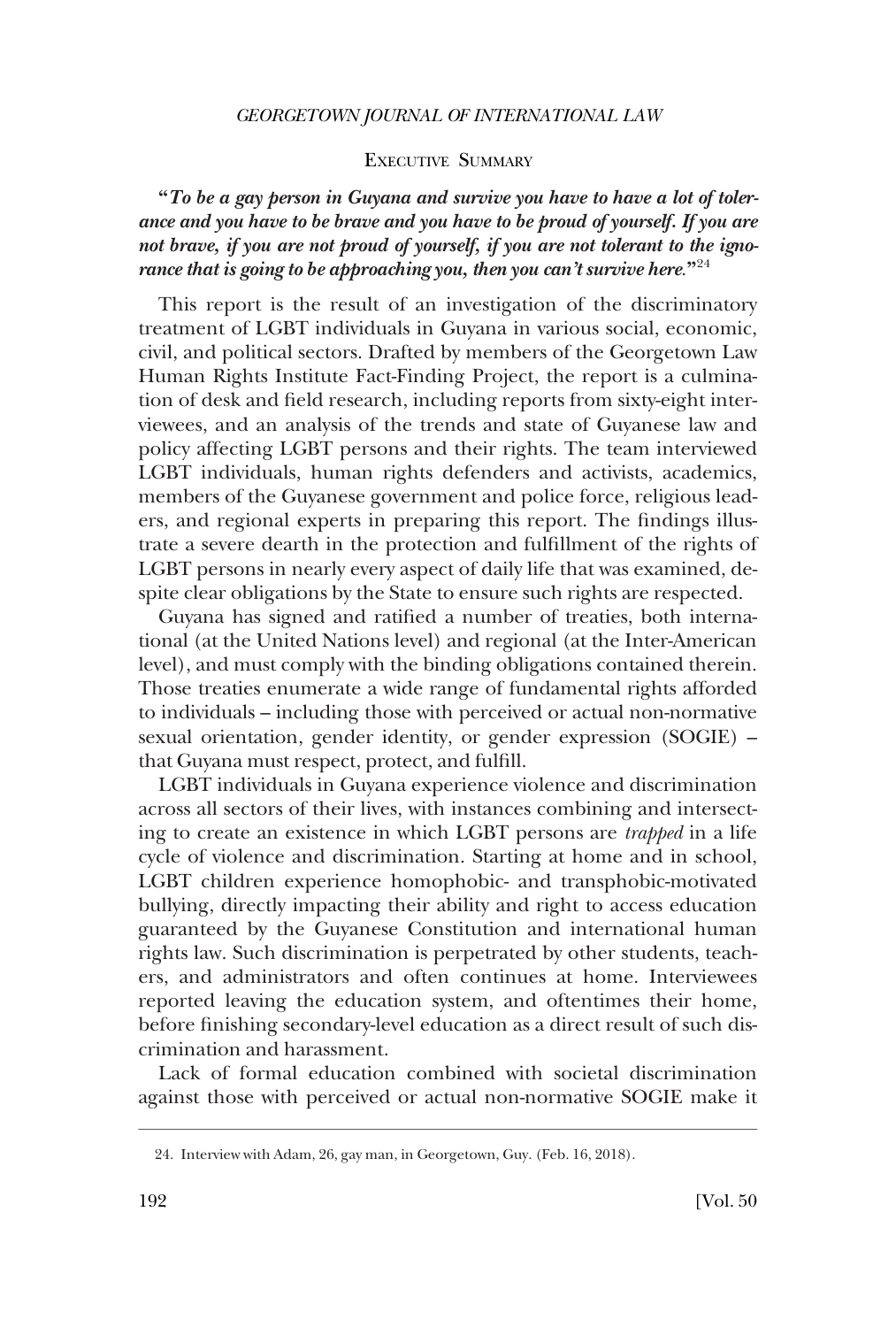difficult to find and keep formal-sector employment. Guyanese employment law fails to protect against discrimination on the grounds of SOGIE, thereby giving employers the discretion to discriminate. Those who do obtain formal employment are often subjected to the same discrimination and harassment described above. LGBT individuals are thus faced with the difficult decision of staying in a hostile work environment or risking unemployment – which leads to poverty and further rights violations.

As with education and employment, healthcare is another sector rife with discrimination. Interviewees reported overt stigmatization and breaches of confidentiality based on their non-normative SOGIE and/ or on their HIV status. Although the State offers universal healthcare, discrimination by some doctors and nurses at state facilities has discouraged a significant number of interviewees from seeking this public benefit.

LGBT persons also regularly face threats, intimidation, harassment, and violence in public spaces. This violence is perpetrated by both private and state actors. Moreover, impunity for such acts is pervasive. Access to justice is often denied in its initial stages by some law enforcement officers who refuse to take, or investigate, reports proffered by LGBT individuals. Interviewees who experienced futility in reporting violence to the police noted that they are unlikely to attempt reporting again in the future. The inability to report crime leads to a lack of access to the complete justice system, including courts and remedies.

Based on these trends and findings, this report makes several recommendations to the Guyanese government and other stakeholders. In documenting and analyzing the treatment of LGBT individuals in Guyana vis-a`-vis the State's human rights obligations, this report seeks to motivate the Government to adopt remedial measures to protect the fundamental rights of LGBT persons in Guyana.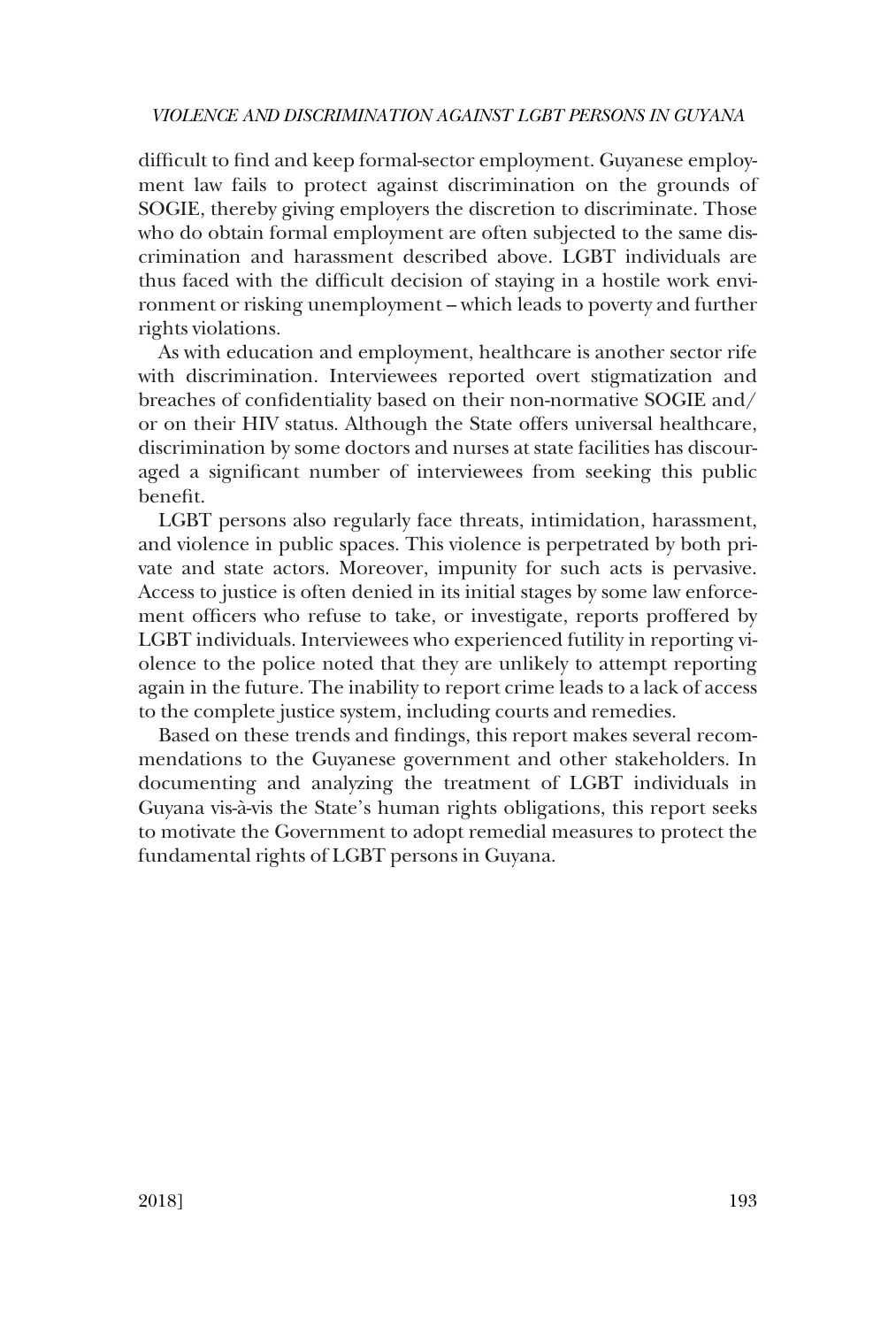#### **METHODOLOGY**

<span id="page-17-0"></span>While incidents of systemic discrimination and abuse against persons with actual or perceived non-normative sexual orientation, gender identity, and gender expression  $(SOGLE)^{25}$  are well known internationally, there is a significant information gap regarding the nature and scale of such incidents in the Co-operative Republic of Guyana (Guyana). The Georgetown Law Human Rights Institute (HRI) seeks to address this gap in this Fact-Finding Project report. The research covers the following issues regarding persons with non-normative SOGIE in Guyana:

- � The nature of discrimination and violence suffered;
- � Barriers that impede access to justice; and
- � The Guyanese government's response to these human rights concerns.

The research team includes eight Georgetown Law students, a human rights attorney and legal-teaching fellow (HRI's Dash-Muse Fellow), and a human rights adjunct professor and legal practitioner specializing in human rights, gender, and sexuality. The team participated in a human rights fact-finding practicum in the 2017-2018 academic year. The team members identified the focus of the report after an extensive literature review and discussions with national and regional experts on SOGIE.

The study's research methods follow the *Guidelines on International Human Rights Fact-Finding Visits and Reports by Non-Governmental*  Organizations, 2015 (Lund-London Guidelines);<sup>26</sup> and the *United Nations Office of the High Commissioner for Human Rights Training Manual on*  Human Rights Monitoring (OHCHR Manual).<sup>27</sup> Georgetown University's Institutional Review Board approved the study's research methods.

The research methodology for this fact-finding project included desk research and field research. The team compiled desk research in the 2017–2018 academic year and conducted a weeklong field visit to

<sup>25.</sup> In this report, the conventional term "LGBT" (i.e. lesbian, gay, bisexual, and transgender) is used to ensure that the text and analysis are accessible to a variety of readers. However, the research team recognizes the limitations of this term as some individuals with non-normative sexual orientation, gender identity, and gender expression (SOGIE) do not identify themselves as belonging to any of the categories in the LGBT acronym. *See* IACHR, *supra* note 9, ¶ 11.

<sup>26.</sup> INT'L BAR ASS'N & RAOUL WALLENBERG INST., GUIDELINES ON INTERNATIONAL HUMAN RIGHTS FACT-FINDING VISIT AND REPORTS BY NON-GOVERNMENTAL ORGANIZATIONS (2015), [http://](http://www.ibanet.org/Fact_Finding_Guidelines.aspx)  [www.ibanet.org/Fact\\_Finding\\_Guidelines.aspx](http://www.ibanet.org/Fact_Finding_Guidelines.aspx) (last visited Mar. 30, 2018).

Office of the U.N. High Comm'r for Human Rights, *Training Manual on Human Rights*  27. *Monitoring*, U.N. Doc HR/P/PT/7/Rev.1 (2011), [https://ohchr.tind.io/record/4835?ln=en.](https://ohchr.tind.io/record/4835?ln=en)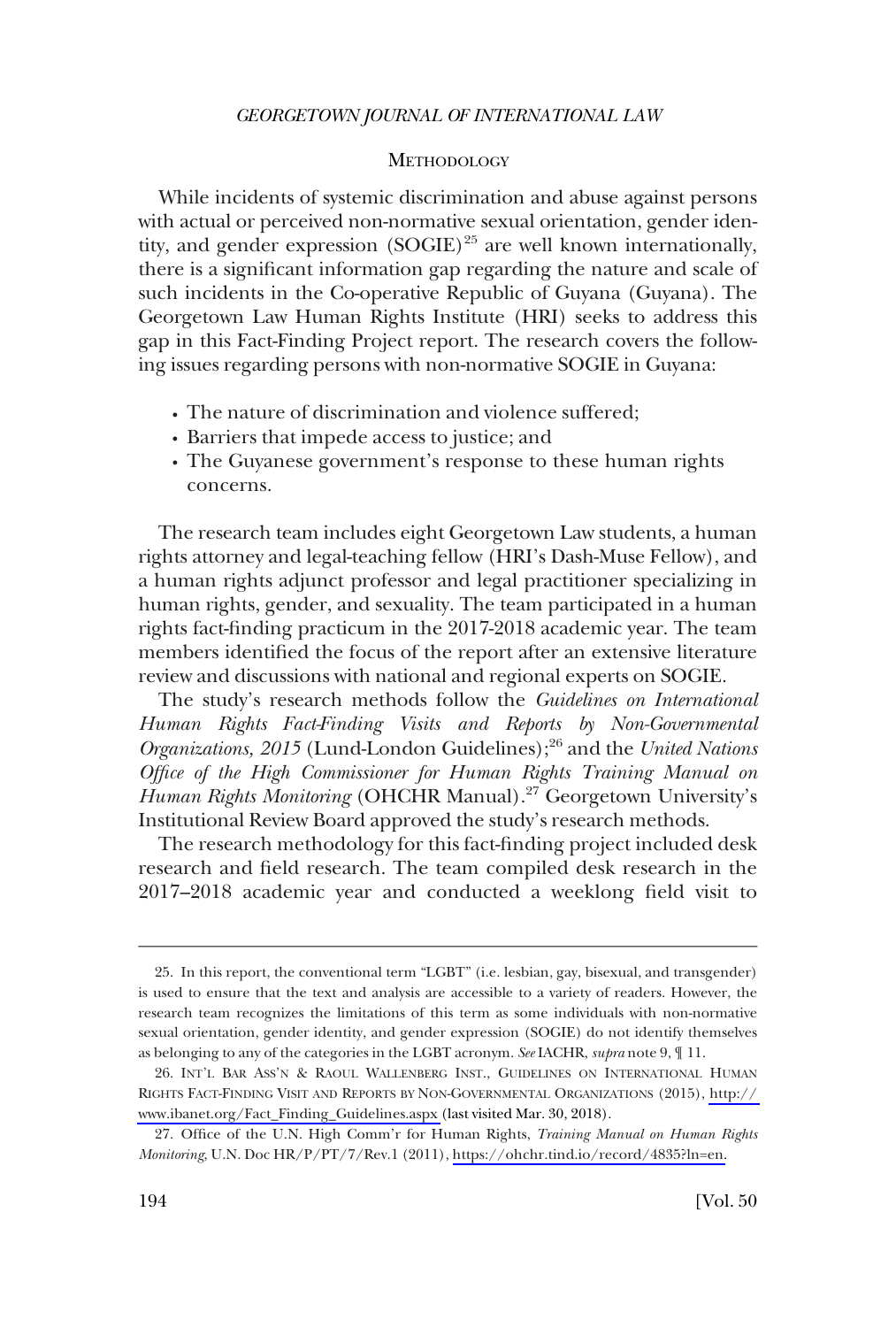Guyana in February 2018. The team conducted 52 interviews with 68 interviewees in the country's capital, Georgetown, as well as New Amsterdam and Vreed-en-Hoop. Four categories of interviewees participated in the study: 1) adults with non-normative SOGIE, 2) human rights defenders, 3) government officials including law enforcement and agency officers, and 4) civil society representatives. The team drafted interview questions for each category of interviewees and followed a semi-structured format for each interview. The team recruited interviewees primarily through convenience sampling and chain sampling, or referral sampling.<sup>28</sup> The team also analyzed narratives previously collected by Guyanese civil society organizations (CSOs) on acts of SOGIE-based violence and discrimination.29

To ensure the anonymity of the interviewees and to reduce the likelihood of harm resulting from participation in the research, the team obtained verbal, anonymous consent from persons with non-normative SOGIE. All other interviewees, including human rights defenders, had the option to remain anonymous or to provide identifying information. The consent process described the study's objectives, interview process, data security plan, and risks and benefits of participation. The team conducted interviews in secure locations, generally in NGO offices for persons with non-normative SOGIE, or government offices for government officials. The team stored interview notes and audio recordings on secure devices and removed identifying information from interviewee responses used in the report, except where human rights defenders or government officials consented to attribution. All other names are pseudonyms. On the basis of demonstrated financial need, the team provided interviewees with a small travel stipend.

While these interviews provided rich, qualitative accounts of discrimination and violence faced by persons with non-normative SOGIE in Guyana, no statistical significance should be ascribed to the findings in this report. However, it is our hope that the report's findings will provide a strong, descriptive assessment of the status and treatment of persons with non-normative SOGIE in Guyana and that the recommendations herein spur legal and policy reform to ensure the full realization of fundamental human rights.

*See* Barbara A. Sommer, *Sampling: Types of Samples*, PSC 41 Research Methods Module, 28. UNIV. OF CAL. DAVIS (2006), [http://psychology.ucdavis.edu/sommerb/sommerdemo/sampling/](http://psychology.ucdavis.edu/sommerb/sommerdemo/sampling/types.htm)  [types.htm.](http://psychology.ucdavis.edu/sommerb/sommerdemo/sampling/types.htm)

<sup>29.</sup> The individuals who shared their stories with these organizations consented to have their data shared with other researchers in the future. The team removed all direct identifiers associated with such individuals from their notes.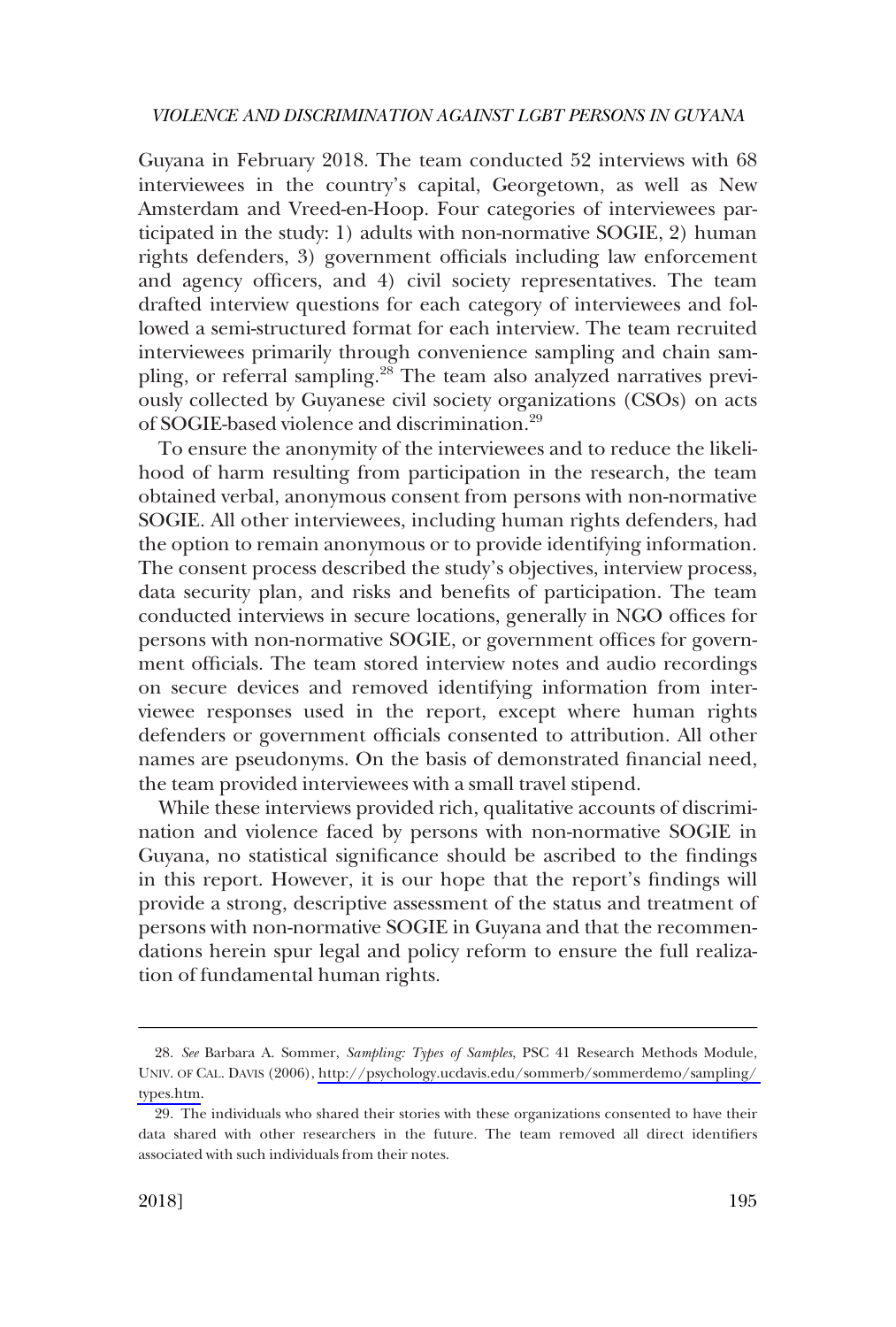#### <span id="page-19-0"></span>NONDISCRIMINATION AND THE RIGHT TO DIGNITY IN INTERNATIONAL LAW

**"***States fail in their duty to prevent torture and ill-treatment whenever their*  laws, policies or practices perpetuate harmful gender stereotypes in a manner *that enables or authorizes, explicitly or implicitly, prohibited acts to be performed with impunity. States are complicit in violence against . . . lesbian, gay, bisexual and transgender persons whenever they create and implement discriminatory laws that trap them in abusive circumstances. . . . A clear link exists between the criminalization of lesbian, gay, bisexual and transgender persons and homophobic and transphobic hate crimes, police abuse, community and family violence and stigmatization. . . . Such laws foster a climate in which violence against lesbian, gay, bisexual and transgender persons by both State and non-State actors is condoned and met with impunity***."** 

## *–U.N. Special Rapporteur on Torture*<sup>30</sup>

For persons with non-normative SOGIE in Guyana, the rights violations and barriers to justice they endure reflect shortcomings in both Guyana's domestic law and its implementation of international legal commitments.

Guyana's legal system directly incorporates international conventions upon ratification<sup>31</sup> without the need for domestic legislation to enforce treaty provisions. Moreover, Guyana's Constitution recognizes the preeminence of international human rights law by emphasizing that its fundamental rights provisions shall be interpreted in light of international human rights standards.<sup>32</sup> These aspects of Guyana's law

<sup>30.</sup> Human Rights Council, *Rep. of the Special Rapporteur on Torture and Other Cruel, Inhuman or Degrading Treatment or Punishment*, ¶¶ 10, 15, U.N. Doc. A/HRC/31/57 (Jan. 5, 2016).

<sup>31.</sup> CONSTITUTION OF THE CO-OPERATIVE REPUBLIC OF GUYANA ACT 1980, c. 1:01, sch., art. 154A [hereinafter GUY. CONST.] ("[E]very person, as contemplated by the respective international treaties set out in the Fourth Schedule to which Guyana has acceded is entitled to the human rights enshrined in the said international treaties, and such rights shall be respected and upheld by the executive, legislature, judiciary and all organs and agencies of Government and, where applicable to them, by all natural and legal persons and shall be enforceable in the manner hereinafter prescribed.") The Fourth Schedule names the following international human rights instruments: Convention on the Rights of the Child, Convention on the Elimination of All Forms of Discrimination Against Women, International Convention on the Elimination of All Forms of Racial Discrimination, the Convention Against Torture and Other Cruel, Inhuman or Degrading Treatment or Punishment, the International Covenant on Economic, Social and Cultural Rights, the International Covenant on Civil and Political Rights, and the Inter-American Convention on the Prevention, Punishment and Eradication of Violence Against Women. GUY. CONST. 4th sch. Conventions.

<sup>32.</sup> GUY. CONST. art. 39(2) ("[I]n the interpretation of the fundamental rights provisions in this Constitution a court shall pay due regard to international law, international conventions, covenants and charters bearing on human rights.").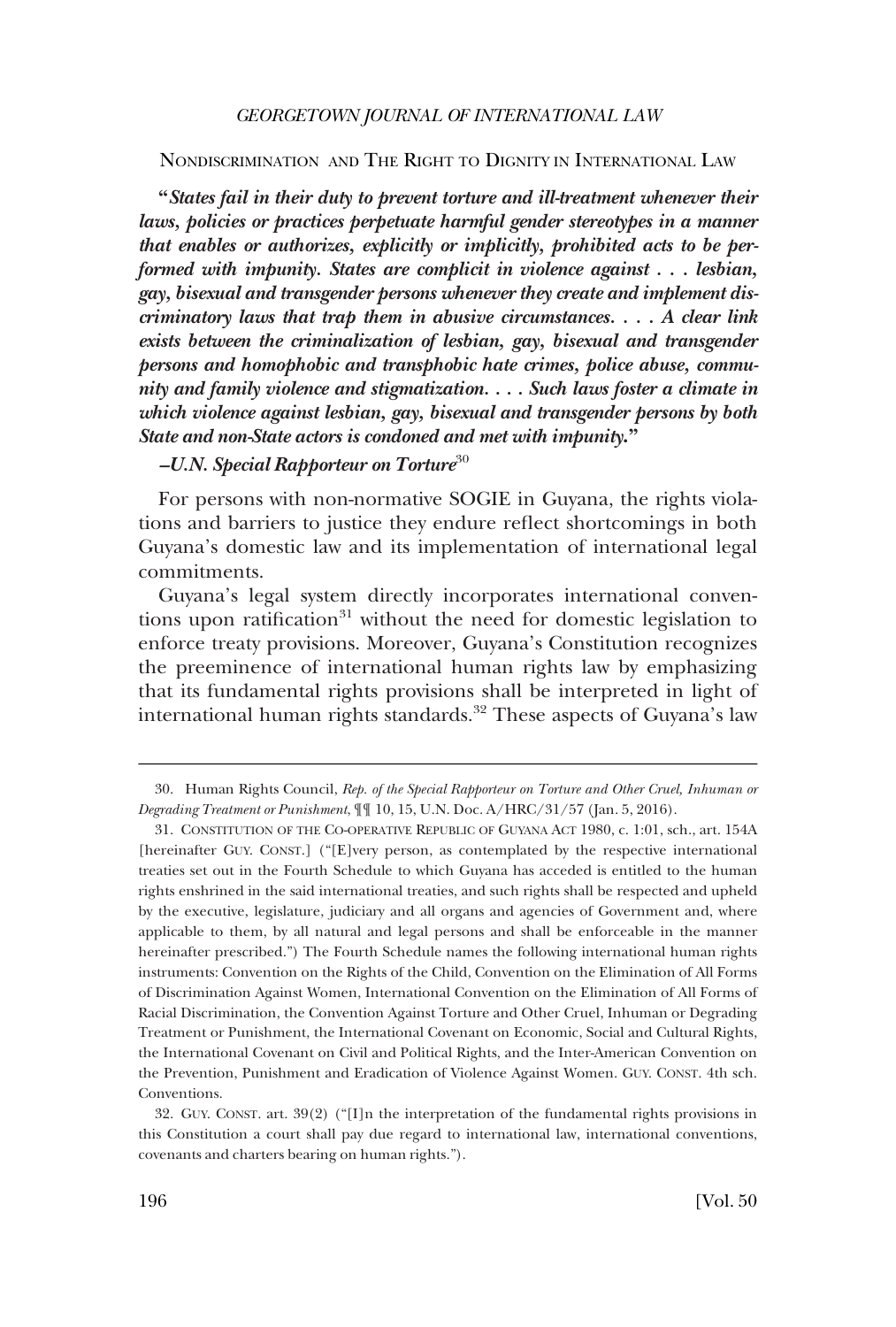<span id="page-20-0"></span>demonstrate, at least nominally, its commitment to international human rights obligations.

International human rights instruments obligate Guyana to prevent, investigate, punish, and redress human rights violations.<sup>33</sup> In fulfilling its international human rights obligations, Guyana is explicitly prohibited from discriminating against persons on the basis of their actual or perceived SOGIE.<sup>34</sup>

#### I. GUYANA'S INTERNATIONAL HUMAN RIGHTS OBLIGATIONS

Under international law, the State's obligations are three-fold.<sup>35</sup> First, Guyana must *respect* every person's human rights. This can be realized by refraining from interfering with the enjoyment of those rights.<sup>36</sup> Second, Guyana must *protect* individuals from human rights violations by third parties. This can be realized by implementing laws, policies, and education campaigns aimed at ensuring private individuals and groups respect the human rights of others.37 Third, Guyana must *fulfill*  the human rights of all people within its jurisdiction. This obligation requires positive State action to facilitate the enjoyment of human rights.38 Furthermore, under the Vienna Convention on the Law of Treaties, Guyana cannot invoke domestic law to justify a failure to perform its international obligations.<sup>39</sup>

37. *See id*.

*See* Office of the U.N. High Comm'r for Human Rights, *Discrimination and Violence Against Individuals Based on Their Sexual Orientation and Gender Identity*, ¶ 11, U.N. Doc. A/HRC/29/23 (May 4, 2015) [hereinafter *OHCHR Report on Discrimination and Violence*] (applying the obligation to violence directed at LGBT persons); *see also* Maria da Penha Maia Fernandes v. Brazil, Case 12.051, Inter-Am. Comm'n H.R., Report No. 54/01, OEA/Ser.L/V/II.111, doc. 20 rev. ¶¶ 43–44, 55–57 (2001) (applying the obligation to violence against women); González et al. ("Cotton Field") v. Mexico, Preliminary Objection, Merits, Reparations and Costs, Judgment, Inter-Am. Ct. H.R. (ser. C) no. 205, ¶ 252 (Nov. 16, 2009) (defining prevention as an obligation that "encompasses all those measures of a legal, political, administrative and cultural nature that ensure the safeguard of human rights").

<sup>34.</sup> International Covenant on Civil and Political Rights art. 2(1), Dec. 16, 1966, 999 U.N.T.S. 171 [hereinafter ICCPR].

*See International Human Rights Law*, OFFICE OF THE U.N. HIGH COMM'R FOR HUMAN RIGHTS, 35. <http://www.ohchr.org/EN/ProfessionalInterest/Pages/InternationalLaw.aspx>(last visited Mar. 26, 2018).

<sup>36.</sup> *Id*.

<sup>38.</sup> *Id*.

<sup>39.</sup> Vienna Convention on the Law of Treaties art. 26, *opened for signature* May 23, 1969 (entered into force Jan. 27, 1980) 1155 U.N.T.S. 331 ("Every treaty in force is binding upon the parties to it and must be performed by them in good faith.")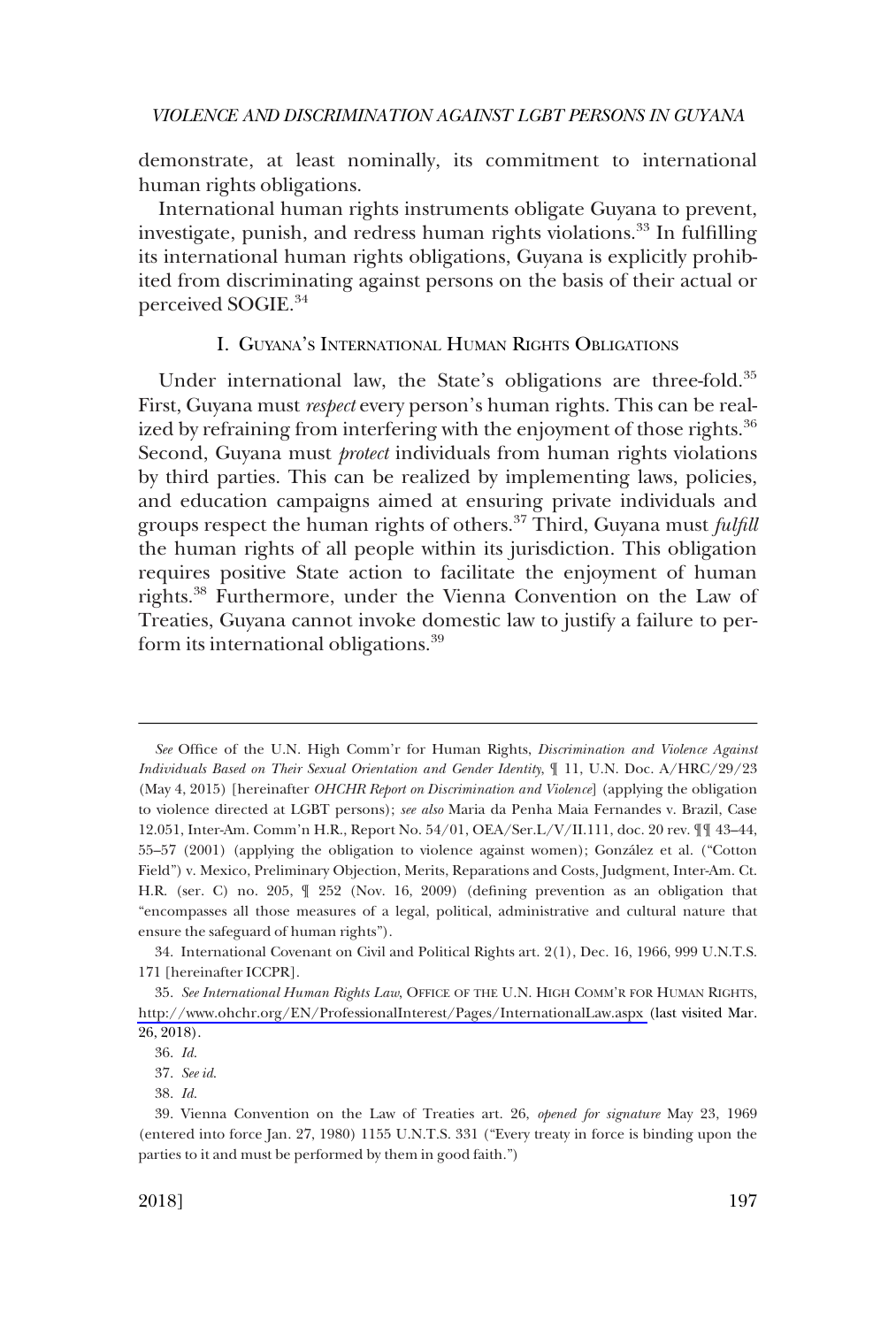# <span id="page-21-0"></span>II. THE PRINCIPLE OF NONDISCRIMINATION AND ITS APPLICATION TO SEXUAL ORIENTATION AND GENDER IDENTITY AND EXPRESSION

The principle of nondiscrimination underpins international human rights law. It confers upon states an obligation to ensure the equal treatment of all persons within their jurisdiction, which implies equal obligations to protect, respect, and fulfill the human rights of individuals with non-normative SOGIE. The principle was first formulated in the United Nations (U.N.) Charter  $(1945)$ ,<sup>40</sup> the Charter of the Organization of American States  $(1948)$ ,<sup>41</sup> and the Universal Declaration of Human Rights (UDHR, 1948).<sup>42</sup> Guyana has ratified numerous international human rights treaties that affirm this principle, detailed below.

#### A. *The Principle of Nondiscrimination in U.N. Treaty Bodies*

In accordance with the UDHR, the International Covenant on Civil and Political Rights (ICCPR, 1966), and the International Covenant on Economic, Social and Cultural Rights (ICESCR, 1966), Guyana must strive to create the conditions necessary for everyone to enjoy civil, political, economic, social, and cultural rights.

On February 15, 1977, Guyana ratified the ICCPR, which requires the State to enact legislation "*prohibit[ing] any discrimination* and guarantee[ing] to all persons equal and effective protection against discrimination on any ground" including "sex . . . or other status."<sup>43</sup> This provision includes the protection against discrimination in the enjoyment of civil, political, economic, social, and cultural rights. The U.N. Human Rights Committee, in its General Comment 18, underlined the complementarity of the principle of nondiscrimination and equality before the law and equal protection of the law without discrimination,

<sup>40.</sup> U.N. Charter art. 55 ("Universal respect for, and observance of, human rights and fundamental freedoms for all without distinction as to race, sex, language or religion.")

<sup>41.</sup> Organization of American States Charter art. 45(a), Apr. 30, 1948, 119 U.N.T.S. 3 ("All human beings, without distinction as to race, sex, nationality, creed, or social condition, have a right to material well-being and to their spiritual development, under circumstances of liberty, dignity, equality of opportunity, and economic security.")

<sup>42.</sup> G.A. Res. 217 (III) A, Universal Declaration of Human Rights art. 7 (Dec. 10, 1948) ("All are equal before the law and are entitled without any discrimination to equal protection of the law. All are entitled to equal protection against any discrimination in violation of this Declaration and against any incitement to such discrimination.") [hereinafter UDHR].

<sup>43.</sup> ICCPR, *supra* note 28, art. 26 (emphasis added).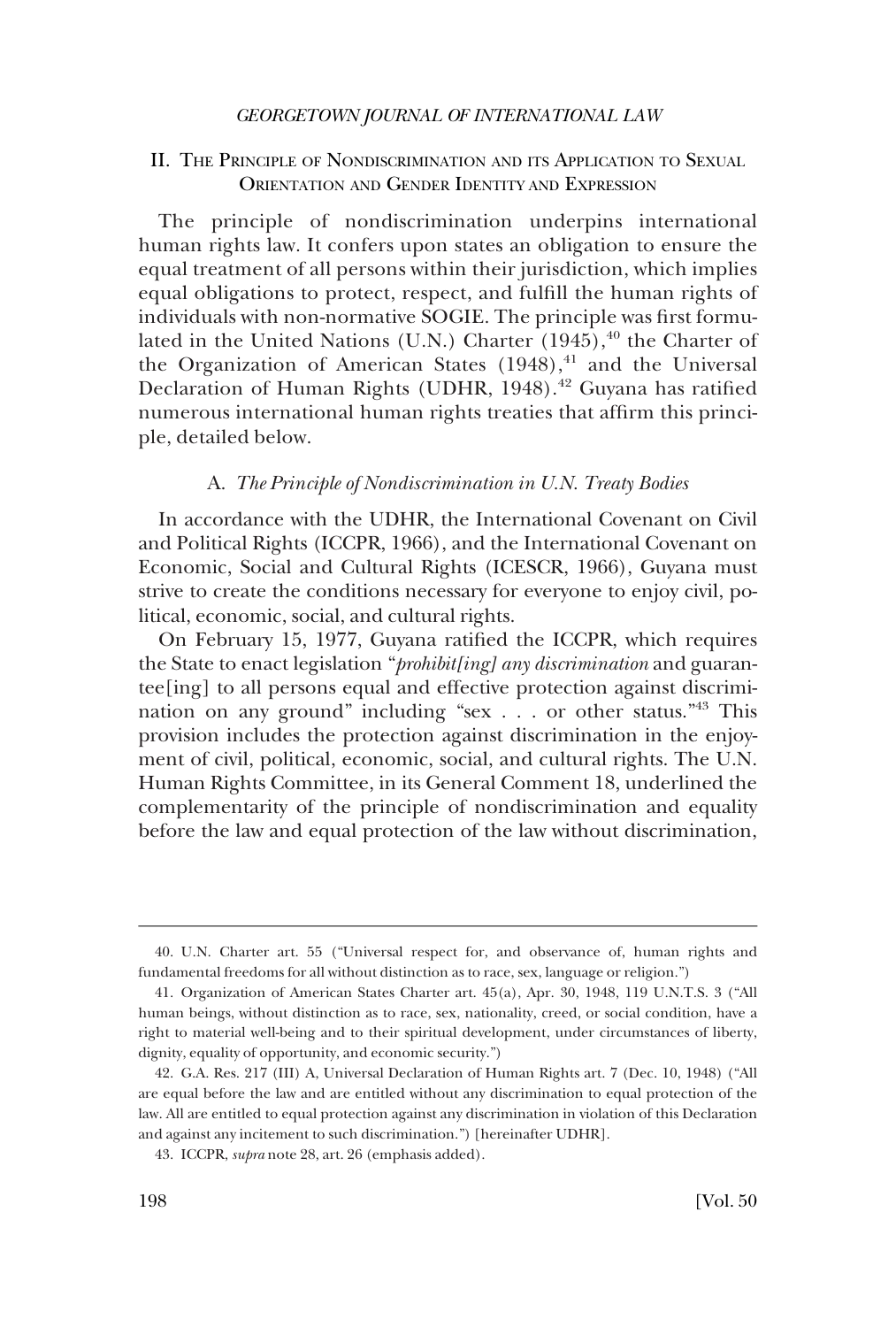as one "basic general principle relating to the protection of human rights."44

The Human Rights Committee has also stated that the references to "sex" in ICCPR Articles  $2(1)$  and 26 encompass sexual orientation.<sup>45</sup> It called on State parties to "guarantee equal rights to all individuals, as established in the Covenant, regardless of their sexual orientation"46 in multiple concluding observations. In particular, it highlighted the "legal obligation" of states to ensure that everyone can access these rights "without discrimination on the basis of sexual orientation,"47 and it has consistently welcomed domestic anti-discrimination legislation including sexual orientation among protected grounds.<sup>48</sup>

On February 15, 1977, Guyana also ratified the ICESCR, which requires states to "guarantee that the rights enumerated in the present Covenant will be exercised . . . *without discrimination of any kind*" including "sex . . . or other status," and "ensure the equal right of men and women to the enjoyment of all economic, social and cultural rights set forth in the present Covenant."49 The Committee on Economic, Social

47. Human Rights Comm., *Concluding Observations of the Human Rights Committee: United States of America*, ¶ 25, U.N. Doc. CCPR/C/USA/CO/3 (Dec. 18, 2006).

48. *See* Comm. on the Elimination of Discrimination Against Women, *Concluding Observations of the Committee on the Elimination of Discrimination Against Women: Montenegro*, ¶ 4(b), U.N. Doc. CEDAW/C/MNE/CO/1 (Nov. 4, 2011); Human Rights Comm., *Concluding Observations of the Human Rights Committee: Sweden*, ¶ 4, U.N. Doc. CCPR/C/SWE/CO/6 (May 7, 2009); Human Rights Comm., *Concluding Observations of the Human Rights Committee: Denmark*, ¶ 4,(e),, U.N. Doc. CCPR/C/DNK/CO/5 (Dec. 16, 2008); Human Rights Comm., *Concluding Observations of the Human Rights Committee: Greece*, ¶ 5, U.N. Doc. CCPR/CO /83/GRC (Apr. 25, 2005); Human Rights Comm., *Concluding Observations of the Human Rights Committee: Finland*, ¶ 3, U.N. Doc. CCPR/CO/82/FIN (Dec. 2, 2004); Human Rights Comm., *Concluding Observations of the Human Rights Committee: Slovakia*, ¶ 4, U.N. Doc. CCPR/CO/78/SVK (Aug. 22, 2003).

49. International Covenant on Economic, Social and Cultural Rights arts. 2(2), 3, Dec. 16, 1966, 993 U.N.T.S. 3 [hereinafter ICESCR] (emphasis added).

<sup>44.</sup> Human Rights Comm., *General Comment No. 18*, ¶ 1, U.N. Doc. 10/11/89, (Nov. 10, 1989).

<sup>45.</sup> Toonen v. Australia, Communication No. 488/1992, Human Rights Comm., U.N. Doc. CCPR/C/50/D/488/1992 ¶ 878.787 (1994).

<sup>46.</sup> Human Rights Comm., *Concluding Observations of the Human Rights Committee: Chile*, ¶ 16, U.N. Doc. CCPR/C/CHL/CO/5 (May 18, 2007); *see also* Human Rights Comm., *Concluding Observations of Belize in the Absence of a Report*, ¶ 13, U.N. Doc. CCPR/C/BLZ/CO/1 (Apr. 26, 2013); Human Rights Comm., *Concluding Observations of the Human Rights Committee: Jamaica*, ¶ 8, U.N. Doc. CCPR/C/JAM/CO/3 (Nov. 17 2011); Human Rights Comm., *Concluding Observations of the Human Rights Committee: Republic of San Marino*, ¶ 7, U.N. Doc. CCPR/C/SMR/CO/2 (July 31, 2008); Human Rights Comm., *Concluding Observations of the Human Rights Committee: Austria*, ¶ 7, U.N. Doc. CCPR/C/AUT/CO/4 (Oct. 30, 2007).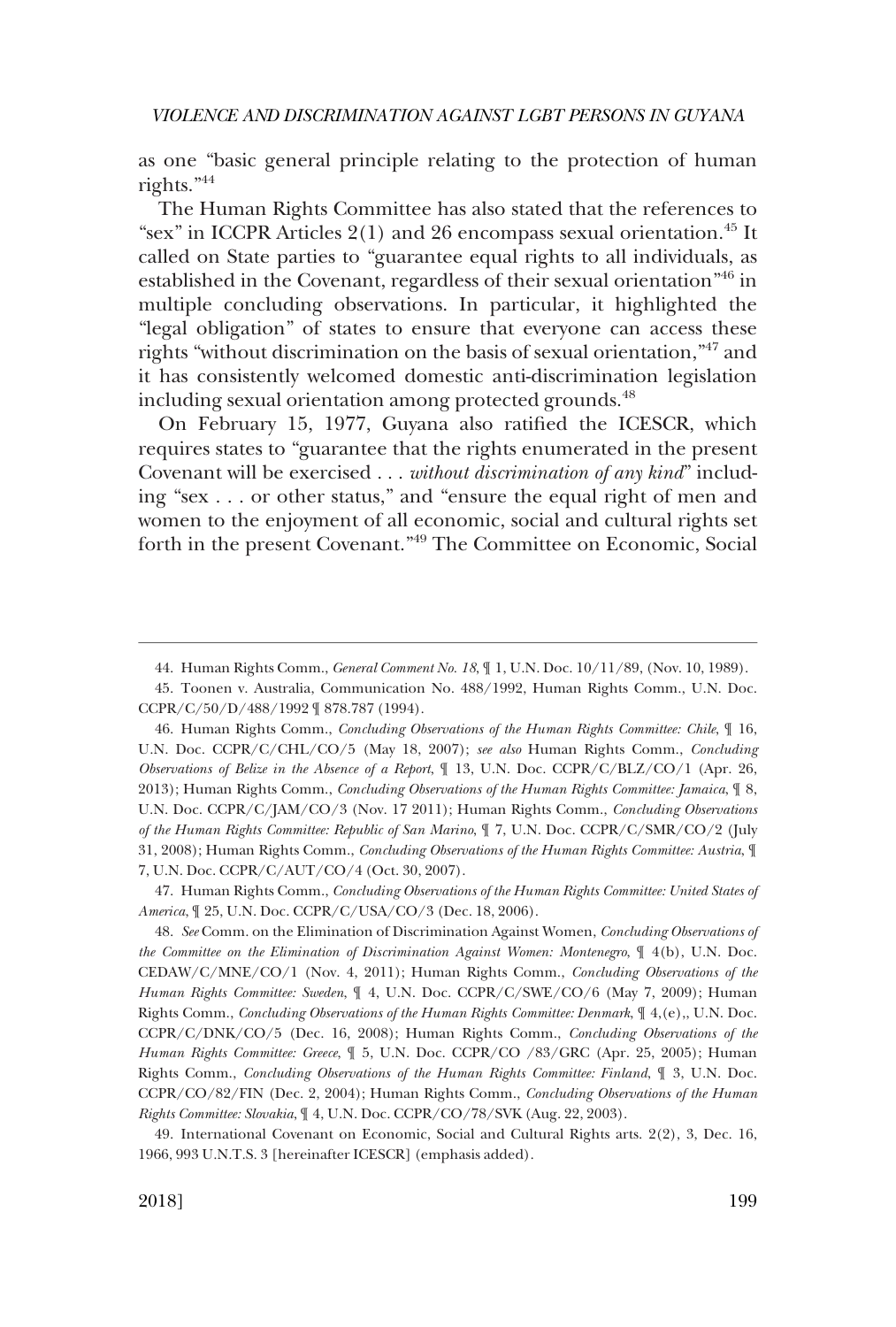and Cultural Rights (CESCR), $^{50}$  in its General Comment on the principle of nondiscrimination indicated that sexual orientation and gender identity<sup>51</sup> are protected grounds covered under ICESCR Article  $2(2)$ 's "other status" provision.<sup>52</sup> The Committee noted that states must "adopt measures, including legislation, to ensure that individuals and entities in the private sphere do not discriminate on prohibited grounds."53 Additionally, in its 2015 concluding observations to Guyana, the CESCR recommended that the State repeal "the criminalization of same-sex relations between consenting adults and cross-gender dressing."<sup>54</sup>

As a State Party to the ICCPR and ICESCR, Guyana is obligated to prevent and redress discrimination by both State and non-state actors related to the rights enshrined therein.<sup>55</sup> However, during Guyana's first Universal Periodic Review (UPR) in 2010, the Government denied the existence of discrimination against persons based on SOGIE, in light of the absence of cases "involving the harassment of lesbian or gay persons received by the Government through any of its complaints

51. The CESCR used the *Yogyakarta Principles'* definition of sexual orientation and gender identity. *See* Comm. on Econ., Soc. & Cultural Rights, *General Comment No. 20*, ¶ 32 n.25, U.N. Doc. E/C.12/GC/20 (July 2, 2009).

52. *Id*. ¶ 32 ("[F]or example, persons who are transgender, transsexual or intersex often face serious human rights violations, such as harassment in schools or in the workplace.").

53. *Id*. ¶ 11.

<sup>50.</sup> OFFICE OF THE U.N. HIGH COMM'R FOR HUMAN RIGHTS, FACT SHEET NO. 16 (REV. 1): THE COMMITTEE ON ECONOMIC, SOCIAL AND CULTURAL RIGHTS 17, [http://www.ohchr.org/](http://www.ohchr.org/Documents/Publications/FactSheet16rev.1en.pdf)  [Documents/Publications/FactSheet16rev.1en.pdf](http://www.ohchr.org/Documents/Publications/FactSheet16rev.1en.pdf) (last visited Feb. 7, 2018) ("While the Committee's concluding observations, in particular suggestions and recommendations, may not carry legally binding status, they are indicative of the opinion of the only expert body entrusted with and capable of making such pronouncements. Consequently, for States parties to ignore or not act on such views would be to show bad faith in implementing their Covenant-based obligations.").

<sup>54.</sup> Comm. on Econ., Soc. & Cultural Rights, *Concluding Observations on the Combined Second to Fourth Periodic Report of Guyana*, ¶¶ 24–25, U.N. Doc. E/C.12/GUY/CO/2-4 (Oct. 28, 2015) ("The Committee is concerned that the same-sex relations between consenting adults and cross-gender dressing are criminalized in the State party under sections 351 to 353 of the Criminal Law Offences Act (art. 2 (2)). The Committee recommends that the State party repeal the criminalization of same-sex relations between consenting adults and cross-gender dressing. It also recommends that the State party provide effective protection for lesbian, gay, bisexual, transgender and intersex persons against any form of discrimination on the ground of their sexual orientation.")

<sup>55.</sup> INT'L COMM'N OF JURISTS [ICJ], SEXUAL ORIENTATION, GENDER IDENTITY AND INTERNATIONAL HUMAN RIGHTS LAW: PRACTITIONERS GUIDE NO. 4, at 26 (2009), [https://www.icj.](https://www.icj.org/wp-content/uploads/2009/07/sexual-orientation-international-law-Practitioners-Guide-2009-eng.pdf)  [org/wp-content/uploads/2009/07/sexual-orientation-international-law-Practitioners-Guide-2009](https://www.icj.org/wp-content/uploads/2009/07/sexual-orientation-international-law-Practitioners-Guide-2009-eng.pdf)  [eng.pdf.](https://www.icj.org/wp-content/uploads/2009/07/sexual-orientation-international-law-Practitioners-Guide-2009-eng.pdf)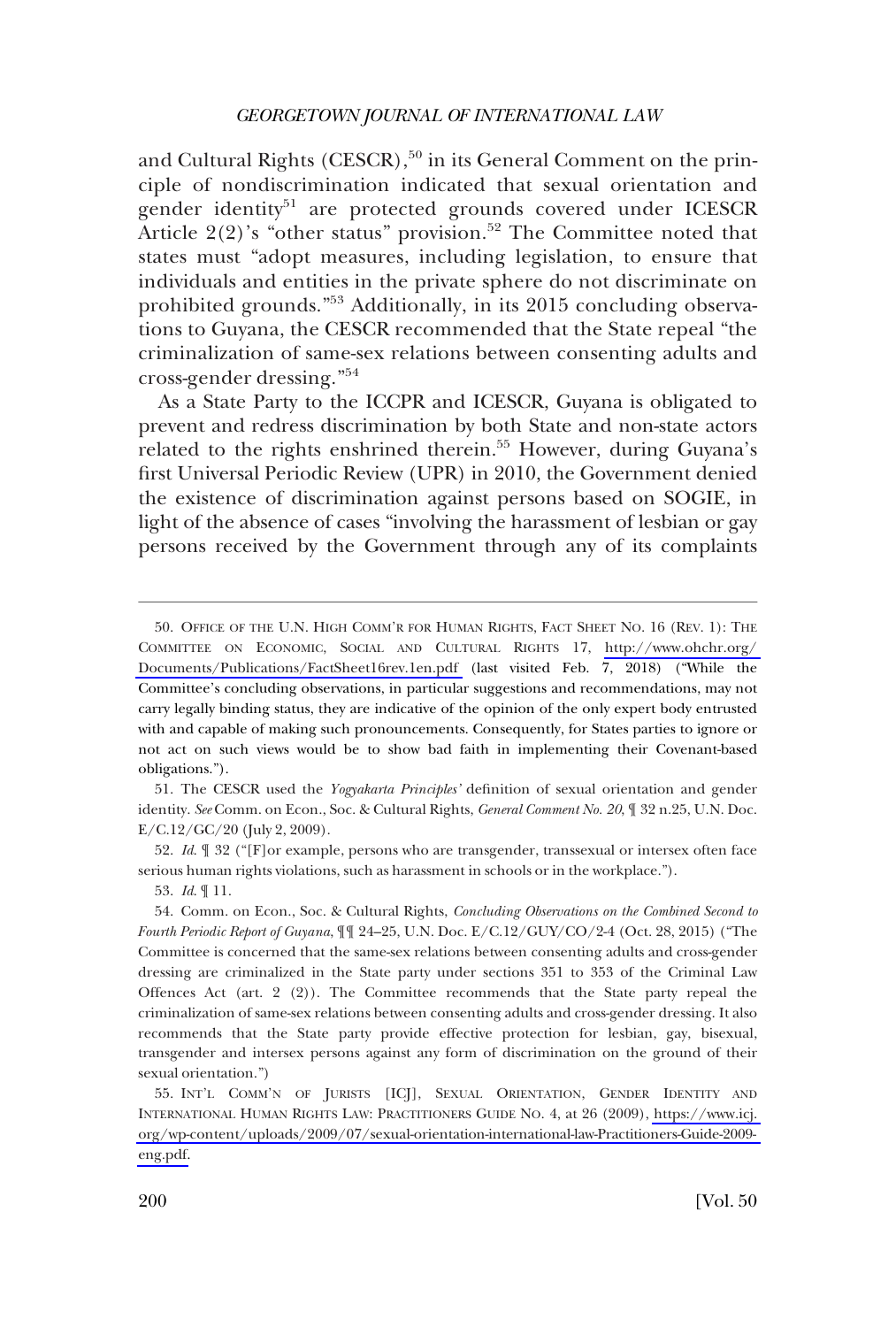<span id="page-24-0"></span>mechanisms."56 The Government further stated in 2010 that it attempted to include "sexual orientation" in the constitutional provision on anti-discrimination but was faced with "widespread contestation and protests."57 Then, in its 2015 UPR, while Guyana did acknowledge that there are "interpersonal prejudices based on cultural attitudes and religious beliefs," it rejected any allegations that the State discriminated against persons based on their sexual orientation.<sup>58</sup> The Government pointed out, in this context, that "every Guyanese is entitled to their right to freedom of expression, employment, housing, medical care, [and] education as provided for in the constitution, laws and policies of Guyana," thereby presumably including LGBT persons.59 It further said, "any aggrieved person is free to approach the courts on a constitutional motion."60 According to the Government, there has only been one case concerning discrimination on the basis of SOGIE.<sup>61</sup> In this instance, the High Court refused to strike down the discriminatory law (prohibiting cross-dressing) that had enabled the police to apprehend the four litigants. $62$ 

# B. *The Principle of Nondiscrimination in the Inter-American Human Rights System*

Guyana's duty to adhere to the principle of nondiscrimination is further reinforced by its membership to the Organization of American States (OAS). Both the OAS Charter  $(1948)^{63}$  and the American Declaration on the Rights and Duties of Man (American Declaration,

<sup>56.</sup> Human Rights Council, *Report of the Working Group on the Universal Periodic Review*, ¶ 17, U.N. Doc. A/HRC/15/14 (Jun. 21, 2010).

<sup>57.</sup> *Id*.

<sup>58.</sup> Human Rights Council, Working Group on the Universal Periodic Review, *National Report Submitted in Accordance with Paragraph 5 of the Annex to Human Rights Council 16/21: Guyana*, ¶¶ 53– 55, U.N. Doc. A/HRC/WG.6/21/GUY/1 (Jan. 19, 2015) [hereinafter *UPR 2015 National Report Submitted by Guyana*].

<sup>59.</sup> *Id*. ¶ 53.

<sup>60.</sup> *Id*. ¶ 54.

<sup>61.</sup> The Government referred to the case of McEwan v. Att'y Gen. of Guyana, 2010 No. 21-M Demerara, 26 (High Ct. of the Sup. Ct. of Judicature 2013), [http://ufdcimages.uflib.ufl.edu/](http://ufdcimages.uflib.ufl.edu/AA/00/01/69/00/00001/Guyana_CROSS_DRESSING_CASE_DECISION.pdf)  [AA/00/01/69/00/00001/Guyana\\_CROSS\\_DRESSING\\_CASE\\_DECISION.pdf.](http://ufdcimages.uflib.ufl.edu/AA/00/01/69/00/00001/Guyana_CROSS_DRESSING_CASE_DECISION.pdf) In 2010, a magistrate found four people guilty of cross-dressing, under the Summary Jurisdiction (Offences) Act 1893. The case was later brought to the High Court in 2013, and then appealed to the Court of Appeal, where it resided at the time of the UPR. *See id*.

<sup>62.</sup> *Id*.

<sup>63.</sup> Guyana signed and ratified the Charter of the Organization of American States on January 8, 1991. The principle of nondiscrimination is articulated in Articles 3(l) and 45(a). Organization of American States Charter arts. 3(1), 45(a), Apr. 30, 1948, 119 U.N.T.S. 3.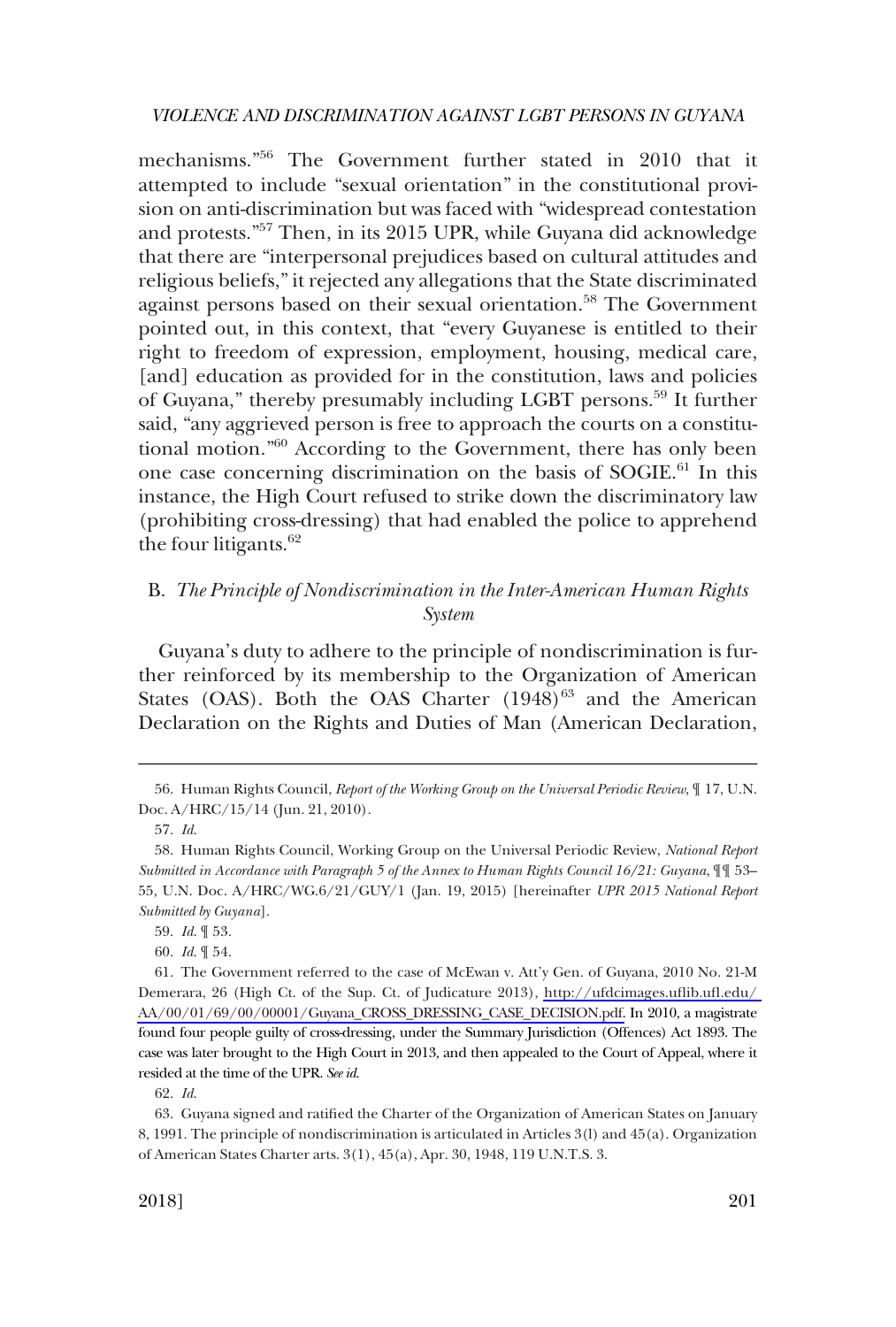$1948$ <sup>64</sup> manifest the principle of nondiscrimination. While not a treaty, the American Declaration's provisions are nevertheless binding on OAS Member States.65 Moreover, Guyana has committed under the OAS Charter to "incorporat[e] and increas[e the] participation of the marginal sectors of the population . . . in the economic, social, civic, cultural, and political life of the nation."66 This is especially relevant considering LGBT persons are particularly marginalized in Guyana, as evidenced in this report.

Article 2 of the American Declaration states, "All persons are equal before the law and have the rights and duties established in this Declaration, without distinction as to race, sex, language, creed, or any other factor."67 Here, "any other factor" is understood as encompassing sexual orientation and gender identity or expression.<sup>68</sup> The IACtHR has made clear that it considers laws that discriminate on the basis of sexual orientation, gender identity, and gender expression to violate the principle of nondiscrimination.<sup>69</sup> For example, laws criminalizing private consensual sexual relations between adults "have been considered by [the] Court and by various bodies for the protection of international human rights as contrary to international human rights law for violating the rights to equality and nondiscrimination, as well as the right to privacy."70

67. American Declaration, *supra* note 58, art. II.

<sup>64.</sup> Org. of Am. States [OAS] Res. XXX, American Declaration of the Rights and Duties of Man, art. II (May 2, 1948), *reprinted in* Basic Documents Pertaining to Human Rights in the Inter-American System, OAS/Ser.L/V/I.4 Rev. 9 (2003) [hereinafter American Declaration].

<sup>65.</sup> *See* Lenahan (Gonzales) v. United States of America, Case 12.626, Inter-Am. Comm'n H.R., Report No.  $80/11$ , OEA/Ser.L./V/II.128, doc. 19  $\parallel$  115 (2011) ("[A]ccording to the wellestablished and long-standing jurisprudence of the inter-American human rights system, the American Declaration is recognized as constituting a source of legal obligation for OAS member states, including those states that are not parties to the American Convention on Human Rights. These obligations are considered to flow from the human rights obligations of Member States under the OAS Charter.").

<sup>66.</sup> Organization of American States Charter art. 45(f), Apr. 30, 1948, 119 U.N.T.S. 3.

<sup>68.</sup> The IACtHR has recognized sexual orientation, gender identity, and gender expression as protected categories within the American Convention on Human Rights' Article 1(1) "any other social condition" clause. It is appropriate to apply the same interpretive approach to the American Declaration's "any other factor" clause. *See* Atala Riffo and Daughters v. Chile, Merits, Reparations and Costs, Judgment, Inter-Am. Ct. H.R. (ser. C) No. 239, ¶¶ 83–93 (Feb. 24, 2010); Gender Identity, and Equality and Non-discrimination with Regard to Same-sex Couples: State Obligations in Relation to Change of Name, Gender Identity, and Rights Deriving from a Relationship Between Same-sex Couples (Interpretation of Arts. 1(1), 3, 7, 11(2), 13, 17, 18, and 14, in relation to Art. 1, American Convention on Human Rights), Advisory Opinion OC-24/17, Inter-Am. Ct. H.R. (ser. A) No. 24 (Nov. 24, 2017) [hereinafter IACtHR Advisory Opinion 24].

<sup>69.</sup> *See* IACtHR Advisory Opinion 24, *supra* note 62.

<sup>70.</sup> *Id*. ¶ 39.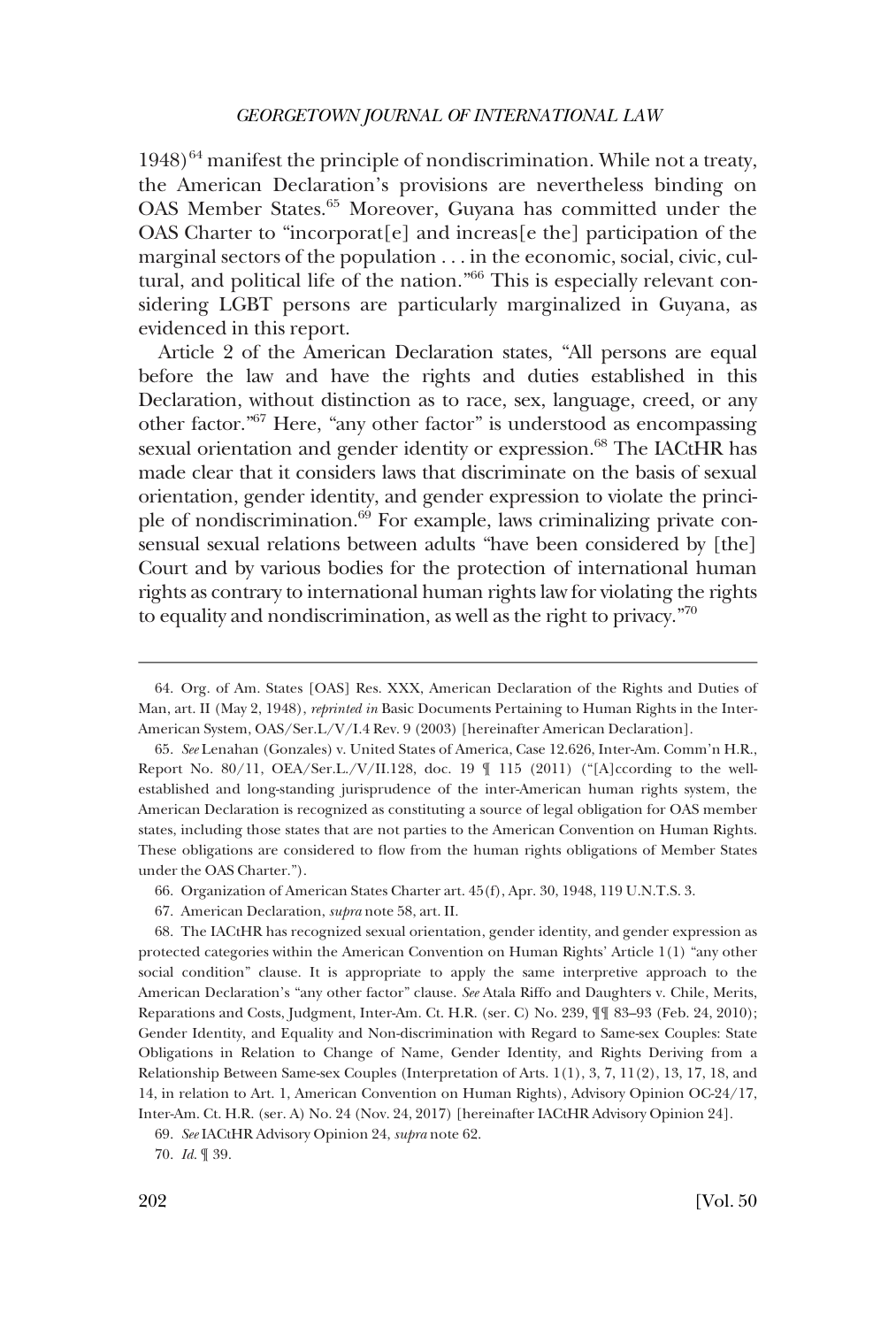<span id="page-26-0"></span>Nondiscrimination is also protected under the Inter-American Convention on the Prevention, Punishment, and Eradication of Violence Against Women (Convention of Belém do Pará), which Guyana ratified on January 8,  $1996$ .<sup>71</sup> The treaty guarantees women equal protection before the law,<sup>72</sup> and protects "the free and full exercise of [their] civil, political, economic, social and cultural rights."73

#### C. *The Yogyakarta Principles and Nondiscrimination*

In light of the significant but disparate body of literature on the principle of nondiscrimination on the basis of SOGIE, in 2006, human rights experts drafted the *Yogyakarta Principles*, which was supplemented in  $2017.^{74}$  This document provides guidance on how states' existing international human rights obligations apply to persons with actual or perceived non-normative SOGIE in a single, comprehensive document. The *Yogyakarta Principles* does not create new rights; rather, it articulates existing rights as they apply to persons with real or perceived nonnormative SOGIE. It also provides recommendations on laws and policies to implement, among others, the principle of nondiscrimination.<sup>75</sup> The *Yogyakarta Principles* urges states to "embody the principles of equality and non-discrimination on the basis of sexual orientation and gender identity in their national constitutions or other appropriate

72. Inter-American Convention on the Prevention, Punishment and Eradication of Violence Against Women "Convention of Belem do Para" art. 4(f), June 9, 1994, 33 I.L.M. 1534.

*The Yogyakarta Principles: Principles on the Application of International Human Rights Law in*  75. *Relation to Sexual Orientation and Gender Identity*, princ. 2 (Mar. 2007) [hereinafter *Yogyakarta Principles*], [http://yogyakartaprinciples.org/wp-content/uploads/2016/08/principles\\_en.pdf.](http://yogyakartaprinciples.org/wp-content/uploads/2016/08/principles_en.pdf)

*See A-61: Inter-American Convention on the Prevention, Punishment and Eradication of Violence*  71. *Against Women "Convention of Belem do Para*," ORG. OF AM. STS., [https://www.oas.org/juridico/](https://www.oas.org/juridico/english/sigs/a-61.html)  [english/sigs/a-61.html \(](https://www.oas.org/juridico/english/sigs/a-61.html)last visited Mar. 30, 2018).

<sup>73.</sup> *Id*. art. 5.

On November 10, 2017, the Yogyakarta Principles plus 10 (YP plus 10) was adopted to 74. supplement the Yogyakarta Principles. The principles "emerged from the intersection of the developments in international human rights law with the emerging understanding of violations suffered by persons on grounds of sexual orientation and gender identity and the recognition of the distinct and intersectional grounds of gender expression and sex characteristics." *The YP*þ*10*, THE YOGYAKARTA PRINCIPLES, <http://yogyakartaprinciples.org/principles-en/yp10/> (last visited Mar. 30, 2018). The new additions include: the right to State protection from violence, discrimination and other harm, whether by government officials or by any individual or group (Principle 30), the right to be free from criminalization and sanction (Principle 33), and the right to protection from poverty (Principle 34), among others. *The Yogyakarta Principles Plus 10: Additional Principles and State Obligations on the Application of International Human Rights Law in Relation to Sexual Orientation, Gender Identity, Gender Expression and Sex Characteristics to Complement the Yogyakarta Principles* (Nov. 10, 2017) [http://yogyakartaprinciples.org/wp-content/uploads/](http://yogyakartaprinciples.org/wp-content/uploads/2017/11/A5_yogyakartaWEB-2.pdf)  [2017/11/A5\\_yogyakartaWEB-2.pdf.](http://yogyakartaprinciples.org/wp-content/uploads/2017/11/A5_yogyakartaWEB-2.pdf)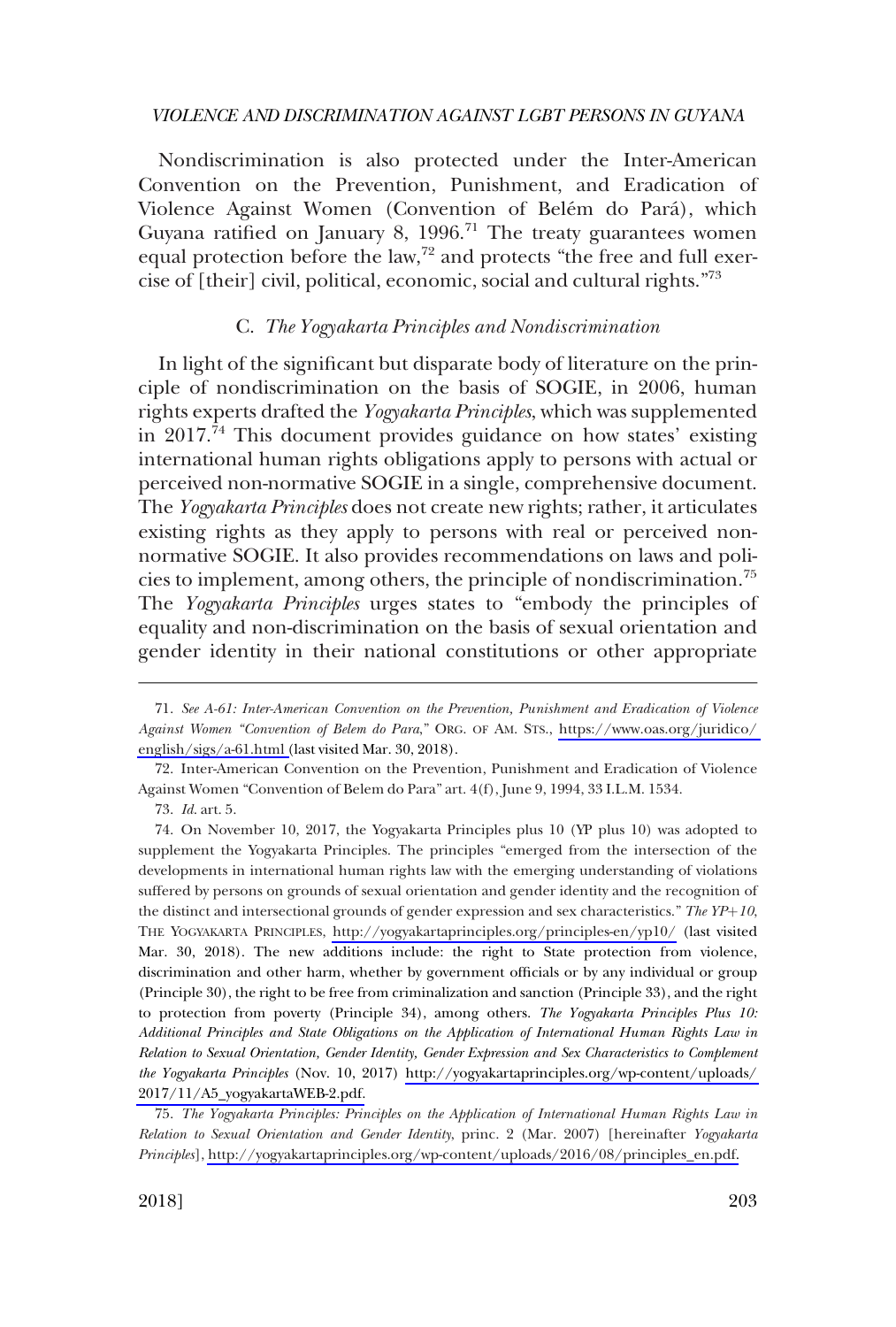<span id="page-27-0"></span>legislation . . . and ensure the effective realization of these principles." Of particular applicability to Guyana, the *Yogyakarta Principles* explicitly calls for the repeal of "criminal and other legal provisions that prohibit or are, in effect, employed to prohibit consensual sexual activity among people of the same sex who are over the age of consent."76 While states are not bound by the *Yogyakarta Principles* itself, the underlying principles are enshrined in international law standards and norms that *are*  binding on states.<sup>77</sup>

## III. RIGHT TO DIGNITY

Human dignity is one of the foundations of human rights treaties. The UDHR, ICCPR, ICESCR, U.N. Convention on the Rights of the Child (CRC), U.N. Convention Against Torture (CAT), Convention on the Elimination of All Forms of Discrimination against Women (CEDAW), and Convention on the Elimination of All Forms of Racial Discrimination (CERD) all refer to "the inherent dignity . . . of all members of the human family [as] the foundation of freedom, justice and peace in the world" in their respective Preambles. UDHR Art. 1 states that "[a]ll human beings are born free and equal in dignity and rights," and the Preambles of the ICCPR, ICESCR, and CAT all note "the inherent dignity of the human person." The ICESCR also refers to human dignity embedded in the right to education, underscoring that states "agree that education shall be directed to the full development of the human personality and the sense of its dignity, and shall strengthen the respect for human rights and fundamental freedoms."<sup>78</sup>

Human dignity "goes to the heart of human identity, including the identities of lesbian, gay, bisexual and transgender people."<sup>79</sup> An individual's "self-defined sexual orientation and gender identity is integral to their personality and is one of the most basic aspects of self-determination, dignity and freedom."80 Thus, laws criminalizing non-normative SOGIE violate this bedrock principle of human rights. Several U.N. organizations recently formulated recommendations to states in that spirit, urging them to "review, repeal and establish a moratorium on

<sup>76.</sup> *Id*.

<sup>77.</sup> Such underlying principles include: nondiscrimination, rights to human and personal security, rights to expression, and others that are universally recognized as fundamental human rights. *See Overview*, The YOGYAKARTA PRINCIPLES, [https://yogyakartaprinciples.org/principles-en/](https://yogyakartaprinciples.org/principles-en/about-the-yogyakarta-principles-2/) [about-the-yogyakarta-principles-2/](https://yogyakartaprinciples.org/principles-en/about-the-yogyakarta-principles-2/) (last visited Mar. 30, 2018).

<sup>78.</sup> ICESCR, *supra* note 43, art. 13(1).

*Our Work: Why Human Dignity*, HUMAN DIGNITY TRUST, [http://www.humandignitytrust.org/](http://www.humandignitytrust.org/pages/OUR%20WORK/Why%20Human%20Dignity)  79. [pages/OUR%20WORK/Why%20Human%20Dignity](http://www.humandignitytrust.org/pages/OUR%20WORK/Why%20Human%20Dignity) (last visited Mar. 30, 2018).

<sup>80.</sup> *Yogyakarta Principles*, *supra* note 69, princ. 3.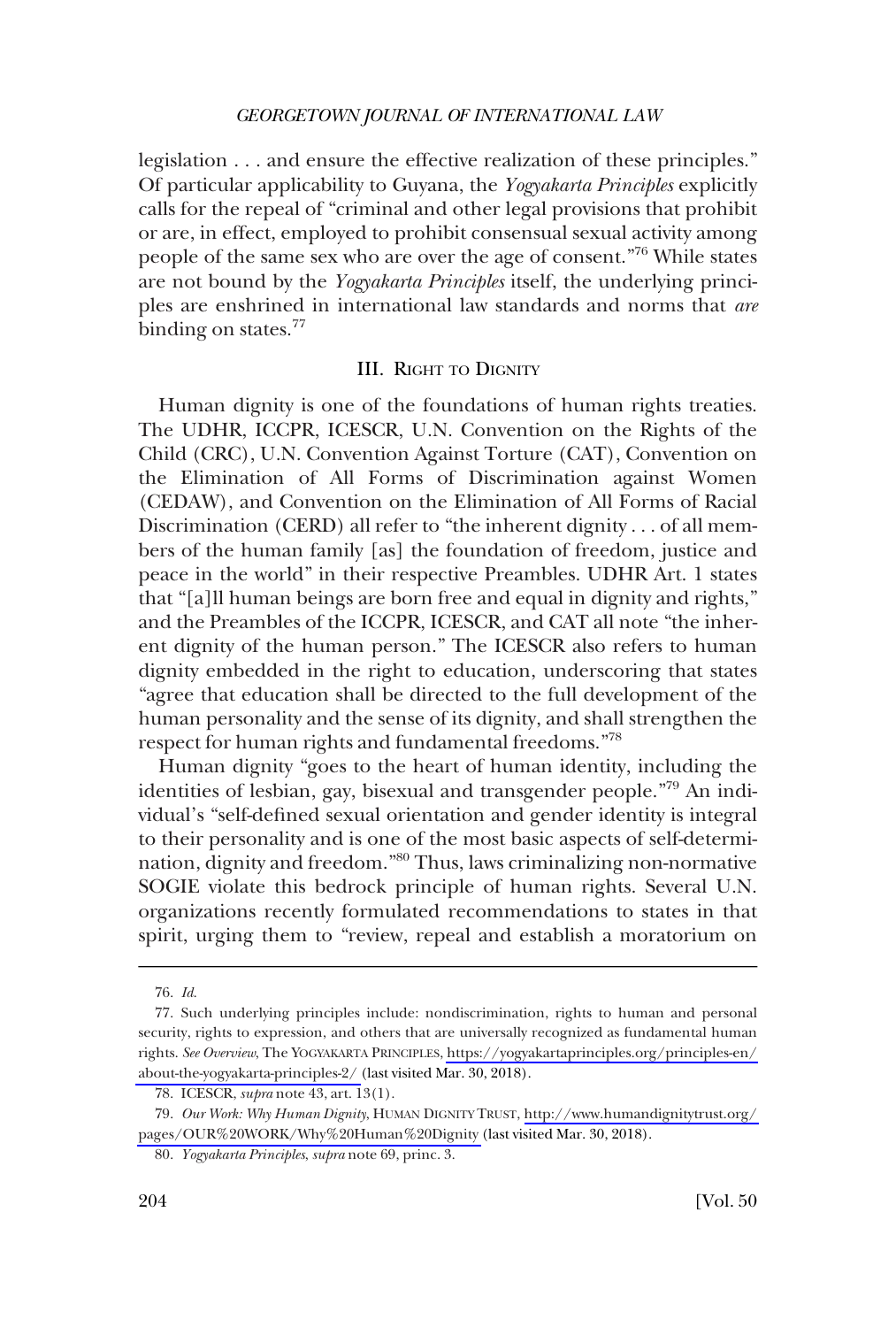the application of: laws that criminalize same-sex conduct between consenting adults; laws that criminalize transgender people on the basis of their gender expression; [and] other laws used to arrest, punish or discriminate against people on the basis of their [SOGIE]."<sup>81</sup>

Guyana retains these kinds of discriminatory laws. For example, its Criminal Law (Offences) Act criminalizes the act of men having sex with other men<sup>82</sup> as "acts of gross indecency,"83 an "unnatural offence," and "buggery,"<sup>84</sup> and is punishable by two years to life imprisonment.<sup>85</sup> The Summary Jurisdiction (Offences) Act provides another example; it establishes monetary fines for appearing in public in attire not attributable to one's perceived sex for "any improper purpose."86 This has led to detentions and fines levied against transgender women, as well as documented incidences of police intimidation, detention, and failure to investigate homophobic assaults.<sup>87</sup> In 2013, the Supreme Court of the Judicature of Guyana provided interpretation on this provision, finding that is it not criminally offensive for a person to wear the attire of the opposite gender "as a matter of preference or to give expression to it to reflect his or her sexual orientation."<sup>88</sup> However, the Court held that the clause entrenching "the improper purpose for such conduct to which criminality is directed<sup>"89</sup> remains valid. It also ruled that the law was not discriminatory on the basis of sex "since the prohibition is established against persons of both genders for doing the same kind of

Such laws expose individuals to the risk of "arbitrary arrest, prosecution, and 81. imprisonment." They can also be used to "harass, detain, discriminate or place restrictions on the freedom of expression, association and peaceful assembly of LGBT persons." UNAIDS ET AL., ENDING VIOLENCE AND DISCRIMINATION AGAINST LESBIAN, GAY, BISEXUAL, TRANSGENDER AND INTERSEX PEOPLE 1 (Sept. 2015), [http://www.ohchr.org/Documents/Issues/Discrimination/](http://www.ohchr.org/Documents/Issues/Discrimination/Joint_LGBTI_Statement_ENG.PDF)  [Joint\\_LGBTI\\_Statement\\_ENG.PDF.](http://www.ohchr.org/Documents/Issues/Discrimination/Joint_LGBTI_Statement_ENG.PDF)

<sup>82.</sup> The Criminal Law (Offences) Act criminalizes same-sex intimacy between men (or "buggery"). Therefore, the law could apply to sex between gay men, bisexual men, transgender women, and cisgender men. Criminal Law (Offences) Act 1893, c. 8:01 (Guy.).

<sup>83.</sup> There is no clear definition of "acts of gross indecency" within the criminal legislation.

<sup>84.</sup> Though buggery is nowhere defined in Guyanese law, it is a British-English term which refers to sodomy, whether with another individual or with an animal (bestiality) in both colloquial speech and law.

<sup>85.</sup> Criminal Law (Offences) Act 1893, c. 8:01, §§ 353–354.

<sup>86.</sup> Summary Jurisdiction (Offences) Act 1893, c. 8:02, § 153.

<sup>87.</sup> GUYANA RAINBOW FOUNDATION [GUYBOW] ET AL., HUMAN RIGHTS VIOLATIONS OF LESBIAN, BISEXUAL, AND TRANSGENDER (LBT) PEOPLE IN GUYANA: A SHADOW REPORT 3 (July 10, 2012), [https://www.outrightinternational.org/sites/default/files/573-2.pdf.](https://www.outrightinternational.org/sites/default/files/573-2.pdf)

<sup>88.</sup> McEwan v. Att'y Gen. of Guyana, 2010 No. 21-M Demerara, 26 (High Ct. of the Sup. Ct. of Judicature 2013), [http://ufdcimages.uflib.ufl.edu/AA/00/01/69/00/00001/Guyana\\_CROSS\\_](http://ufdcimages.uflib.ufl.edu/AA/00/01/69/00/00001/Guyana_CROSS_DRESSING_CASE_DECISION.pdf)  [DRESSING\\_CASE\\_DECISION.pdf.](http://ufdcimages.uflib.ufl.edu/AA/00/01/69/00/00001/Guyana_CROSS_DRESSING_CASE_DECISION.pdf)

<sup>89.</sup> *Id*.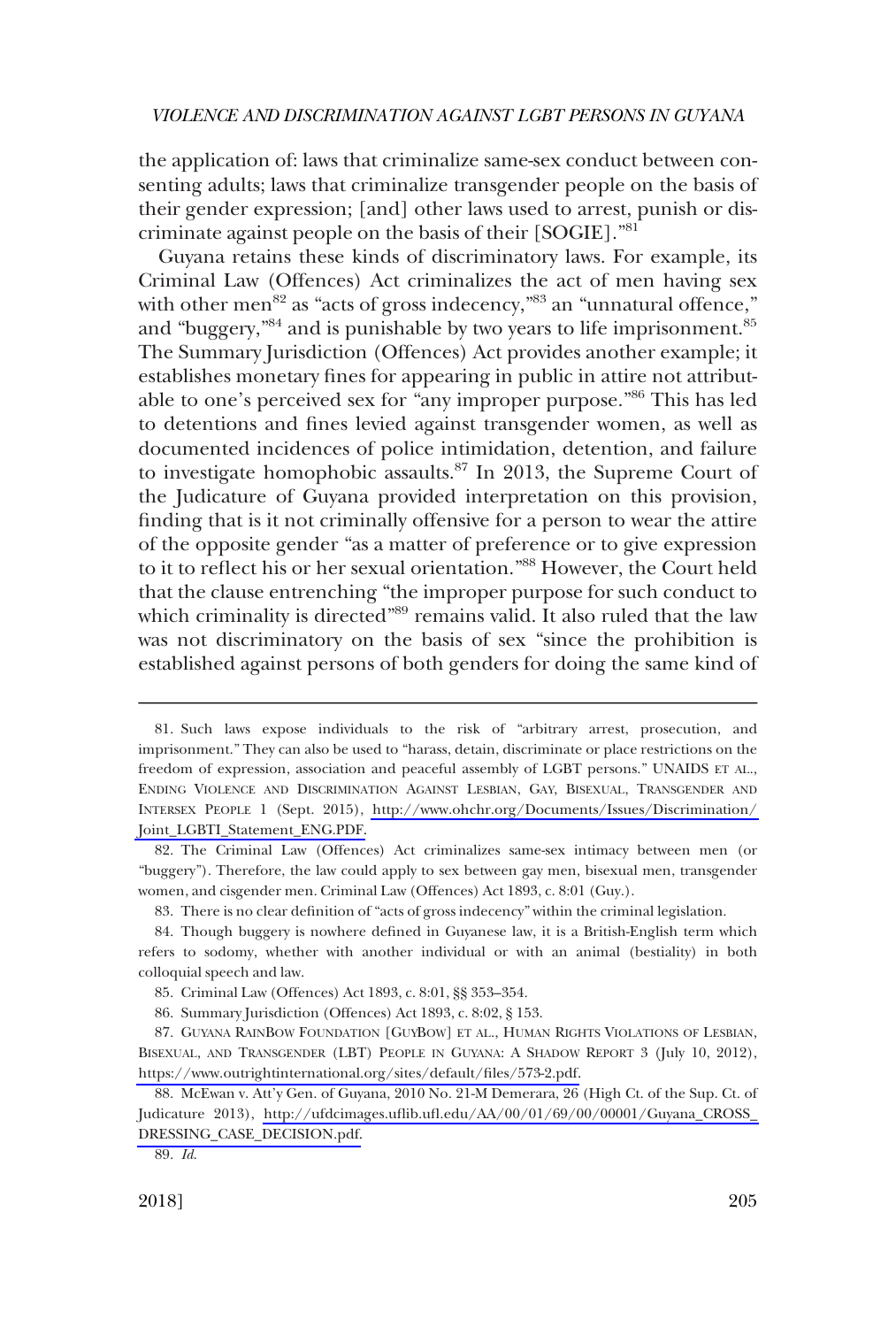act,"90 thereby avoiding analyzing the legislation under the scope of sexual orientation. The Appeals Court unanimously upheld the Supreme Court decision and declined to define "improper," affirming that this is for Parliament to decide.<sup>91</sup> Petitioners have subsequently sought leave from the Court of Appeals to file an appeal at the Caribbean Court of Justice, the highest appellate court in the region.<sup>92</sup> In addition to buggery and cross-dressing laws, anti-vagrancy and loitering codes<sup>93</sup> have been arbitrarily enforced against persons whom the police may suspect of being LGBT.<sup>94</sup>

While government officials say these provisions are rarely enforced, <sup>95</sup> such laws perpetuate stigma and discrimination, as well as hate crimes, police abuse, family and community violence, and negative public health outcomes.<sup>96</sup>

Guyana is also obligated by other international human rights treaties dealing with specific rights, which are discussed in later chapters, including: *Education, Employment, Health, Violence and Safety in Public Spaces*, and *Impunity for Perpetrators and Access to Justice*.

91. Ravin Singh, *Appeal Court Upholds Ruling on Cross-dressing*, GUY. CHRON. (Feb. 28, 2017), [http://guyanachronicle.com/2017/02/28/appeal-court-upholds-ruling-on-cross-dressing.](http://guyanachronicle.com/2017/02/28/appeal-court-upholds-ruling-on-cross-dressing)

93. Sections 143 and 144 of the Summary Jurisdiction (Offences) Act impose fines and imprisonment against those persons declared "vagrants or idle and disorderly persons" or "rogues and vagabonds." Summary Jurisdiction (Offences) Act 1893, c. 8:02, §§ 143–144. Such legislation defines vagrants as a person who "being able, by labor or other lawful means, to maintain himself or herself . . . willfully refuses or neglects to do so" while vagabonds are anyone who "procures or endeavors to procure alms or charitable contributions for himself or any other person, under any false or fraudulent pretense." *Id*. §§ 143(a), 144(c).

94. *See* CHRISTOPHER CARRICO, COLLATERAL DAMAGE: THE SOCIAL IMPACT OF LAWS AFFECTING LGBT PERSONS IN GUYANA 9 (Univ. of the West Indies Cave Hill Campus Faculty of Law 2012).

95. Per Guyana's Chambers of the Director of Public Prosecutions' Annual Report for 2013, of 204 offences filed under "Carnal Knowledge, Rape, and Buggery" that year, only four were buggery cases. CHAMBERS OF THE DIRECTOR OF PUBLIC PROSECUTIONS, ANNUAL REPORT: 2013, at 37–69 (Sept. 9, 2015). Two of these cases were dismissed before trial, the defendant in one was found unanimously guilty and the last defendant was found unanimously innocent. *See id*. at 23, 33. In 2015, the DPP separated the crime of buggery from the carnal knowledge and rape category. That year, there were two buggery offences filed, with only one reaching the trial stage. CHAMBERS OF THE DIRECTOR OF PUBLIC PROSECUTIONS, ANNUAL REPORT: 2015, at 21–22, 39, 48 (Feb. 3, 2016) [hereinafter "CHAMBERS OF THE DIRECTOR OF PUBLIC PROSECUTIONS"]. In that case, the defendant was found guilty. *Id*. at 21.

UNAIDS ET AL., ENDING VIOLENCE AND DISCRIMINATION AGAINST LESBIAN, GAY, BISEXUAL, 96. TRANSGENDER AND INTERSEX PEOPLE 1 (Sept. 2015), [http://www.ohchr.org/Documents/Issues/](http://www.ohchr.org/Documents/Issues/Discrimination/Joint_LGBTI_Statement_ENG.PDF)  [Discrimination/Joint\\_LGBTI\\_Statement\\_ENG.PDF.](http://www.ohchr.org/Documents/Issues/Discrimination/Joint_LGBTI_Statement_ENG.PDF)

<sup>90.</sup> *Id*. at 27.

A decision is currently pending. *See SASOD to Approach CCJ on Cross-dressing Laws*, GUY. 92. CHRON., (Oct. 4, 2017), [http://guyanachronicle.com/2017/10/04/sasod-approach-ccj-cross](http://guyanachronicle.com/2017/10/04/sasod-approach-ccj-cross-dressing-laws)[dressing-laws.](http://guyanachronicle.com/2017/10/04/sasod-approach-ccj-cross-dressing-laws)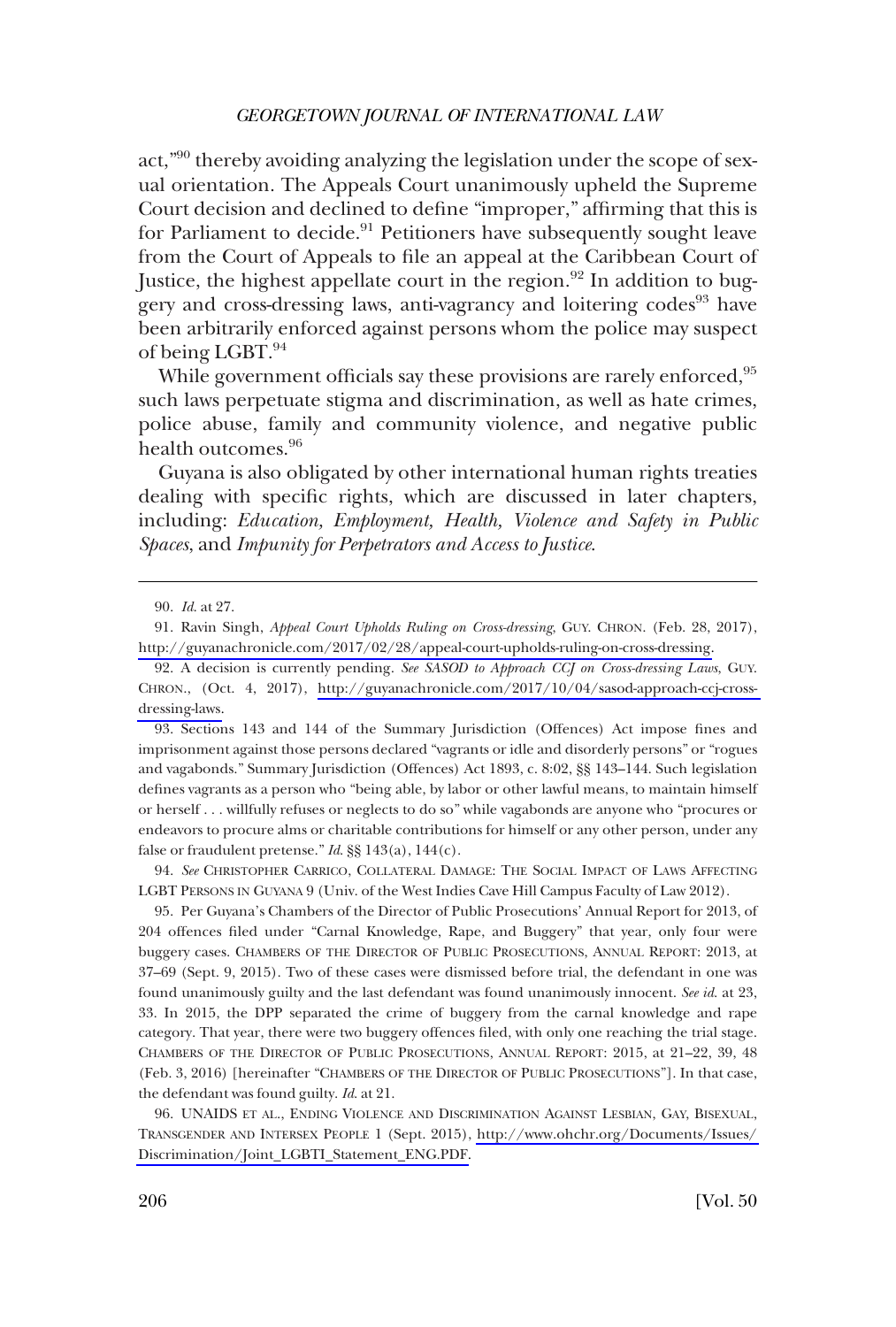#### FINDINGS: BACKGROUND

# <span id="page-30-0"></span>*"I feel like my government, my country, is not on my side as a queer person." – Lee, 24-year-old gay man in Georgetown, Guyana*<sup>97</sup>

Although situated at the northeastern tip of mainland South America, Guyana is traditionally considered part of the Caribbean because of its close historical and cultural ties to the region, particularly the other English-speaking, former British colonies.<sup>98</sup> Initially colonized by the Dutch in the seventeenth century, Guyana became a British colony in 1814 and remained under British rule until it gained independence in 1966.99 "Buggery" laws are one vestige of British rule still present in many Caribbean countries. Guyana is one of ten Caribbean countries that maintain these colonial-era laws criminalizing consensual same-sex intimacy.<sup>100</sup> The Guyanese law that criminalizes crossdressing for "any improper purpose" is also a remnant of British rule.<sup>101</sup>

The mere existence of these laws reinforces prejudice and contributes to ongoing discrimination and violence against LGBT persons in Guyana.102 As one interviewee expressed, "I don't know when we will have gay rights. . . . We need to take [these] British laws and get rid of [them] so people stop using them to intimidate people and gay communities."<sup>103</sup> However, as other interviewees pointed out, repealing these archaic laws can only contribute so much to improving the experience of LGBT persons in Guyana. "You can legalize homosexuality all you want. . . . No law will change the ignorance. . . . No law could make anybody like anybody."<sup>104</sup>

<sup>97.</sup> Interview with Lee, 24, gay man, in Georgetown, Guy. (Feb. 17, 2018).

<sup>98.</sup> ROSAMOND S. KING, ISLAND BODIES: TRANSGRESSIVE SEXUALITIES IN THE CARIBBEAN IMAGINATION 3 (2014); Paul Sutton, *Politics in the Commonwealth Caribbean: The Post-Colonial Experience* 51 EUR. REV. OF LATIN AM. & CARIBBEAN STUD. 51, 51 (1991).

<sup>99.</sup> Michael DaCosta, *Colonial Origins, Institutions and Economic Performance in the Caribbean: Guyana and Barbados* 5–6 (Int'l Monetary Fund Research Dep't, Working Paper No. 07/43, 2007).

<sup>100.</sup> See AENGUS CAROLL & LUCAS RAMON MENDOS, STATE-SPONSORED HOMOPHOBIA: A WORLD SURVEY OF SEXUAL ORIENTATION LAWS 108–20 (Int'l Lesbian, Gay, Bixexual, Trans and Intersex Ass'n [ILGA] ed., 12th ed. 2017), [http://ilga.org/downloads/2017/ILGA\\_State\\_Sponsored\\_](http://ilga.org/downloads/2017/ILGA_State_Sponsored_Homophobia_2017_WEB.pdf)  [Homophobia\\_2017\\_WEB.pdf.](http://ilga.org/downloads/2017/ILGA_State_Sponsored_Homophobia_2017_WEB.pdf)

<sup>101.</sup> Summary Jurisdiction (Offences) Act 1893, c. 8:02, § 153(1)(xlvii); *see* Carinya Sharples, *Guyana's Transgender Activists Fight Archaic Law*, BBC NEWS (Mar. 26, 2017), [http://www.bbc.com/](http://www.bbc.com/news/amp/world-latin-america-3929599)  [news/amp/world-latin-america-3929599](http://www.bbc.com/news/amp/world-latin-america-3929599).

<sup>102.</sup> See e.g., SOC'Y AGAINST SEXUAL ORIENTATION DISCRIMINATION [SASOD] & SEXUAL RIGHTS INITIATIVE [SRI], ON DEVIL'S ISLAND: A UPR SUBMISSION ON LGBT HUMAN RIGHTS IN GUYANA 3–5 (2015), [http://www.sexualrightsinitiative.com/wp-content/uploads/SASOD\\_SRI\\_UPR\\_Guyana\\_](http://www.sexualrightsinitiative.com/wp-content/uploads/SASOD_SRI_UPR_Guyana_July2014FINAL.pdf)  [July2014FINAL.pdf.](http://www.sexualrightsinitiative.com/wp-content/uploads/SASOD_SRI_UPR_Guyana_July2014FINAL.pdf)

<sup>103.</sup> Interview with Prince, 42, gay man, in Georgetown, Guy. (Feb. 16, 2018).

<sup>104.</sup> Interview with Love, 23, gay man, in Georgetown, Guy. (Feb. 16, 2018).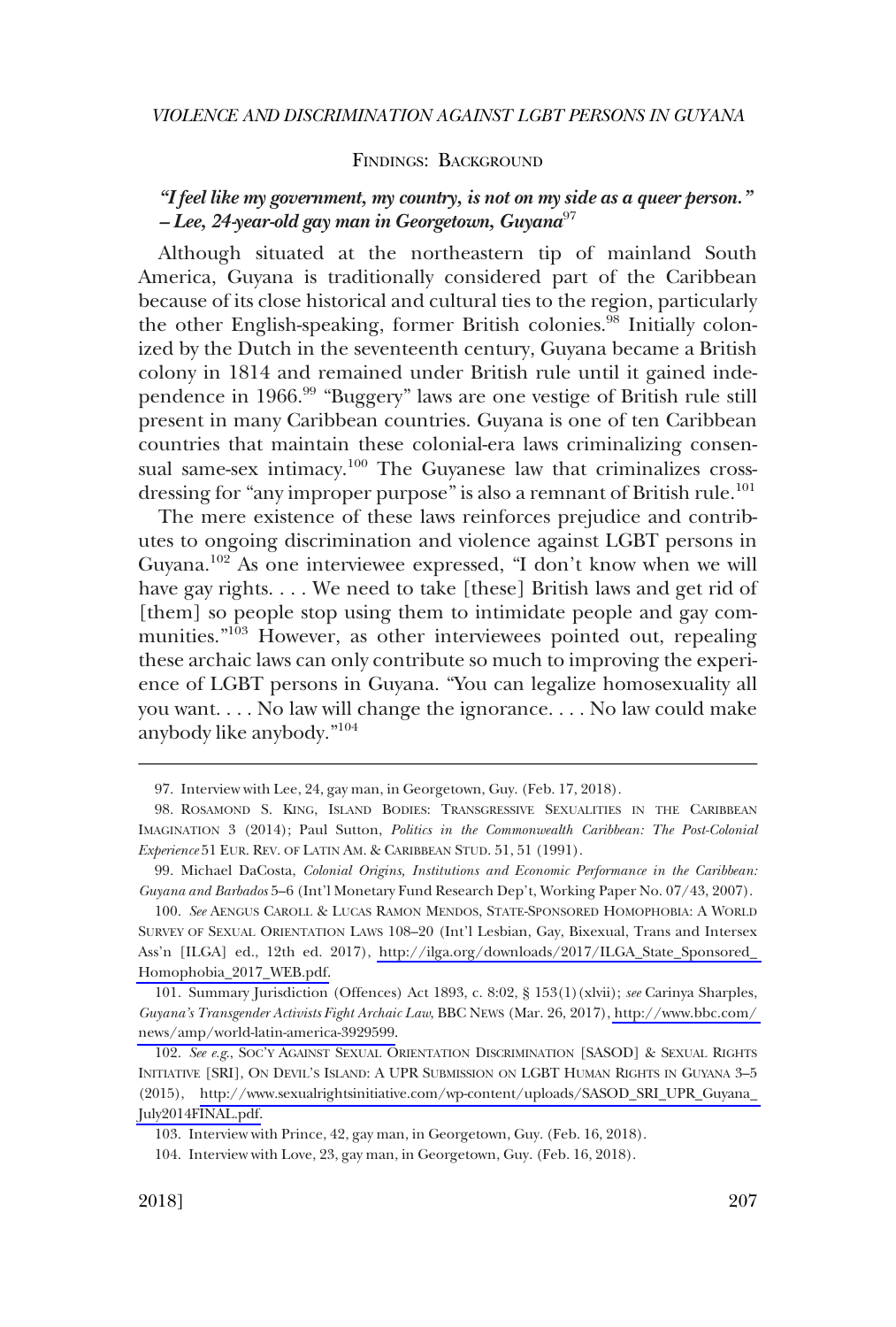"I just want to see the attitude of the people change," said Shania, a 29-year-old gay man, "[but] I don't know if that going to change or how it going to change."105 The homophobic and transphobic "attitude of the people" in Guyana is fueled by deep-seated sociocultural norms. "[S]ociety imposes certain values on us," said Hon. Keith Scott, M.P., Minister within the Ministry of Social Protection, "[and when] somebody steps out of that societal demand, they tend to get ostracized and that is normal."106 In particular, Guyanese society imposes traditional gender norms for men, as one interviewee noted: "When people here in Guyana see a guy, he is supposed to be mostly of a man figure – you know? They got they own image about what us guys are supposed to look like and act like."107 As a result, several interviewees who currently identify as gay men expressed a desire to live openly as women but choose not to because of the heightened threats transgender women face due to their increased visibility.<sup>108</sup>

Additionally, religion is heavily influential in Guyanese society and "[m]uch of the intolerance that is generated, be it in school, at home, or on the street . . . is as a direct result of religious values," explained Anil Persaud, a human rights defender at SASOD.<sup>109</sup> "[P]ersons will directly say this to you like 'Oh! My pastor said this to me, so that's why I can't accept you.'"110 Approximately 63% of the population in Guyana identifies as Christian, 25% as Hindu, and 7% as Muslim, along with some smaller religious affiliations.<sup>111</sup> An increasing percentage of Christians are right-wing evangelicals, many of whom espouse "fiery anti-LGBT" views.112 LGBT persons from religious families described a particularly strong lack of acceptance at home. For example, when one

<sup>105.</sup> Interview with Shania, 29, gay man, in Georgetown, Guy. (Feb. 19, 2018).

<sup>106.</sup> Interview with Hon. Keith Scott, M.P., Minister within the Ministry of Soc. Prot., in Georgetown, Guy. (Feb. 19, 2018).

<sup>107.</sup> Interview with Adam, *supra* note 18.

<sup>108.</sup> *E.g*., Interview with Prince, 42, *supra* note 97; Interview with Shania, *supra* note 99.

<sup>109.</sup> Interview with Anil Persaud, 21, Homophobia(s) Education Coordinator, SASOD, in Georgetown, Guy. (Feb. 15, 2018).

<sup>110.</sup> *Id*.

Cent. Intelligence Agency, *Guyana: People and Society*, THE WORLD FACTBOOK (citing a 2012 111. estimate), https://www.cia.gov/library/publications/the-world-factbook/geos/gy.html updated Mar. 22, 2018).

<sup>112.</sup> Interview with Valini Leitch, 35, Human Rights Coordinator, SASOD, in Georgetown, Guy. (Feb. 14, 2018); *see also* Interview with Bishop Francis Dean Alleyne, Roman Catholic Diocese of Georgetown, in Georgetown, Guy. (Feb. 18, 2018) ("22% of the population would say they are Pentecostal. Twenty years ago, 7% were Pentecostal and in 20 years they have expanded to  $22\%$ .... Their approach generally is different. . . . They would say, 'The Bible says, you know, Sodom and Gomorra' . . . so that applies on issues as LGBT and that's their starting point.").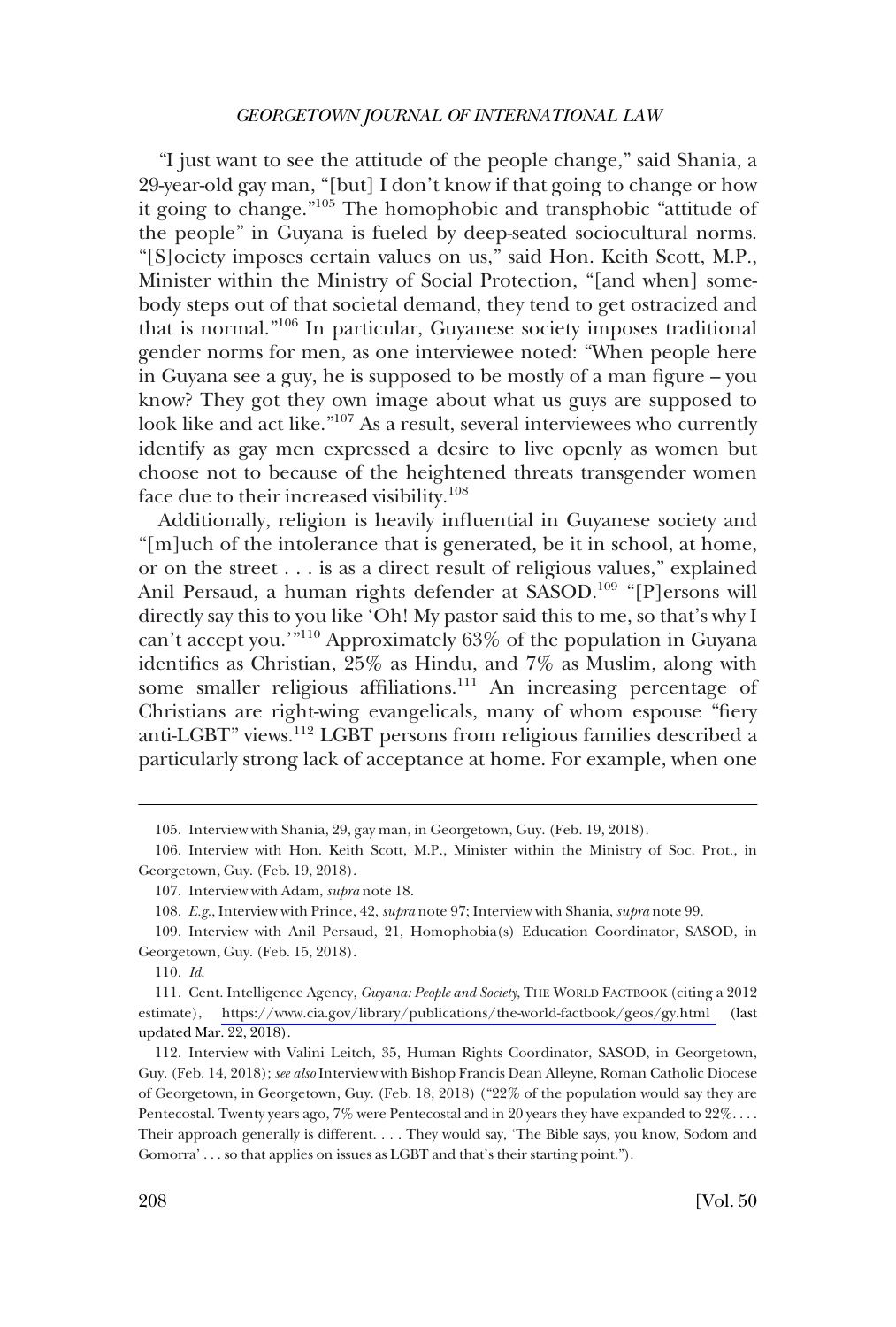young transgender woman initially came out to her family, they responded, "What is the church going to say about this? Being gay is wrong in the sight of god. Being homosexual is not the right thing, you have to have a wife and children."<sup>113</sup>

These prejudicial attitudes and archaic laws create an environment where, "[D]iscrimination when it comes to [the] LGBT population is . . . high everywhere – in church, in the community, in home, in the workplace, in the health sector – it is very, very high. $^{\cdot 114}$  The following sections of the report engage in a deep analysis of the research team's findings on how such discrimination and violence inhibits the fulfillment of the human rights of LGBT persons in Guyana in the areas of 1) education, 2) employment, 3) health, 4) freedom from violence and safety in public spaces, and 5) access to justice. Each section begins with a review of the State's obligations under the relevant domestic and international legal frameworks, followed by a discussion of the research team's findings. See *Recommendations, infra*, for a full list of recommended actions for the Guyanese government and other relevant stakeholders based on these findings.

<sup>113.</sup> Interview with Devon, 18, transgender woman, in Georgetown, Guy. (Feb. 16, 2018).

<sup>114.</sup> Interview with Grace, 44, transgender woman, in New Amsterdam, Guy. (Feb. 17, 2018).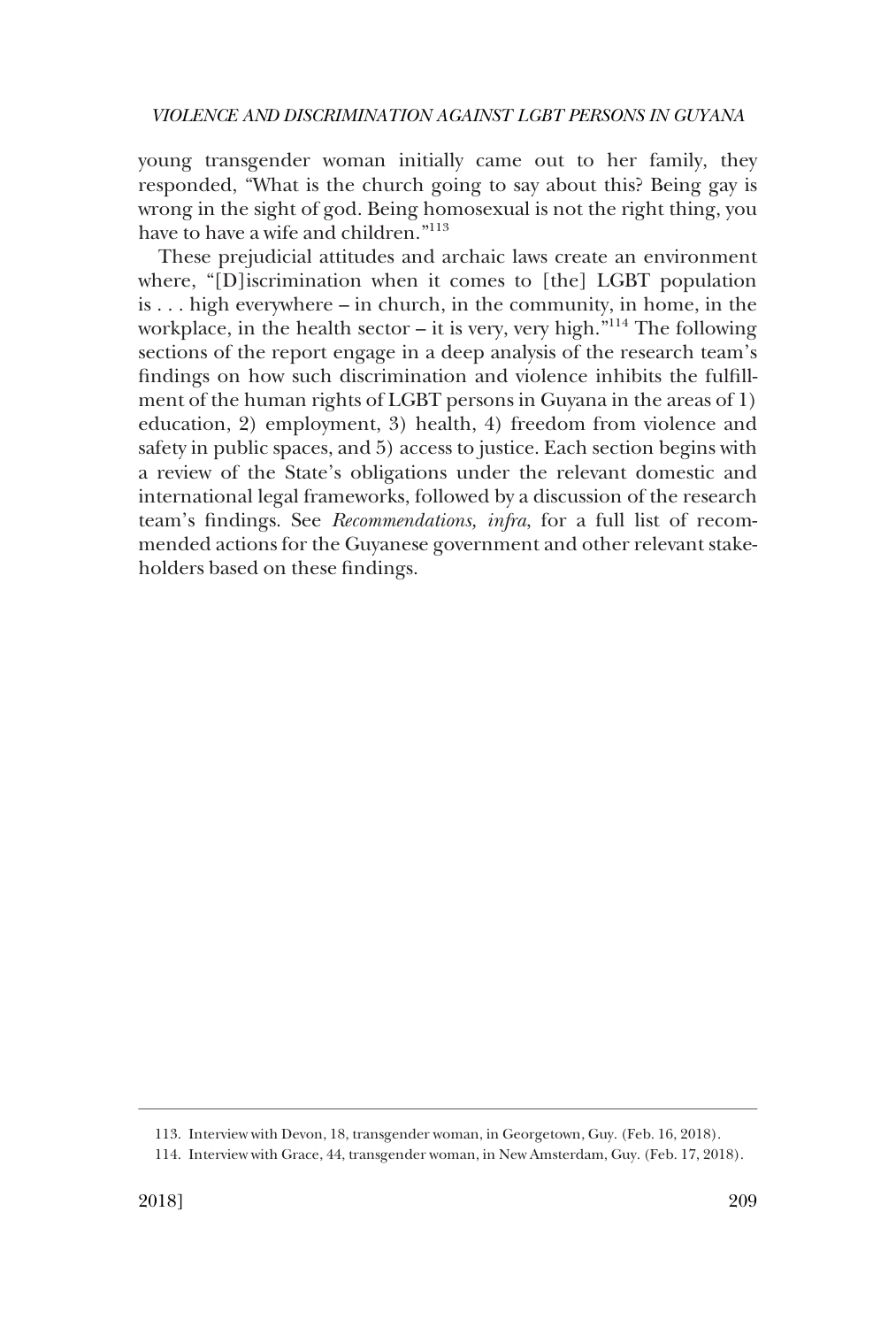FINDINGS: EDUCATION

<span id="page-33-0"></span>*"[C]hildren in school who identify themselves as LGBT [are] treated very, very badly. That's one of the reasons there is such a presence [of LGBT persons] on the margin of the society, because they drop out."* 

*– Karen de Souza, women's and children's rights activist and co-founder of Red Thread, in Georgetown, Guyana*<sup>115</sup>

#### I. INTRODUCTION

The majority of LGBT interviewees reported that discrimination at home and/or school negatively impacted their ability to access education and many felt compelled to drop out. Homophobic and transphobic bullying, discriminatory treatment by teachers and administrators, and a lack of financial support from their parents or guardians all prevented interviewees from fully realizing the right to education guaranteed by Guyana's Constitution and international legal obligations. Without a full education, many LGBT persons in Guyana are unable to find satisfactory employment, which impacts their ability to secure housing and places them at greater risk for violence while working and/or living on the street. From a young age, they are pushed to the margins of society and into a vicious cycle of discrimination.

#### II. LEGAL FRAMEWORK

# A. *Domestic Legal Framework on Education*

#### 1. Right to Education

Under the Guyanese Constitution, all persons have a right to education. Article 27 of the Constitution recognizes "the right to free education from nursery to university as well as at non-formal places where opportunities are provided for education and training."116 Article 149H specifically entitles every child in Guyana to "free primary and secondary education in schools owned or funded by the State."117 The

<sup>115.</sup> Interview with Karen de Souza, 60, co-founder Red Thread, in Georgetown, Guyana (Feb. 17, 2018).

<sup>116.</sup> GUY. CONST., art. 27(1).

<sup>117.</sup> *Id.* art. 149H. Guyana's education system is organized into primary and secondary schools. The primary education program consists of a six-year curriculum (Grades 1–6) for students aged 6 to 11. The secondary education program consists of a five-year curriculum (Grades 7–11 also known as First–Fifth Form) for students aged 12 to 16. *See* United Nations Educational, Scientific and Cultural Organization–International Bureau of Education [UNESCO–IBE], *World Data on Education: Guyana*, 7–8, IBE/2010/CP/WDE/GY (7th ed. 2010/11), [http://www.ibe.unesco.org/fileadmin/user\\_](http://www.ibe.unesco.org/fileadmin/user_upload/Publications/WDE/2010/pdf-versions/Guyana.pdf)  [upload/Publications/WDE/2010/pdf-versions/Guyana.pdf.](http://www.ibe.unesco.org/fileadmin/user_upload/Publications/WDE/2010/pdf-versions/Guyana.pdf)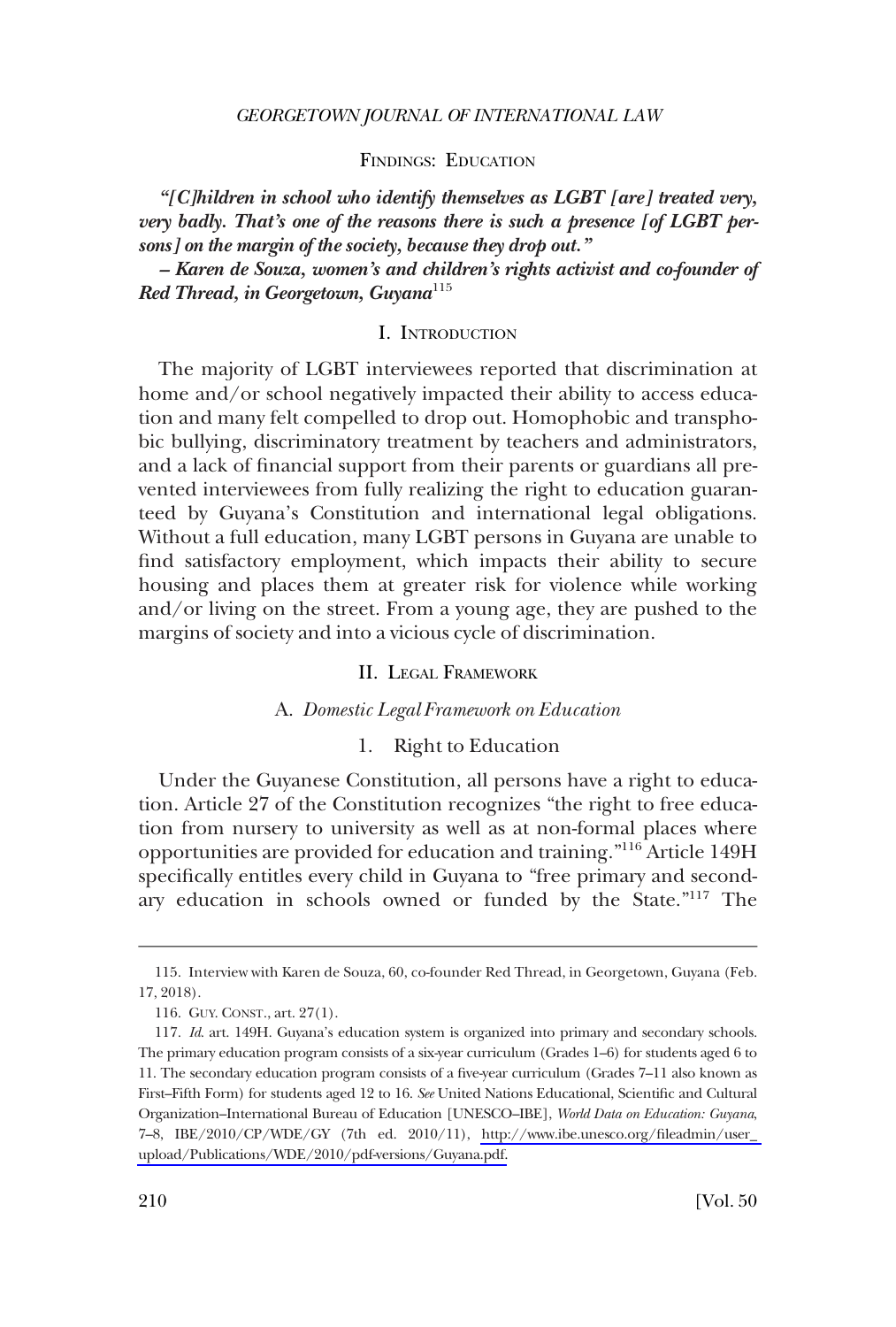<span id="page-34-0"></span>Education Act, which provides for the implementation of the constitutional right to education, $118$  makes education compulsory from ages six to fifteen and empowers district attendance officers and other authorized personnel to take action against parents and children found in violation of that requirement.<sup>119</sup>

# 2. Conduct in Schools

The Education Act grants the Minister of Education the power to "make regulations generally for establishing and maintaining an efficient system of education throughout Guyana."120 Within this power, the Ministry promulgates and enforces policies regulating the educational environment and the conduct of students and teachers in public schools. Teachers are expected to "know and follow" the Ministry's written Code of Conduct.<sup>121</sup>

Among other things, the Code of Conduct directs teachers to:

- � "Assist students to exercise tolerance as they strive for understanding of other's ideas and beliefs;"
- "[Deal] justly with each student and treat each with courtesy and consideration;"
- � "Respect the confidentiality of information about a student or his home . . . unless its release serves a professional purpose, benefits the student, or is required by law;"
- � "Make responsible efforts to protect students from conditions harmful to health and safety."<sup>122</sup>

The Code of Conduct also contains provisions prohibiting discrimination against colleagues and students on the basis of "ability, race, colour or creed."123 In recent years, Guyanese CSOs working with LGBT persons have petitioned the Ministry of Education to amend the Code of Conduct to include sexual orientation and gender identity as

<sup>118.</sup> Education Act 1876, c. 39:01 ("An act to make better provision for the promotion of education in Guyana.").

<sup>119.</sup> *Id*. §§ 13–16, 22.

<sup>120.</sup> *Id*. § 47(1).

<sup>121.</sup> MINISTRY OF EDUC., *Code of Conduct, in* DISCIPLINE OF TEACHERS app. iii (2013), http:// [www.education.gov.gy/web/index.php/policies/discipline-of-teachers;](http://www.education.gov.gy/web/index.php/policies/discipline-of-teachers) *see also Code of Conduct*, MINISTRY OF EDUC., [http://www.education.gov.gy/web/index.php/policies/discipline-of-teachers/](http://www.education.gov.gy/web/index.php/policies/discipline-of-teachers/item/523-code-of-conduct-for-teachers)  [item/523-code-of-conduct-for-teachers](http://www.education.gov.gy/web/index.php/policies/discipline-of-teachers/item/523-code-of-conduct-for-teachers) (last visited Mar. 11, 2018) ("All teacher [sic] are expected to know and follow the outlined code of conduct for their profession.").

<sup>122.</sup> MINISTRY OF EDUC., *supra* note 115, app. iii.

<sup>123.</sup> *Id*.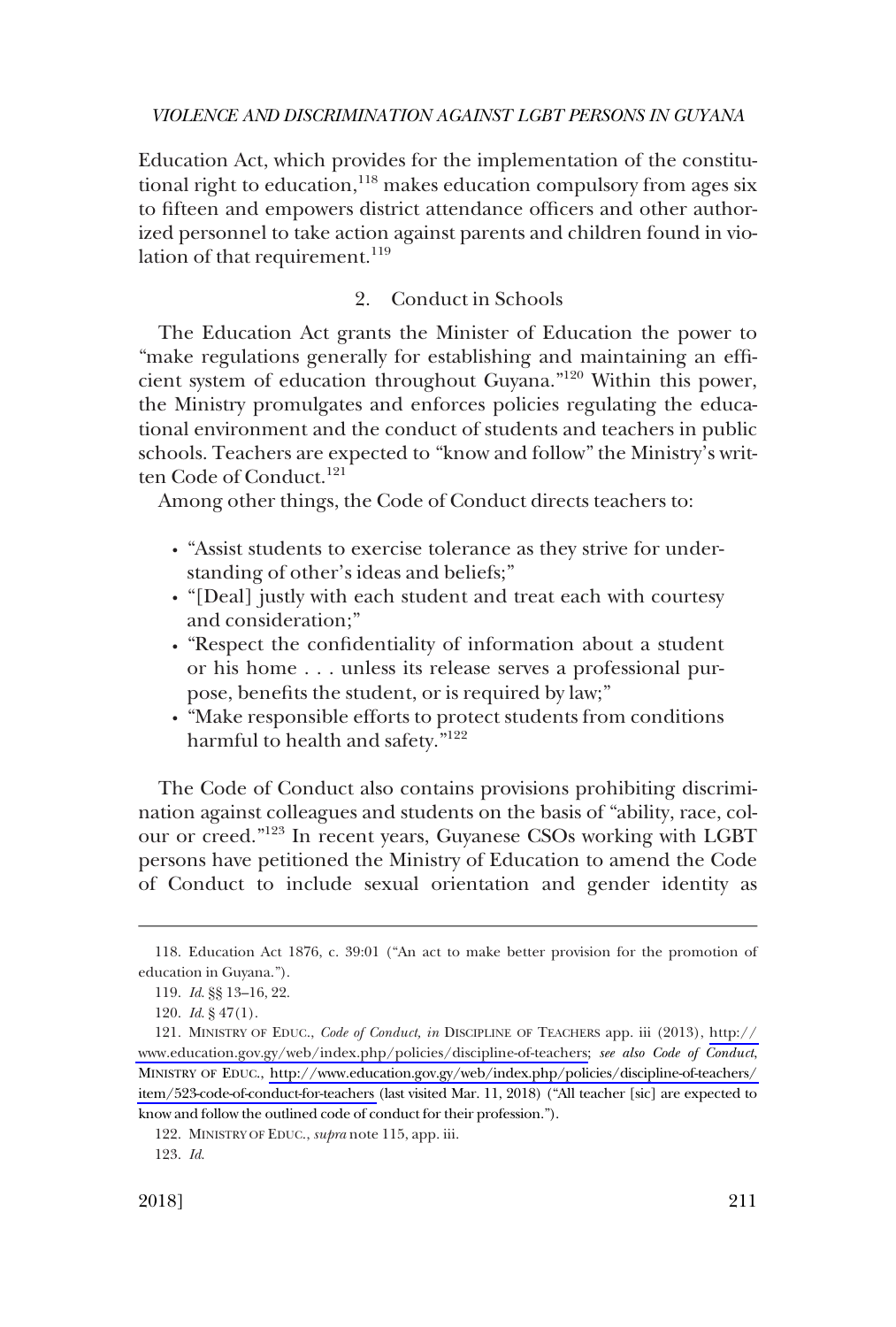protected categories through submissions to regional and international bodies,<sup>124</sup> and in-person meetings.<sup>125</sup> However, the Ministry has not yet acted on this recommendation, and the Code of Conduct awaits amendments to better protect LGBT students from discrimination by teachers.

The Constitution creates a Teaching Service Commission (Commission) and vests it with the power to "appoint," "exercise disciplinary control over," and "remove" teachers in public schools.126 The Commission may delegate any of its powers to district administrators and head teachers.<sup>127</sup> The Commission and Ministry of Education currently follow a set schedule of offenses and corresponding penalties, $128$  included in the Ministry's Discipline of Teachers policy.<sup>129</sup> Head teachers are responsible for enforcing this policy at their schools and escalating certain offenses to the Commission.130 Additionally, the Commission may receive complaints against teachers "from any source whatsoever . . . either orally or in writing" via "letters, reports, [or] statements," or "during visits to schools."131

126. GUY. CONST. art. 209(1); *see also* Teaching Service Commission Act 1975, c. 39:07 (1998) (Guy.).

127. Teaching Service Commission Act, § 10(1)(c) (1998) (Guy.).

<sup>124.</sup> See, e.g., GUYANA EQUALITY FORUM, THE HUMAN RIGHTS SITUATION OF YOUNG PERSONS IN GUYANA: A COLLABORATIVE SUBMISSION TO THE INTER-AMERICAN COMMISSION ON HUMAN RIGHTS 13 (2017), [http://www.sasod.org.gy/sites/default/files/resources/IACHR%20Submission%20on%](http://www.sasod.org.gy/sites/default/files/resources/IACHR%20Submission%20on%20the%20Human%20Rights%20situation%20of%20Young%20Persons%20in%20Guyana.pdf)  [20the%20Human%20Rights%20situation%20of%20Young%20Persons%20in%20Guyana.pdf.](http://www.sasod.org.gy/sites/default/files/resources/IACHR%20Submission%20on%20the%20Human%20Rights%20situation%20of%20Young%20Persons%20in%20Guyana.pdf)

<sup>125.</sup> Interview with Anil Persaud, *supra* note 103 ("I have met with the Minister of Education. . . . It was done from the GEF, which is the Guyana Equality Forum, which SASOD hosts the secretariat for, and I'm also the coordinator for the Guyana Equality Forum. So, we approached from that perspective with a bunch of different recommendations: to have counselors in all schools, to have the code of conduct amended to have a CSE as an integral part of the curriculum for all the schools . . . ").

<sup>128.</sup> Penalties vary depending on the nature of the offense and/or the number of times it has been committed and include: a warning, suspension without pay, penalty transfer, and dismissal. *See* MINISTRY OF EDUC., *supra* note 115; *Committees*, TEACHING SERVICE COMM'N, [http://www.](http://www.teachingservicecommission.gov.gy/committees.htm)  [teachingservicecommission.gov.gy/committees.htm](http://www.teachingservicecommission.gov.gy/committees.htm) (last visited Mar. 19, 2018).

<sup>129.</sup> MINISTRY OF EDUC., *supra* note 115; *see also* DISCIPLINING OF TEACHERS: TABLE OF CHARGES, OFFENCES AND PENALTIES, TEACHING SERVICE COMM'N, [http://www.teachingservicecommission.](http://www.teachingservicecommission.gov.gy/docs/DisplinaryTable.pdf)  [gov.gy/docs/DisplinaryTable.pdf](http://www.teachingservicecommission.gov.gy/docs/DisplinaryTable.pdf) (last visited Mar. 19, 2018).

<sup>130.</sup> See MINISTRY OF EDUC., *Procedures to be Observed, in* DISCIPLINE OF TEACHERS 3-7 (2013) [hereinafter *Procedures to be Observed*], *available at* [http://www.education.gov.gy/web/index.php/](http://www.education.gov.gy/web/index.php/policies/discipline-of-teachers)  [policies/discipline-of-teachers.](http://www.education.gov.gy/web/index.php/policies/discipline-of-teachers)

<sup>131.</sup> *See Committees*, TEACHING SERVICE COMM'N, [http://www.teachingservicecommission.gov.](http://www.teachingservicecommission.gov.gy/committees.htm)  [gy/committees.htm \(](http://www.teachingservicecommission.gov.gy/committees.htm)last visited Mar. 19, 2018).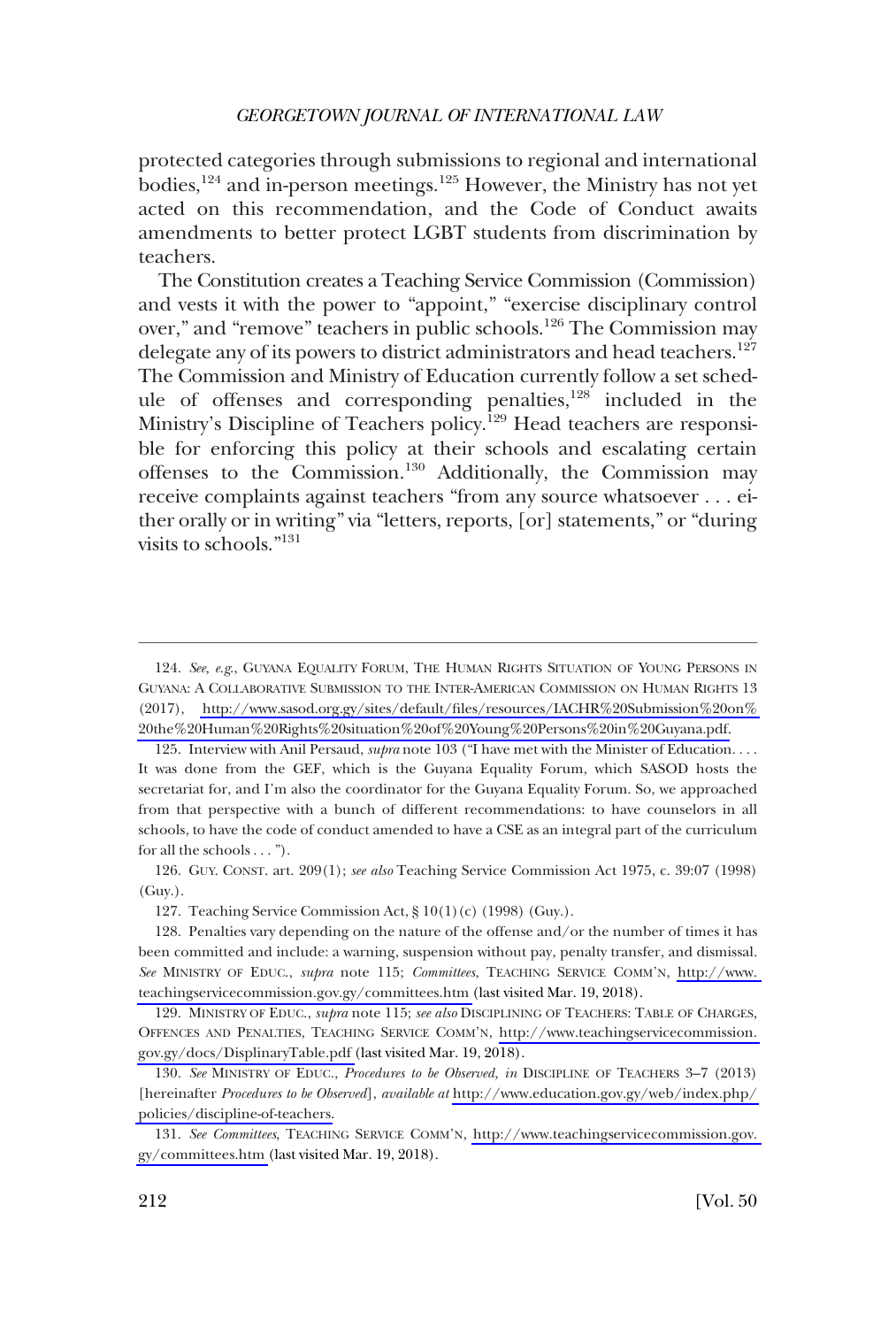Student conduct is governed by the Ministry of Education's Safe School Protocol (Protocol). In the Protocol, the Ministry states that its "ultimate objective is to provide safe and secure school environments" because "[s]afety in schools is of paramount importance and necessary in supporting the all-around development of each child, giving him/her the opportunity to learn and achieve in a nurturing environment."<sup>132</sup> The Protocol sets out a zero-tolerance approach to student discipline, which makes sanctions mandatory whenever a student engages in "unacceptable behavior."<sup>133</sup> Unacceptable behaviors include, "making fun of other persons (teasing, name calling)," "bullying," "using rude, vulgar language," and "behavior on or off the school premises that is detrimental to the welfare or safety of other learners."134 Every instance of such unacceptable behavior "must be reported and punished since warnings are not part of the zero tolerance concept."135 According to the Ministry, "[a]ll members of staff must *consistently* and *impartially* enforce [these] rules."<sup>136</sup>

## 3. Curricula

Under Article 27 of the Constitution, "it is the duty of the State to provide education that [includes] curricula designed to reflect the cultural diversities of Guyana" including disciplines that are "necessary to prepare students to deal with social issues."137 Additionally, except with their consent or the consent of a guardian, "no person attending any place of education shall be required to receive religious instruction . . . if that instruction  $\dots$  relates to a religion which is not his own."<sup>138</sup>

<sup>132.</sup> MINISTRY OF EDUC., SAFE SCHOOL PROTOCOL 3 (2013), *available at* http://www.education. [gov.gy/web/index.php/downloads/doc\\_details/58-safe-school-protocol.](http://www.education.gov.gy/web/index.php/downloads/doc_details/58-safe-school-protocol)

<sup>133.</sup> Id. at 4. Actions that constitute "unacceptable behavior" warranting disciplinary action are categorized and listed on the Ministry's website. *Unacceptable Behaviours and Sanctions*, MINISTRY OF EDUC., [http://www.education.gov.gy/web/index.php/policies/maintenance-of-order-discipline](http://www.education.gov.gy/web/index.php/policies/maintenance-of-order-discipline-in-schoole/item/534-unacceptable-behaviours-and-sanctions)[in-schoole/item/534-unacceptable-behaviours-and-sanctions](http://www.education.gov.gy/web/index.php/policies/maintenance-of-order-discipline-in-schoole/item/534-unacceptable-behaviours-and-sanctions) (last visited Mar. 11, 2018).

<sup>134.</sup> *Unacceptable Behaviours and Sanctions*, *supra* note 127.

<sup>135.</sup> MINISTRY OF EDUC., *supra* note 126.

*The Right of the School to Maintain Order and Discipline*, MINISTRY OF EDUC., [http://www.](http://www.education.gov.gy/web/index.php/policies/maintenance-of-order-discipline-in-schoole/item/530-the-right-of-the-school-to-maintain-order-and-discipline)  136. [education.gov.gy/web/index.php/policies/maintenance-of-order-discipline-in-schoole/item/](http://www.education.gov.gy/web/index.php/policies/maintenance-of-order-discipline-in-schoole/item/530-the-right-of-the-school-to-maintain-order-and-discipline)  [530-the-right-of-the-school-to-maintain-order-and-discipline](http://www.education.gov.gy/web/index.php/policies/maintenance-of-order-discipline-in-schoole/item/530-the-right-of-the-school-to-maintain-order-and-discipline) (last visited Mar. 11, 2018) (emphasis added).

<sup>137.</sup> GUY. CONST. art. 27(2).

<sup>138.</sup> *Id*. art. 145(3). The first provision of the constitution also declares that Guyana is a secular state. *See id*. art. 1.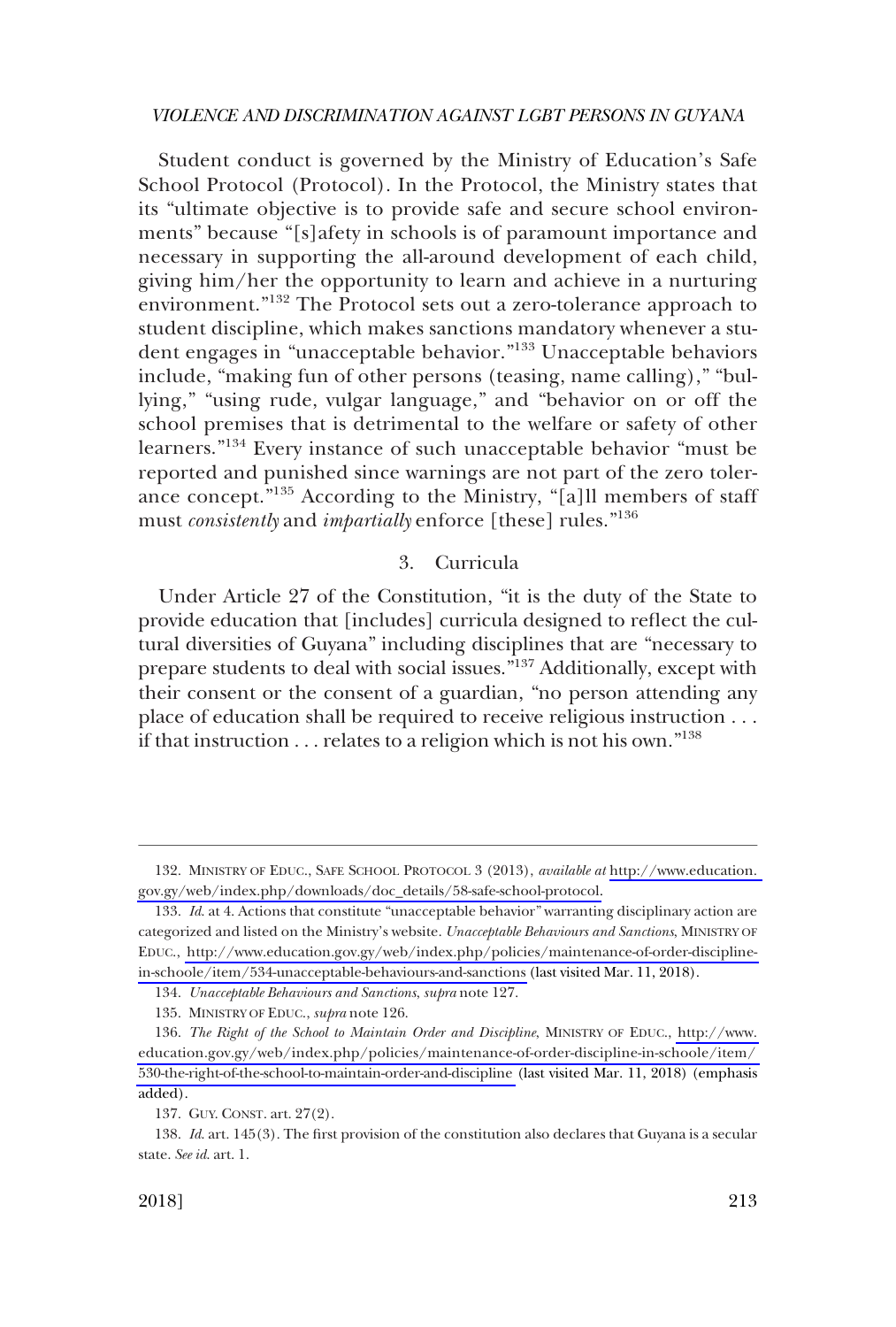#### B. *Obligations Under International Law*

## 1. ICESCR

As mentioned above, Article 13(1) of the ICESCR recognizes "the right of everyone to education."139 Under Article 2, Guyana is obligated to "take steps, individually and through international assistance and cooperation . . . to the maximum of its available resources" to progressively achieve the full realization of the right to education.<sup>140</sup> Guyana also has a duty to guarantee that the right to education is "exercised without discrimination of any kind," including on the basis of sexual orientation or gender identity.141 Additionally, as a party to the ICESCR, Guyana has agreed that "education shall be directed to the full development of the human personality and the sense of its dignity, and shall strengthen the respect for human rights and fundamental freedoms."142 In a 2015 assessment of Guyana's implementation of its ICESCR obligations, the Committee on Economic, Social and Cultural Rights specifically recommended, among other things, that Guyana "intensify its efforts to counter the decreasing enrollment rate and the high dropout rates in primary education."143

### 2. CRC

As a party to the Convention on the Rights of the Child (CRC), Guyana has obligations relating to the provision of education, the inclusion of sexual and reproductive health in school curricula, and the protection of students from physical and mental violence at school. CRC Article 28 recognizes "the right of the child to education,"<sup>144</sup> which states must provide "to each child within their jurisdiction without

<sup>139.</sup> ICESCR, *supra* note 43, art. 13(1).

<sup>140.</sup> *Id*. art. 2(1).

<sup>141.</sup> Art. 2(2) prohibits discrimination in the exercise of Covenant rights on the basis of "race, colour, sex, language, religion, political or other opinion, national or social origin, property, birth or status." *Id.* art 2(2). According to the Committee on Economic, Social and Cultural Rights, both sexual orientation and gender identity are protected classes under Article 2(2)'s anti-discrimination provision. *See* Comm. on Econ., Soc. & Cultural Rights, *General Comment 20*, ¶ 32, U.N. Doc. E/C.12/GC/20 (July 2, 2009) ("'Other status' [includes] sexual orientation [and] parties should ensure that a person's sexual orientation is not a barrier to realizing Covenant rights. . . . In addition, gender identity is recognized as among the prohibited grounds of discrimination.").

<sup>142.</sup> ICESCR, *supra* note 43, art 13(1).

<sup>143.</sup> Comm. on Econ., Soc. & Cultural Rights, *Concluding Observations on the Combined Second to Fourth Periodic Reports of Guyana*, ¶ 53, U.N. Doc. E/C.12/GUY/CO/2-4 (Oct. 28, 2015).

<sup>144.</sup> Convention on the Rights of the Child art. 28(1), Nov. 20, 1989, 1577 U.N.T.S. 3 [hereinafter CRC].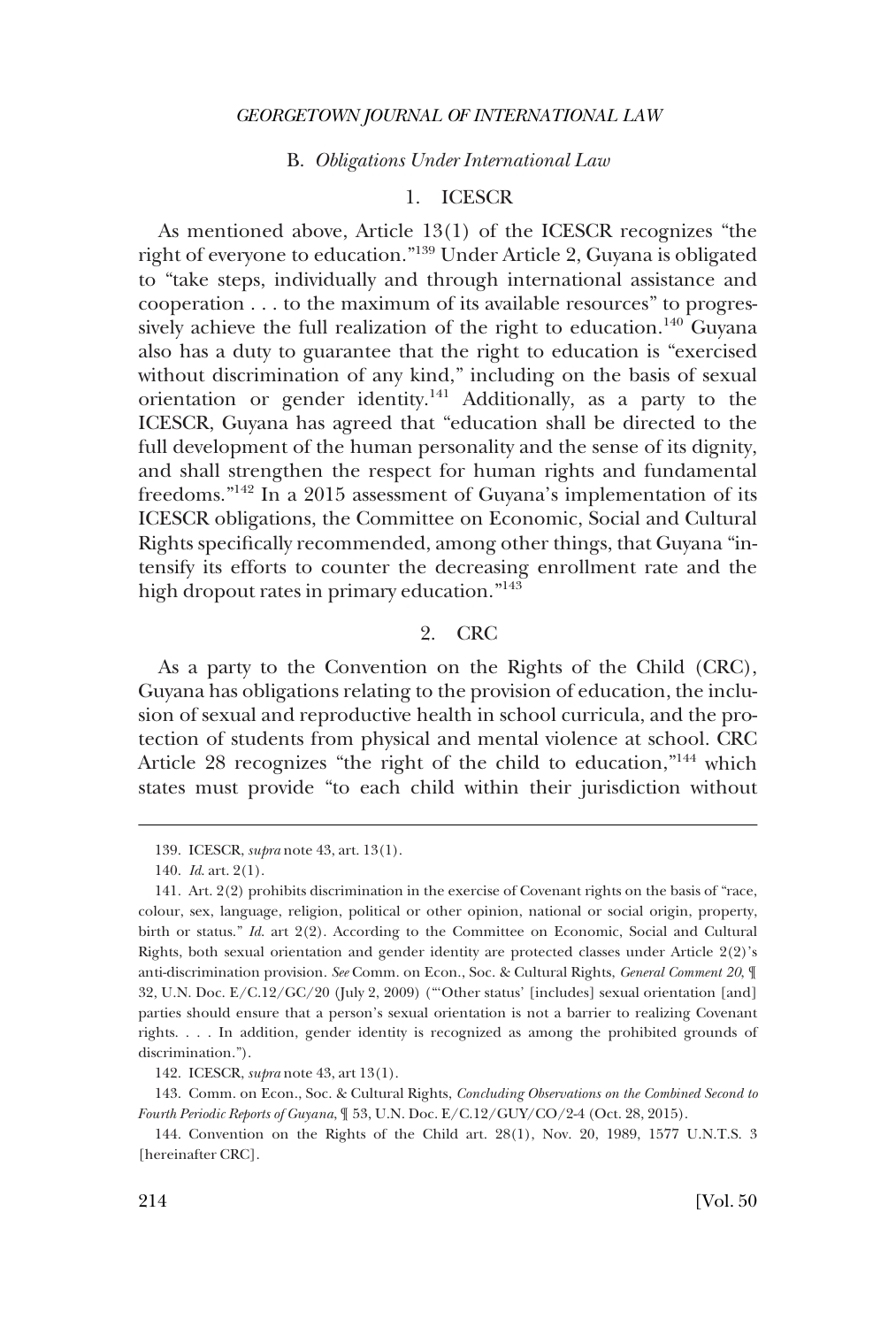discrimination of any kind," including sexual orientation.145 In a 2013 review of Guyana's efforts to meet its obligations under the CRC, the Committee on the Rights of the Child "urge[d]" the State to "ensure that its programmes address the situation of discrimination against . . . children because of their sexual orientation and/or gender identity."146 Additionally, to meet its obligation to pursue full implementation of "the right of the child to the enjoyment of the highest attainable standard of health" recognized in CRC Article 24, Guyana must "take appropriate measures" to develop "family planning education and services."<sup>147</sup>

Furthermore, under CRC Article 19, Guyana must "take all appropriate legislative, administrative, social and educational measures to protect the child from all forms of physical or mental violence."148 Mental violence, which is particularly relevant in school settings, includes:

- � "All forms of persistent harmful interactions with the child, for example, conveying to children that they are worthless, unloved, unwanted, [or] endangered . . . ;"
- � "Denying emotional responsiveness; neglecting mental health, medical and educational needs;"
- � "Insults, name-calling, humiliation, belittling, ridiculing and hurting a child's feelings;" and
- � "Psychological bullying and hazing by adults and other children, including via information and communication technologies (ICTs) such as mobile phones and the Internet (known as "cyberbullying")."<sup>149</sup>

The Committee on the Rights of the Child has also stressed that all State parties must "take adequate measures" to protect children "from all forms of violence 'without discrimination of any kind,' [including] prejudices . . . based on children's clothing and behaviour."150 The Committee further specified that State parties must "address

<sup>145.</sup> *Id*. art. 2(1); Comm. on the Rights of the Child, *General Comment 4*, ¶ 6, U.N. Doc. CRC/ GC/2003/4 (July 1, 2003) (affirming that Article 2 also protects against discrimination on the basis of sexual orientation).

<sup>146.</sup> Comm. on the Rights of the Child, *Concluding Observations on the Combined Second to Fourth Periodic Reports of Guyana*, ¶ 25, U.N. Doc. CRC/C/GUY/CO/2-4 (June 18, 2013).

<sup>147.</sup> CRC, *supra* note 138, art. 24(2)(f).

<sup>148.</sup> *Id*. art. 19(1).

<sup>149.</sup> Comm. on the Rights of the Child, *General Comment 13*, ¶ 21, U.N. Doc. CRC/C/GC/13 (Apr. 18, 2011).

<sup>150.</sup> *Id*. at ¶ 60.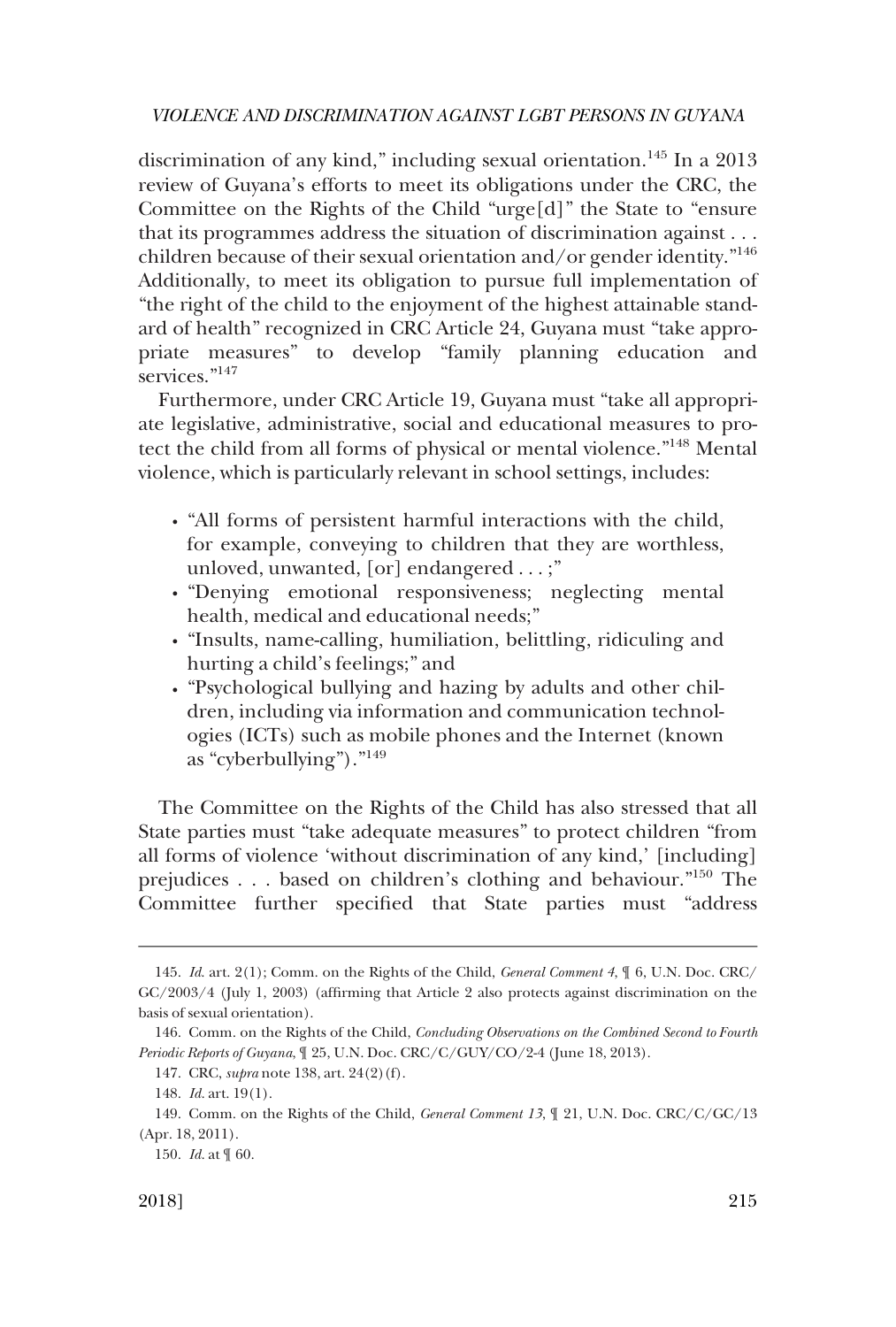discrimination against vulnerable or marginalized groups of children," including children who are "lesbian, gay, transgender or transsexual," and "make proactive efforts to ensure that such children are assured their right to protection on an equal basis with all other children."151

Many interviewees reported experiencing treatment at school that would constitute violence under CRC Article 19. This and other factors contributed to a large number of interviewees dropping out of school, and prevented them from fully enjoying the right to education that Guyana has promised to promote and protect under its Constitution, ICESCR, and CRC.

# III. FINDINGS<sup>152</sup>

## A. *Bullying in Schools: A Silent Epidemic*

Joel Simpson, Managing Director, SASOD, highlighted education as the "next major policy area" SASOD plans to focus on in the coming year, specifically combating the continued harassment of LGBT youth by their peers and teachers: "[W]e think of bullying against LGBT students as a silent epidemic."153

Rita, a 49-year-old transgender woman and former teacher who is currently a human rights defender in Region 3, described how bullying leads many LGBT students to drop out of school and become further marginalized: "[W]hen the teacher realizes that that's a part of you, they start putting you at the back of the class and then you start getting maybe other punishment. They might send you to clean the yard and people talking about you in front of your face, people saying 'antiman.'"154 As a result, Rita explained, many LGBT students start slipping away from the education system: "[T]hey slip. . . . [They] leave home, don't go to school . . . and they just come off the radar. [The school] don't even mind if [LGBT students] don't come back because they just don't want [them] being there."155

Education is one of the areas where interviewees reported the widest range of personal experiences. While many interviewees had negative experiences in the education system, some reported experiencing little

<sup>151.</sup> *Id*. at ¶¶ 60, 72(g).

<sup>152.</sup> The research team was unable to interview representatives from the Ministry of Education and, as a result, statements from the Ministry are not included in the findings. The analysis below discusses the educational experiences of LGBT students in Guyana as reported by LGBT persons and human rights defenders.

<sup>153.</sup> Interview with Joel Simpson, *supra* note 5.

<sup>154.</sup> Interview with Rita, 49, transgender woman, in Vreed-en-Hoop, Guy. (Feb. 16, 2018).

<sup>155.</sup> *Id*.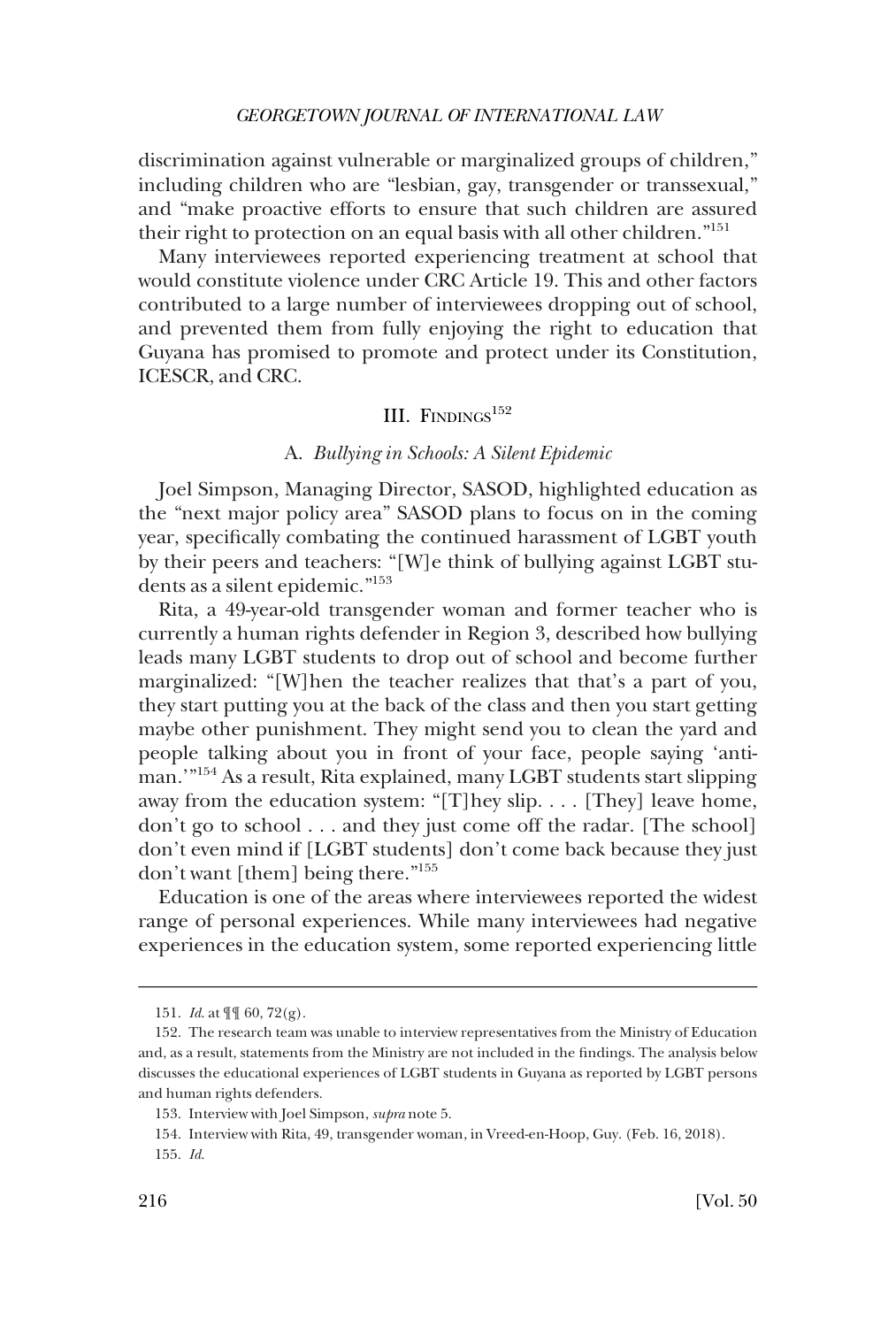to no bullying or other discrimination in school. For those interviewees who expressed that they had a positive educational experience, a notable, shared factor was a connection with at least one teacher in whom they could confide if they needed someone to stand up for them and/ or a group of classmates whom they were close with, oftentimes other LGBT students.156

### B. *Bullying by Other Students*

Bullying of LGBT students is a long-term and ongoing challenge in Guyana. Over half of the interviewees who discussed their educational experiences reported facing bullying in schools, including physical violence and verbal harassment. Older interviewees reported being targets of physical violence at, or on their way to and from, school. "I used to have a lot of challenges in school around my male peers," explained Prince, a 42-year-old gay man from Georgetown:

They would challenge me. They [would] want to fight with me. . . . They would beat me up and embarrass me in front of the students. I never used to try to fight them and would try to avoid them. They would push me and kick me and all sort[s] of things. $157$ 

#### Rita recounted:

[I]n primary, I had a lot of beat[ings] . . . a lot of people hit me. I was bullied. . . . We had a bus that used to pick the students up. . . . I wanted to be the last person . . . in the bus, because if I only go down to the bottom, nobody can do anything. It was like this from [age] seven to eleven.<sup>158</sup>

Younger LGBT persons reported similar instances of violence and harassment from other students. For example, Toni, a 23-year-old transgender woman, said that she faced a lot of discrimination in school:<sup>159</sup>

<sup>156.</sup> *E.g*., Interview with Adam, *supra* note 18 ("I was secured by my three teachers, so I didn't really have much of it [harassment] at school."); Interview with Aparna, 34, transgender woman, in New Amsterdam, Guy. (Feb. 17, 2018) (Aparna described having a "good" experience in school: "I was this talkative person; I was the jovial one. I used to keep all of them lively, so I had no problem in high school." Aparna also felt solidarity with "a couple of gay boys in the class.").

<sup>157.</sup> Interview with Prince, *supra* note 97.

<sup>158.</sup> Interview with Rita, *supra* note 148.

<sup>159.</sup> Interview with Toni, 23, transgender woman, in Georgetown, Guy. (Feb. 16, 2018).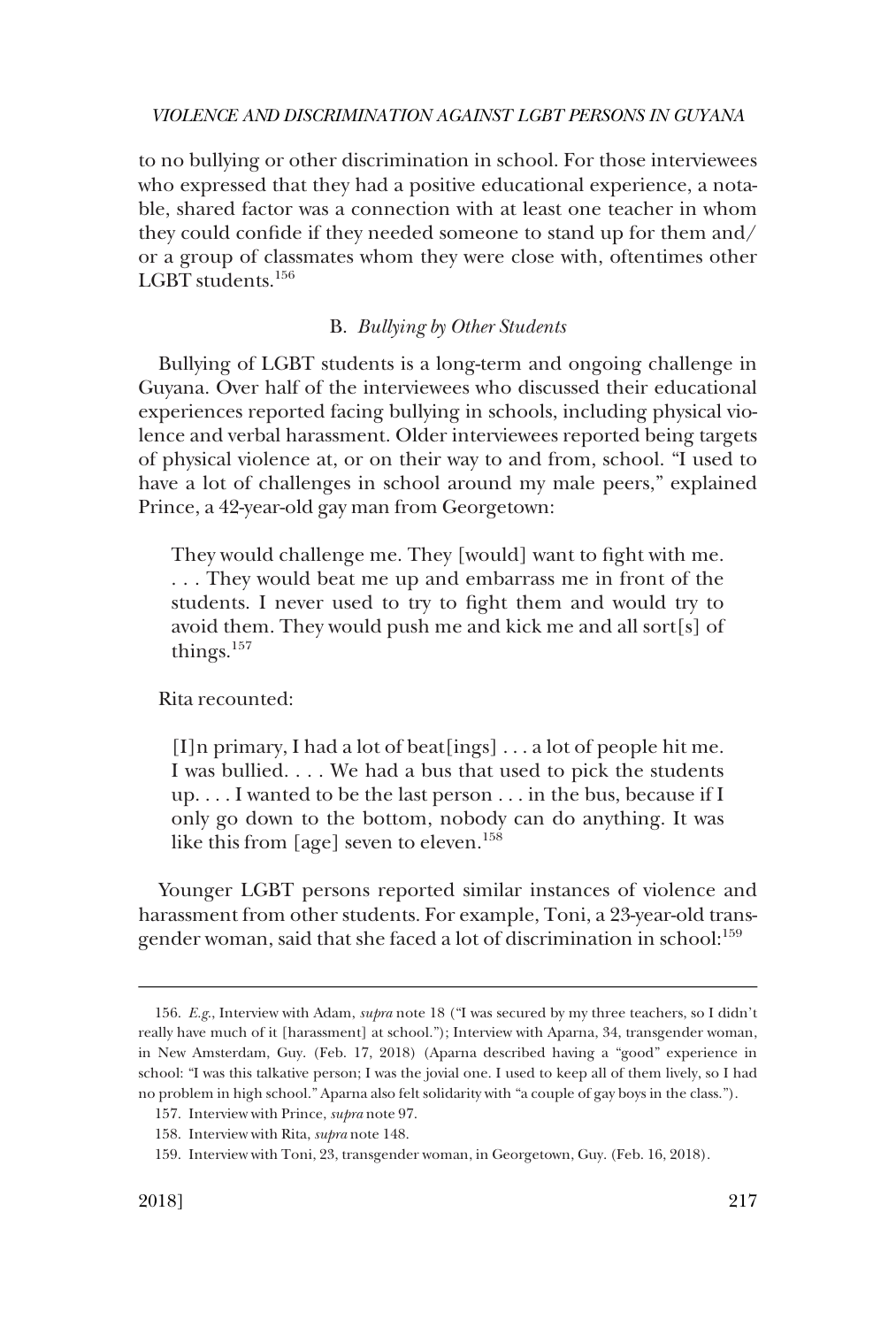I was an MSM before I [realized I was trans]. I didn't know what LGBT was. . . . People used to call me all kinds of names. . . . Sometimes I'd come [to class] and my chair is not there, or somebody went through my bag and take my money, tear up my book – all kinds of things I used to face in school.<sup>160</sup>

Devon, an 18-year-old transgender woman, also shared her recent experiences in secondary school. "Once [other students] find out," Devon explained, "they treat you like you're a disease. Or like you're this atomic bomb."161 She experienced frequent verbal harassment: "Students said 'this is an 'anti-man' or this is a 'batty man.' 'He's not welcome in here in this class. He's not supposed to be here.'"162 She also experienced physical violence because of her real or perceived sexual orientation or gender identity: "In secondary [I was] sometimes . . . physically hurt. . . . People would start picking on me for small things. When you're this quiet and not this big bad man, they say 'He's very soft as a woman.' They say I'm like a fly."<sup>163</sup>

# C. *Discrimination by Teachers*

Teachers and administrators have a lot of power over the experience of students in their classrooms and schools. Discriminatory treatment from a single teacher can have a great impact on students' success in school and the likelihood they stay in the education system. Nearly one-third of interviewees who discussed their educational experience reported being bullied or otherwise discriminated against by a teacher because of their SOGIE, and several detailed the concrete impact it had on their education – such as failing a particular teacher's course. "[My] maths teacher, she didn't support me," recalled Arun, a 23-year-old gay man in Vreed-en-Hoop.<sup>164</sup> "[S]he sent for my parents and she used to tell my parents . . . that I'm not doing my schoolwork and the boys and me, we are always having an issue, we are always having a problem. . . . [She said that] I am disgusting, I am doing this, I am not doing that."165 The harassment reached a level where, "whenever she come in the classroom to teach, I walk out of class. . . . Eventually, I failed maths," reported Arun.<sup>166</sup>

<sup>160.</sup> *Id*.

<sup>161.</sup> Interview with Devon, *supra* note 107.

<sup>162.</sup> *Id*.

<sup>163.</sup> *Id*.

<sup>164.</sup> Interview with Arun, 23, gay man, in Vreed-en-Hoop, Guy. (Feb. 16, 2018).

<sup>165.</sup> *Id*.

<sup>166.</sup> *Id*.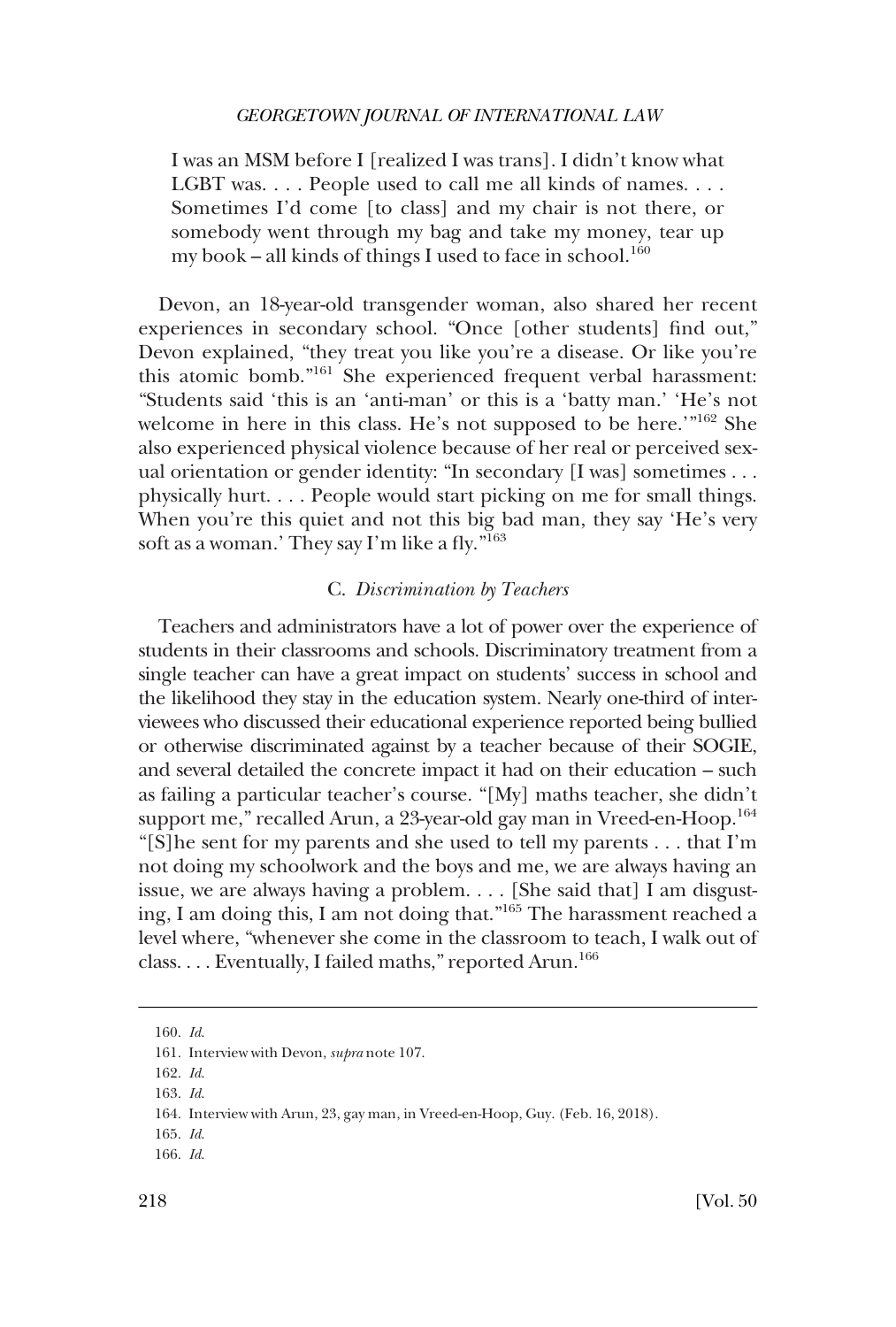Several interviewees discussed the role that religion plays in the discriminatory treatment of LGBT students, especially by their teachers. For example, Valini Leitch, a human rights defender at SASOD, recounted the circumstances of one student whom SASOD helped who suffered discrimination from teachers and administrators who overtly invoked their personal religious views.167 "Because she identifies as lesbian, they wanted to expel her. She was barred from going to classes. She was punished. The head teacher said she needs good beatings and prayers. Somebody wanted to throw holy water at her."168 With the support of SASOD and a counselor at her school, that particular young woman was able to complete school and is now a professional photographer but, as Valini pointed out, "There are many stories that don't have [such a] happy ending."<sup>169</sup>

Apatoa, an elected leader in the indigenous community who also taught in a non-indigenous public school in Region 4 for ten years, witnessed multiple instances of other teachers espousing personal religious beliefs in school, including their views on non-normative SOGIE.170 "[People in] schools go around with these religious pamphlets," he said. 171

I see teachers doing this . . . in schools in Guyana, and there's nobody to represent the students. The parents can come in but there's a limit to what they can do. This is not just in indigenous schools but across the country. Teachers will say, "I'm a religious person. I'm in the right. I do the right thing." Nobody can challenge them; they are above the law.<sup>172</sup>

Apatoa claims that around 2005 or 2006 one teacher in the school where he was working made male students who appeared to have a non-normative SOGIE "kneel down, [while] being told 'change your sexuality you must be masculine,' [and then] asked [them] to march like a solider [saying] 'you are male, not female, don't behave like a female.'"173 Apatoa said that based on his experience, that kind of

<sup>167.</sup> Interview with Valini Leitch, *supra* note 106.

<sup>168.</sup> *Id*.

<sup>169.</sup> *Id*.

<sup>170.</sup> Interview with Apatoa, an elected leader in the indigenous community, in Georgetown, Guy. (Feb. 18, 2018).

<sup>171.</sup> *Id*.

<sup>172.</sup> *Id*.

<sup>173.</sup> *Id*.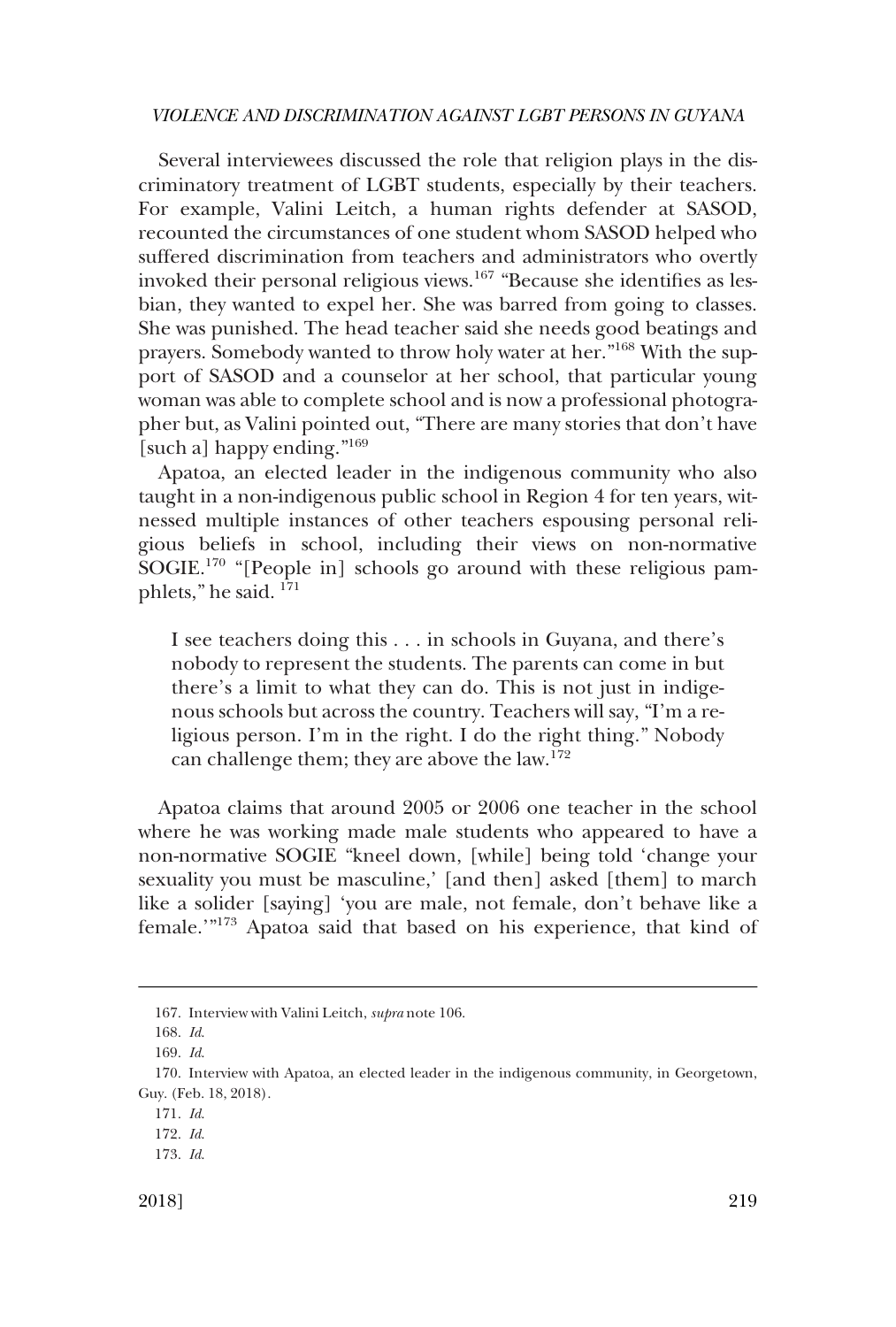behavior by teachers is often tolerated and the students from that particular incident "had no place to go to protest."<sup>174</sup>

Several interviewees highlighted the importance of training educators on the needs and experiences of LGBT students and their right to nondiscriminatory treatment. As Clement, a young gay man, stated: "I want teachers and educators to be sensitized about how to deal with queer students, because a lot of queer students drop out of school because of the bullying they face – not just by their peers, but by teachers who are unabashedly discriminatory."<sup>175</sup>

#### D. *Additional Findings*

### 1. Need for Comprehensive Sexuality Education

Several interviewees said that they would like to see the Ministry of Education adopt and implement a comprehensive sexuality education (CSE) program.176 In Guyanese schools, education on sex and sexuality currently falls under the Ministry of Education's Health and Family Life Education (HFLE) program.<sup>177</sup> The HFLE curriculum is organized around four themes: 1) self and interpersonal relationships, 2) sexuality and sexual health, 3) appropriate eating and fitness, and 4) managing the environment.178 Anil Persaud, SASOD's Homophobia(s) Education Coordinator, explained that the curriculum needs to be updated to incorporate "gender and sexual diversity" to foster inclusivity and meet the needs of LGBT students.179 Joel Simpson also called for the provision of safe spaces for students to privately discuss their

<sup>174.</sup> *Id*.

<sup>175.</sup> Interview with Clement, 21, gay man, in Georgetown, Guy. (Feb 15, 2018).

<sup>176.</sup> *E.g*., Interview with Apatoa, *supra* note 164 ("We need human sexuality [in] the curriculum. . . . [The] interest by children, is so fantastic. They want more! When finishing they will say, 'Teacher, . . . nobody tells me about these things.' Children need to learn! It's so relevant!").

<sup>177.</sup> See Life Skills Based Health Education, MINISTRY OF EDUC., https://education.gov.gy/web/index. [php/policies/policy-on-school-health-nutrition-and-hiv-aids/item/486-life-skills-based-health-education](https://education.gov.gy/web/index.php/policies/policy-on-school-health-nutrition-and-hiv-aids/item/486-life-skills-based-health-education)  (last visited Mar. 24, 2018). Guyana's HFLE program is based off of the HFLE framework developed by the Caribbean Community (CARICOM) in partnership with the University of the West Indies and UNICEF. *See* U.N. CHILDREN'S FUND, EVALUATION REPORT: PILOTING HEALTH AND FAMILY LIFE EDUCATION AS A TIMETABLED SUBJECT IN GUYANA 11–17 (Dec. 2013), [https://](https://www.unicef.org/evaldatabase/files/Guyana_Piloting_Health_and_Family_Life_Education_as_a_Timetabled_Subject_Report.pdf.2013)  [www.unicef.org/evaldatabase/files/Guyana\\_Piloting\\_Health\\_and\\_Family\\_Life\\_Education\\_as\\_a\\_](https://www.unicef.org/evaldatabase/files/Guyana_Piloting_Health_and_Family_Life_Education_as_a_Timetabled_Subject_Report.pdf.2013)  [Timetabled\\_Subject\\_Report.pdf.2013\)](https://www.unicef.org/evaldatabase/files/Guyana_Piloting_Health_and_Family_Life_Education_as_a_Timetabled_Subject_Report.pdf.2013).

<sup>178.</sup> See MINISTRY OF EDUC., HEALTH AND FAMILY LIFE EDUCATION: GRADE 1 CURRICULUM GUIDE 1–2 (Sept. 2013), [https://education.gov.gy/web/index.php/component/docman/cat\\_view/8](https://education.gov.gy/web/index.php/component/docman/cat_view/8-downloads/88-health-and-family-life-education-hfle?Itemid=642)  [downloads/88-health-and-family-life-education-hfle?Itemid=642.](https://education.gov.gy/web/index.php/component/docman/cat_view/8-downloads/88-health-and-family-life-education-hfle?Itemid=642)

<sup>179.</sup> Interview with Anil Persaud, *supra* note 103.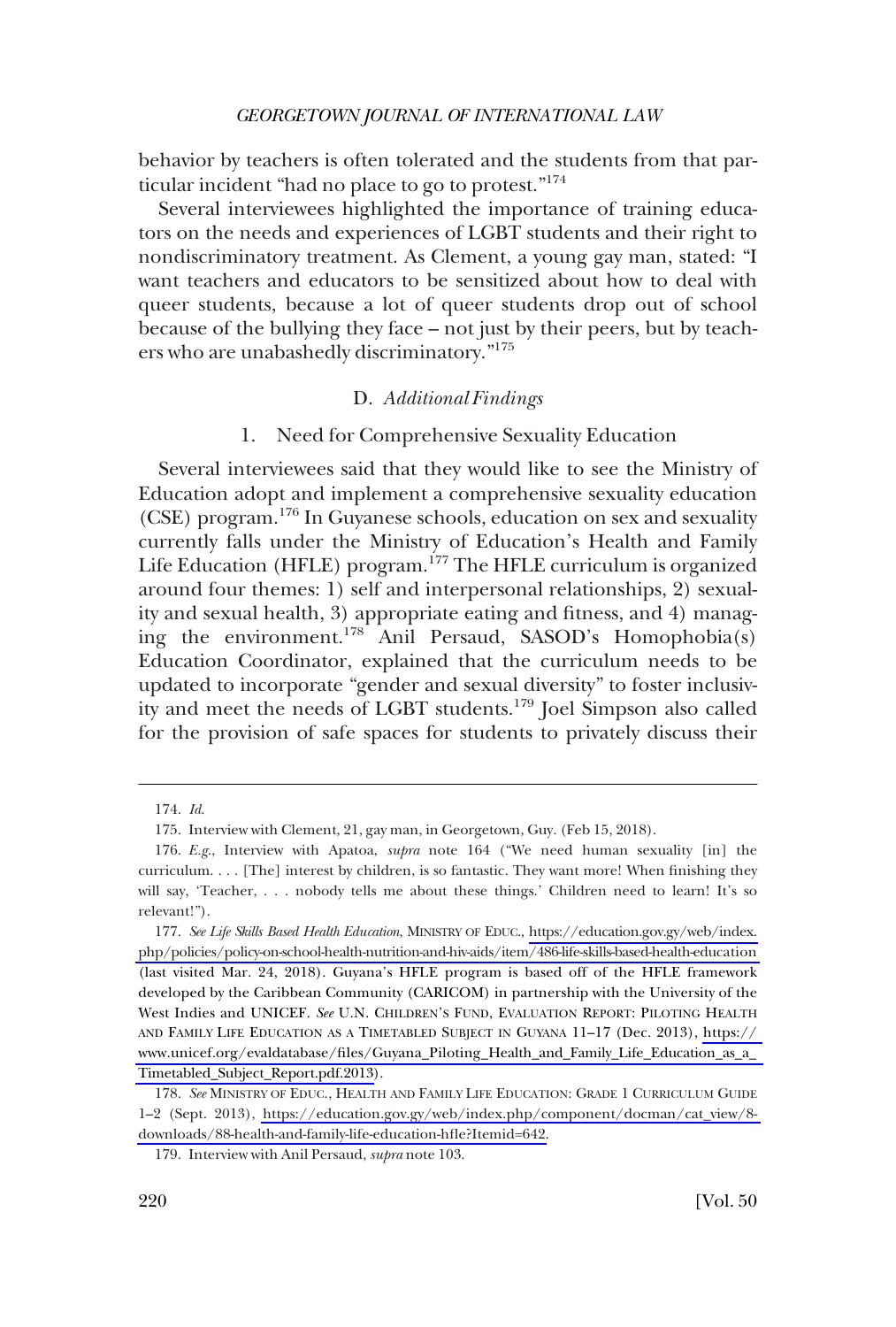sexuality and gender identity with qualified counselors to augment any classroom-based education.180

## 2. Lack of a Supportive Home Life

Discrimination and abuse suffered by LGBT youth at home can lead to a lack of interest in education, school absenteeism, and dropouts.<sup>181</sup> A number of interviewees shared the financial struggles they faced trying to support themselves after being financially cut off and/or kicked out by parents or other guardians. For example, Jordan, a 21-year-old from Buxton, had to drop out of school in Fourth Form (Grade 10) after his mom temporarily evicted him and refused to continue supporting him financially due to his sexual orientation.

She decided that she wouldn't want a gay son. [S]he said, "Okay. If you're going to live this life, I won't have no time with you. If you live a straight up life, I will be the one who support you." So I had to drop out of school for that reason, because I have to pay  $\dots$  I have to get textbooks  $\dots$  and since I have no one supporting me . . . I said, okay . . . I'm finished with school.<sup>182</sup>

Rose, a 21-year-old transgender woman, described the circumstance she went through to complete secondary education after being forced out of the home she shared with her grandmother around age 14 due to "expressing [her] gender identity, being feminine."183

I used to live in the street [for about four years]. I would be sleeping on shops, on pavilions. . . . I used to go around different houses in the day and assist with housework and they would pay me and offer me a meal and at night I would sleep anywhere I could. [A friend] would check up on me, bring me clothes or food, fetch a bucket of water and bring it to me on the street for me to bathe. . . .

*Reformed Sex Ed Curriculum Needed in Schools*, GUY. TIMES (Feb. 2, 2018), [https://](https://guyanatimesgy.com/reformed-sex-ed-curriculum-needed-in-schools/)  180. [guyanatimesgy.com/reformed-sex-ed-curriculum-needed-in-schools/.](https://guyanatimesgy.com/reformed-sex-ed-curriculum-needed-in-schools/)

<sup>181.</sup> Press Release, Inter-Am. Comm'n H.R., Annex to the Press Release Issued at the Close of the 149th Session, No. 83A/13 (Nov. 8, 2013).

<sup>182.</sup> Interview with Jordan, 21, gay man, in Georgetown, Guy. (Feb. 16, 2018).

<sup>183.</sup> Interview with Rose, 21, transgender woman, in Georgetown, Guy. (Feb. 16, 2018).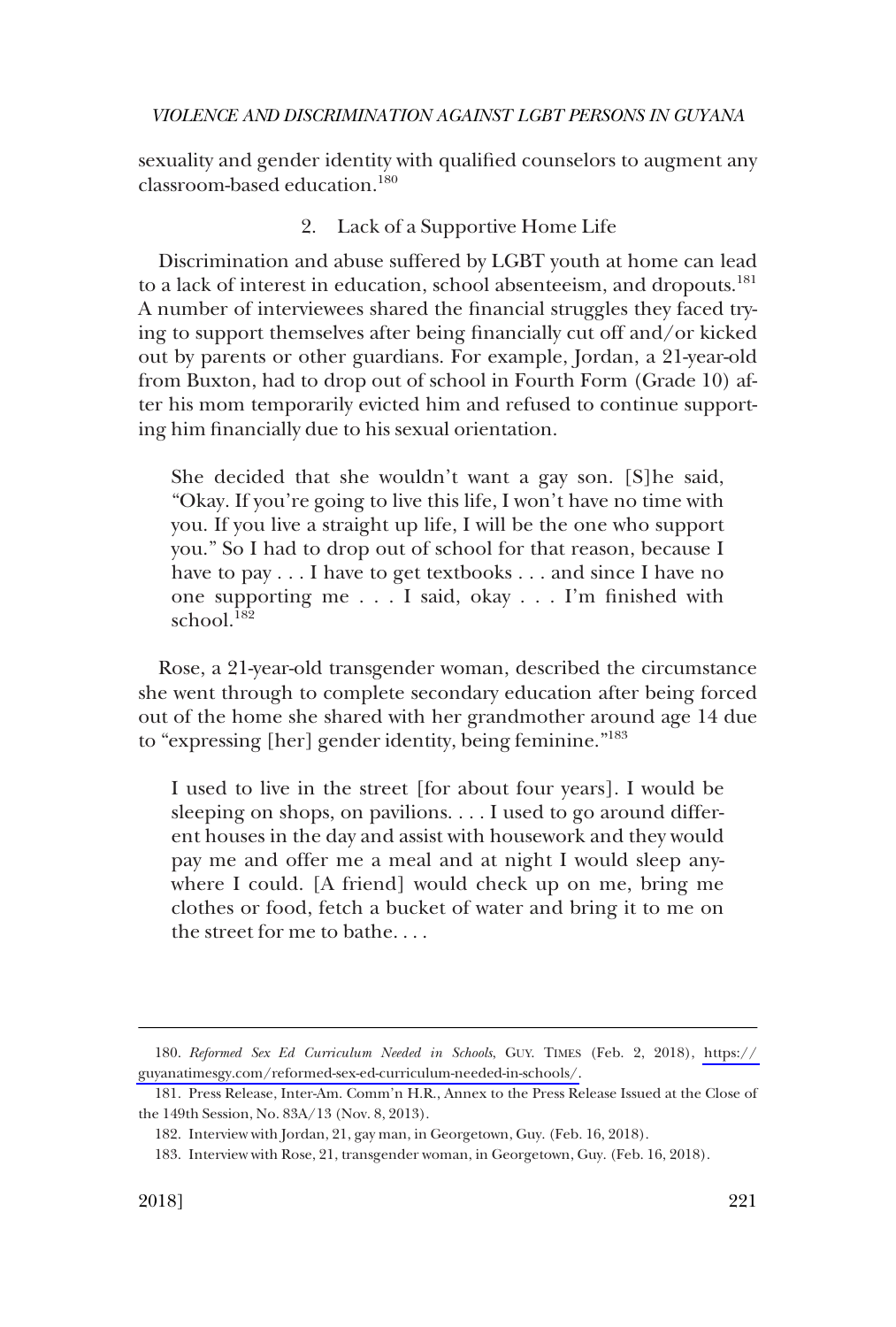I really like[d] school. . . . I still focused on my education, never missed a day of school, even during all that. I would go [have sex] with men for money and would still go to school. . . . [W]hen I was in Fifth Form [Grade 11] I really faced one of the most difficult challenges because my head mistress called me and said to me, "You're in Fifth Form, about to sit that exam. What are you going to do?" . . . She told me, "I would like you to write the exam but it's costly." . . . The exam is [around] 35,000 Guyanese dollars<sup>184</sup> to write nine subjects. It's the final exam before you finish school to go to university. . . . [During that time] I don't have anywhere to stay, my family doesn't accept me as a transgender person and I'd really love to write my exams, so I have to be in the streets because I have to pay for the exam.<sup>185</sup>

A man who noticed that Rose was frequently out on the roads late at night asked her why and upon hearing the answer, had a conversation with the headmistress at her school and offered to pay for her exams. "I wrote it and passed six subjects. So, luckily, here I am today," said Rose, who has been working at a CSO for a year and half. "I'm working, I have a job."186

## IV. CONCLUSION AND RECOMMENDATIONS

While Guyana's Constitution recognizes a right to education, no laws or policies exist to safeguard the practical realization of that right for LGBT students. Guyana must do more to meet its international obligations to respect, protect, and fulfill the right to education without discrimination on the basis of sexual orientation or gender identity. Additionally, in order to meet its obligation to take "all appropriate legislative, administrative, social and educational measures to protect [children] from all forms of physical or mental violence,"<sup>187</sup> Guyana should take action to specifically address the "silent epidemic"188 of the bullying of LGBT students in schools.

<sup>184.</sup> For reference, a typical bus ride in Georgetown costs 60 to 80 GYD. See Tourism & Hospitality Ass'n of Guyana, *Transportation Guide*, EXPLORE GUYANA, [http://exploreguyana.org/](http://exploreguyana.org/transportation-guide/)  [transportation-guide/](http://exploreguyana.org/transportation-guide/) (last visited Mar. 24, 2018). 35,000 GYD is approximately 170 USD.

<sup>185.</sup> Interview with Rose, *supra* note 177.

<sup>186.</sup> *Id*.

<sup>187.</sup> CRC, *supra* note 138, art. 19(1).

<sup>188.</sup> Interview with Joel Simpson, *supra* note 5.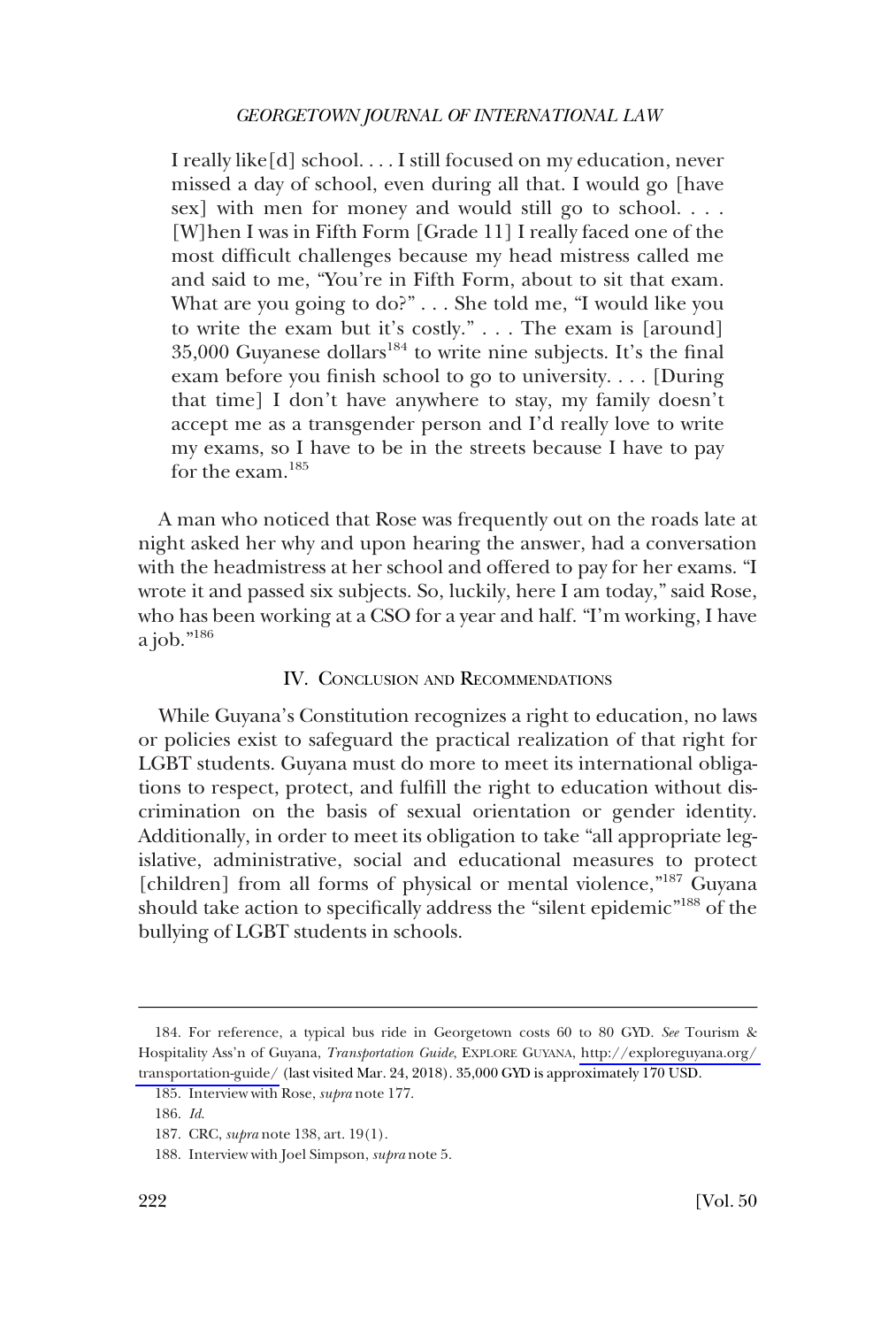The education system has a profound influence on the experience of LGBT persons in Guyana. Fulfilling LGBT students' right to education will enable more LGBT persons in Guyana to effectively advocate for the recognition and protection of their rights:<sup>189</sup> "Education is power. . . . When you know your rights . . . , you [can] say that I am entitled to the right like any other person."190 Also, schools present a unique opportunity to foster knowledge about and acceptance of non-normative SOGIE, which could help combat the discrimination and violence faced by LGBT persons on a systemic level. As one transgender woman explained, "We should go into these schools and have programs for school children *because it starts from there*."<sup>191</sup>

Based on these findings, recommended actions for the Guyanese Government, UN, and OAS are included in *Recommendations infra*.

<sup>189.</sup> *See* Interview with Rita, *supra* note 148 ("[B]ecause [many LGBT people are not educated], they can't write a report for themselves.").

<sup>190.</sup> *Id*.

<sup>191.</sup> Interview with Toni, 23, *supra* note 153 (emphasis added).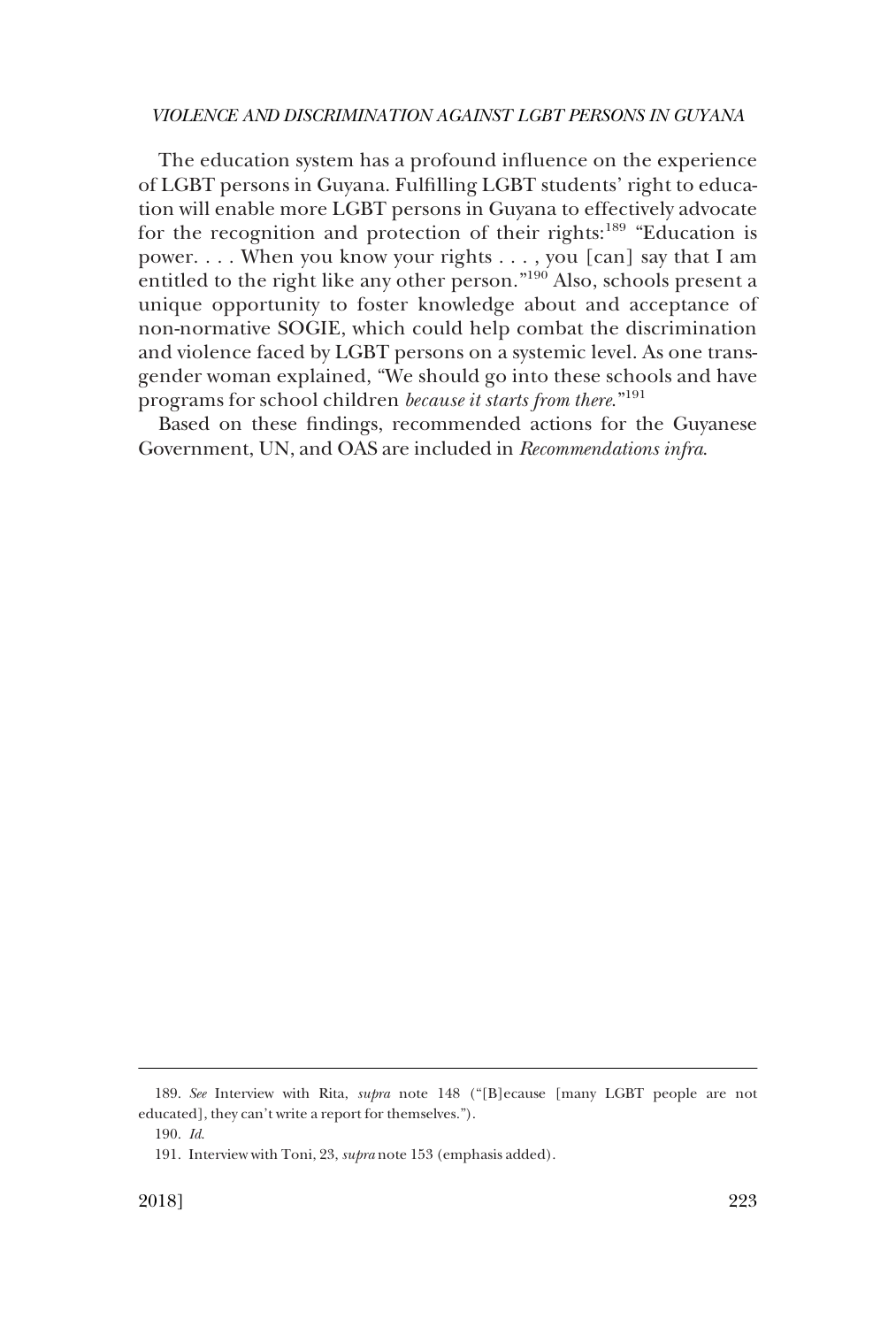#### FINDINGS: EMPLOYMENT

*"We are asking for acceptance where we could get jobs and be comfortable in our own skin and be comfortable the way we dress. It is hard for LGBT to get jobs, and [especially] for transgender [people]." – Jamie, 34-year-old lesbian in Georgetown, Guyana*<sup>192</sup>

## I. INTRODUCTION

The harassment and bullying faced by LGBT youth in schools carries into adulthood and the workplace in Guyana. Many LGBT adults struggle to find formal-sector employment because they were unable to finish secondary education. As Guyanese law does not explicitly prohibit employment discrimination on the basis of sexual orientation, gender identity, or gender expression, some employers refuse to accept LGBT applicants. Others perpetrate or tolerate harassment against LGBT employees and contribute to bullying and hostile work environments that force LGBT persons to leave. Such conditions make it extremely difficult to find and maintain work and impact other socioeconomic rights, placing LGBT persons at greater risk of poverty, illness, and violence<sup>193</sup>

#### II. LEGAL FRAMEWORK

#### A. *Domestic Legal Framework on Employment Discrimination*

The right of LGBT persons to equal treatment by employers is inadequately protected under Guyanese law. Guyana's employment discrimination law is codified in the Prevention of Discrimination Act of 1997 (PDA), which prohibits "any distinction, exclusion or preference, the intent or effect of which is to nullify or impair equality of opportunity or treatment in any employment or occupation."194 However, the law fails to include sexual orientation, gender identity, or gender expression among the protected statuses.<sup>195</sup> The absence of a specific prohibition on discrimination based on SOGIE permits employers to discriminate against persons with non-normative SOGIE in hiring

<sup>192.</sup> Interview with Jamie, 34, lesbian, in Georgetown, Guy. (Feb. 17, 2018).

<sup>193.</sup> Interview with Joel Simpson, *supra* note 5.

<sup>194.</sup> Prevention of Discrimination Act 1997, c. 99:09, § 4(2) (1997) (Guy.).

<sup>195.</sup> Discrimination is prohibited based on "any distinction, exclusion or preference the intent or effect of which is to nullify or impair equality of opportunity or treatment in any employment or occupation [based on their] race, sex, religion, colour, ethnic origin, indigenous population, national extraction, social origin, economic status, political opinion, disability, family responsibilities, pregnancy, marital status or age. . . . " *See id*. § 4(2)(a).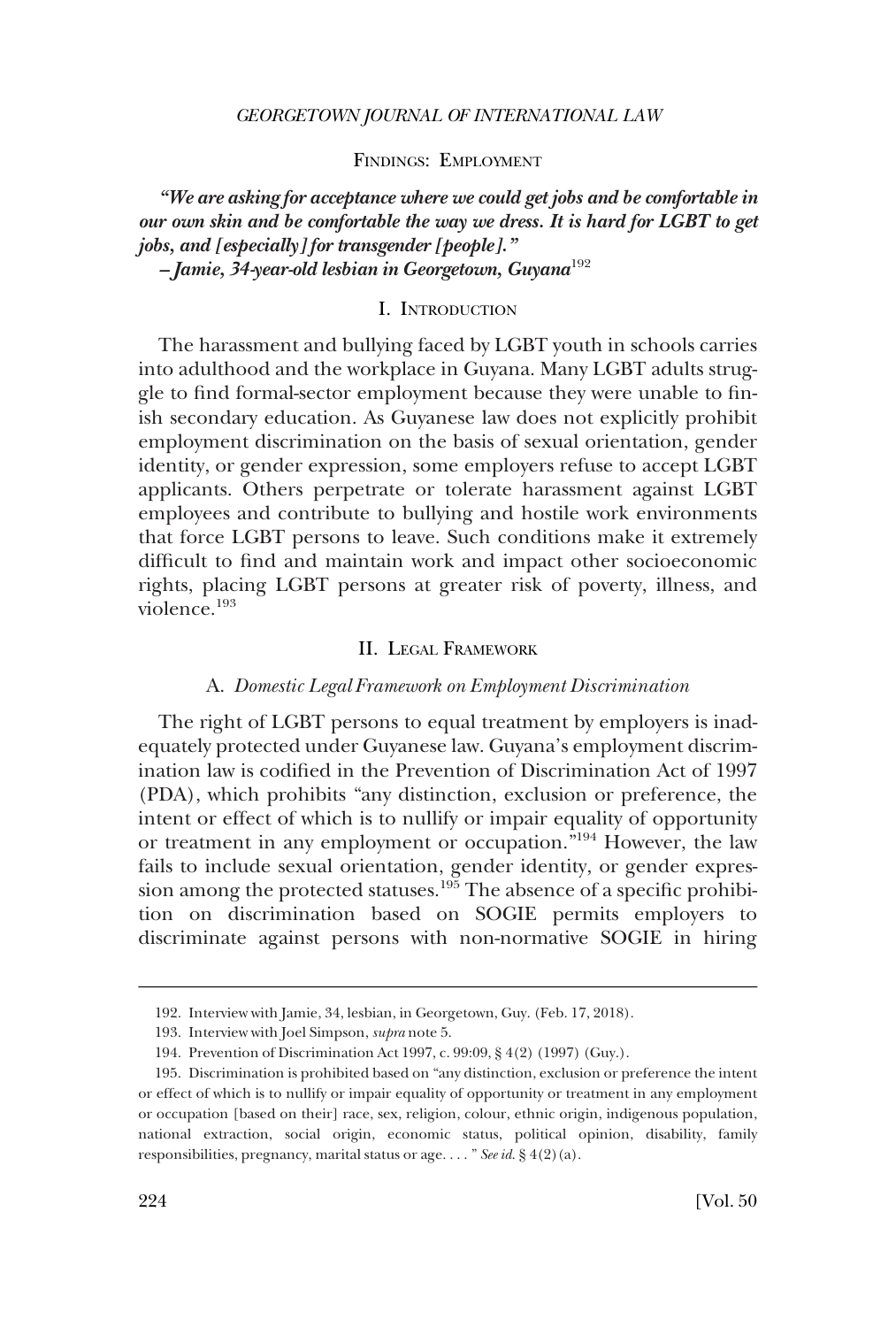decisions, treatment during employment, and termination without legal consequence.<sup>196</sup>

There is currently support within the government and the public and private sectors to amend this law to explicitly prohibit discrimination on the grounds of sexual orientation, gender identity, and expression.197 However, no bill amending the legislation has yet been introduced by Parliament.

Additionally, Guyana retains discriminatory laws that criminalize "cross-dressing," which indirectly impacts LGBT workers, particularly transgender women and men, and prevents them from exercising their right to freedom of expression.<sup>198</sup> The Summary Jurisdiction (Offences) Act establishes monetary fines for appearing in public in clothes or attire not attributable to a person's perceived sex assigned at birth for "any improper purpose."199 In 2013, the Supreme Court of the Judicature of Guyana found that is it not criminally offensive for a person, whether female or male, to wear the attire of the "opposite" gender "as a matter of preference or to give expression to it to reflect his or her sexual orientation,"200 but that "the improper purpose for such conduct to which criminality is directed"<sup>201</sup> remains valid. The Court of Appeal unanimously upheld the Supreme Court decision.<sup>202</sup> Petitioners are challenging this decision and have filed an appeal with the Caribbean Court of Justice to obtain clarity on the meaning of "improper purpose," as such language could retain discrimination in its application.<sup>203</sup>

<sup>196.</sup> MONICA BRINN ET. AL., STAKEHOLDER REPORT TO THE UN COMMITTEE ON ECONOMIC, SOCIAL AND CULTURAL RIGHTS ON THE PROTECTION OF THE RIGHTS OF LGBTI PERSONS IN GUYANA § 5.6 (Soc'y Against Sexual Orientation Discrimination [SASOD] ed., 2015) [hereinafter CESCR STAKEHOLDER REPORT], [http://www.sasod.org.gy/sites/default/files/resources/SASOD\\_CESCR](http://www.sasod.org.gy/sites/default/files/resources/SASOD_CESCRStakeholderReport2015.pdf)  [StakeholderReport2015.pdf.](http://www.sasod.org.gy/sites/default/files/resources/SASOD_CESCRStakeholderReport2015.pdf)

<sup>197.</sup> *See infra* Section III.b under *Employment*.

<sup>198.</sup> Summary Jurisdiction (Offences) Act, c. 8:02, § 153(1)(xlvii) (1893) (Guy.).

<sup>199.</sup> *Id*. § 153.

<sup>200.</sup> McEwan v. Att'y Gen. of Guyana, 2010 No. 21-M Demerara, 26 (High Ct. of the Sup. Ct. of Judicature 2013), [http://ufdcimages.uflib.ufl.edu/AA/00/01/69/00/00001/Guyana\\_CROSS\\_](http://ufdcimages.uflib.ufl.edu/AA/00/01/69/00/00001/Guyana_CROSS_DRESSING_CASE_DECISION.pdf)  [DRESSING\\_CASE\\_DECISION.pdf.](http://ufdcimages.uflib.ufl.edu/AA/00/01/69/00/00001/Guyana_CROSS_DRESSING_CASE_DECISION.pdf)

<sup>201.</sup> *Id*.

<sup>202.</sup> Ravin Singh, *Appeal Court Upholds Ruling on Cross-Dressing*, GUY. CHRON. (Feb. 28, 2017), [http://guyanachronicle.com/2017/02/28/appeal-court-upholds-ruling-on-cross-dressing.](http://guyanachronicle.com/2017/02/28/appeal-court-upholds-ruling-on-cross-dressing)

<sup>203.</sup> A decision is currently pending. *See SASOD to Approach CCJ on Cross-dressing Laws*, GUY. CHRON. (Oct. 4, 2017), [http://guyanachronicle.com/2017/10/04/sasod-approach-ccj-cross](http://guyanachronicle.com/2017/10/04/sasod-approach-ccj-cross-dressing-laws)[dressing-laws.](http://guyanachronicle.com/2017/10/04/sasod-approach-ccj-cross-dressing-laws)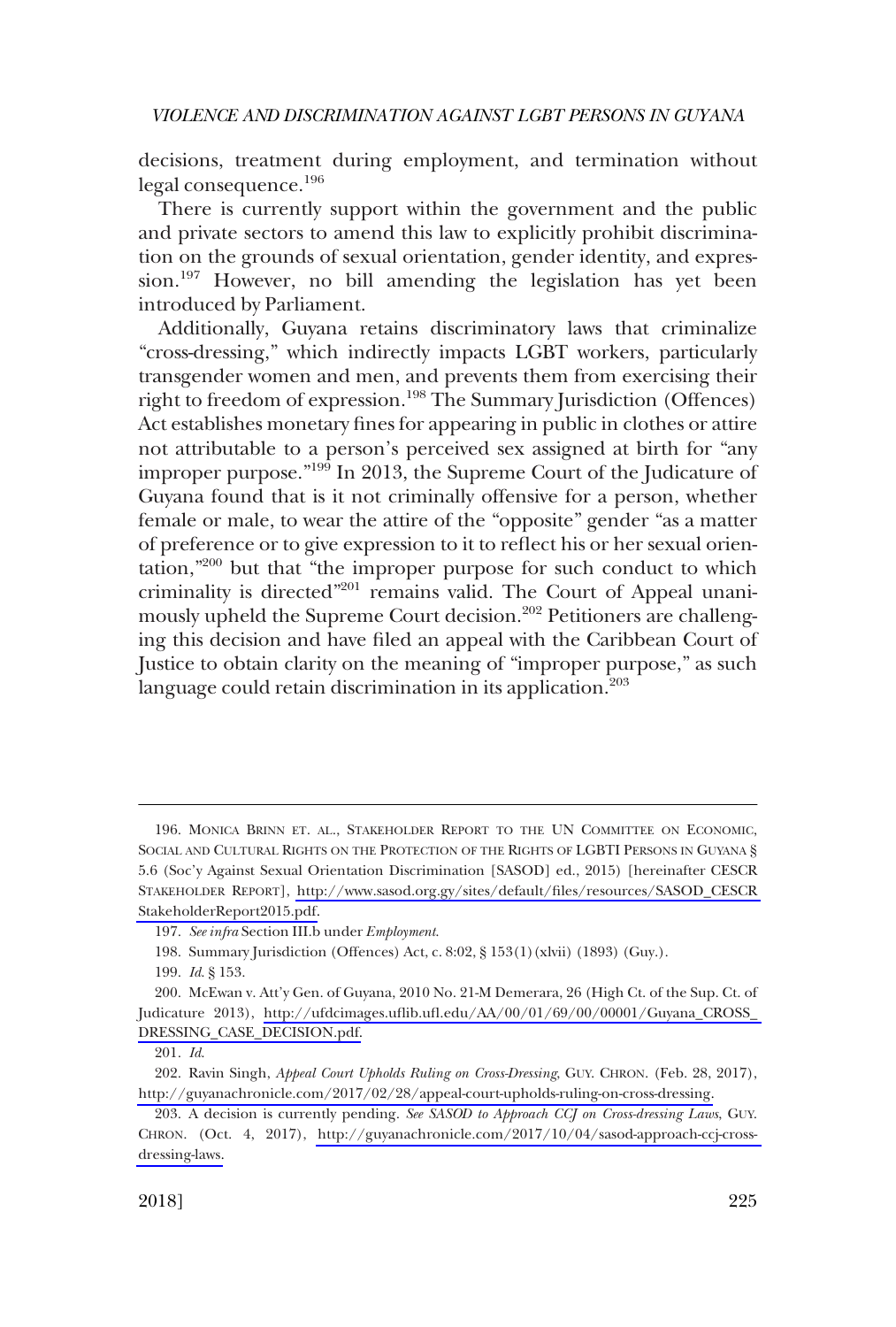### B. *Obligations Under International and Regional Law*

Under the ICESCR, Guyana has an obligation to respect, protect, and fulfill the economic right to work without discriminating on the basis of SOGIE.<sup>204</sup> This includes an individual's right to earn a living doing the work he/she chooses $^{205}$  and the right to the enjoyment of just and favorable conditions of work.<sup>206</sup> States must ensure nondiscrimination on the basis of sexual orientation and gender identity or expression as a core and immediate obligation, $207$  as well as the right of "access to employment, especially for disadvantaged and marginalized individuals and groups, permitting them to live a life of dignity."<sup>208</sup>

The *Yogyakarta Principles* expands on these requirements, encouraging states to ensure that no legislation or measure "criminalise[s] the behaviour of, stigmatize<sup>[s]</sup>, or in any other way, exacerbate<sup>[s]</sup> the disadvantage of those vulnerable to [exploitation],"209 including persons with non-normative SOGIE.<sup>210</sup> Guyana must remove legal barriers preventing LGBT persons from working by adding "sexual orientation, and gender identity or expression" as protected grounds in its antidiscrimination legislation. States should also establish "legal, educational and social measures, services and programmes to address factors that increase vulnerability to trafficking, sale and all forms of exploita- $\mu$ <sup>211</sup> on the grounds of actual or perceived SOGIE."<sup>212</sup> The dependence of marginalized individuals on their employer, and the collateral increased risk of exploitation or trafficking, is heightened in Guyana where everyone has the *obligation* to work, but may not be able to find dignified or safe work.<sup>213</sup> The Government of Guyana denied any

<sup>204.</sup> The ICESCR requires states to "guarantee that the rights enumerated in the present Covenant will be exercised *without discrimination of any kind*" including on the basis of "sex . . . or other status," as well as to "ensure the equal right of men and women to the enjoyment of all economic, social and cultural rights set forth in the present Covenant." ICESCR, *supra* note 43, arts. 2(2), 3 (emphasis added).

<sup>205.</sup> *Id*. art. 6.

<sup>206.</sup> *Id*. art. 7.

<sup>207.</sup> Comm. on Econ., Soc., & Cultural Rights, *General Comment No. 18*, ¶ 12, U.N. Doc. E/ C.12/GC/18 (Feb. 6, 2006).

<sup>208.</sup> *Id*. ¶ 31.

<sup>209.</sup> *Yogyakarta Principles*, *supra* note 69, princ. 11.

<sup>210.</sup> *Id*.

<sup>211.</sup> For information on suggested programs to address some of these issues, *see* INT'L LABOUR ORG., ENDING FORCED LABOUR BY 2030: A REVIEW OF POLICIES AND PROGRAMMES (2018), [https://www.](https://www.ilo.org/wcmsp5/groups/public/---ed_norm/---ipec/documents/publication/wcms_653986.pdf)  [ilo.org/wcmsp5/groups/public/—ed\\_norm/—ipec/documents/publication/wcms\\_653986.pdf.](https://www.ilo.org/wcmsp5/groups/public/---ed_norm/---ipec/documents/publication/wcms_653986.pdf)

<sup>212.</sup> *Yogyakarta Principles*, *supra* note 69, princ. 11.

<sup>213.</sup> GUY. CONST., art. 22(2) ("Socially useful activity is an honourable duty of every citizen able to work. The right to work implies a corresponding duty to work.").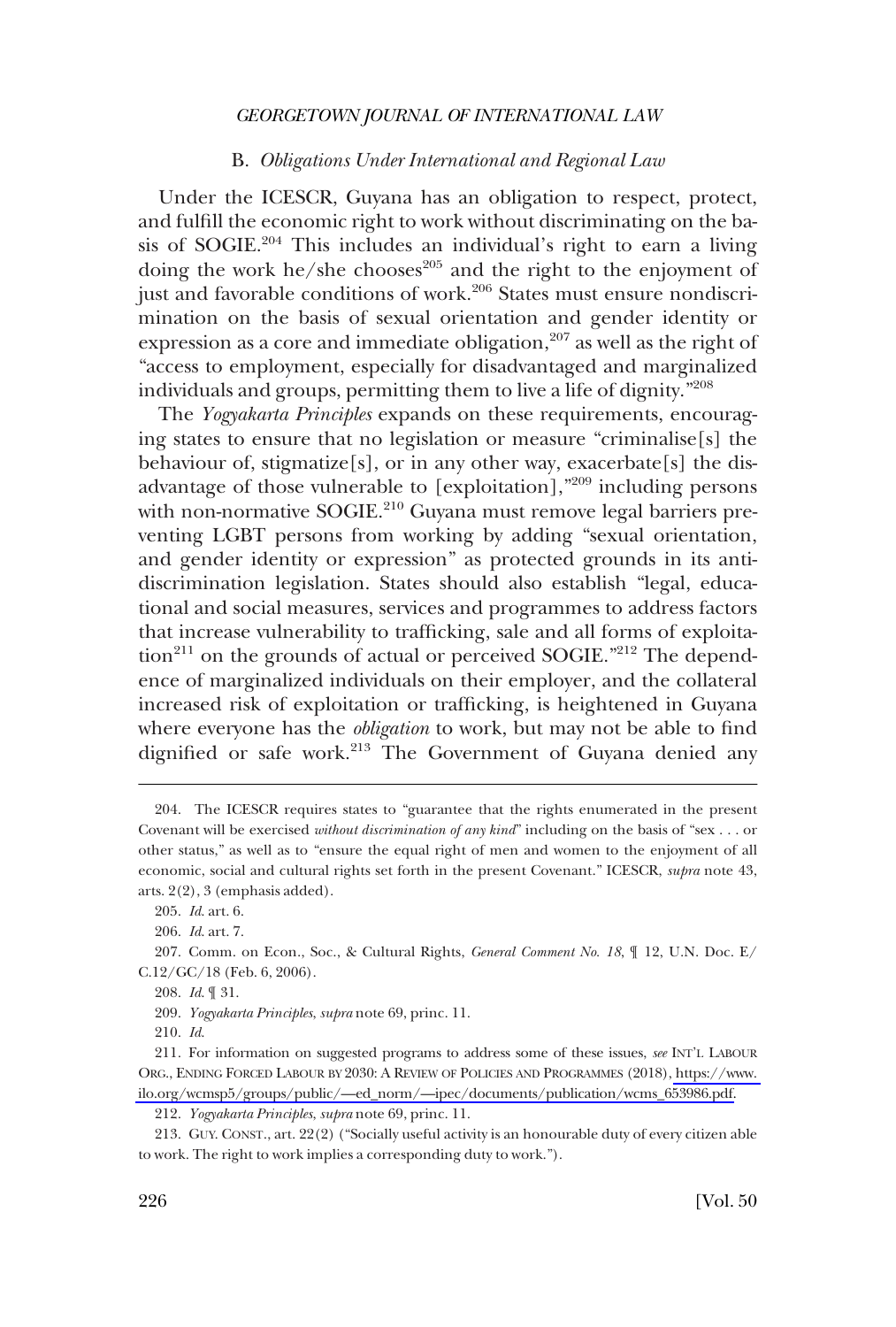allegations of discrimination against people on the basis of their SOGIE in the right to work during its UPR in 2015, stating, "complaints were not brought to the attention of the Chief Labour Officer, the Public Service Commission, or to the courts' attention."<sup>214</sup>

In the regional context, the American Declaration also protects every individual's right to work.215 In Guyana, the IACHR has found poverty and discrimination against LGBT individuals to be structural in nature, contributing to "the lack of prospects of  $\dots$  decent work."<sup>216</sup>

### III. FINDINGS

#### A. *General Employment in Guyana*

While many Guyanese struggle to find employment and earn a living wage, these challenges are exacerbated for LGBT individuals who encounter a toxic mix of discriminatory laws and prejudice that further hinders their right to work. Unemployment rates in Guyana range from 12% for the general population to  $21.6\%$  for youth aged 15 to  $24.^{217}$ Approximately one-third of the population lives below the poverty line.<sup>218</sup> While there is no data on the unemployment rate of LGBT individuals in Guyana, the absence of legal protections leads to unemployment and discriminatory employment practices against LGBT individuals.<sup>219</sup> Many LGBT interviewees shared how they and others have faced challenges in finding work and confronting abusive situations in the workplace because of their SOGIE.

#### B. *Nondiscrimination Policies in the Workplace*

According to interviewees, nondiscrimination policies are rare among Guyanese companies.<sup>220</sup> Such policies are an important way to set expectations in the workplace regarding acceptable behavior toward fellow employees and to address discrimination.

<sup>214.</sup> *UPR 2015 National Report Submitted by Guyana*, *supra* note 52, ¶ 53.

<sup>215.</sup> American Declaration, *supra* note 58, art. XIV.

<sup>216.</sup> Press Release, Inter-Am. Comm'n H.R., IACHR Concludes Working Visit to Guyana, No. 148/16 (Oct. 13, 2016).

*Unemployment Rate 12%, New Survey Finds*, STABROEK NEWS (Mar. 16, 2018), [https://www.](https://www.stabroeknews.com/2018/news/stories/03/16/unemployment-rate-12-new-survey-finds/)  217. [stabroeknews.com/2018/news/stories/03/16/unemployment-rate-12-new-survey-finds/](https://www.stabroeknews.com/2018/news/stories/03/16/unemployment-rate-12-new-survey-finds/).

Cent. Intelligence Agency, *Guyana: People and Society*, THE WORLD FACTBOOK, [https://](https://www.cia.gov/library/publications/the-world-factbook/geos/gy.html)  218. [www.cia.gov/library/publications/the-world-factbook/geos/gy.html](https://www.cia.gov/library/publications/the-world-factbook/geos/gy.html) (last updated Mar. 22, 2018).

<sup>219.</sup> Telephone Interview with Twinkle Kissoon, 24, Admin. Officer & Paralegal, Guy. Trans United. (Oct. 19, 2017); *see also* ON DEVIL'S ISLAND, *supra* note 96.

<sup>220.</sup> Interview with Clement, *supra* note 169.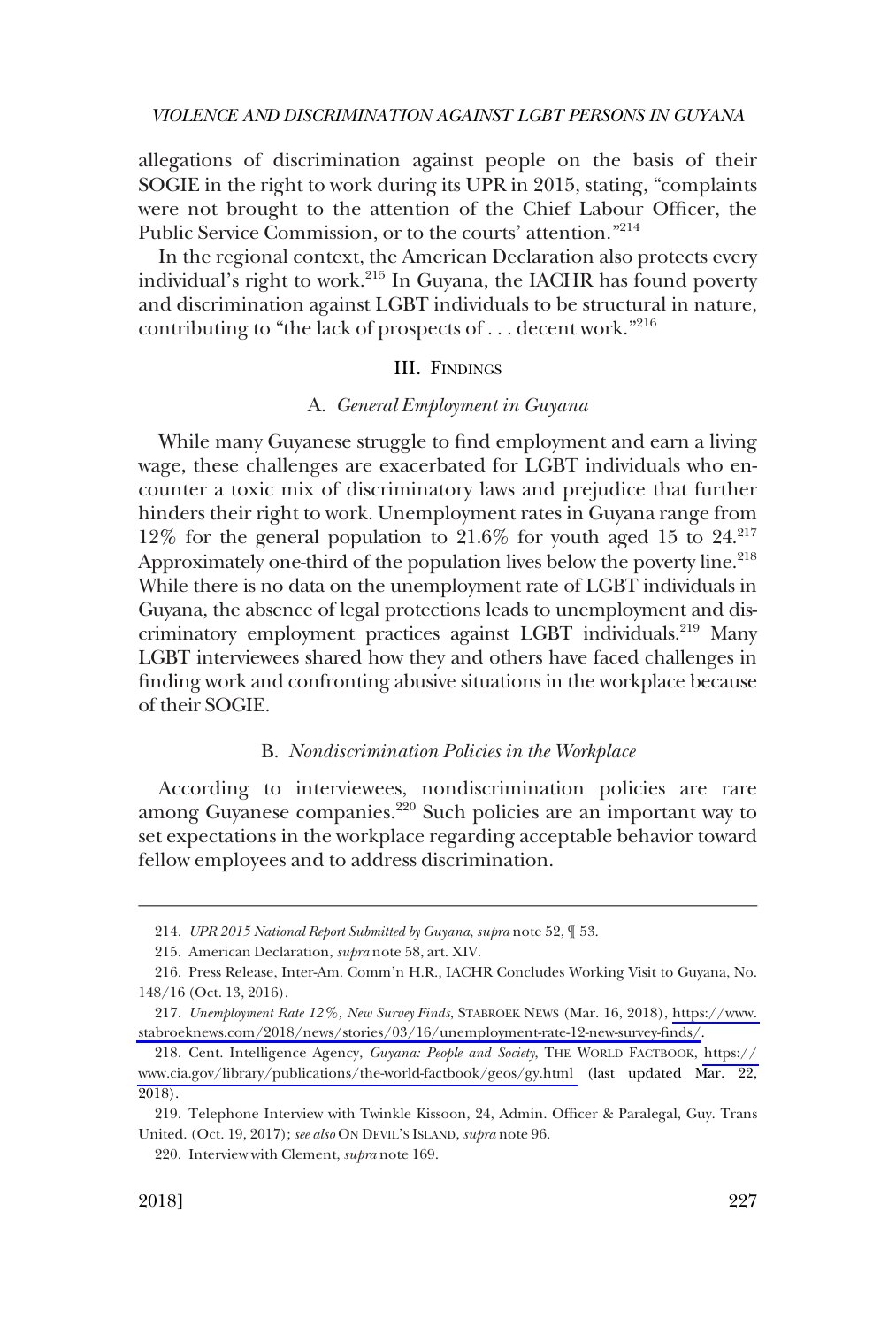For example, Aparna, who used to work at a local sugar company before it adopted a nondiscrimination policy, described how her manager frequently harassed her: "Every time he saw me in the office, he was calling me names. . . . Because of my gay lifestyle, he said I'm not fit for the job, [that] I'm a disease to the corporation."221 Aparna reported him to a higher authority in the company, but nothing happened. After Aparna had already left the company, it adopted a nondiscrimination policy. Ricky, a gay man who worked at the same sugar refinery, described how the policy led to a more accepting workplace environment: "I don't face [insults] anymore. . . . They'd knock you out [fire you]. If they see you insulting gays, they'd report you to the manager and knock you out."222 Because the company employs a large number of people in the area, Ricky explained how their anti-discrimination policy helped educate the community and mitigate discriminatory behavior outside of work. "Because of the job situation, [employees] couldn't do certain things, so when they're either on the job or off the job, they can't risk it. I was comfortable being out [at work]."<sup>223</sup>

Since 2013, the Georgetown Chamber of Commerce and Industry (GCCI) has supported establishing comprehensive workplace policies to prohibit discrimination on the basis of SOGIE, with former President Clinton Urling calling it necessary "to ensure that the fundamental human rights of all Guyanese are protected."<sup>224</sup> The GCCI is currently working with the LGBT community to develop a policy on equal opportunity in the workplace to publicly sign and adopt. $225$ 

While nondiscrimination policies are important, they are not sufficient to protect the fundamental right to work for LGBT individuals. To secure this right and prohibit discrimination on the grounds of sexual orientation and gender identity, the government must amend the Prevention of Discrimination Act (PDA). Fortunately, there is support for this endeavor in both the public and private sectors to ensure LGBT individuals do not face discrimination in employment. In 2017, Guyana's Social Cohesion Minister and Guyana's Attorney General and Minister of Legal Affairs asked SASOD for support in drafting an amendment to the PDA to extend the law's protections to sexual

<sup>221.</sup> Interview with Aparna, *supra* note 150.

<sup>222.</sup> Interview with Ricky, 48, gay man, in New Amsterdam, Guy. (Feb. 17, 2018).

<sup>223.</sup> *Id*.

*Georgetown Chamber to Launch Comprehensive Anti-Discrimination Workplace Policy*, KAIETEUR 224. NEWS (Nov. 16, 2013), [https://www.kaieteurnewsonline.com/2013/11/16/georgetown-chamber](https://www.kaieteurnewsonline.com/2013/11/16/georgetown-chamber-to-launch-comprehensive-anti-discrimination-workplace-policy/)[to-launch-comprehensive-anti-discrimination-workplace-policy/.](https://www.kaieteurnewsonline.com/2013/11/16/georgetown-chamber-to-launch-comprehensive-anti-discrimination-workplace-policy/)

<sup>225.</sup> Interview with Joel Simpson, *supra* note 5.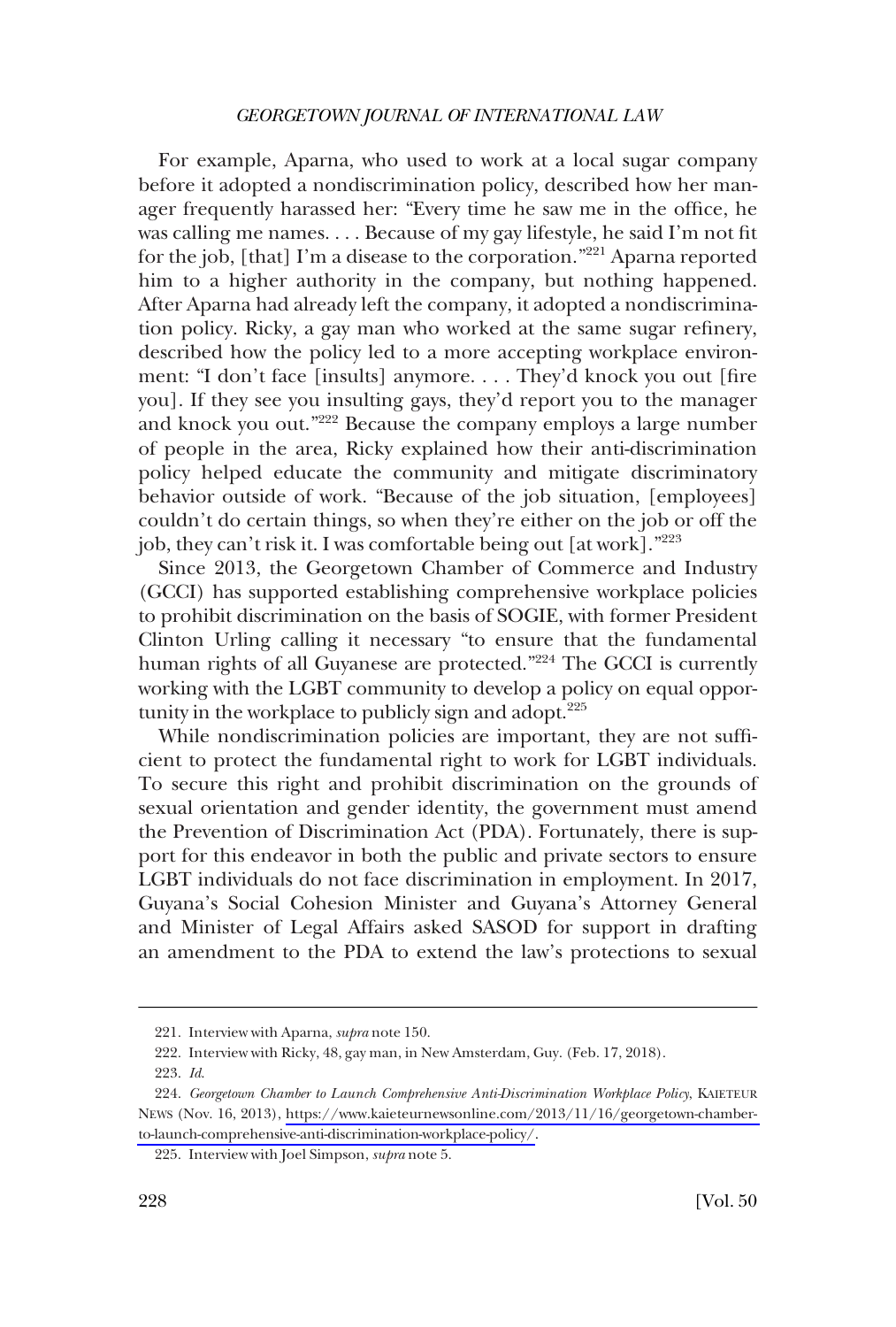orientation, gender identity, and gender expression.<sup>226</sup> SASOD recently completed consultations on the proposed amendment and hopes the government will introduce the amendment for consideration in the National Assembly sometime in 2018.227 Officials at the Ministry of Labour and Ministry of Social Protection, including Minister within the Ministry of Social Protection Hon. Keith Scott, M.P., and Chief Labour Officer Charles Ogle, stated that they wanted a zero-tolerance approach to such discrimination.228

### C. *Challenges Finding Employment*

LGBT interviewees reported numerous difficulties in finding formal employment as a result of discriminatory policies and attitudes. This is particularly true for individuals who are openly LGBT, regardless of their skills. Valini Leitch, an employee with SASOD, described how employers turn down gay applicants, sometimes saying, "'We don't employ gay people,' 'Gays bring sick[ness],' 'Gays are pedophile[s],' or 'We don't want you because we are Christian.'"<sup>229</sup>

Some interviewees were discouraged from applying for positions and were told by employers they would not be hired because of their sexual orientation.230 Adam, a gay man, described interviewing for jobs and being bluntly told, "Your sexuality is not permitted for my workplace."231 After this happened twice, he no longer felt he could be himself during interviews or at work. "Now whenever I go for an interview, I try . . . to be as masculine as possible just to get the job."232 A transgender woman described interviewing and being embarrassed by the harassment she faced: "From them I'll get 'What's this anti-man doing

*Id*.; *see also Dr. Norton, SASOD to Lead Anti-discrimination Law Reform*, GUY. TIMES (Feb. 12, 226. 2017), [http://guyanatimesgy.com/dr-norton-sasod-to-lead-anti-discrimination-law-reform/](http://guyanatimesgy.com/dr-norton-sasod-to-lead-anti-discrimination-law-reform); *SASOD to Propose Amendment Protecting LGBT Against Work Discrimination*, STABROEK NEWS, (Dec. 14, 2017), [https://www.stabroeknews.com/2017/news/stories/12/14/sasod-to-propose-amendment-protecting](https://www.stabroeknews.com/2017/news/stories/12/14/sasod-to-propose-amendment-protecting-lgbt-against-work-discrimination/)[lgbt-against-work-discrimination/.](https://www.stabroeknews.com/2017/news/stories/12/14/sasod-to-propose-amendment-protecting-lgbt-against-work-discrimination/)

<sup>227.</sup> *See SASOD to Propose Amendment Protecting LGBT Against Work Discrimination*, *supra* note 220. As of March 18, 2019, this amendment has not yet been introduced in the National Assembly. E-mail from Joel Simpson, Managing Dir., SASOD, to authors (March 18, 2019, 2:27 PM) (on file with authors).

<sup>228.</sup> Interview with Charles Ogle, Chief Labour Officer, Ministry of Soc. Prot., in Georgetown, Guy. (Feb. 19, 2018); Interview with Hon. Keith Scott, M.P., Minister within the Ministry of Soc. Prot., *supra* note 100.

<sup>229.</sup> Interview with Valini Leitch, *supra* note 106.

<sup>230.</sup> Interview with Bobbie, 21, transgender woman, in Georgetown, Guy. (Feb. 16, 2018).

<sup>231.</sup> Interview with Adam, *supra* note 18.

<sup>232.</sup> *Id*.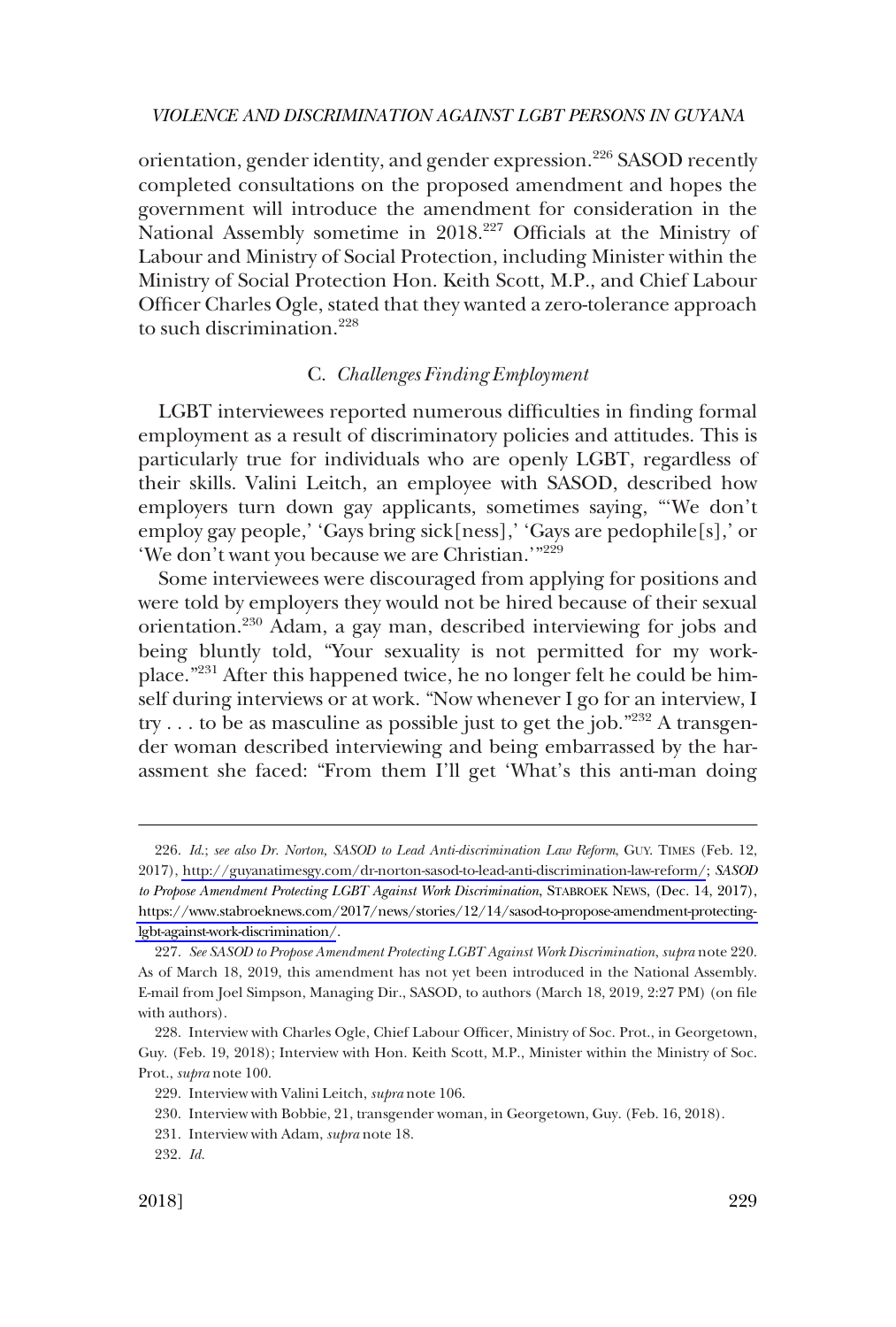here? We don't hire people like y'all.'"<sup>233</sup> Miglon, a social worker at GTU, recently documented a case where an employee told a transgender person seeking a job, "We don't employ anti-man."<sup>234</sup>

Several interviewees were directly asked during job interviews if they were lesbian, gay, bisexual, or transgender. Such questions are inherently discriminatory, as they have no bearing on an individual's capacity and skills to perform a job. Mia, a lesbian woman, was interviewing for a manager position at her company, when twenty minutes into the interview the interviewer asked, "[Are] you gay?" At an interview with the security company working for the U.S. Embassy, she was also asked, "[Are] you a guy?"235

Aparna described facing similar difficulties in finding a job:

Everywhere we go, because we are gay, they say they cannot employ me. . . . I am planning on making a move over to Trinidad because maybe I can get a job over there. . . . I love Guyana. I would love to stay in my beautiful country, but if I can't find a job I have to migrate. $236$ 

Gender-nonconforming dress can also pose a barrier to securing a job. "Many [transgender women] don't have male clothes, so it's hard for them to go into a company and get a job," said Toni, a transgender woman.237 Another transgender woman explained, "It's hard to get a job when you're gay and when you're dressing more like a lady. It's hard to get work. You won't get jobs."<sup>238</sup>

In smaller towns where a lesbian, bisexual, gay, or transgender person is widely known in the community, finding a job can be even more challenging in the face of widespread discriminatory attitudes. For example, Aparna, a transgender woman who lives in New Amsterdam, tried to change her appearance to conform with gender norms after struggling to find work.<sup>239</sup> She had applied for a job as a gas pump attendant, but the owner thought she was gay after seeing her multicolor hair and refused to give her a job. "After [that], I blackened the hair," Aparna said. Yet, even after attempts to hide her sexual orientation and

<sup>233.</sup> Interview with Bobbie, *supra* note 224.

<sup>234.</sup> Interview with Miglon, 52, Social Worker, Guy. Trans United, in Georgetown, Guy. (Feb. 16, 2018).

<sup>235.</sup> Interview with Mia, 27, lesbian woman, in Georgetown, Guy. (Feb. 19, 2018).

<sup>236.</sup> Interview with Aparna, *supra* note 150.

<sup>237.</sup> Interview with Toni, *supra* note 153.

<sup>238.</sup> Interview with Bobbie, *supra* note 224.

<sup>239.</sup> Interview with Aparna, *supra* note 150.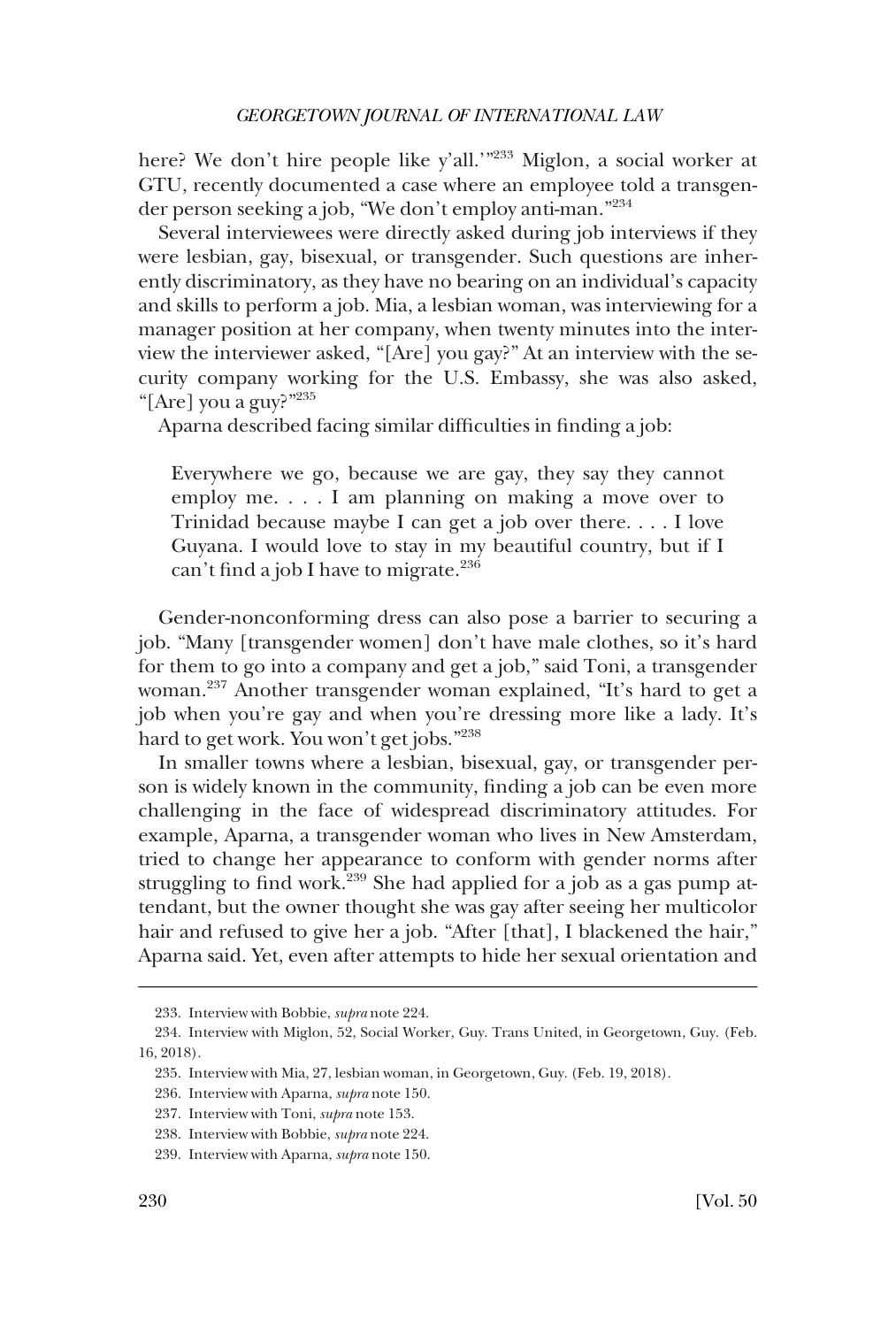gender identity, hiring managers refused to meet with her. "I assume because of my lifestyle, they know me. The entire New Amsterdam knows me."

Other employers stated they would not hire LGBT persons because of their religion. Jordan applied to work at a Church's Chicken restaurant in Georgetown but was told by the hiring manager that because she was a Christian, she couldn't hire someone who was lesbian, bisexual, gay, or transgender. $240$ 

Part of the unwillingness to hire LGBT persons stems from the broader discriminatory attitudes in society. "Some persons think, especially when dealing with customers, [that] you put them at risk for not having business," said Twinkle, a transgender woman.<sup>241</sup> Many interviewees said they could only find work in situations where they did not have to interact with the general public or in the informal sector, such as call centers,  $242$  domestic work,  $243$  or sex work.<sup>244</sup>

## D. *Gender Expression in the Workplace*

Most gay and transgender interviewees reported receiving differential treatment in the workplace based on their gender expression, particularly for transgender women or gay men who appeared more feminine.

Miglon, a social worker at Guyana Trans United, described the challenges faced by many of the people she assists. If a transgender woman's hair, clothes, and presentation do not match the sex and name listed on her identification card, "that is a barrier, because [she] cannot get a job dressed as a trans. And [she] cannot dress as a male. So how is [she] going to get a job?"<sup>245</sup>

In Guyana, a transgender person's identity card and passport will list the name and sex assigned at birth, which does not match the individual's gender identity.<sup>246</sup> While anyone may dress however he/she chooses for the photograph used on the identity card, a transgender

<sup>240.</sup> Interview with Jordan, *supra* note 176.

<sup>241.</sup> Interview with Twinkle Kissoon, 24, Admin. Officer & Paralegal, Guy. Trans United, in Vreed-en-Hoop, Guy. (Feb. 15, 2018).

<sup>242.</sup> Interview with Bobbie, *supra* note 224.

<sup>243.</sup> Interview with Grace, *supra* note 108.

<sup>244.</sup> *See infra* Section III(f) on Sex Work under *Employment*.

<sup>245.</sup> Interview with Miglon, *supra* note 228.

<sup>246.</sup> Interview with Toni, *supra* note 153.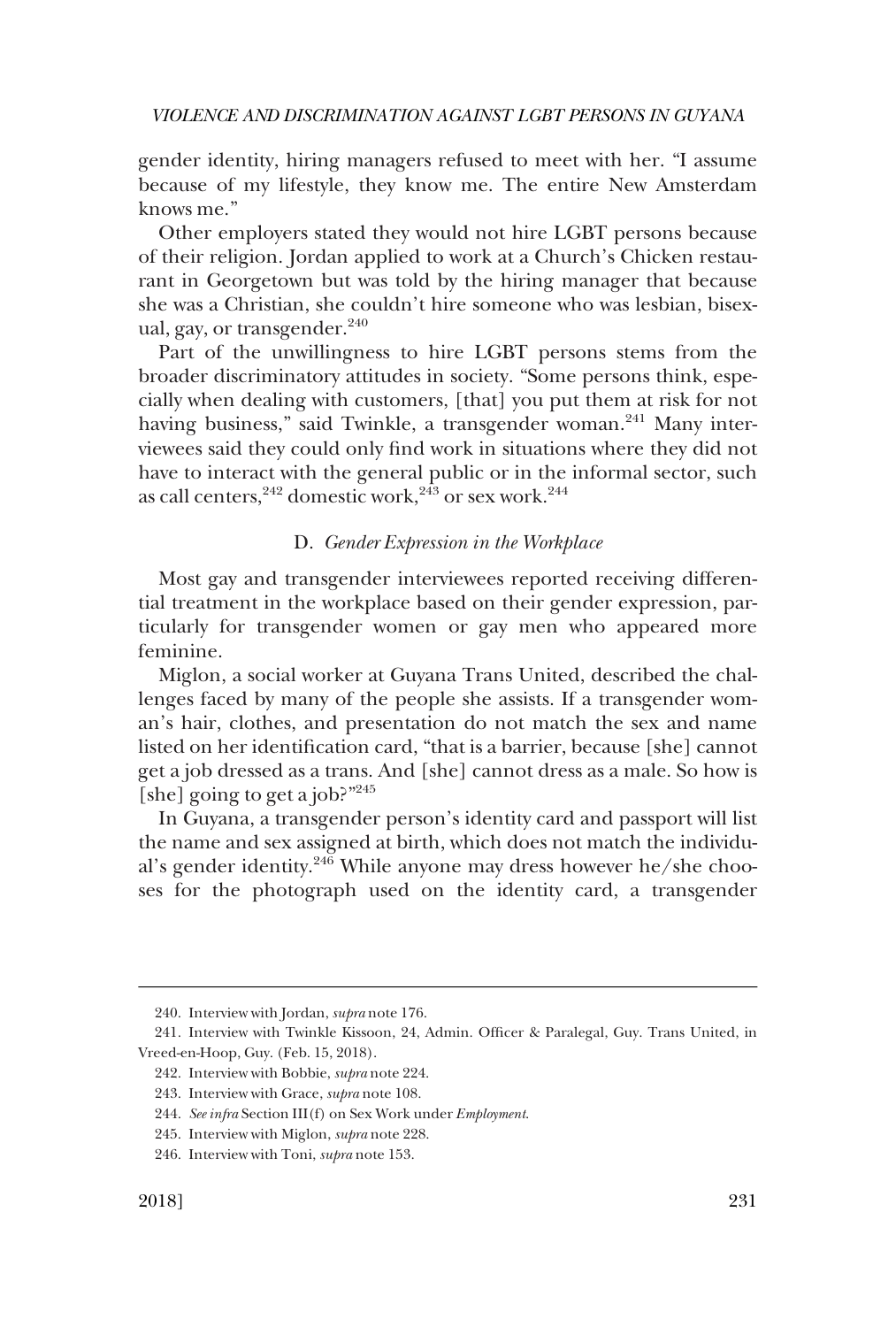woman's identity card would still list her as "male," with the male name she was given at birth. $247$ 

Denying someone legal recognition of their identity can create a host of challenges, particularly in the employment context. For example, Miglon explained that this issue "deters persons from actually applying in the government sector," particularly for jobs that require a sex-specific uniform.248 Officials from the Ministry of Social Protection's Labour Department told the researchers that an employer once asked them for guidance on an employee whose sex on their ID card did not match their appearance. "They asked us how to deal with the issues. We couldn't address adequately how to deal with the issue, but what I did, I informed them . . . you should not discriminate against that person based upon their physical appearance or orientation."249 The Chief Labour Officer also explained there is no written policy requiring public servants to dress in a gender-normative way.250 Ogle said this is true "not just in this department, but in the whole country. You can dress whatever you want."<sup>251</sup>

While there is no written public sector dress code mandating gendernormative attire, many LGBT individuals told the research team they thought there was such a policy in place. These perceptions may stem from Guyana's Summary Jurisdiction (Offences) Act, which criminalizes "cross-dressing" for an "improper purpose."252 "Improper purpose" does not include transgender individuals and others who present themselves in a gender-nonconforming way as an expression of their gender identity.253 However, the mere existence of the "cross-dressing" law can discourage such individuals from applying for government positions.<sup>254</sup>

<sup>247.</sup> *Id*.

<sup>248.</sup> Interview with Miglon, *supra* note 228.

<sup>249.</sup> Interview with Randy Burkett, Labour Officer, Ministry of Soc. Prot., in Georgetown, Guy. (Feb. 19, 2018).

<sup>250.</sup> A gender-normative dress code would require males to dress in stereotypical male attire and females to dress in stereotypical female attire. For example, it may require a male to wear short hair and no make-up. When applied to transgender people in particular, such codes prevent them from dressing in attire that reflects their gender identity and limits their gender expression.

<sup>251.</sup> Interview with Charles Ogle, Chief Labour Officer, *supra* note 222.

<sup>252.</sup> Summary Jurisdiction (Offences) Act, c. 8:02, § 153(1)(xlvii) (1893) (Guy.). In 2013, the High Court of Guyana ruled that it is not a criminally offensive improper purpose "for a person to wear the attire of the opposite sex as a matter of preference or to give expression to or to reflect his or her sexual orientation." McEwan v. Att'y Gen. of Guyana, 2010 No. 21-M Demerara, 26 (High Ct. of the Sup. Ct. of Judicature 2013), *available at* [http://ufdcimages.uflib.ufl.edu/AA/](http://ufdcimages.uflib.ufl.edu/AA/00/01/69/00/00001/Guyana_CROSS_DRESSING_CASE_DECISION.pdf)  [00/01/69/00/00001/Guyana\\_CROSS\\_DRESSING\\_CASE\\_DECISION.pdf.](http://ufdcimages.uflib.ufl.edu/AA/00/01/69/00/00001/Guyana_CROSS_DRESSING_CASE_DECISION.pdf)

<sup>253.</sup> *See supra* Section II(a).

<sup>254.</sup> Interview with Joel Simpson, *supra* note 5.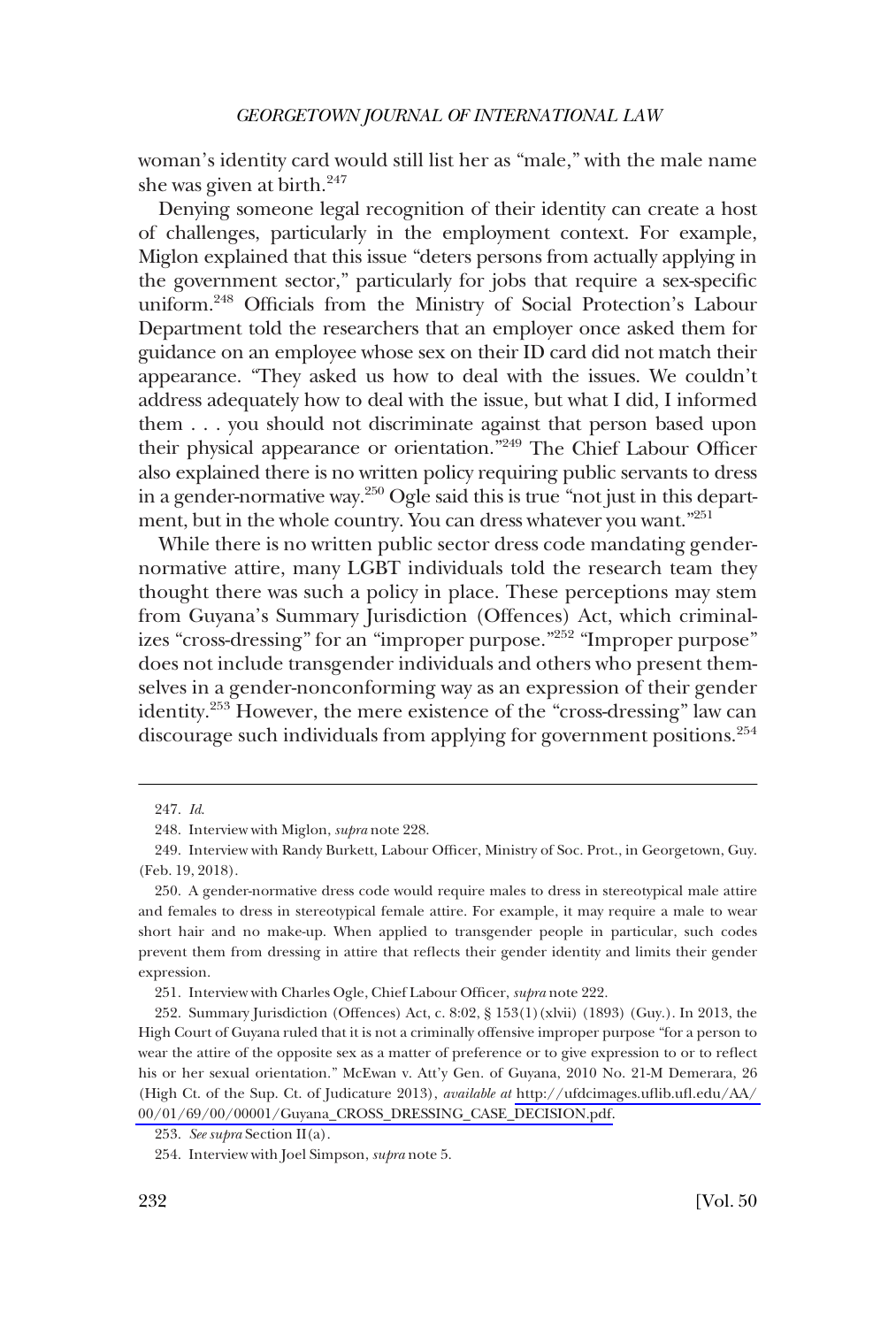For example, one transgender woman shared, "I would have worked as a teacher, but being a transgender person I have always wanted to wear female clothes. Once you're in any government job, you're not able to cross-dress. This is one of the main reasons why I didn't become a teacher."255

#### E. *Workplace Harassment*

LGBT individuals who disclose their SOGIE or who are presumed to have a non-normative SOGIE in the workplace risk being harassed, bullied, and fired.<sup>256</sup> LGBT individuals report facing harassment from customers, coworkers, and/or from management. Regardless of the source of harassment, repercussions for the harasser and support for the victim are rare.

Transgender women, in particular, face discrimination in the employment context because of their visibility.<sup>257</sup> Twinkle, a transgender woman, said, "[E]mployment options are nonexistent for trans people."258 Clement, a gay man agreed, "[T]rans women in Guyana have been pushed out of the work force."259 Even among more tolerant employers, there is a reluctance or outright unwillingness to hire transgender women. Prince, a gay man, works as a security guard but says his company "wouldn't hire a transgender. They would hire a bisexual or male who looks gay, but if a trans woman should come and they knew it, they wouldn't hire her. So, there are still more walls to climb."<sup>260</sup>

As a result, many LGBT individuals try to hide their true identities from their employer and coworkers in an attempt to avoid the discrimination and harassment they would otherwise face. "I have been quiet about my identity in the workplace," said Clement. "I don't tell people about my sexual orientation."261 Another gay man described how he would go into "chameleon mode" and "camouflage" himself to hide his sexual orientation from his coworkers to avoid discrimination.<sup>262</sup>

<sup>255.</sup> Interview with Rose, *supra* note 177.

<sup>256.</sup> Twinkle Kissoon, an advocate at Guy. Trans United, indicated that individuals with nonnormative SOGIE are at risk of being discriminated against at work, either in a public or private sector. Telephone Interview with Twinkle Kissoon, *supra* note 213; *see also* CESCR STAKEHOLDER REPORT, *supra* note 190, § 5.7; CARRICO, *supra* note 88, at 19.

<sup>257.</sup> *See* CESCR STAKEHOLDER REPORT, *supra* note 190, § 5.7.

<sup>258.</sup> Interview with Twinkle, *supra* note 235.

<sup>259.</sup> Interview with Clement, *supra* note 169.

<sup>260.</sup> Interview with Prince, *supra* note 97.

<sup>261.</sup> Interview with Clement, *supra* note 169.

<sup>262.</sup> Interview with Adam, *supra* note 18.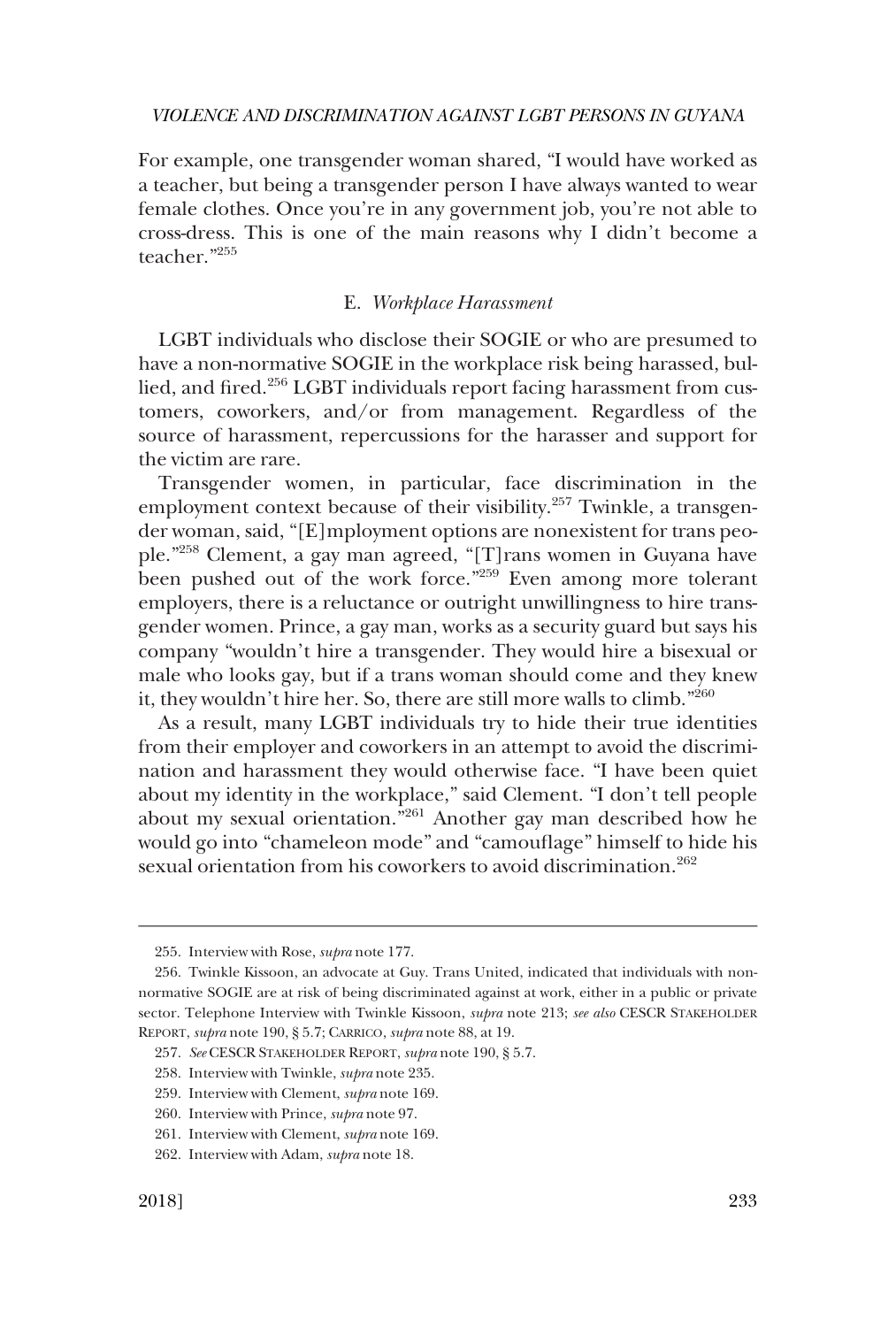1. Harassment and Threats from Customers and the Public

LGBT individuals reported facing discrimination and violence from customers and the general public at their workplace. Most did not feel they could report the issue to their supervisor, or if they did report the situation, that insufficient action was taken. An 18-year-old transgender woman, who works as a pump attendant at a gas station in Georgetown, shared numerous incidents of abuse and violence from customers. "[They] are hollering at you, being disrespectful to you. Sometimes they will get out of the bus and want to hit you. But then they [her supervisors] say customers will always have first preference."263 Sometimes she reported the abuse to the office, but said, "I never get justice out of it." She also shared a violent incident she experienced last year around Christmas at work:

A few guys came off a bus, and they run towards me with a cutlass.264 They was coming to chop me. Someone breaks a bottle. I had to run in the gas station, inside the minimart, and had to have them lock the door from the inside so they can't enter. . . . They say, "Boy or girl? Boy or girl?" . . . If I hadn't run, they would have chopped me. . . . So to be honest, in my own country, I don't feel safe. I don't feel safe, even at my workplace.<sup>265</sup>

# 2. Harassment from Coworkers Creates a Hostile Work Environment

LGBT individuals reported facing verbal harassment from coworkers and other bullying actions intended to create a hostile work environment. For example, Denise, a lesbian woman who was out in her workplace, was bluntly told by her coworkers, "I don't think you deserve to have any rights."<sup>266</sup> No interviewee reported receiving support from management when reporting bullying. In addition to such explicit discrimination, LGBT individuals also reported facing indirect forms of bullying and discrimination that were nevertheless meant to create a hostile work environment, all but forcing them to leave. For example, Ann in Vreed-en-Hoop described how her employers always found fault in her work for not being fast enough.267 In another example, an

<sup>263.</sup> Interview with Devon, *supra* note 107.

<sup>264.</sup> A cutlass is a short, slightly curved sword, similar to a machete.

<sup>265.</sup> Interview with Devon, *supra* note 107.

<sup>266.</sup> Interview with Denise, 18, lesbian woman, in Georgetown, Guy. (Feb. 16, 2018).

<sup>267.</sup> Interview with Ann, 49, in Vreed-en-Hoop, Guy. (Feb. 16, 2018).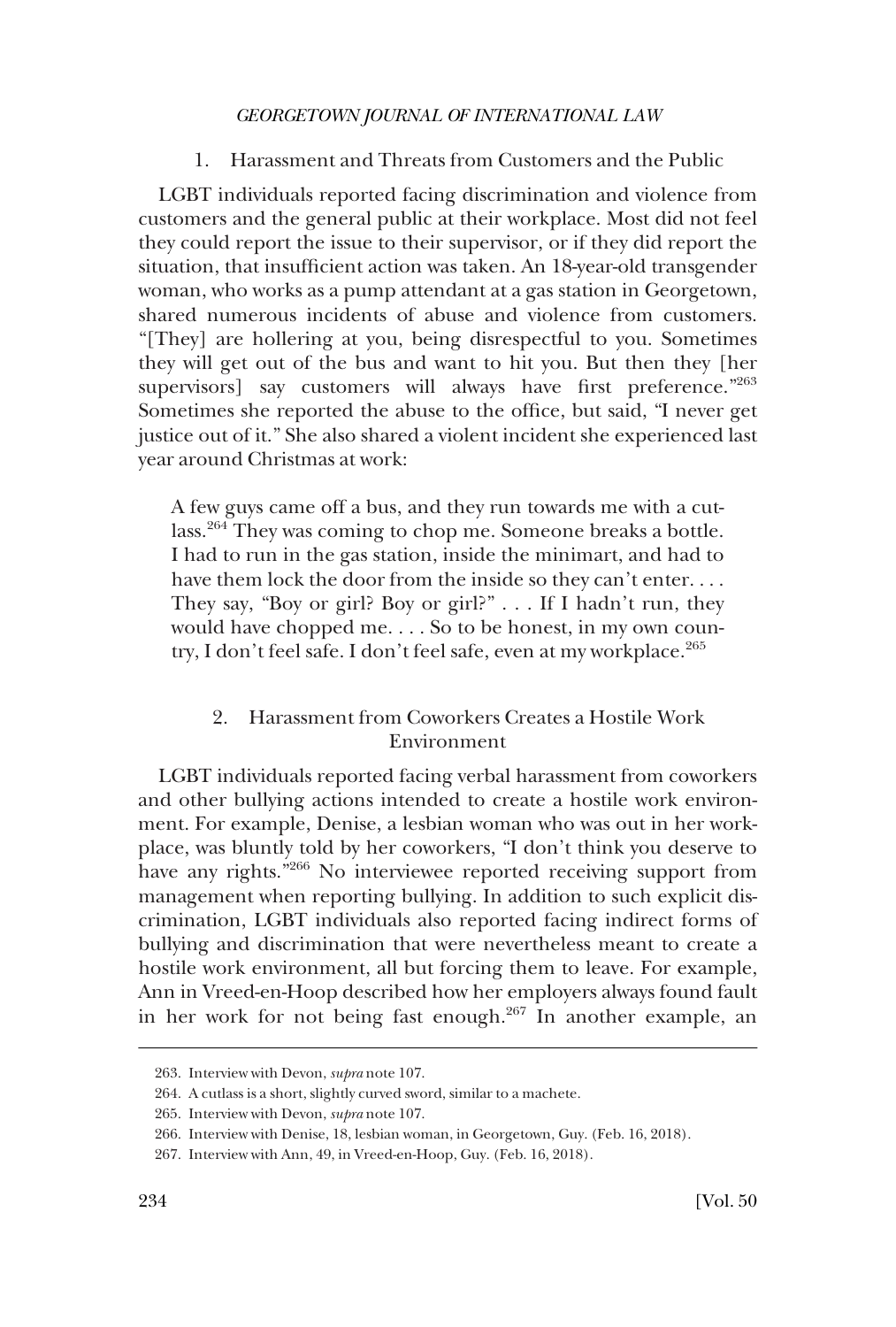interviewee described how his coworkers gossiped about a transgender employee: "I feel that has ostracized him. Every time he walks into the room, people will have something to say. I know he hears it. I know he's bothered by it. But he doesn't say anything."<sup>268</sup>

Arun, who worked at the Ministry of Indigenous Affairs, would find plastic garbage bags and his coworkers' trash on his seat.<sup>269</sup> The harassment started after a few LGBT friends had visited him at work. His supervisors began to suspect that he was gay too, and they started sending him further away from the office for work, assigning him additional receptionist and handyman tasks. "It's like they start pressuring me so that I can leave."270 He tried to report the harassment to the Minister last year, but did not feel that it would get resolved in his favor and left.

Covert discrimination also occurs in public sector work such as with the military or police force. "There are a lot of LGBT persons who would want to . . . serve their country, and they can't get in. It's not officially banned, but they have ways to choke you," said Twinkle.<sup>271</sup> She explained, for example, if an individual passed the entrance test, they may be sent to an officer who would tell them to complete physical tasks that were impossible for a new recruit.

## 3. Lack of Support and Harassment from Supervisors and Managers

LGBT individuals reported the reluctance or unwillingness of employers to address harassment, and even instances where their supervisors perpetrated the bullying and abuse.<sup>272</sup> As such, they felt they had nowhere to go when they faced abuse and harassment at work. Sometimes these circumstances endangered the very life and well-being of the LGBT employees. Prince, a gay man, described the conditions he encountered shortly after being hired as a security guard at a private company:

One of the areas that I was working in, I had a confrontation with some guys from the area. Someone let them know that I was a gay person working there. Three guys came to the gate,

<sup>268.</sup> Interview with Clement, *supra* note 169.

<sup>269.</sup> Interview with Arun, *supra* note 158.

<sup>270.</sup> *Id*.

<sup>271.</sup> Interview with Twinkle Kissoon, *supra* note 235.

<sup>272.</sup> CARRICO, *supra* note 88, at 20 ("A [a gay man] reported that he . . . was the constant victim of sexual harassment and brunt of gay jokes by his supervisors in the company that employed him.").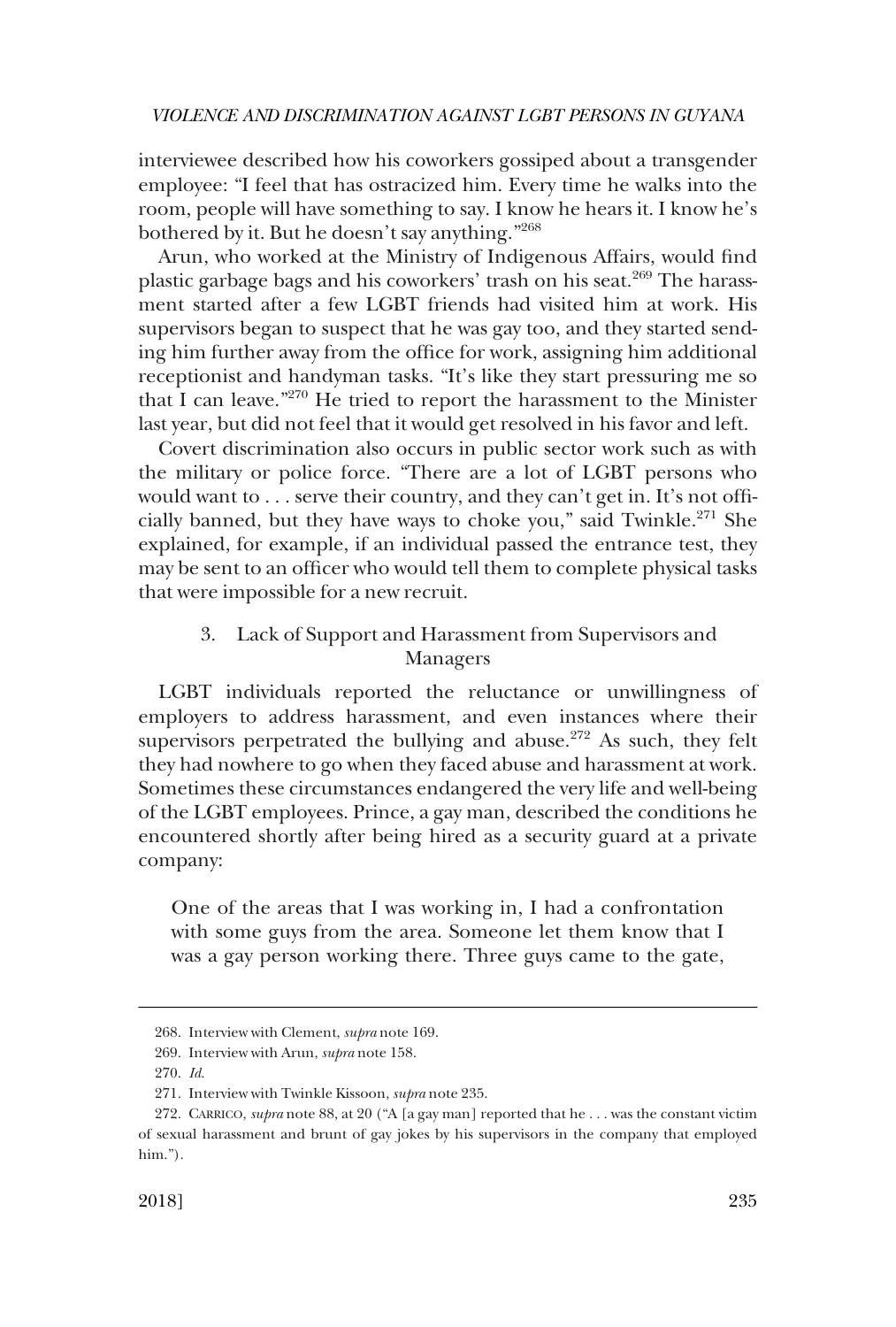although it was locked, and they [made] threats that they would tie me and beat me. I did report that to my boss, but they only said they were checking. I let them know where the people involved lived, because I saw where they were coming out from often. . . . The company . . . never did anything, but the guys kept coming again three or four times. They always came and threatened me. . . . [They] pelt me [with] bricks and bottles. I had to go way down to the back of the yard. . . . I reported to my boss, they did an investigation, and found nothing. . . . The next day they sent me back [to the same place].<sup>273</sup>

Others felt scared to talk with their supervisors about the harassment they faced. "My supervisor, I can't go to them, because they will take my story and make a mockery and a laughing matter out there. I don't want that to happen. So, I'd rather just keep it all covered to myself," reported Devon, an 18-year-old transgender woman who works at a gas station in Georgetown.<sup>274</sup> She cried after her coworkers at the gas station started falsely spreading rumors that she had AIDS, and saying other "bad stuff about me, because of my sexuality." She was sure her supervisors were aware of the rumors – which were particularly hurtful given the stigma many still attach to an AIDS diagnosis. "I'm scared of telling them what really I'm facing on an everyday basis at the workplace [because of] my sexuality," she said.

## F. *Sex Work*

Because of the pervasive workplace discrimination and prejudice, many interviewees reported that they were forced into sex work. Some transgender women and gay men described resorting to sex work after their family found out about their sexuality and forced them to leave home<sup>275</sup> or after moving to the city and struggling to find a job.<sup>276</sup> For younger people in particular, sex work was the only way to earn money when they could not find a job.<sup>277</sup> Some interviewees described sex work as very common among transgender persons, as they could find no other employment after coming out.278

<sup>273.</sup> Interview with Prince, *supra* note 97.

<sup>274.</sup> Interview with Devon, *supra* note 107.

<sup>275.</sup> Interview with Rose, *supra* note 177.

<sup>276.</sup> Interview with Jordan, *supra* note 176.

<sup>277.</sup> Interview with Twinkle Kissoon, *supra* note 235.

<sup>278.</sup> Interview with Rose, *supra* note 177.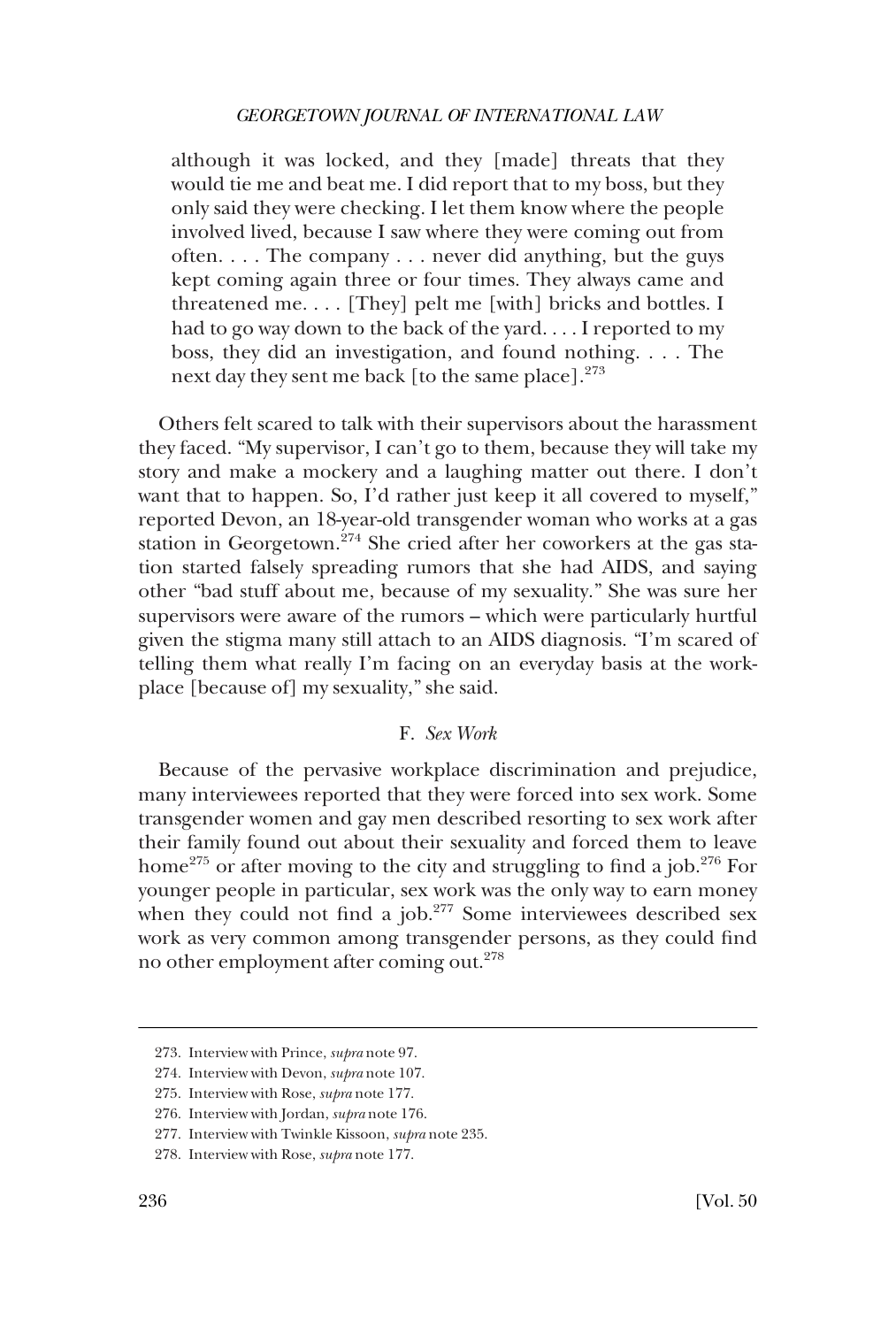In an interview with the Ministry of Social Protection's Labour Department, officials said transgender people probably resort to sex work because they do not have the skills for the job they want and that "the reason they are not getting the job [is] not because they are transgender."279

Being forced into sex work places LGBT persons at a greater risk of contracting HIV and other sexually transmitted diseases. One former sex-worker explained, "They [my friends] would die because of HIV."280 Physical violence also translates to additional health risks for sex workers. Many of the transgender interviewees who engage in sex work talked about the violence they face while working, and showed scars from knifings and other attacks. Violence against transgender sex workers is discussed further in *Violence and Safety in Public Spaces, infra*.

### G. *Role of Government in Addressing Employment Discrimination*

Representatives from the Ministry of Social Protection's Labour Department told the research team they were not aware of pervasive discrimination against LGBT individuals in the workplace. "If that exists and we're not doing anything, that would be so wrong," said Chief Labour Officer Charles Ogle.<sup>281</sup>

The Department of Labour has a complaint procedure for reporting unfair and discriminatory labor-related issues. However, Ogle and Assistant to the Chief Labour Officer Karen Vansluytman, acknowledged that while workplace discrimination against LGBT people "has probably happened," the Department has "never received a complaint of that nature."282 One explanation might be that the Department of Labour does not categorize the complaints as gender-related, or related to sexual orientation and gender identity discrimination.283 If the Department of Labour updated its complaint procedure to ensure that complaints brought on the basis of sexual orientation and gender identity discrimination are documented as such, it would improve data collection.

When asked how a person could bring a complaint, Department officials suggested individuals visit their office or "go to SASOD and . . .

<sup>279.</sup> Interview with Karen Vansluytman, Assistant to the Chief Labour Officer, Ministry of Soc. Prot., in Georgetown, Guy. (Feb. 19, 2018).

<sup>280.</sup> Interview with Ricky, *supra* note 216.

<sup>281.</sup> Interview with Charles Ogle, Chief Labour Officer, *supra* note 222.

<sup>282.</sup> Interview with Karen Vansluytman, *supra* note 274; Interview with Charles Ogle, Chief Labour Officer, *supra* note 222.

<sup>283.</sup> Interview with Miglon, *supra* note 228.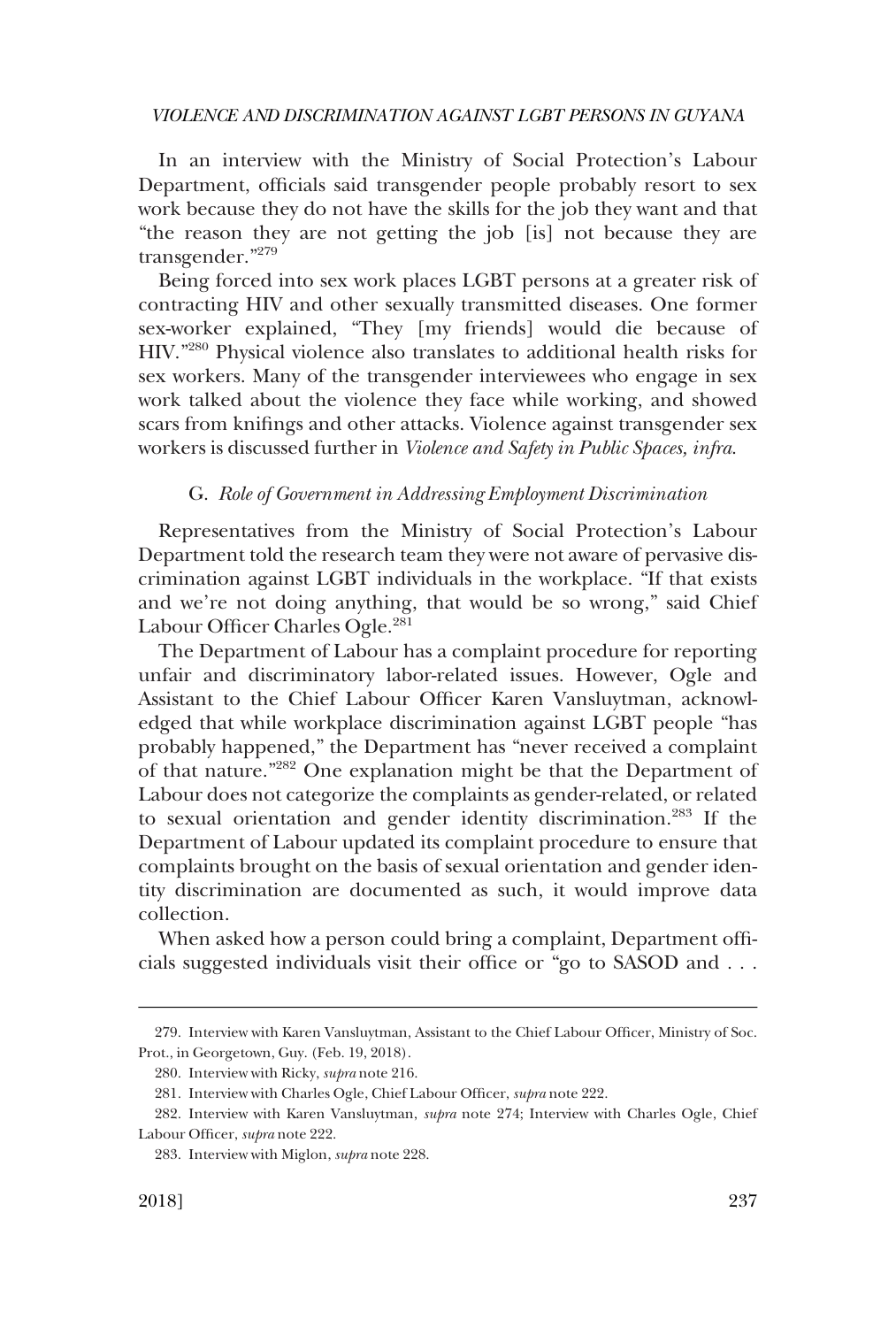report to them what they experience. SASOD certainly would forward them to us here. . . . Or they can go to the Women and Gender Equality Commission."284 Once a complaint is received at the Department, the officers conduct an investigation and may bring the parties together to mediate the dispute.285

During a national consultation between government agencies and civil society on developing a national gender policy in 2015, the Department heard from key stakeholders from the LGBT community in Guyana about the discrimination they face in employment. "When we looked at [their concerns], it's not necessarily because of their sexual orientation that they are discriminated against," said Vansluytman.<sup>286</sup> Hon. Scott echoed this sentiment, "We have instances where on more than one occasion these people have fabricated instances of abuse."287

Stakeholders also raised the issue of amending the Prevention of Discrimination Act during the national consultation to explicitly prohibit discrimination on the grounds of SOGIE; however, the Department did not consider it "a major issue."288

The Department of Labour explained that the Guyanese Constitution "gives every citizen the right to work. . . . If you are Guyanese, regardless of your sexual orientation, the Constitution of the country gives you the right to work."289 The Department did not, however, recognize that the Constitution and the Prevention of Discrimination Act are inadequate to fully protect LGBT individuals, both in their text and implementation. The Department of Labour said it holds weekly "synthetization sessions" with employers and employees to discuss the Prevention of Discrimination Act, in which they inform employers "that they are not allowed to discriminate against people based on their sex, sexual orientation, status, [or] family life."290

Ogle affirmed that the Department of Labour is "open for everyone" and has a "zero-tolerance policy" that prohibits "discriminat[ion] against anyone regardless of your sexual orientation."291 Likewise, Hon. Keith Scott reported, "It [may] come as a surprise that in many

<sup>284.</sup> Interview with Karen Vansluytman, *supra* note 274.

<sup>285.</sup> Interview with Charles Ogle, Chief Labour Officer, *supra* note 222.

<sup>286.</sup> Interview with Karen Vansluytman, *supra* note 274.

<sup>287.</sup> Interview with Hon. Keith Scott, M.P., Minister within the Ministry of Soc. Prot., *supra*  note 100.

<sup>288.</sup> Interview with Karen Vansluytman, *supra* note 274.

<sup>289.</sup> *Id*.

<sup>290.</sup> *Id*.

<sup>291.</sup> Interview with Charles Ogle, Chief Labour of Officer, *supra* note 222.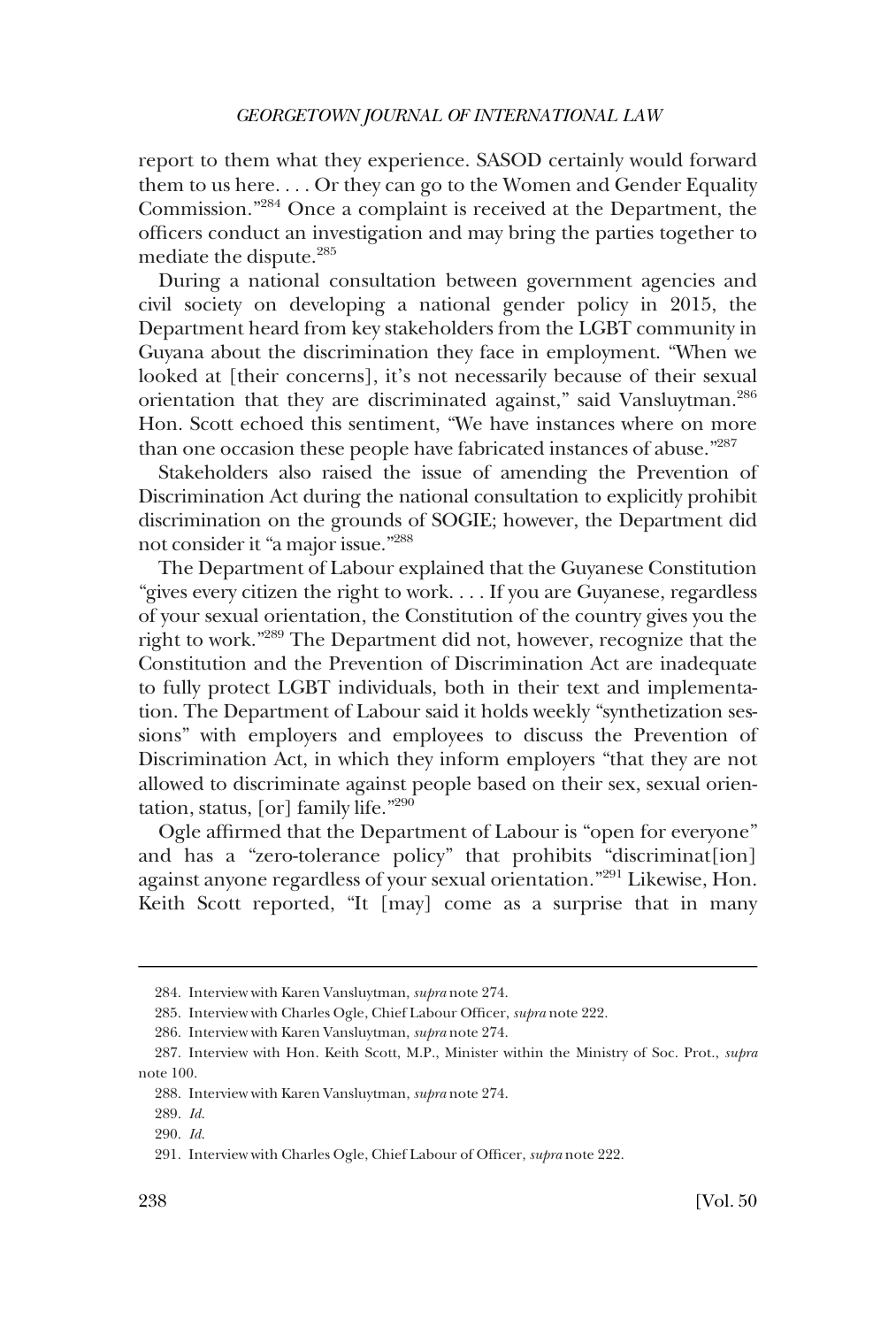government offices, people who express these tendencies are employed. They have not been fired. They have not been chased out."292

## H. *Additional Findings*

## 1. Impact of Discrimination in Transportation on Employment

Accessing transportation is a pressing issue for LGBT people in Guyana that affects their ability to work.<sup>293</sup> For example, Sade, a transgender woman, admitted that it was hard for her to obtain a job. Even when she obtained one, traveling to her workplace was an extreme challenge because she was often kicked off the bus because of her gender identity.<sup>294</sup> Several interviewees discussed how the police ignored claims that bus drivers were kicking LGBT people off buses.295 This topic is addressed further in the chapter on *Violence and Safety in Public Spaces infra*.

## 2. Discrimination Against Human Rights Defenders

Several human rights defenders told the research team about discrimination they have faced in their personal lives, merely because they work with organizations advocating for the rights and equality of LGBT persons, regardless of their own sexual orientation or gender identity. For example, Miglon, a heterosexual female social worker with Guyana Trans United, said, "I have had four friends that stopped talking to me because of where I work."296 Even her husband would disapprove, saying, "You are working with anti-man. You are just like them."297 His attitude toward her work was part of her decision to seek a divorce.

<sup>292.</sup> Interview with Hon. Keith Scott, M.P., Minister within the Ministry of Soc. Prot., *supra*  note 100.

<sup>293.</sup> Telephone interview with Joel Simpson, 35, Managing Dir., SASOD (Oct. 19, 2017); Telephone interview with Twinkle Kissoon, *supra* note 213.

Envisioning Global LGBT Human Rights & Soc'y Against Sexual Orientation 294. Discrimination [SASOD], *Sade's Story*, VIMEO (Sept. 25, 2013), [https://vimeo.com/envisioning/](https://vimeo.com/envisioning/sasodsade)  [sasodsade](https://vimeo.com/envisioning/sasodsade); *see also* SOC'Y AGAINST SEXUAL ORIENTATION DISCRIMINATION [SASOD], SUFFERING IN SILENCE: VIOLENCE AGAINST LBT WOMEN IN GUYANA 4 (2016), [https://www.oas.org/es/mesecvi/](https://www.oas.org/es/mesecvi/docs/Round3-ShadowReport-Guyana.pdf)  [docs/Round3-ShadowReport-Guyana.pdf \[](https://www.oas.org/es/mesecvi/docs/Round3-ShadowReport-Guyana.pdf)hereinafter "SUFFERING IN SILENCE"].

<sup>295.</sup> Telephone interview with Twinkle Kissoon, *supra* note 213.

<sup>296.</sup> Interview with Miglon, *supra* note 228.

<sup>297.</sup> *Id*.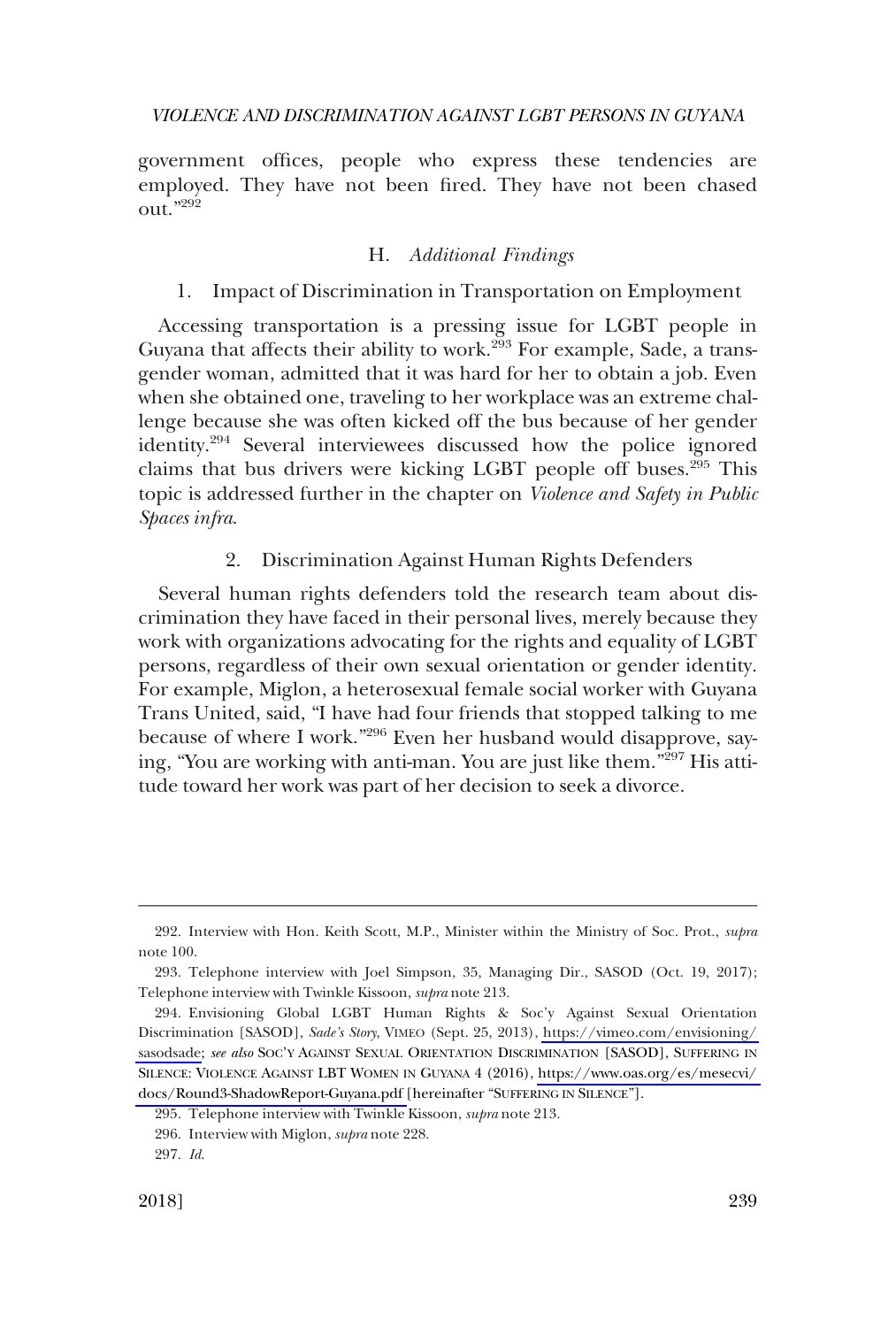#### IV. CONCLUSION AND RECOMMENDATIONS

Public attitudes combined with a permissive legal framework have allowed employment discrimination to impact LGBT persons' ability to find and maintain work in Guyana. The research team's findings and reports from CSOs demonstrate that, "LGBT persons who choose to disclose their identities, or whose identities are involuntarily disclosed at work by others, risk facing harassment, bullying, victimization, and termination from their employment."298 The absence of a specific antidiscrimination provision including sexual orientation and gender identity within the Prevention of Discrimination Act allows employers to refuse to hire someone who identifies as lesbian, gay, bisexual, or transgender; to harass or discriminate against them during recruitment and/or employment; or to terminate their employment on these grounds with complete impunity.<sup>299</sup> Under its international human rights obligations, Guyana must take action to ensure the right to work for LGBT persons.

Based on these findings, recommended actions for the Guyanese Government, U.N., OAS, U.S. Government, and private sector employers are included in *Recommendations infra*.

<sup>298.</sup> CESCR STAKEHOLDER REPORT, *supra* note 190, § 5.10. 299. *Id*. § 5.6.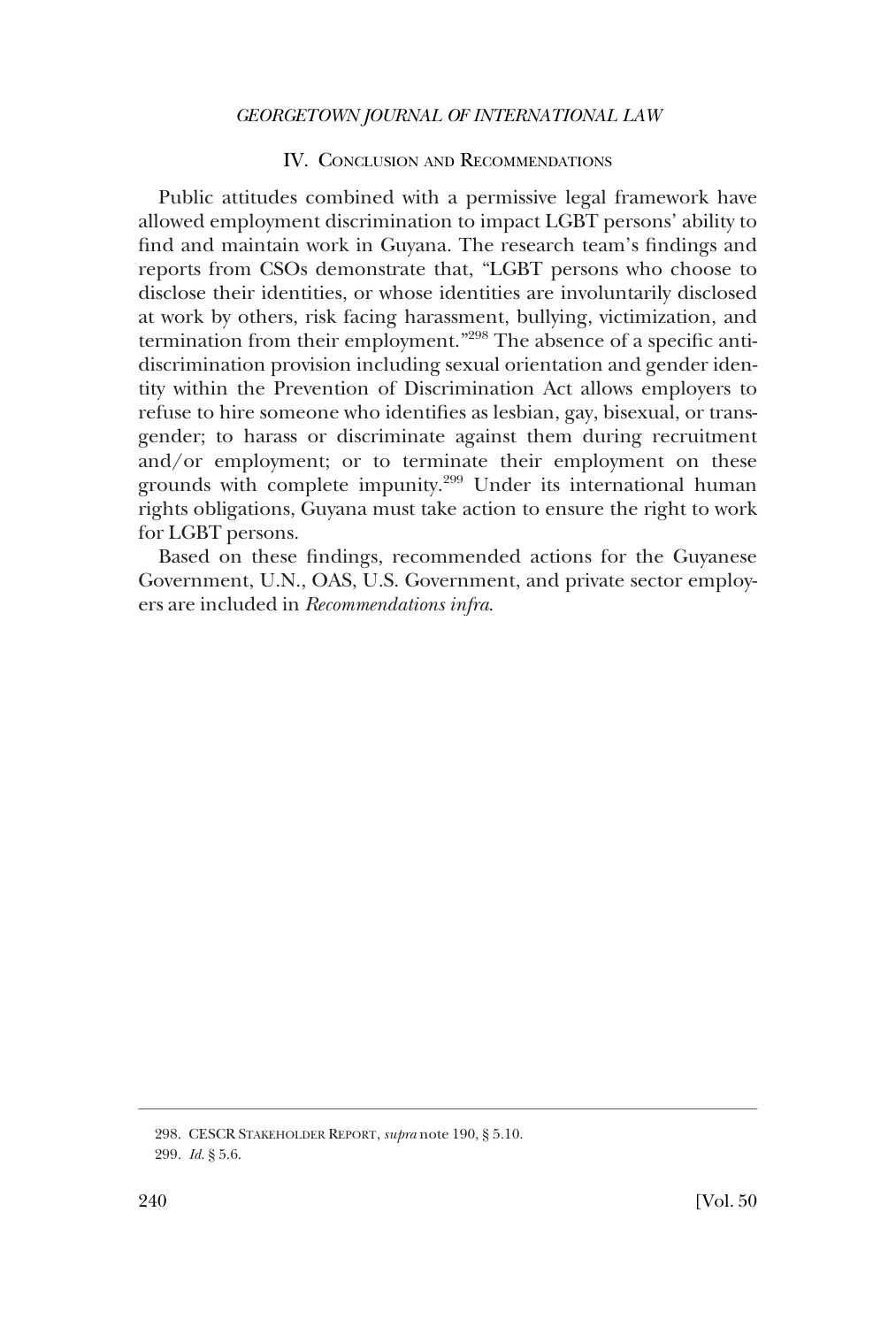#### FINDINGS: HEALTH

*"Certain times when you go to the hospital, . . . when you reach certain doctors, you get good treatment. But when you reach the local doctors, the Guyanese people at the hospital, those are the ones that are discriminating. We here in Guyana we have a lot of [foreign] doctors. When you go to them, they treat you real nice but when you end up with Guyanese, those are the ones who are discriminating, . . . I just want the government of Guyana to know that we are all citizens of this beautiful country and we must get equal rights . . . because their job is to give the best medical [service to] people of this country."* 

*– Aparna, 34, transgender woman, in New Amsterdam, Guyana*<sup>300</sup>

### I. INTRODUCTION

Most of the LGBT interviewees have encountered significant barriers in accessing public healthcare – even though public healthcare is free in Guyana.<sup>301</sup> A significant proportion of interviewees were strongly deterred from attempting to seek public healthcare because of the tremendous amount of stigma and discrimination experienced in these health facilities. LGBT persons reported discrimination on the basis of their actual or perceived sexual orientation, gender identity or expression, and/or HIV status. The interviews also revealed breaches of confidentiality in some public health facilities regarding HIV status.

### II. LEGAL FRAMEWORK

#### A. *Guyana's Domestic Laws*

Under Guyanese law, health professionals must abide by the principle of nondiscrimination, embedded in the Medical Practitioners (Code of Conduct and Standards of Practice) Regulations.<sup>302</sup> This principle applies both to the delivery of care to patients<sup>303</sup> and to

<sup>300.</sup> Interview with Aparna, *supra* note 150.

*See* HEDWIG GOEDE, INSTITUTO SURAMERICANO DE GOBIERNO EN SALUD [ISAGS], MAPPING 301. AND ANALYSIS OF PRIMARY HEALTH CARE MODELS IN SOUTH AMERICAN COUNTRIES: MAPPING OF PHC IN GUYANA 10, 13 (June 2014), [http://www.isags-unasul.org/uploads/biblioteca/7/bb%5B168%](http://www.isags-unasul.org/uploads/biblioteca/7/bb%5B168%5Dling%5B3%5Danx%5B549%5D.pdf)  [5Dling%5B3%5Danx%5B549%5D.pdf.](http://www.isags-unasul.org/uploads/biblioteca/7/bb%5B168%5Dling%5B3%5Danx%5B549%5D.pdf)

<sup>302.</sup> Medical Practitioners (Code of Conduct and Standards of Practice) Regulations 2008, Reg. 22/2008, reg. 7(4)(h). These regulations were made by the Minister of Health pursuant to the Medical Practitioners Act. Medical Practitioners Act 1991, c. 32:02, § 23.

<sup>303.</sup> Medical Practitioners (Code of Conduct and Standards of Practice) Regulations, reg. 7(4)(h) (providing that medical practitioners have a "responsibility to render medical service to any person regardless of race, colour, religious, sexual orientation, and age, place of birth or political beliefs or perceived socioeconomic status.").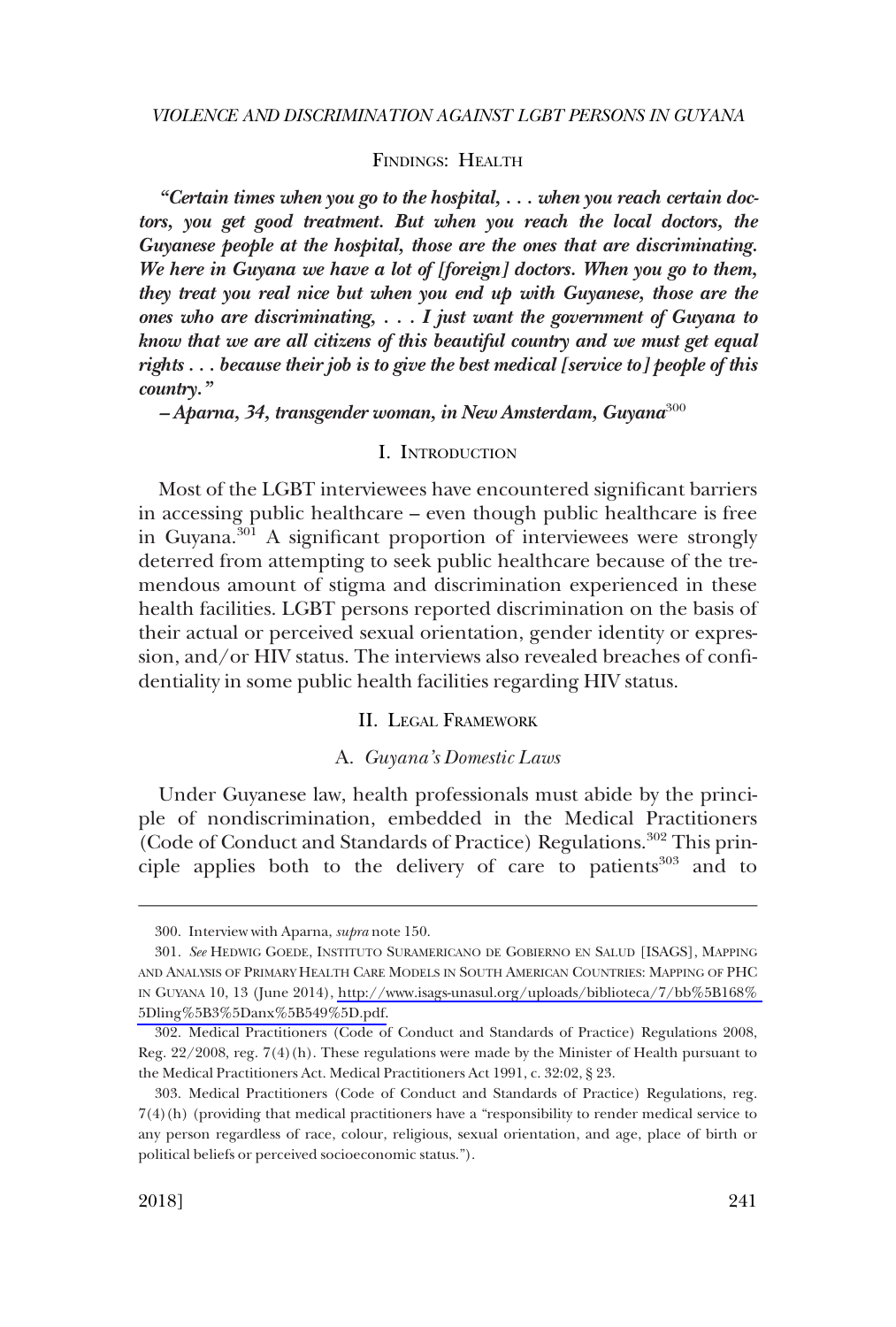relationships between co-workers, $304$  and is further reiterated in the Joint Code of Ethics for Health Professionals (Code of Ethics).<sup>305</sup> The Health Facilities Licensing Regulations impose an obligation on healthcare facilities to ensure all patients are treated equally, regardless of age, place of birth, race, creed, nationality, gender, or *sexual orientation*, 306 and to provide patients with respectful care, with due regard to their personal dignity.307 These Regulations are applicable to blood banks, health centers, hospitals, and nursing homes. While the Code of Ethics underscores the promotion of health and well-being for "everyone,"308 it does not name sexual orientation, gender identity, or gender expression as protected grounds. The Health Facilities Licensing Regulations and the Medical Practitioners Regulations do not include gender identity or expression as protected grounds.

Beyond barriers to accessing healthcare, a significant number of LGBT interviewees experienced verbal abuse from medical practitioners, despite the practitioners' obligation to "[treat] patients politely and with respect to their dignity and rights as individuals."309 Some interviewees also encountered breaches of confidentiality, in violation of the Medical Practitioners Regulations,<sup>310</sup> the Code of Ethics,<sup>311</sup> and the Health Facilities Licensing Regulations.<sup>312</sup> Under Guyanese law,

306. Health Facilities Licensing Regulations 2008, reg. 13. These regulations were made by the Minister of Health pursuant to the Health Facilities Licensing Act. Health Facilities Licensing Act 2007, c. 33:03, § 29. (emphasis added).

<sup>304.</sup> *Id*. reg. 25(13) ("A medical practitioner shall not discriminate against colleagues because of personal views about their lifestyle, culture, beliefs, race, colour, sex, sexual preferences or age, and should not make unnecessary or unsubstantiated comments about them.").

<sup>305.</sup> Joint Code of Ethics for Health Professionals 2008, art. 7(c), *in* Medical Practitioners (Code of Conduct and Standards of Practice) Regulations 2008, Reg. 22/2008, Annexure III (providing that medical practitioners must "observe the principle of respecting the dignity, rights and choices of . . . patients" by delivering care "without discrimination on the ground of sex, age, race, ethnic origin, culture, spiritual or religious beliefs, lifestyle or any other irrelevant considerations.").

<sup>307.</sup> *Id*. reg. 16(1).

<sup>308.</sup> Joint Code of Ethics for Health Professionals, art. 3(b).

<sup>309.</sup> *Id*. art. 7(b).

<sup>310.</sup> Medical Practitioners (Code of Conduct and Standards of Practice) Regulations 2008, Reg. 22/2008, reg. 10(1) ("Unless otherwise required by law or by the need to protect the welfare of the individual or the public interest, a medical practitioner shall not divulge confidential information in respect of a patient.").

<sup>311.</sup> Joint Code of Ethics for Health Professionals, art. 8(a) ("Every health professional shall observe the principle of protecting the confidentiality of information received by him by . . . treating all information given by the patients as confidential and using them only for the purpose for which it was given.").

<sup>312.</sup> Health Facilities Licensing Regulations, reg. 16(2).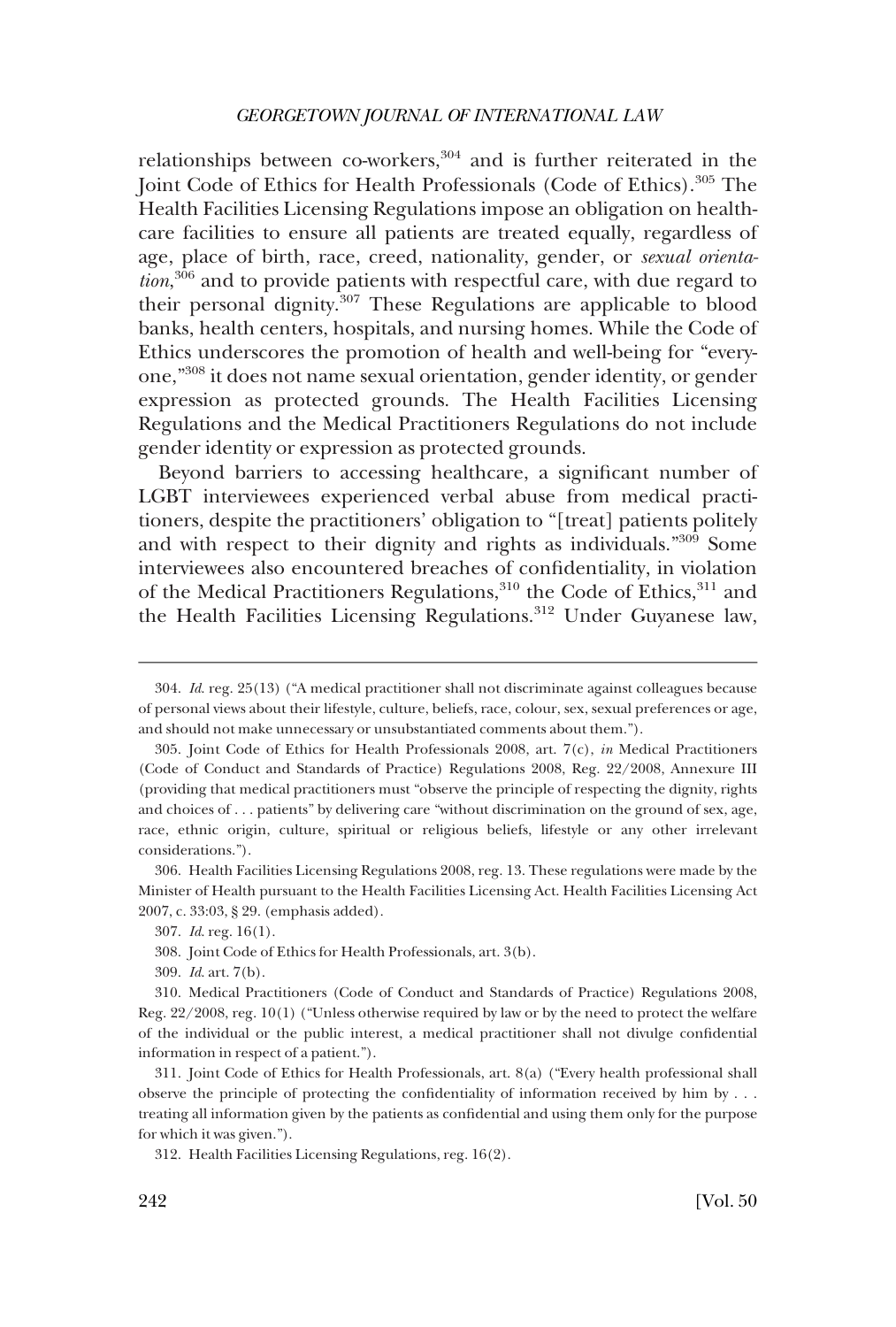persons may lodge a complaint with the Medical Council if a practitioner breaches his/her obligations.<sup>313</sup> However, almost none of the LGBT individuals interviewed were aware of this process.

The lack of access to public healthcare for LGBT persons in Guyana is particularly worrying as numerous reports have found that countries that retain laws punishing same-sex intimacy have much higher rates of HIV among key populations – such as MSM and transgender women.<sup>314</sup> While Guyana's overall prevalence rate remains low, HIV prevalence in the country is already notably higher among transgender persons and MSM,<sup>315</sup> and impeding or deterring HIV-positive LGBT individuals from seeking treatment in public hospitals is a serious national health concern.

In 2014, CSOs, including SASOD, recommended that the Government of Guyana ensure the adoption of policies by all healthcare facilities to "unequivocally prohibit discrimination in accessing healthcare."<sup>316</sup> Addressing these recommendations, the Government denied any allegations of discrimination and stated that, "every Guyanese is entitled to their right to . . . medical care . . . as provided for in the constitution, laws and policies of Guyana."317

As they stand today, Guyana's current laws regarding healthcare fail to meet international human rights standards, as they do not ensure LGBT persons' right to access healthcare by addressing discrimination in public healthcare facilities.

#### B. *Obligations Under International Law*

Everyone has the right to the highest attainable standard of both physical and mental health, as delineated in the ICESCR<sup>318</sup> and the

<sup>313.</sup> Medical Practitioners (Code of Conduct and Standards of Practice) Regulations, regs. 48– 51.

<sup>314.</sup> GLOBAL COMM'N ON HIV & THE LAW, RISKS, RIGHTS & HEALTH 11, 44 (2012), https:// [hivlawcommission.org/wp-content/uploads/2017/06/FinalReport-RisksRightsHealth-EN.pdf.](https://hivlawcommission.org/wp-content/uploads/2017/06/FinalReport-RisksRightsHealth-EN.pdf)

*See* UNAIDS, *Guyana: Data*, [http://www.unaids.org/en/regionscountries/countries/](http://www.unaids.org/en/regionscountries/countries/guyana)  315. [guyana](http://www.unaids.org/en/regionscountries/countries/guyana) (last visited Mar. 29, 2018) (1.6% prevalence rate among adults aged 15-49); NATIONAL AIDS PROGRAMME SECRETARIAT & MEASURE EVALUATION, GUYANA BIOBEHAVIORAL SURVEILLANCE SURVEY (BBSS) 89 (2014) (7.8% prevalence rate among transgender adults and 4.6% prevalence rate among adult men who have sex with men).

<sup>316.</sup> Human Rights Council, Working Group on the Universal Periodic Review, *Summary Prepared by the Office of the United Nations High Commissioner for Human Rights in Accordance with Paragraph 15(c) of the Annex to Human Rights Council Resolution 5/1 and Paragraph 5 of the Annex to Council Resolution 16/21: Guyana*, ¶ 39, U.N. Doc. A/HRC/WG.6/21/GUY/3 (Oct. 24, 2014) [hereinafter *UPR 2015 Stakeholder Summary Prepared by the OHCHR*].

<sup>317.</sup> *UPR 2015 National Report Submitted by Guyana*, *supra* note 52, ¶ 53.

<sup>318.</sup> ICESCR, *supra* note 43, art. 12(1).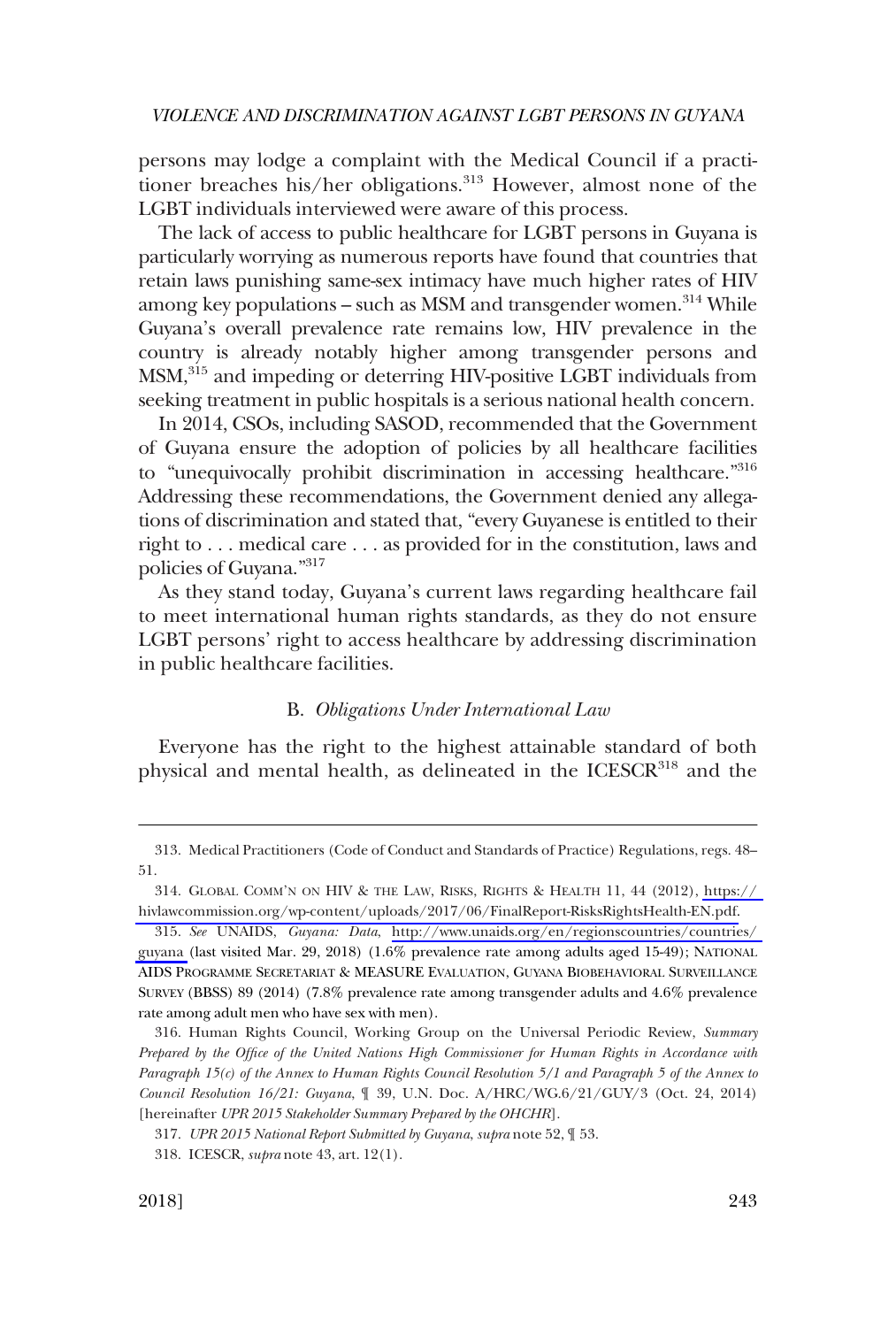American Declaration.<sup>319</sup> This right encompasses the underlying determinants of health, such as access to safe and potable water and adequate sanitation, adequate supply of safe food, nutrition, and housing, healthy occupational and environmental conditions, and access to health-related education and information – including on sexual and reproductive health.320

Under ICESCR Article 12.2 (d), states must create "conditions which would assure to all medical service and medical attention in the event of sickness, both physical and mental," which includes the provision of appropriate mental health treatment and care.<sup>321</sup> A State's failure to act  $(i.e. an act of omission)$ <sup>322</sup> also constitutes a violation of its core obligations under the ICESCR, such as the principle of nondiscrimination.

In particular, under the obligation to prevent, treat, and control disease, states must establish prevention and education programs for behavior-related health concerns such as sexually transmitted infections, in particular HIV/AIDS.<sup>323</sup> Moreover, essential medicines should also be available, including "medicines for the prevention and treatment of sexually transmitted infections and HIV."324 This can be achieved by states individually or through international assistance and cooperation.<sup>325</sup>

The right to health, which includes sexual and reproductive health,<sup>326</sup> must be read in conjunction with the ICESCR's nondiscrimination provisions. Meaning access to healthcare and the underlying determinants of health, as well as to means and entitlements for their procurement, must be ensured without discrimination on the basis of sexual orientation, gender identity or expression, or health status (including HIV/AIDS status).327 Moreover, "all individuals and groups, including adolescents and youth, have the right to evidencebased information on all aspects of sexual and reproductive health, including . . . contraceptives . . . , sexually transmitted infections,

<sup>319.</sup> American Declaration, *supra* note 58, art. XI.

<sup>320.</sup> Comm. on Econ., Soc., & Cultural Rights, *General Comment No. 14*, ¶ 11, U.N. Doc. E/C.12/2000/4 (Aug. 11, 2000) [hereinafter *CESCR General Comment No. 14*].

<sup>321.</sup> *Id*. ¶ 17.

<sup>322.</sup> *Id*. ¶ 49.

<sup>323.</sup> *Id*. ¶ 16 (citing ICESCR, *supra* note 43, art. 12.2(c)).

<sup>324.</sup> Comm. on Econ., Soc., & Cultural Rights, *General Comment No*. 22, ¶ 13, U.N. Doc. E/C.12/GC/22 (May 2, 2016) [hereinafter *CESCR General Comment No. 22*].

<sup>325.</sup> ICESCR, *supra* note 43, art. 2(1).

<sup>326.</sup> *Yogyakarta Principles*, *supra* note 69, princ. 17.

<sup>327.</sup> *CESCR General Comment No. 14*, *supra* note 315, ¶ 18181812.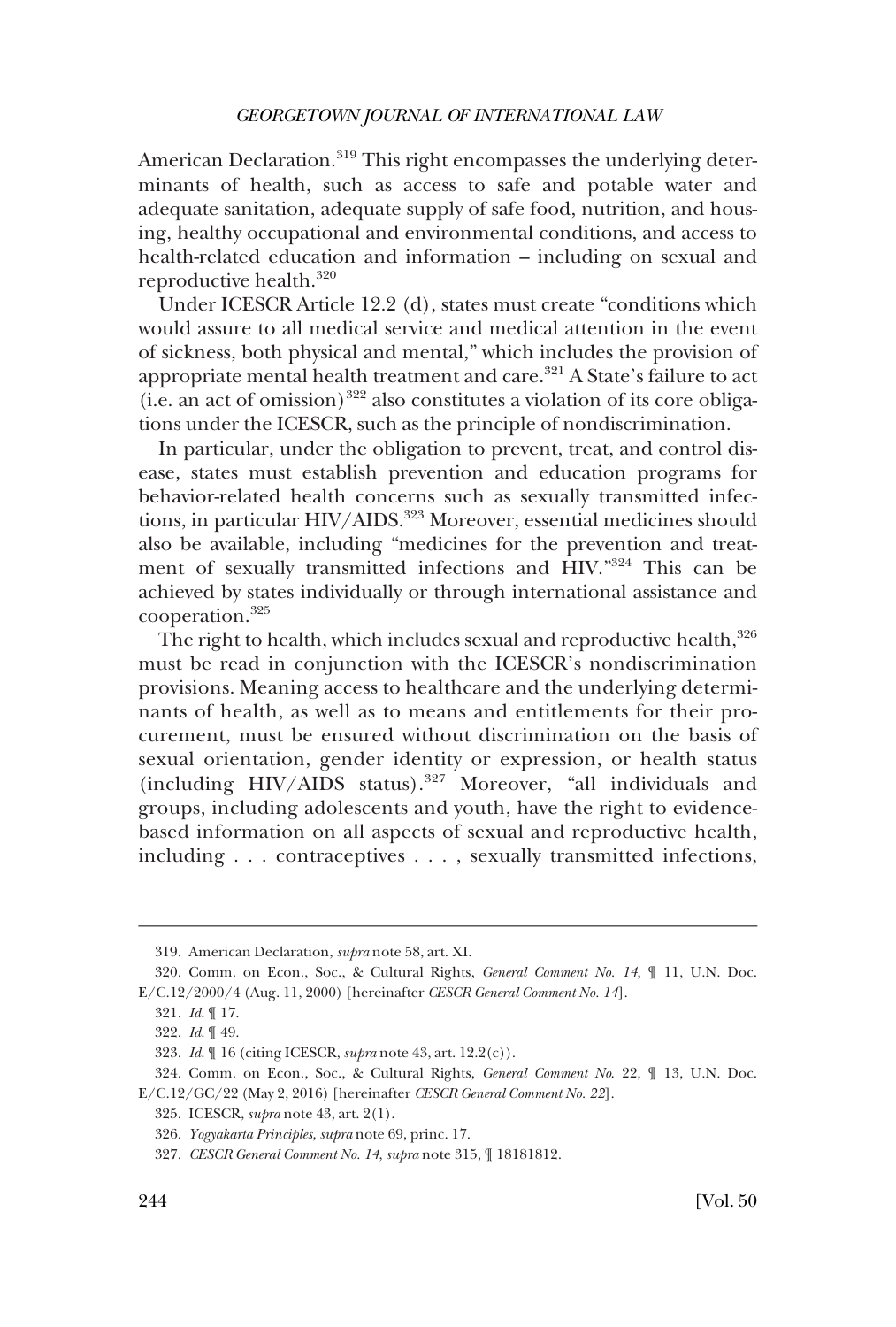[and] HIV prevention."<sup>328</sup> Nondiscrimination, in the context of the right to sexual and reproductive health, also encompasses the "right of . . . LGBT persons to be fully respected for their sexual orientation [and] gender identity,"<sup>329</sup> without "fear of persecution, denial of liberty, or social interference."330 As discrimination based on prejudice fuels violence, and in particular the violation of the right to sexual and reproductive health, states must also "combat homophobia and transphobia. $1331}$  This includes eliminating laws, discussed above,  $332$  that criminalize an LGBT person's sexual orientation, gender identity, or gender expression.333

The Guyanese Government is not in compliance with its obligation to respect, protect, and fulfill the right to health for LGBT persons under the ICESCR.<sup>334</sup> The interviews conducted in Guyana uncovered systematic violations of the principle of nondiscrimination, particularly regarding access to public healthcare. This discrimination has driven a significant number of LGBT persons to stop or rarely seek public healthcare, or seek private – but costly – care instead.

### III. FINDINGS

## A. *Discrimination on the Basis of Sexual Orientation, Gender Identity, and Gender Expression in Accessing Healthcare*

### 1. Discrimination at Every Stage of Healthcare

Hon. Dr. Karen Cummings, M.P., Minister within the Ministry of Public Health, emphasized that the Ministry has "policies . . . not to discriminate against anyone, [and] zero tolerance for stigma and discrimination."335 She used the Georgetown Public Hospital as an example: "They should have zero tolerance because [at the] Ministry of Health,

<sup>328.</sup> *CESCR General Comment No. 22*, *supra* note 319, ¶ 18.

<sup>329.</sup> *Id*. ¶ 23.

<sup>330.</sup> Comm'n on Human Rights, *Report of the Special Rapporteur on the Right of Everyone to the Enjoyment of the Highest Attainable Standard of Physical and Mental Health*, ¶ 54, U.N. Doc. E/CN.4/ 2004/49 (Feb. 16, 2004).

<sup>331.</sup> *CESCR General Comment No. 22*, *supra* note 318, ¶ 23.

<sup>332.</sup> *See* discussion *supra* Section III in *Nondiscrimination and the Right to Dignity in International Law*.

<sup>333.</sup> Guyana recently voluntarily committed to consult on 28 of the 55 UPR recommendations considered controversial, 7 of which relate to decriminalizing consensual same-sex sexual relations between adults. *See UPR 2015 National Report Submitted by Guyana*, *supra* note 311, ¶ 3.

<sup>334.</sup> *See UPR 2015 Stakeholder Summary Prepared by the OHCHR*, *supra* note 311.

<sup>335.</sup> Interview with Hon. Dr. Karen Cummings, M.P., Minister within the Ministry of Public Health, Ministry of Health, in Georgetown, Guy. (Feb. 19, 2018).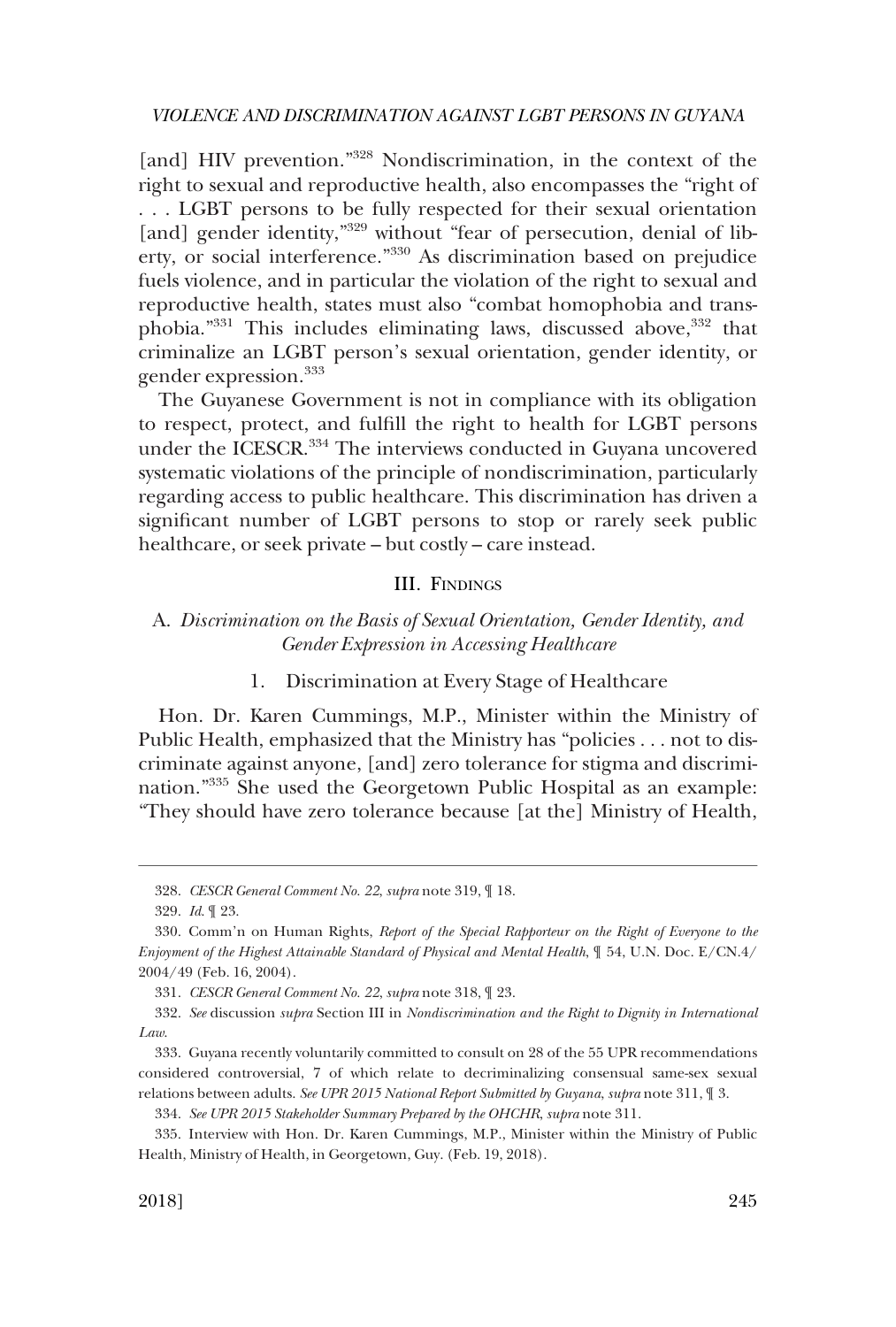that's not a part of our policy."336 Hon. Dr. Cummings affirmed "as a country, as a whole, we don't discriminate. . . . We [are] all one family here."337 At the same time, she also acknowledged changing attitudes on non-normative SOGIE, saying: "We have changed because initially . . . we were a British system and so . . . those things were taboo. Now it's evolving, and times have changed so we're changing with the times. And behavioral change is a process."338 She also alluded that the Ministry of Public Health was trying to establish "friendly spaces" for LGBT persons seeking healthcare.<sup>339</sup> When asked what she would want the LGBT population of Guyana to know, she said: "We have universal access to care. We do not discriminate and we would want you to access our services free of costs. And if there is any person who has been snobbish and you haven't received that kind of quality of care, just report it."<sup>340</sup> Hon. Dr. Cummings emphasized: "Anybody who has [discriminated] . . . should be reported too and we will address that." She mentioned a complaint mechanism to report health practitioners in the public sector: "You can do it in all of our departments . . . if you have any problem, you can go to lodge a complaint."341

Regardless of the proffered zero-tolerance policy that Hon. Dr. Cummings described, LGBT interviewees consistently reported facing discrimination when seeking healthcare or when undergoing treatment. Some were outwardly refused access to the public hospital facilities in violation of the practitioners' obligation to treat everyone.<sup>342</sup> Aparna, a transgender woman, recalled going to the New Amsterdam Public Hospital with the flu, and the doctors telling her they could not take care of her and had no drugs to give her. "Just like that. They did not see me or anything . . . and I had to go home. And they discriminated. They did not give me the service. And it is a service for the general public because it is free. But they did not give it to me."343

LGBT interviewees also shared examples of medical practitioners treating them disrespectfully, in violation of their obligation to "treat patients politely and with respect to their dignity."344 Recalling negative

<sup>336.</sup> *Id*.

<sup>337.</sup> *Id*.

<sup>338.</sup> *Id*.

<sup>339.</sup> *Id*. 340. *Id*.

<sup>341.</sup> *Id*.

<sup>342.</sup> Joint Code of Ethics for Health Professionals 2008, art. 3(b), *in* Medical Practitioners (Code of Conduct and Standards of Practice) Regulations 2008, Reg. 22/2008, Annexure III.

<sup>343.</sup> Interview with Aparna, *supra* note 150.

<sup>344.</sup> Joint Code of Ethics for Health Professionals, art. 7(b).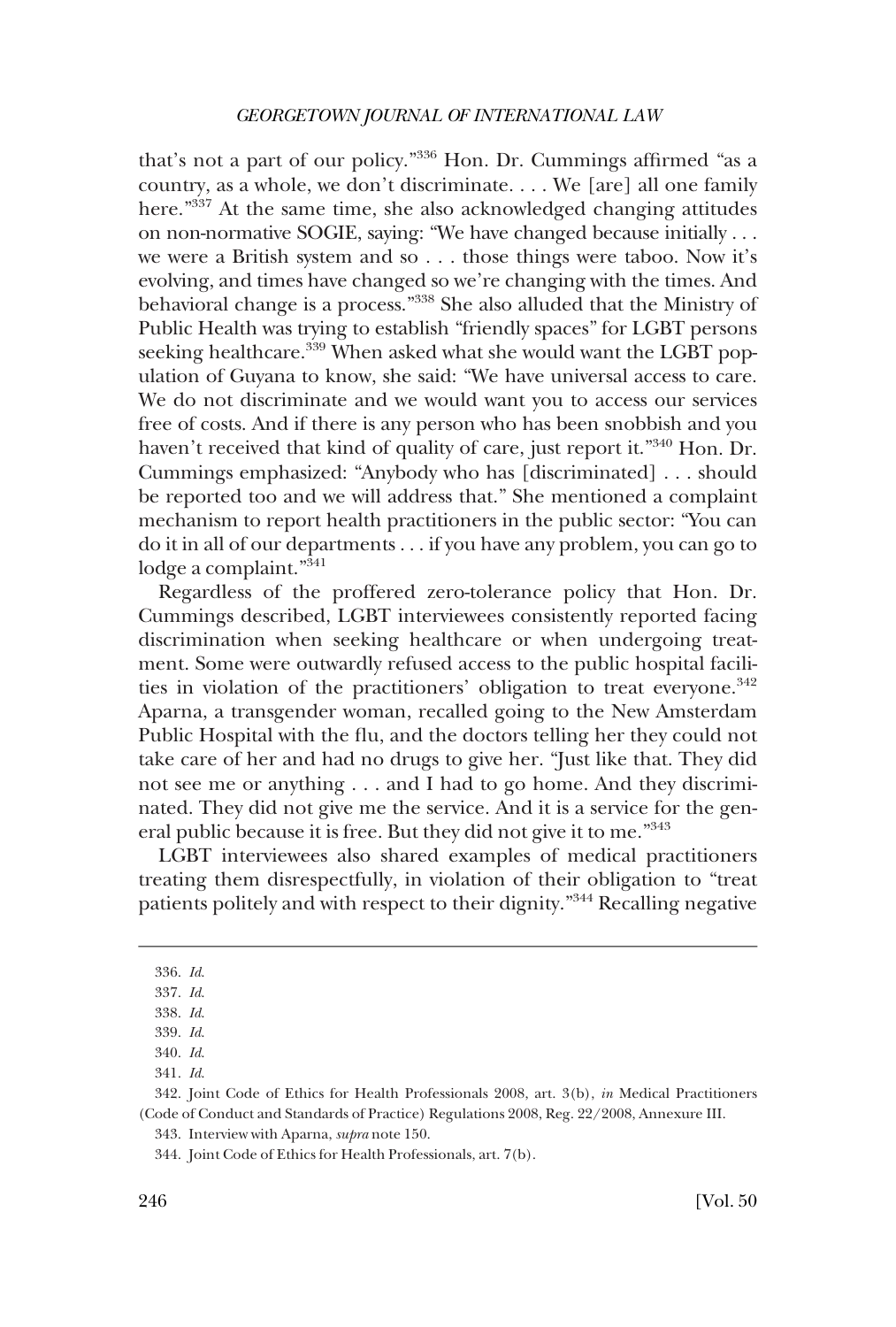experiences at the Georgetown Public Hospital, a transgender woman said, "They don't treat you with respect, and they don't treat you nice."345 Adam, a gay man, also suffered from discrimination at the Georgetown Public Hospital when seeking treatment for a serious head injury. He was with a group of gay friends, and waited for help for several hours while patients who arrived later in time were cared for, despite the nature of his medical emergency. "My face was drenched with blood and I was in pain and I wasn't getting any help and they told me that I needed to wait another thirty minutes. I said 'Nobody is assisting me, is him coughing more of an emergency than me bleeding?!"<sup>346</sup> Many interviewees echoed Adam's experience of being ignored at the hospital, long waiting times, and health practitioners generally not caring because "there's a lot of bias."347 For instance, Love, a gay man, had to bring his partner to the hospital and was ignored while persons arriving after them received care first. Exasperated by not receiving treatment, he reluctantly "got verbal, and threw down some chairs." Although the practitioners ended up attending to his partner, Love was upset he had to go to such extreme levels to get help. "It reflects negatively on you, it shows that gay persons can only be hostile. . . . [I] don't want to be hostile just to get what [I] want all the time; [then it] starts damaging your credibility."<sup>348</sup>

More regular trainings for health professionals on LGBT persons and their rights, and the medical profession's obligations to them, are needed. One individual working for an organization conducting trainings in public hospitals on LGBT rights recalled:

One time, we had this session in a hospital about stigma and discrimination. We invited LGBT persons and HIV-positive persons to attend, without letting the hospital staff know who these persons were. And [before the hospital staff found out] you would hear the negative comments from the health workers. [They would say] negative, nasty things. One said there should be an island created so that they put all those people [there] – the anti-mans, the lesbians. They didn't say "transgender," because they put everybody in one category. Everybody is antiman [to] them. "Put them on an island and let them live

<sup>345.</sup> Interview with Bobbie, *supra* note 224.

<sup>346.</sup> Interview with Adam, *supra* note 18.

<sup>347.</sup> Interview with Colleen McEwan, 50, Executive Dir., GuyBow, in Georgetown, Guy. (Feb. 15, 2018).

<sup>348.</sup> Interview with Love, *supra* note 98.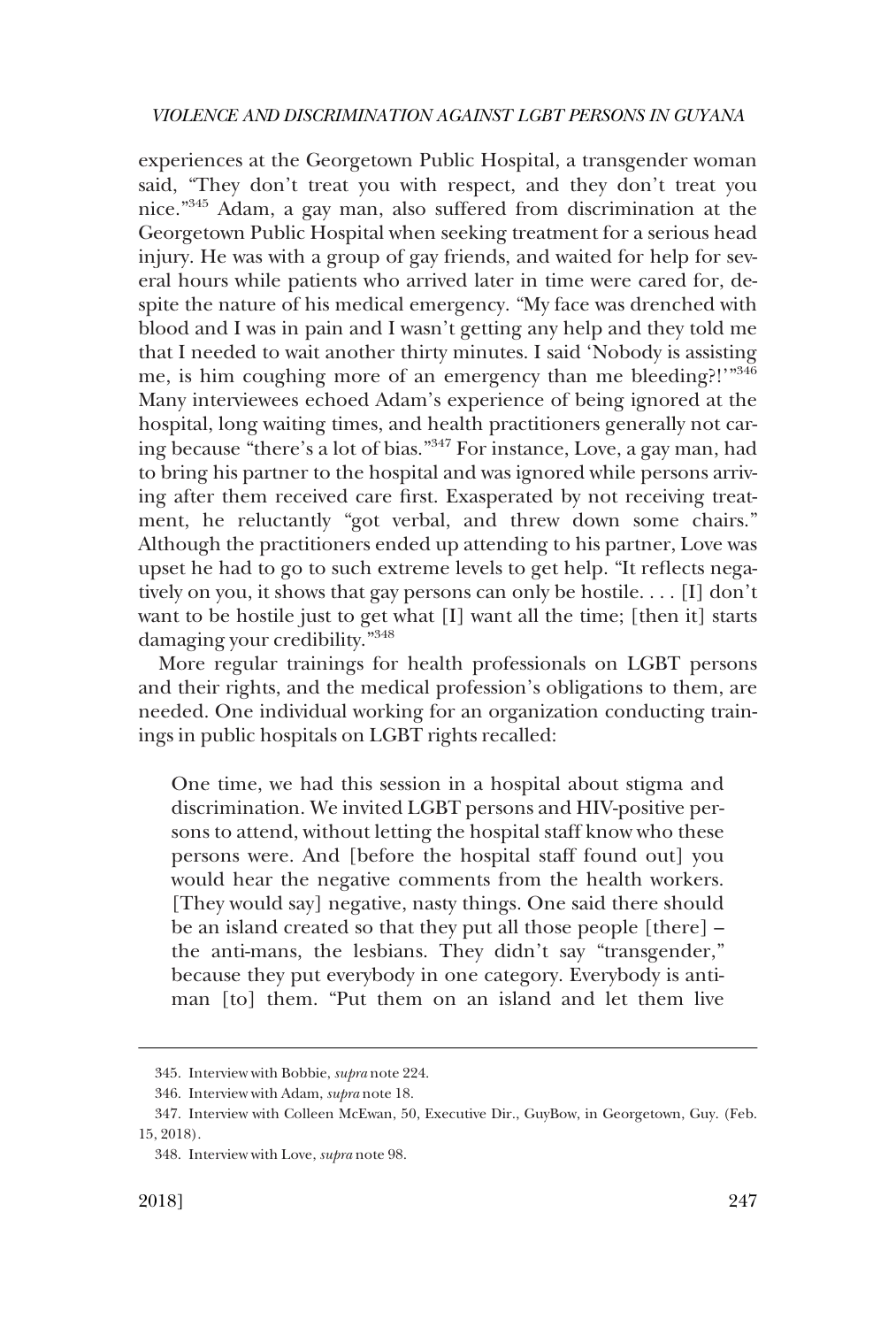[there]." At the end, the [LGBT] persons [were] able to identify themselves and share their opinion and thoughts, and it was a different mood . . . [hospital staff began apologizing,] "We didn't know," "We are sorry."<sup>349</sup>

While Hon. Dr. Cummings alluded to some training delivered as part of the curriculum in medical schools, it seemed to be mostly "on HIV and so on." 350 The Minister did mention that "stigma and discrimination, [was] all part of the curriculum. It's here throughout."<sup>351</sup> However, she did not provide further details on the content of the training, or whether it concerned stigma and discrimination against LGBT persons specifically. This lack of training and education contributes to an environment of discrimination, which limits LGBT persons' access to quality healthcare.

## 2. Discrimination Against Transgender Persons

Transgender persons particularly struggle with accessing public healthcare, which is exceptionally alarming considering the high HIVprevalence rate among transgender women, a significant portion of whom engage in sex work to survive. $352$  For this portion of the population, inability to access healthcare is life threatening if HIV treatment is required.

Because of the strong bias against transgender persons, interviewees reported that practitioners in public hospitals often disrespect them. For example, Prince, a gay man, explained that the situation has improved for gay, lesbian, and bisexual persons within the past decade. However, discrimination against transgender persons is still very much present:

It is difficult . . . for Guyanese in general, to process a male in a dress coming to access services. . . . In public [healthcare facilities] . . . it is terrible for transgender women. They leave you

<sup>349.</sup> Interview with Grace, *supra* note 108.

<sup>350.</sup> Interview with Hon. Dr. Karen Cummings, M.P., Minister within the Ministry of Public Health, *supra* note 330.

<sup>351.</sup> *Id*.

<sup>352.</sup> The HIV prevalence rate for transgender persons is estimated to be 8.4%. The HIV prevalence rate for sex workers is estimated to be 6.1%. UNAIDS, *Guyana: Overview* (citing 2016 estimates), <http://www.unaids.org/en/regionscountries/countries/guyana>(last visited Mar. 29, 2018).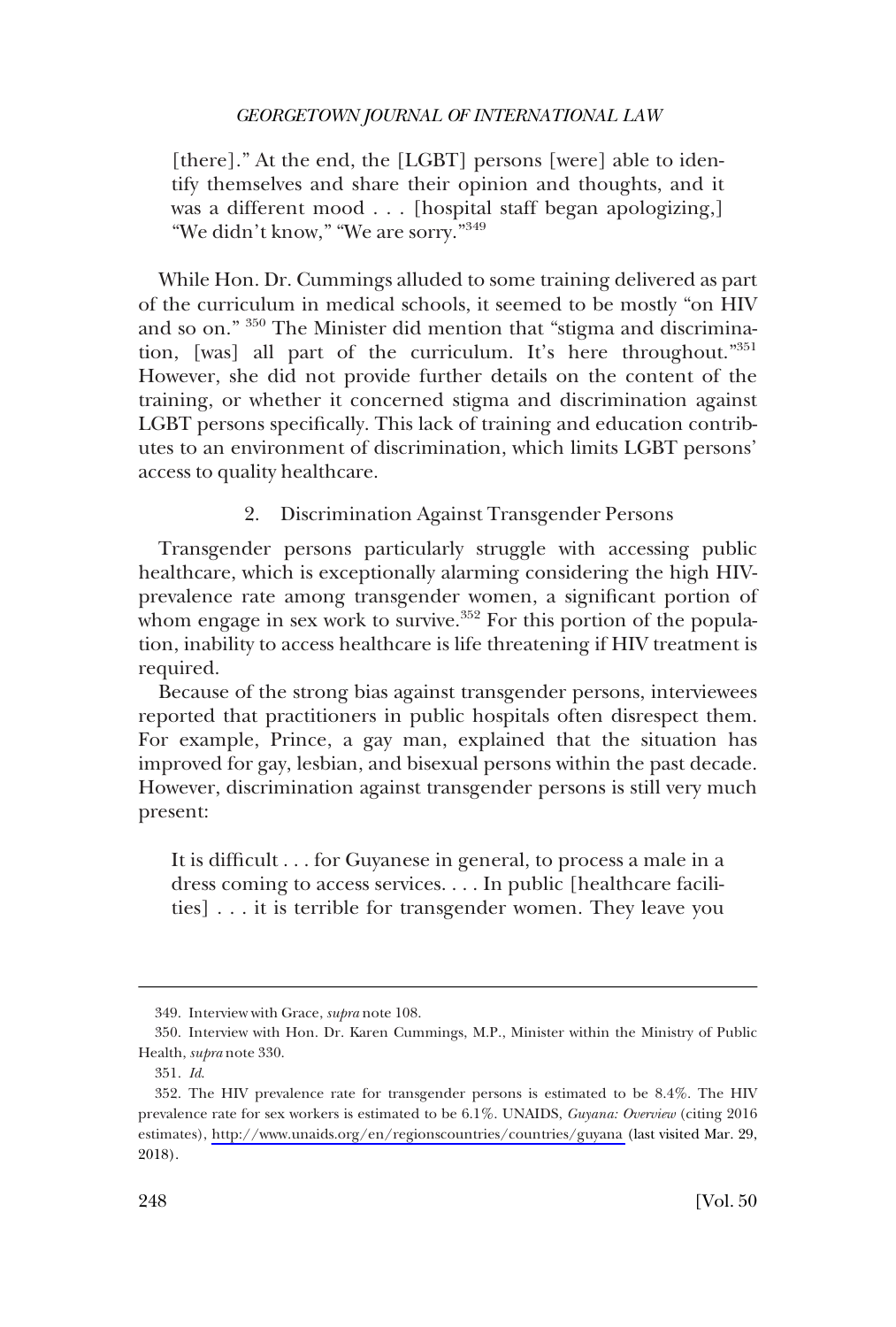there. They don't want to talk to you. They don't want to take you.<sup>353</sup>

Twinkle, a transgender woman, explained she has had issues with male practitioners especially. "From them you get that 'don't come around me' from their body language. . . . But then if they really have to look [at] you, they will look [at] you, but . . . you will feel the prejudice in them."354 She said that such prejudice is usually not overt derogatory language or physical violence, as the health practitioners might otherwise be subject to disciplinary action.

However, several interviewees did report instances of verbal discrimination in public hospitals. Arun visited a public hospital in female attire and was asked about his sexual orientation.355 When answering he was a gay man, the health practitioner "[told me that] I don't have to be so, and then he left, and then I started to think, what did he actually mean? Am I here for you to tell me who am I? . . . You are here to give me healthcare service."356 Verbal abuse towards transgender persons can also take the form of calling them by the wrong pronouns and refusing to acknowledge their gender identity. For example, even after requesting that nurses and doctors refer to her as "she," Twinkle was repeatedly called "he" and told it was "because of [her] birth certificate."357

Some interviewees also experienced physical mistreatment from doctors in public hospitals. After waiting for two hours in the emergency room, Adam, who was not in female attire but was accompanied by transgender friends, finally managed to have a doctor examine his motorcycle accident wounds. "He didn't stitch my knee properly. I told him he didn't inject me with enough [anesthetic] and he said, 'shut your mouth, shut your mouth.'"358

Because of the many barriers transgender persons encounter when seeking healthcare, CSO employees will sometimes accompany them on visits. GTU, one of the organizations that provides this service, has several "case navigators" who accompany clients to prevent discrimination and ensure they receive care.<sup>359</sup> Another organization, Comforting Hearts, supports closeted LGBT persons facing discrimination by

<sup>353.</sup> Interview with Prince, *supra* note 97.

<sup>354.</sup> Interview with Twinkle Kissoon, *supra* note 235.

<sup>355.</sup> Interview with Arun, *supra* note 158.

<sup>356.</sup> *Id*.

<sup>357.</sup> Interview with Twinkle Kissoon, *supra* note 235.

<sup>358.</sup> Interview with Adam, *supra* note 18.

<sup>359.</sup> Interview with Miglon, *supra* note 228.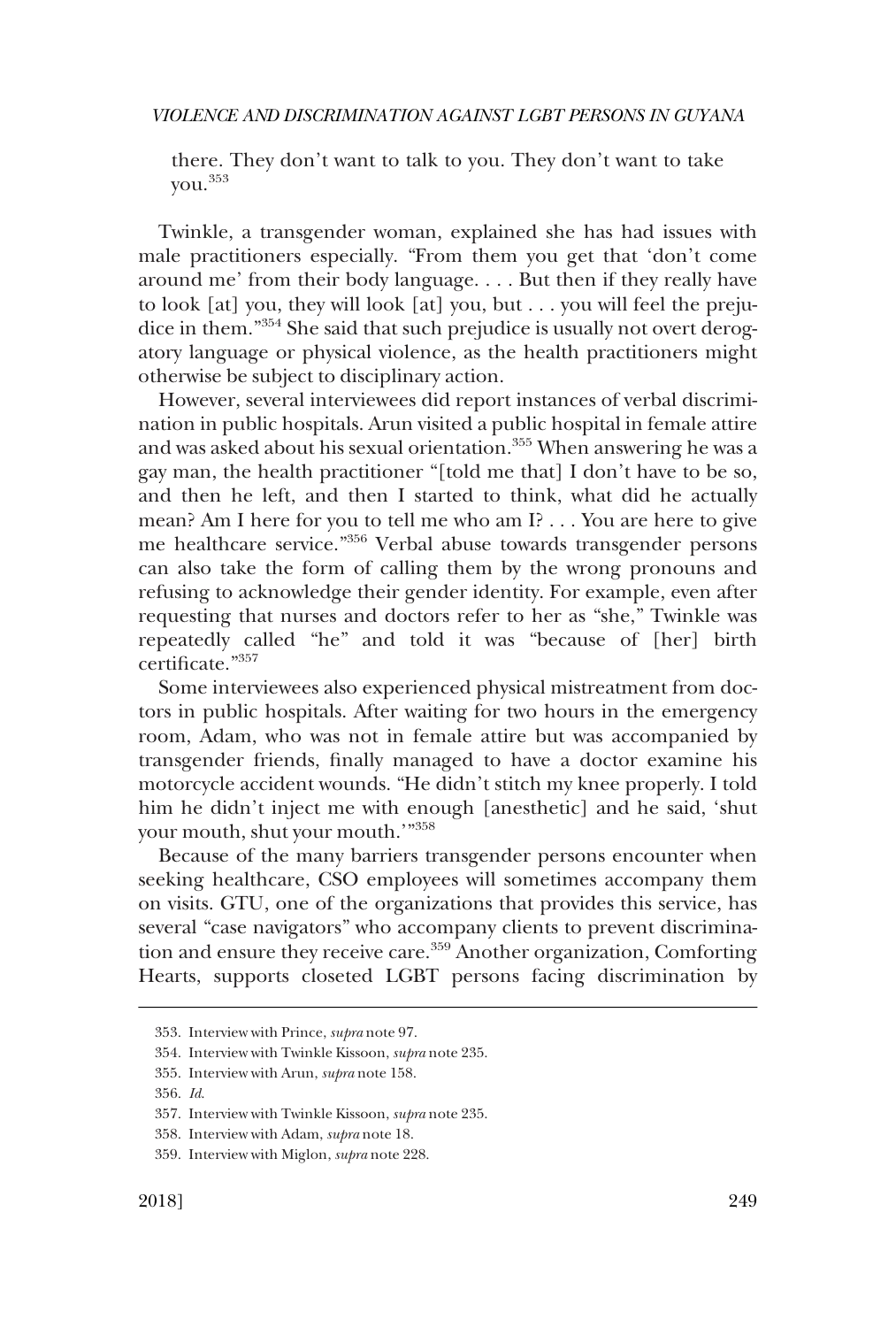"quietly send[ing] one or two representatives – a social worker and an advocate – for [an] issue to be hashed out behind closed doors. And that mainly has to do with the sensitivity of the issue."360

The magnitude and repetitiveness of the discrimination they encounter has forced some LGBT persons to seek private rather than public healthcare. One transgender woman said she stopped going to the Georgetown Public Hospital because of discrimination.<sup>361</sup> Jamie, a lesbian, said doctors at public healthcare facilities "are very arrogant, very rude, and I don't need that. I feel as though because I pay my money [at private facilities] they will show me more respect and look beyond the way I dress."362 Some interviewees have nonetheless encountered discrimination in the private sector, though to a lesser degree "because it would affect their business."363 However, going to private facilities is not an option for all LGBT persons; "some people can't afford to go private."364

#### 3. Discrimination When Giving Blood

Several LGBT individuals reported instances of discrimination specifically when donating blood in public healthcare facilities and alleged there existed an official policy prohibiting donations from individuals who engage in same-sex intimacy. Hon. Dr. Cummings denied any allegations of such discrimination in that setting. She said sometimes persons come to donate blood and directly say "I am lesbian/gay/ bisexual/transgender," but "generally if you walk in we won't know [you are LGBT] unless you tell us."365

<sup>360.</sup> Interview with Anonymous, 34, employee at Comforting Hearts, in New Amsterdam, Guy. (Feb. 17, 2018).

<sup>361.</sup> Interview with Bobbie, *supra* note 224.

<sup>362.</sup> Interview with Jamie, *supra* note 186.

<sup>363.</sup> Interview with Prince, *supra* note 97.

<sup>364.</sup> Interview with Aparna, *supra* note 150.

<sup>365.</sup> Interview with Hon. Dr. Karen Cummings, M.P., Minister within the Ministry of Public Health, *supra* note 330. Regarding sexual activity, the blood donation process outlined on the Ministry of Public Health's website states that potential donors will be "interviewed to further determine if [their] health status and sexual activities permit [them] to be a donor." *The Blood Donation Process*, MINISTRY OF PUBLIC HEALTH, [http://www.health.gov.gy/index.php/the-blood](http://www.health.gov.gy/index.php/the-blood-donation-process)[donation-process](http://www.health.gov.gy/index.php/the-blood-donation-process) (last visited May 7, 2018). Representatives from SASOD believe this step of the donation process still includes an official policy of asking potential donors "if they engage in same-sex relations" and prohibits donations from individuals solely based on their sexual orientation. *See* Ravin Singh, *Navigating Discrimination: LGBT Community Urges Stronger State Support*, GUY. CHRON. (Feb. 26, 2017), [http://www.guyanachronicle.com/2017/02/26/navigating](http://www.guyanachronicle.com/2017/02/26/navigating-discrimination-lgbt-community-urges-stronger-state-support)[discrimination-lgbt-community-urges-stronger-state-support;](http://www.guyanachronicle.com/2017/02/26/navigating-discrimination-lgbt-community-urges-stronger-state-support) E-mail from Joel Simpson, Managing Dir., SASOD, to authors (May 5, 2018, 11:03 PM).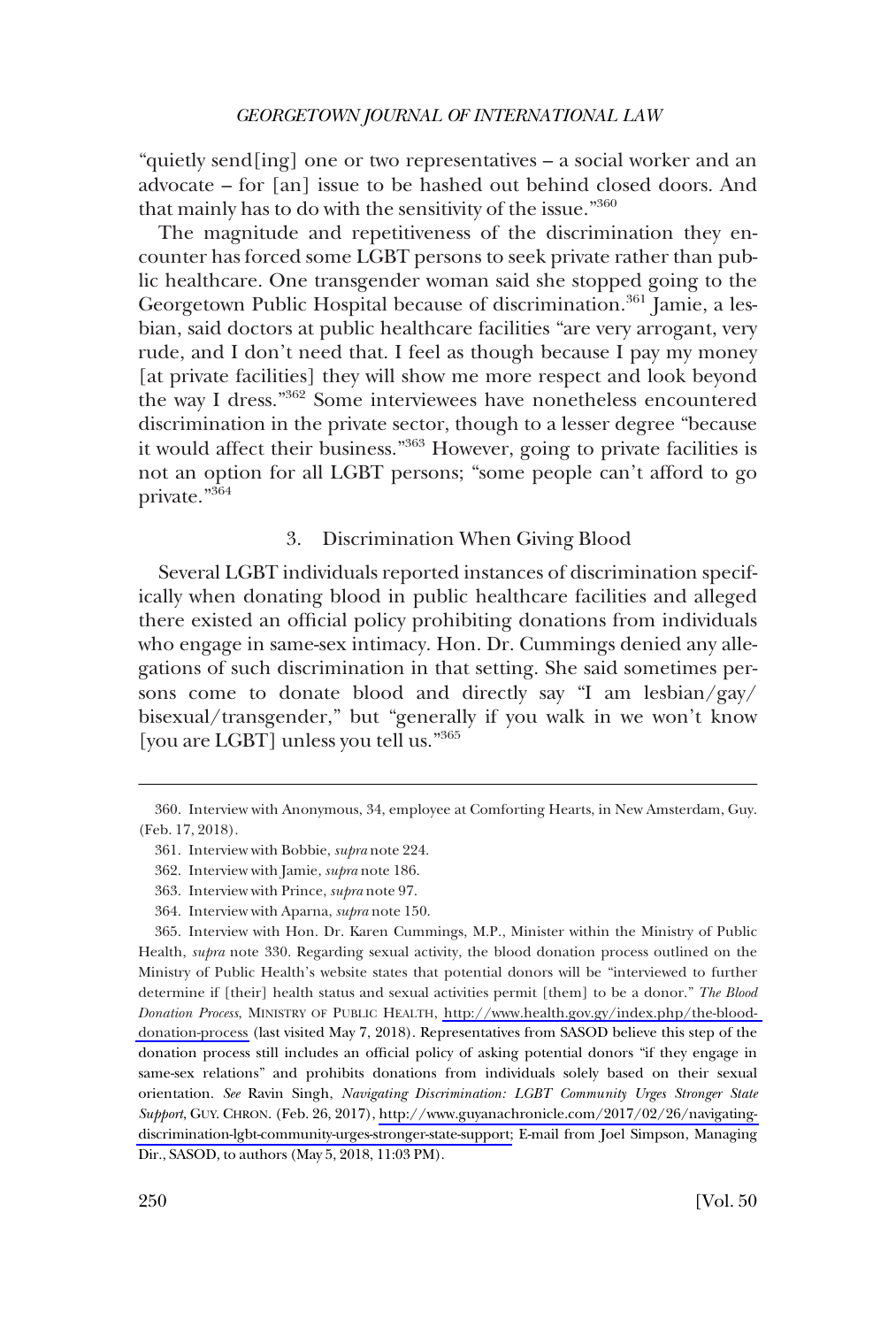However, several testimonies from LGBT interviewees contradict this statement. For instance, Jan, a lesbian woman, shared her experience donating blood: A nurse asked her if she was straight, and when Jan came out as a lesbian, "she then turned and told me 'I am sorry. Our policy prevents us from accepting blood from persons who live 'risky' lifestyles.'"<sup>366</sup> Star, a bisexual woman, argued that the hospital screens blood samples before using them, "So there's really no need to have these discriminatory questions and practices just for you to give blood . . . You should not [refuse] to take someone's blood because they are LGBT."367

Such practices go against the principle of nondiscrimination embedded in all international human rights instruments that Guyana has ratified and contravene World Health Organization standards which prohibit discrimination "of any kind" in the selection of blood donors.368

# B. *Discrimination on the Basis of HIV Status<sup>369</sup>*

As mentioned earlier,<sup>370</sup> HIV prevalence rates among MSM and transgender persons are particularly high.371 Impeding or deterring LGBT persons who are HIV-positive from seeking treatment in public hospitals is a serious national health concern. Confidentiality breaches by medical personnel regarding a patient's HIV status is one of the leading factors causing LGBT persons to refuse seeking treatment. On the subject of confidentiality, Hon. Dr. Cummings said, "We [the Ministry of Health] are very strict on confidential information."372 She mentioned the existence of a public relations department in each hospital, where an individual can file a complaint, and that there had recently been an incident of breach of confidentiality in Region 5.

<sup>366.</sup> Interview with Jan, 20, lesbian woman, in Georgetown, Guy. (Feb. 14, 2018). The World Health Organization does not consider females having sex with females a high-risk sexual behavior that may be a criterion for blood donation deferral. *Blood Donor Selection: Guidelines on Assessing Donor Suitability for Blood Donation*, WORLD HEALTH ORG. [WHO], 87–88 (2012), [http://](http://www.who.int/bloodsafety/publications/guide_selection_assessing_suitability.pdf)  [www.who.int/bloodsafety/publications/guide\\_selection\\_assessing\\_suitability.pdf](http://www.who.int/bloodsafety/publications/guide_selection_assessing_suitability.pdf).

<sup>367.</sup> Interview with Star, 19, bisexual woman, in Georgetown, Guy. (Feb. 18, 2018).

<sup>368.</sup> WORLD HEALTH ORG. [WHO], *supra* note 361 at 30, 87-88.

<sup>369.</sup> This section is based on interviews with LGBT persons who are also HIV-positive. However, the findings may also apply to HIV-positive persons more generally, as the discrimination reported was also based on the person's HIV status.

<sup>370.</sup> *See supra* Section II(a) in *Health*.

<sup>371.</sup> GLOBAL COMM'N ON HIV & THE LAW, *supra* note 309, at 44.

<sup>372.</sup> Interview with Hon. Dr. Karen Cummings, M.P., Minister within the Ministry of Public Health, *supra* note 330.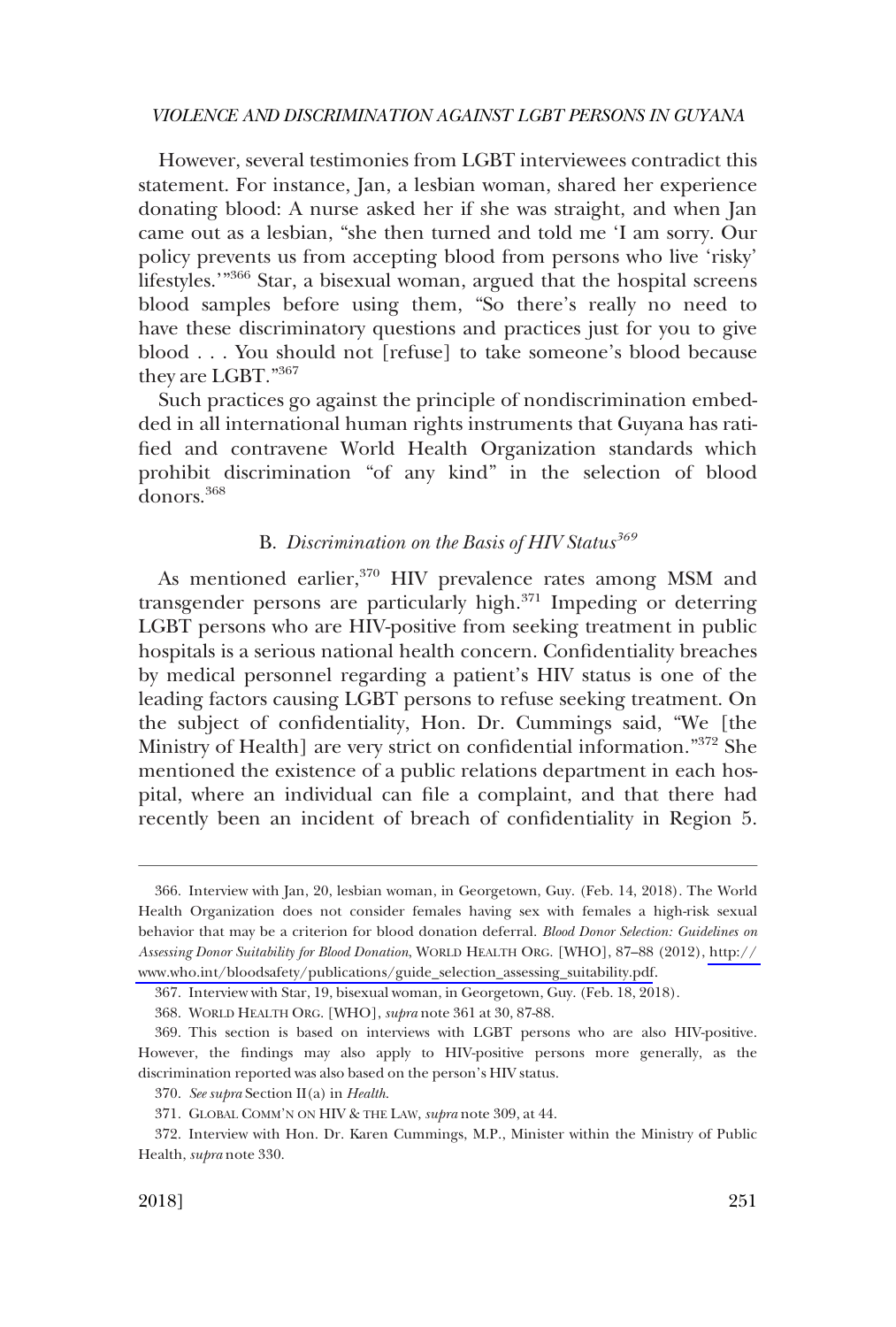While not related to HIV status or LGBT persons, she affirmed the health practitioner was sanctioned for the breach.<sup>373</sup>

However, LGBT interviewees shared that breaches of confidentiality strongly deter HIV-positive persons from going to certain health facilities, especially in smaller cities and villages that are close-knit. Jamie, a lesbian, said people get nervous or scared to seek medical treatment for HIV because "people talk  $-$  'I saw this person at the clinic.' . . . A few nurses would share with family members and friends [about someone's HIV status]. People [are] scared to be tested because their status [will] be put out there by nurses and doctors you [are] supposed to trust."374 Rose, a transgender woman, said she has worked with persons encountering such issues: "These are some of the barriers that would cause them not to access the services needed."375

Discrimination, and lack of acceptance, is another deterrent to accessing care for LGBT persons who are HIV-positive. Love, a gay man, shared that one health practitioner kept telling him that he was "sick" when he went to get his HIV medication. Love found this irritating and asked the nurse to stop numerous times, but she went on. He ended up changing health facilities because of this incident. "The thing is when you keep emphasizing that it is the end of the world for me, you know you are actually making me feel as though this is the end of the world."376 Love also mentioned he often picks up one of his friend's HIV medication because incidents like these have made him too scared to go to health facilities. "If there wasn't discrimination, and if there was freedom to access the [medication, then everyone would have access to healthcare] . . . I mean [healthcare, HIV medication] is free, but the discrimination keeps many persons from going to the hospital."377

The majority of LGBT interviewees mentioned another discriminatory practice: until recently, public hospitals had a bench or area specifically dedicated to HIV-positive persons. Adam, a gay man who is not HIV-positive but has accompanied several of his HIV-positive friends on doctor visits, explained:

How they used to do it, so, they would bring out your chart and . . . when they come into the room they have to call your name

<sup>373.</sup> *Id*.

<sup>374.</sup> Interview with Jamie, *supra* note 186.

<sup>375.</sup> Interview with Rose, *supra* note 177

<sup>376.</sup> Interview with Love, *supra* note 98.

<sup>377.</sup> *Id*.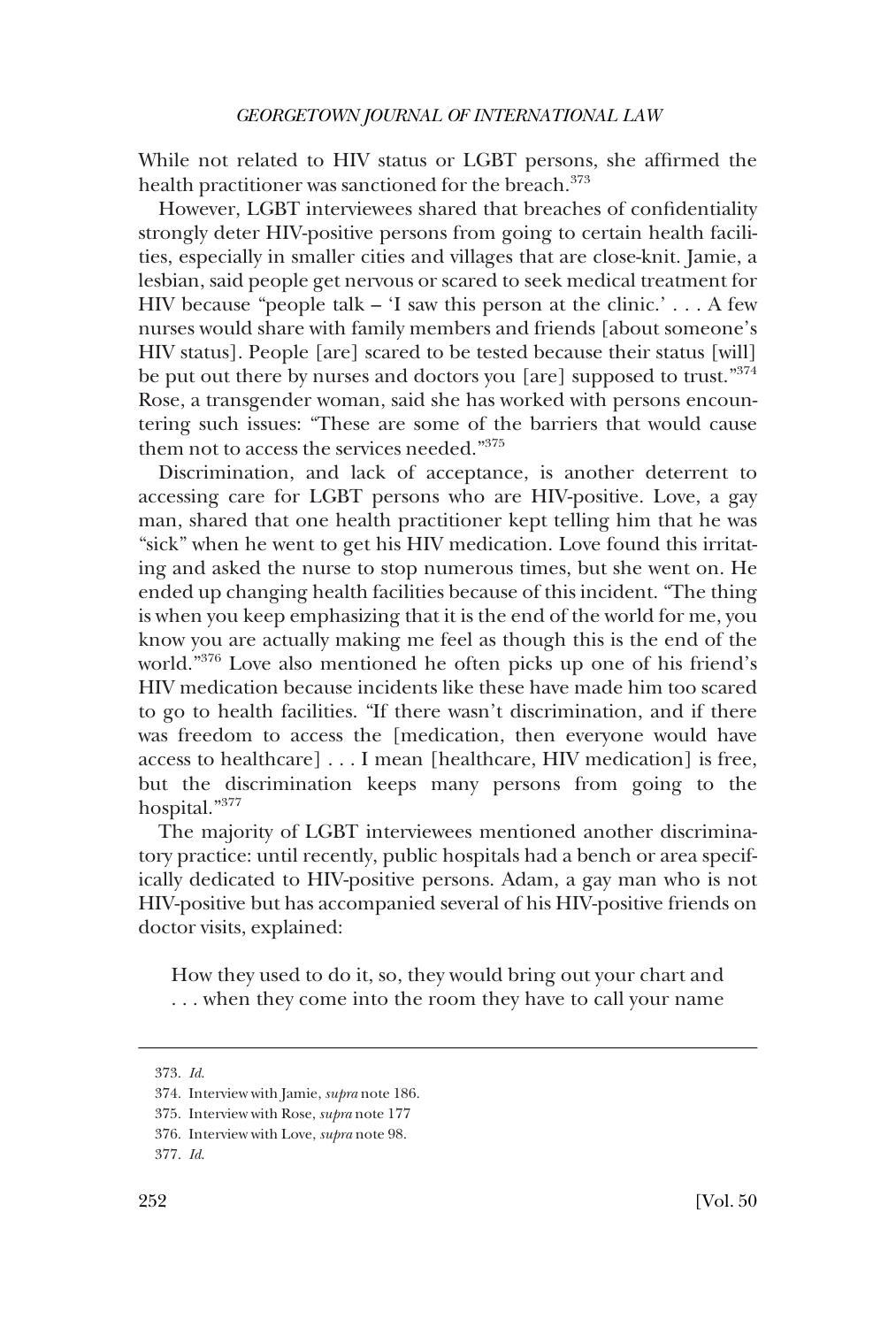so if you are the HIV-person, you [try to] hide with everybody else [who is not HIV-positive] inside this hallway [instead of in the designated HIV-area]. . . . So they [doctors] come out, "[Adam]." "Yes?" "What are you doing there? That's not your bench. You have to sit there [indicating the bench for HIV-positive patients]." Now whenever you highlight that, then you got all the people in the hospital wanting to know why the persons are on the bench there alone. Somebody must know somebody who must know somebody that is gonna tell, and then, when they find out that this is the "sick" bench, they are going to start spreading that and everybody is going to know.<sup>378</sup>

Grace, a transgender woman also experienced similar incidents. She was at the hospital and was standing near the HIV area when a security guard asked her, "Why are you standing here? . . . Go to the AIDS bench."<sup>379</sup> In this instance, however, Grace managed to obtain justice. A nurse helped her refer the security guard, who was eventually transferred.

While the practice of keeping separate areas for HIV patients has been discontinued at the Georgetown Public Hospital, some interviewees mentioned this practice still occurs in other places. "We have some good people, not everybody is discriminative. There are people who want to make a difference, but they are very small. Guyana has a long way to go. And I hope that the government [e]specially can take the lead."<sup>380</sup>

# C. *Impact of USAID Funding Cuts*

Recent, dramatic cuts in USAID funding in Guyana, specifically for HIV/AIDS, have had a detrimental impact on the capacity of CSOs to continue efforts to prevent and treat the disease.<sup>381</sup> Ricky, a gay man and beneficiary of Family Awareness Consciousness Together (FACT), a Guyanese organization benefitting from USAID funding, recalled that beneficiaries could pick up hygiene products, monthly maintenance, and food packages when FACT was receiving funding. FACT

<sup>378.</sup> Interview with Adam, *supra* note 18.

<sup>379.</sup> Interview with Grace, *supra* note 108.

<sup>380.</sup> *Id*.

<sup>381.</sup> USAID funding for HIV/AIDS in Guyana has been dramatically reduced in recent years, from \$10 million in 2009 to just \$1.1 million in 2016. USAID: FOREIGN AID EXPLORER, *U.S. Foreign Aid by Country: Guyana*, [https://explorer.usaid.gov/cd/GUY?fiscal\\_year=2016&implementing\\_agency\\_](https://explorer.usaid.gov/cd/GUY?fiscal_year=2016&implementing_agency_id=1&measure=Disbursements)  [id=1&measure=Disbursements](https://explorer.usaid.gov/cd/GUY?fiscal_year=2016&implementing_agency_id=1&measure=Disbursements) (last visited Mar. 29, 2018).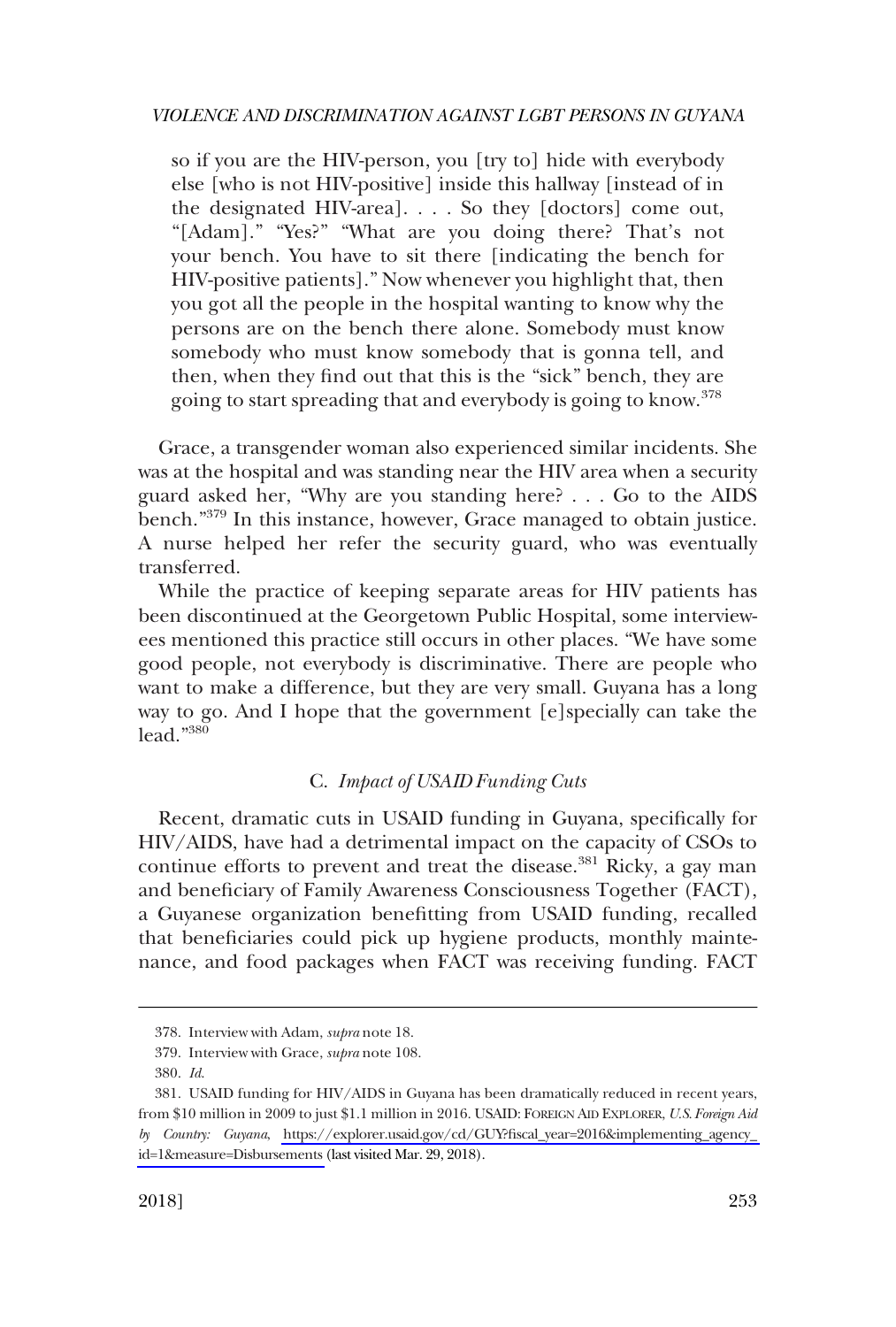also provided training, education, flyers, and condoms, while their activities were mostly focused on HIV education.382 Organizations like Comforting Hearts were also engaged in "general population prevention,"383 before being forced to refocus education efforts to "key affected populations . . . as funding became more limited."384 An employee at Comforting Hearts said people are now more informed about HIV/AIDS, thanks to education programs made possible by USAID funding. For example, the National AIDS Program Secretariat (NAPS) conducted a nation-wide campaign to educate Guyanese people about access to HIV treatment in a timely manner. "[As a result,] people [today] are more informed; they're more aware. Persons . . . will now try to get tested. . . . Persons are more inclined to seek treatment if they are positive."385 Because of this campaign, funded by USAID, the Global Fund, and other donors, "Guyanese . . . are more informed." <sup>386</sup>

The recent USAID funding cut is very problematic according to Ricky, a former beneficiary of FACT. "The younger people now are not getting counseling about wearing condoms and these kinds of things. . . . HIV cases are coming up. There hasn't been anything [in New Amsterdam] for the past two or three years."387 This cut has also impacted Comforting Hearts' work; the organization is unable to offer the same quality or quantity of services it provided prior to the cuts.<sup>388</sup> The USAID funding cut also impacted Comforting Hearts' prevention work directed at LGBT persons: "We're no longer able to go in [public] schools and offer prevention education. We used to be in bars and hotels doing testing and counseling – all of those things are no longer available because of the lack of financial resources."389 The employee at Comforting Hearts went on to say,

You pull the funding, the same issues they may not crop up tomorrow, but 10, 20 years from now you're going to find that HIV prevalence will be on the rise again. We're at 1-pointsomething percent general prevalence. Pull the support and pull the funding and persons do not get the education they need, they do not get the support, they need to access ARV

<sup>382.</sup> Interview with Ricky, *supra* note 216.

<sup>383.</sup> Interview with Anonymous, *supra* note 355.

<sup>384.</sup> *Id*.

<sup>385.</sup> *Id*.

<sup>386.</sup> *Id*.

<sup>387.</sup> Interview with Ricky, *supra* note 216.

<sup>388.</sup> Interview with Anonymous, *supra* note 355.

<sup>389.</sup> *Id*.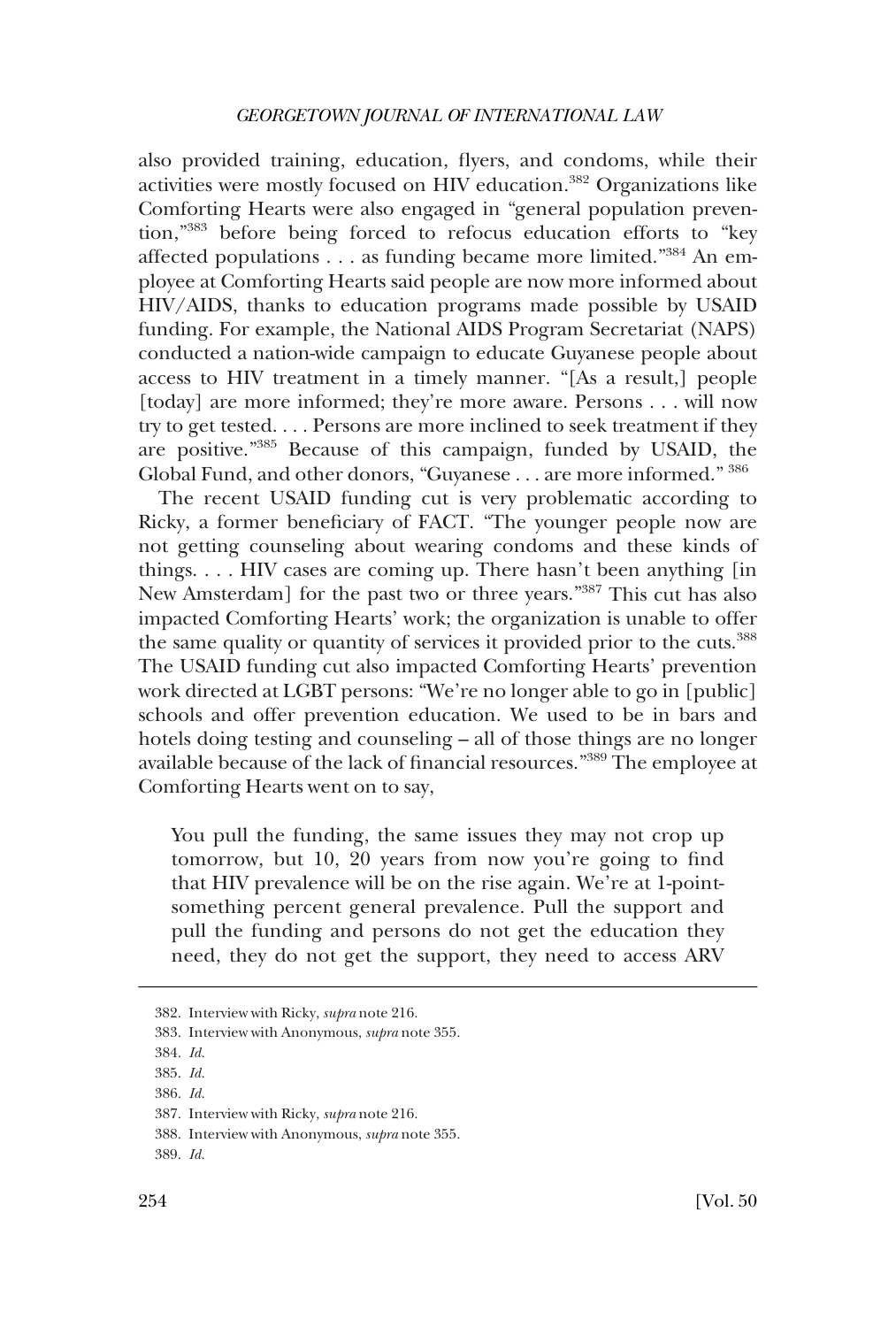[antiretroviral drugs]. Eventually . . . the prevalence rate is going to increase again.<sup>390</sup>

Twinkle Kissoon, an employee at GTU, spoke about the unpreparedness of the government in the face of such massive health-related funding cuts: "The Global Fund is leaving soon, and . . . once the Global Fund is gone, the government has to buy the medication . . . So we may be going back to a time when we will have AIDS-related deaths."391 She noted, "For a year now, the health center where I've been going – they don't even have multi-vitamins!"392 When asked about this, Hon. Dr. Cummings affirmed, "We take up the slack as we try to build capacity and fill in the void."393

### D. *Lack of Mental Healthcare*

The lack of access to mental healthcare is another worrying trend regarding LGBT persons' health. Dr. Cummings recognized the urgent need to address this issue and said the Ministry is "working very passionately on this."394 LGBT interviewees suffering from mental health issues highlighted the problems they face: "There's not much of a mental healthcare industry in this country,"395 said Clement. In fact, several interviewees reported suffering from severe depression, some of whom even attempted to commit suicide several times.<sup>396</sup> This is yet another area where Guyanese CSOs have filled the healthcare gap. Colleen McEwan, the Executive Director of GuyBow, explained that her organization has engaged the services of a psychologist and also offers peer counseling. However, "for those who need a higher level of support, we tend to refer them."397 Colleen mentioned that some people were so depressed because of the stigma and discrimination they faced being openly gay that they emigrated from Guyana if they could afford it.<sup>398</sup>

<sup>390.</sup> *Id*.

<sup>391.</sup> Interview with Twinkle Kissoon, *supra* note 235.

<sup>392.</sup> *Id*.

<sup>393.</sup> Interview with Hon. Dr. Karen Cummings, M.P., Minister within the Ministry of Public Health, *supra* note 330.

<sup>394.</sup> *Id*.

<sup>395.</sup> Interview with Clement, *supra* note 169.

<sup>396.</sup> Interview with Devon, *supra* note 107.

<sup>397.</sup> Interview with Colleen McEwan, *supra* note 342.

<sup>398.</sup> *Id*.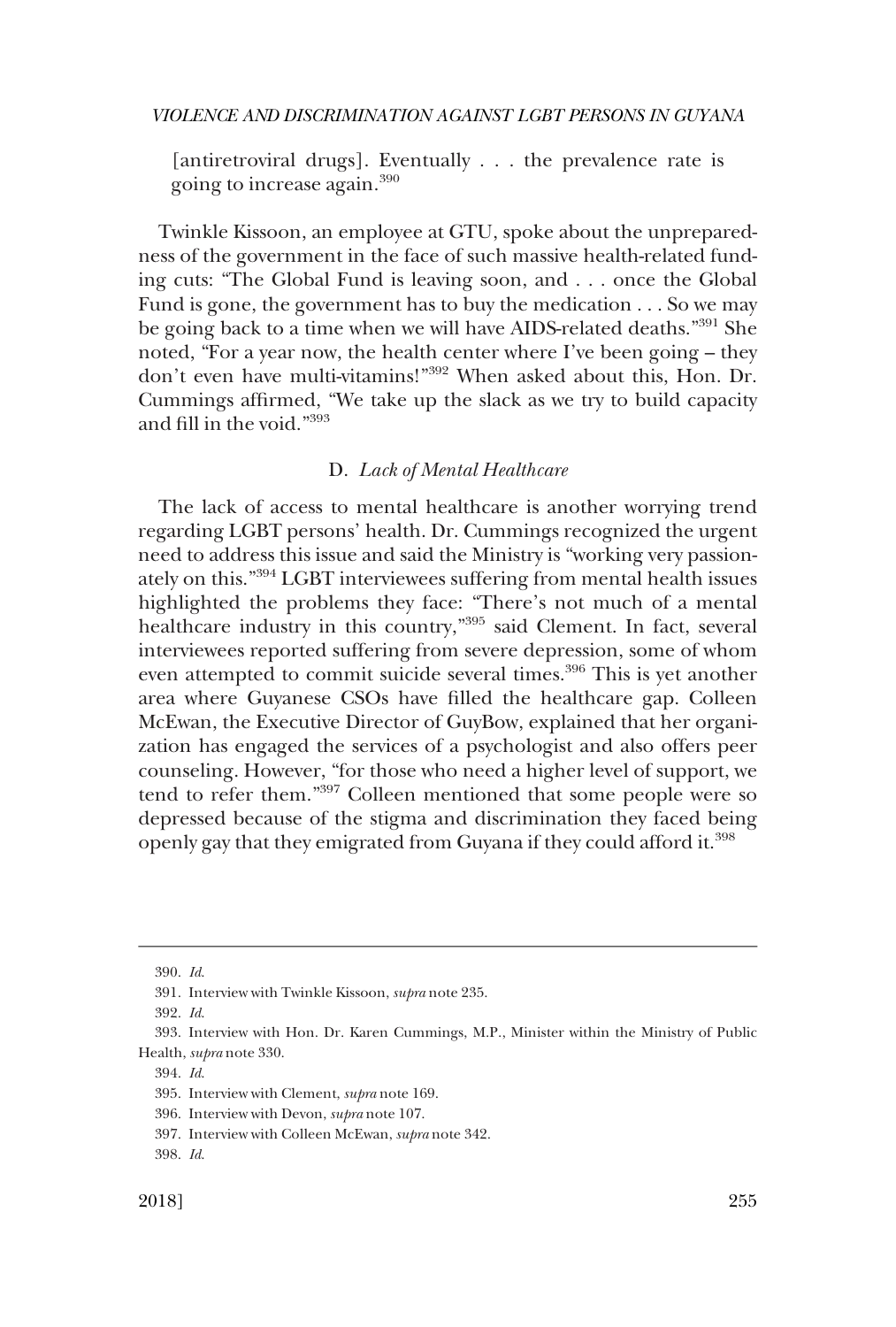## E. *Additional Findings*

# 1. Hormone Therapy and Gender-Affirming Surgery

A few transgender persons mentioned hormone therapy and genderaffirming surgery in their interviews. Toni, a transgender woman, explained that most people who order hormone therapy have it sent to Suriname, or travel to Suriname to pick it up. She emphasized: "You cannot get this in a public hospital. You have to buy it from the pharmacy and carry it to public hospital to have a nurse inject it."399 Twinkle shared that, as part of her work for GTU, she met Chief Medical Officer Dr. Shamdeo Persaud who told her that hormones are available, but only for menopausal women. She explained that, due to the lack of education and information on the subject, some transgender persons engage in risky self-medication behaviors: "If you want hormones here [in Guyana] you will have to buy them over the counter and self-medicate which is very dangerous. You don't have a doctor's supervision." She said that she used to self-medicate before fully realizing the risks involved.<sup>400</sup>

Hon. Dr. Cummings was unaware of the current practices and standards related to hormone therapy and gender-affirming surgery services in public healthcare facilities in Guyana. $401$ 

## IV. CONCLUSION AND RECOMMENDATIONS

Discrimination on the basis of actual or perceived non-normative SOGIE or HIV status in public healthcare facilities directly violates LGBT persons' right to health and constitutes a breach of the State's obligations under the ICESCR. Discrimination can take the form of preventing LGBT persons from accessing healthcare facilities, verbal or physical abuse within these facilities, or breaches of confidentiality. Because of such discrimination, a significant proportion of LGBT persons either seek healthcare rarely or not at all. This is particularly alarming for transgender persons or MSM, among whom the HIV-prevalence rate is much higher than other segments of society, as it impedes their access to HIV treatment and poses a threat to their lives. The withdrawal of HIV-related foreign funding will also contribute to deteriorating care for these key populations.

Based on these findings, recommended actions for the Guyanese Government, U.N., OAS, and U.S. Government are included in *Recommendations infra*.

<sup>399.</sup> Interview with Toni, *supra* note 153.

<sup>400.</sup> Interview with Twinkle Kissoon, *supra* note 235.

<sup>401.</sup> Interview with Hon. Dr. Karen Cummings, M.P., Minister within the Ministry of Public Health, *supra* note 330.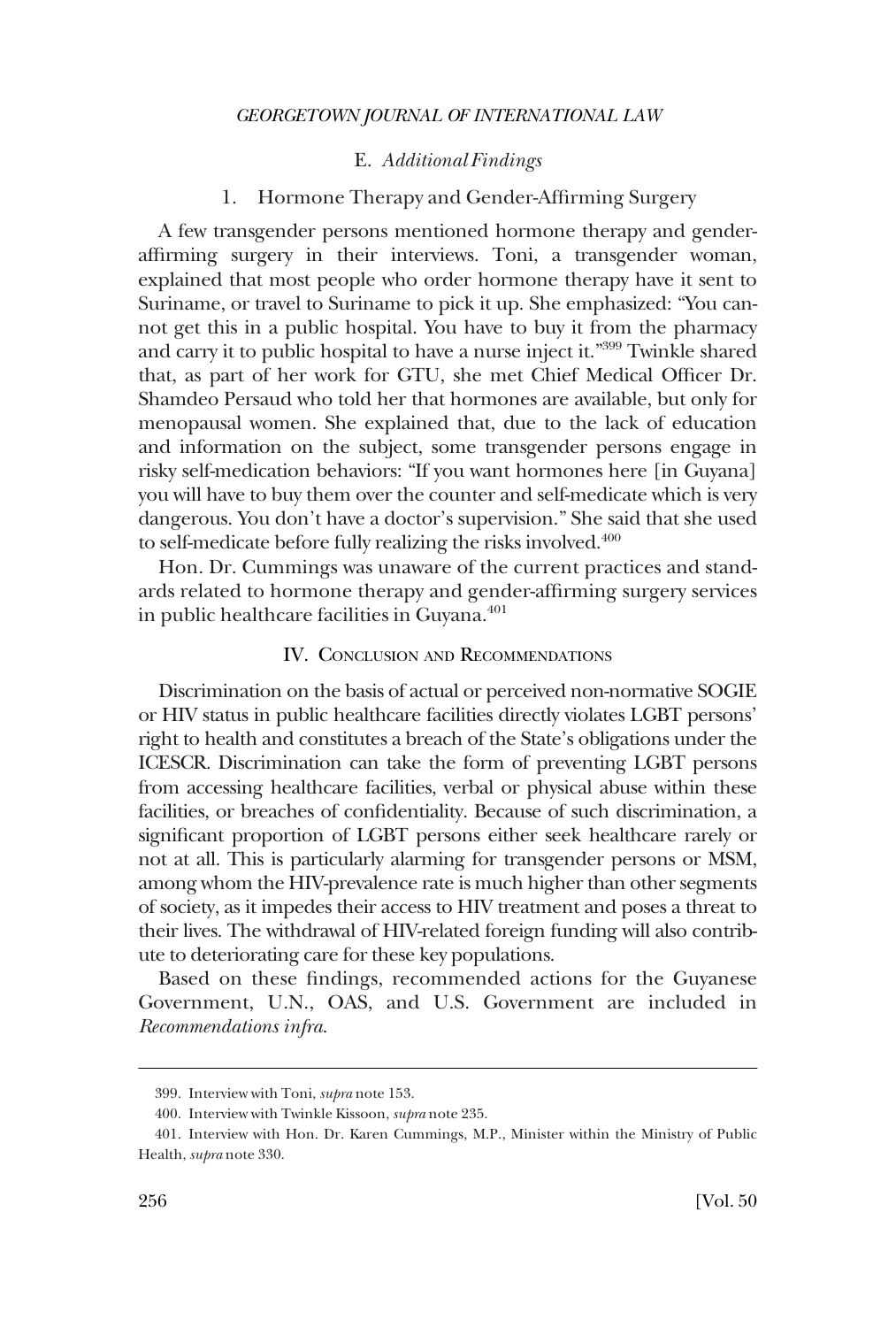FINDINGS: VIOLENCE AND SAFETY IN PUBLIC SPACES

*"I lost one of my best friends. He was a transgender, and he was burned to death in a house. . . . They burned him to death. They tied him up and then burned the house. . . . [The police failed to properly investigate.] So I just said, 'May your soul rest in peace.' I collected a black plastic bag with the remains, and we gave him a burial. . . . How bad is it going to get before good comes?" – Grace, 44, transgender woman, in New Amsterdam, Guyana*<sup>402</sup>

#### I. INTRODUCTION

Threats, intimidation, harassment, and violence touch the lives of LGBT persons every day in Guyana. For LGBT persons, typically mundane decisions about where to go, how to get there, what to wear, who to meet, and what to say in any given situation often carry life-or-death significance.

This reality was underscored by incidents that occurred during the fact-finding mission that team members personally witnessed or spoke with interviewees about. At a J'Ouvert festival celebration in Georgetown on February 17,  $2018$ ,  $403$  team members witnessed singer Orlando Octave shouting, "We don't want no anti-man!" several times during his set to cheers from the large crowd.<sup>404</sup> Across town, a 28-yearold transgender woman named Trishell was killed later that night after allegedly being hit by a car in nearby Vreed-en-Hoop; her death was reported as an accident, despite witnesses describing wounds to her head and face that are inconsistent with a vehicle accident.<sup>405</sup> The next day, after a meeting with one of Trishell's friends (who is also a transgender woman), team members saw two men eyeing and circling her as she waited to cross the street to her motorbike; the team quickly

<sup>402.</sup> Interview with Grace, *supra* note 108.

<sup>403.</sup> J'Ouvert is celebrated in many Caribbean countries to mark the opening of Carnival. The event was the Soak Street Festival held at the 704 Car Park in Georgetown on February 17, 2018.

<sup>404.</sup> Two days later, when asked for his thoughts on this incident, Minister Scott of the Ministry of Soc. Prot. said such statements are not necessarily discriminatory: "You have a choice. Look, you can say yes, you want anti-man, or you don't want him. And what the deejay did was allow them to have a voice about what they feel inwardly. Because you're at a fête, right? The majority of the people are of the position that they don't want no anti-man. So they just give the expression to that. But that doesn't necessarily mean that they will be discriminating against one." Interview with Hon. Keith Scott, M.P., Minister within the Ministry of Soc. Prot., *supra* note 100.

Interview with Twinkle, transgender woman, in Georgetown, Guy. (Feb. 19, 2018); *see also*  405. Kizzy Coleman, *Cross-dresser Killed in Vreed-en-Hoop Accident*, GUY. TIMES, Feb. 19, 2018, [https://](https://guyanatimesgy.com/cross-dresser-killed-in-vreed-en-hoop-accident/)  [guyanatimesgy.com/cross-dresser-killed-in-vreed-en-hoop-accident/;](https://guyanatimesgy.com/cross-dresser-killed-in-vreed-en-hoop-accident/) *Cross-dresser Died from Injuries Consistent with Vehicular Accident – PME*, INEWS GUY., Feb. 19, 2018, [http://www.inewsguyana.com/](http://www.inewsguyana.com/cross-dresser-died-from-injuries-consistent-with-vehicular-accident-pme/)  [cross-dresser-died-from-injuries-consistent-with-vehicular-accident-pme/.](http://www.inewsguyana.com/cross-dresser-died-from-injuries-consistent-with-vehicular-accident-pme/)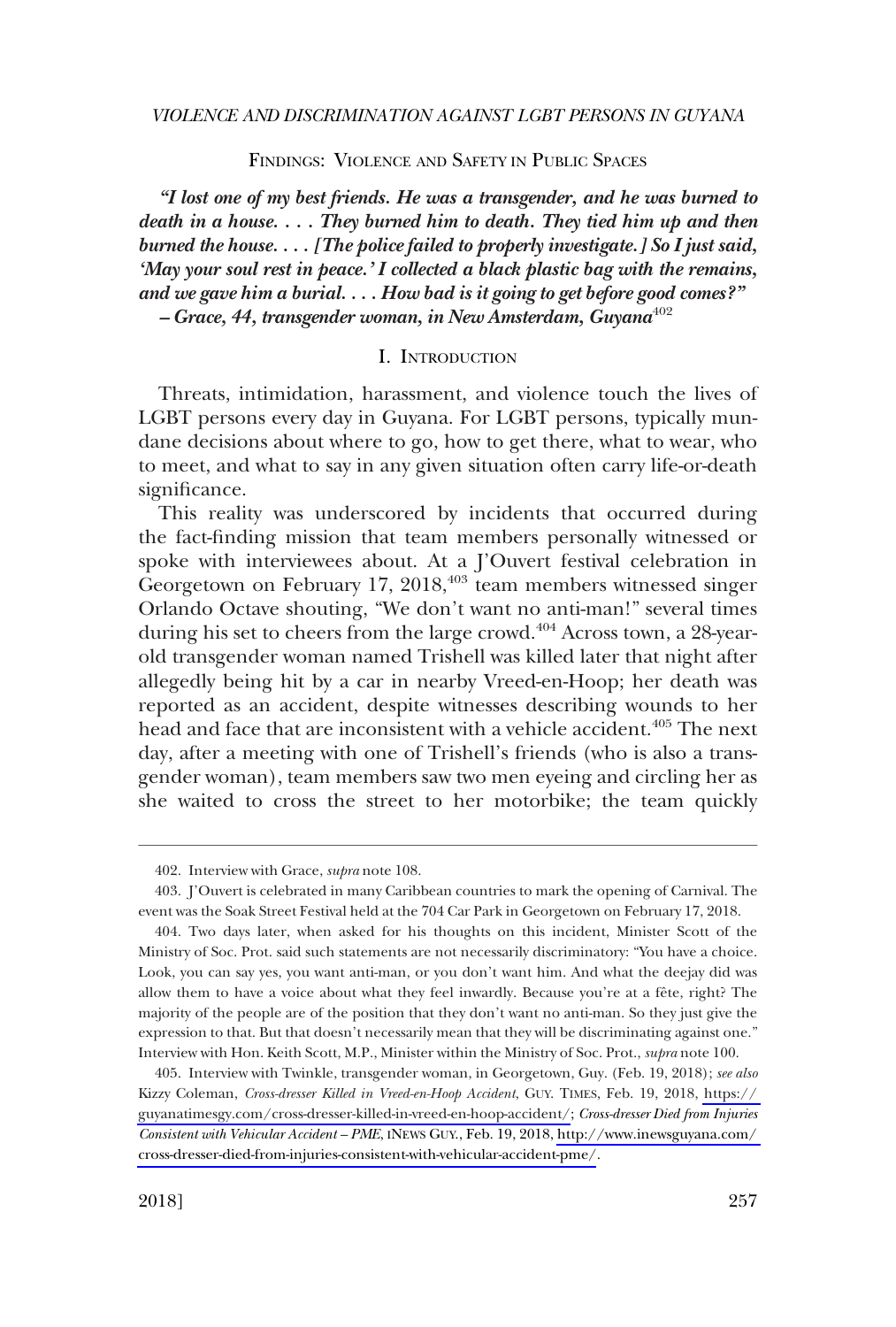documented the men's cars and license plate numbers, and the woman was able to leave without being followed. These incidents all occurred within one 24-hour period – a glimpse of life in Guyana for LGBT individuals.

For many LGBT persons, there is no safety in public spaces, no moment in which they can simply be themselves without risking harassment, violence, or death. This chapter details the experiences of interviewees and how homophobia and transphobia in Guyana impact LGBT persons' fundamental rights to life, safety, and security.

# II. LEGAL FRAMEWORK

## A. *Domestic Legal Framework*

In Guyanese law, there is currently no legal prohibition against discrimination based on an individual's sexual orientation or gender identity.406 However, violence and harassment impede the full enjoyment by LGBT people of the rights to life, security, and freedom of expression.

# 1. Rights to Life and Security

The rights to "life, liberty, security of the person and the protection of the law" are recognized under the Guyanese Constitution and cannot be denied on the basis of "sex."407 The Guyanese Constitution also recognizes the "joint duty of the State, the society and every citizen to combat and prevent crime and other violations of the law."408 Such crimes are outlined in the country's Criminal Law (Offences) Act, which defines many of the felonies described below, including assault, causing bodily injury, murder, etc.<sup>409</sup>

# 2. Right to Freedom of Expression

Although the Guyanese Constitution provides for freedom of expression, regardless of "sex,"410 people with non-normative SOGIE often feel they must conceal their sexual orientation and/or gender identity to avoid physical threats and discrimination.<sup>411</sup> Until recently, the Summary Jurisdiction (Offences) Act barred any person from wearing

<sup>406.</sup> *See* GUY. CONST., art. 149.

<sup>407.</sup> GUY. CONST. art. 40(a).

<sup>408.</sup> *Id*. art. 32.

<sup>409.</sup> Criminal Law (Offences) Act 1893, c. 8:01 (Guy.).

<sup>410.</sup> GUY. CONST. arts. 40(1), 146.

<sup>411.</sup> SOC'Y AGAINST SEXUAL ORIENTATION DISCRIMINATION [SASOD] & SEXUAL RIGHTS INITIATIVE [SRI], ON DEVIL'S ISLAND, *supra* note 96, ¶ 18.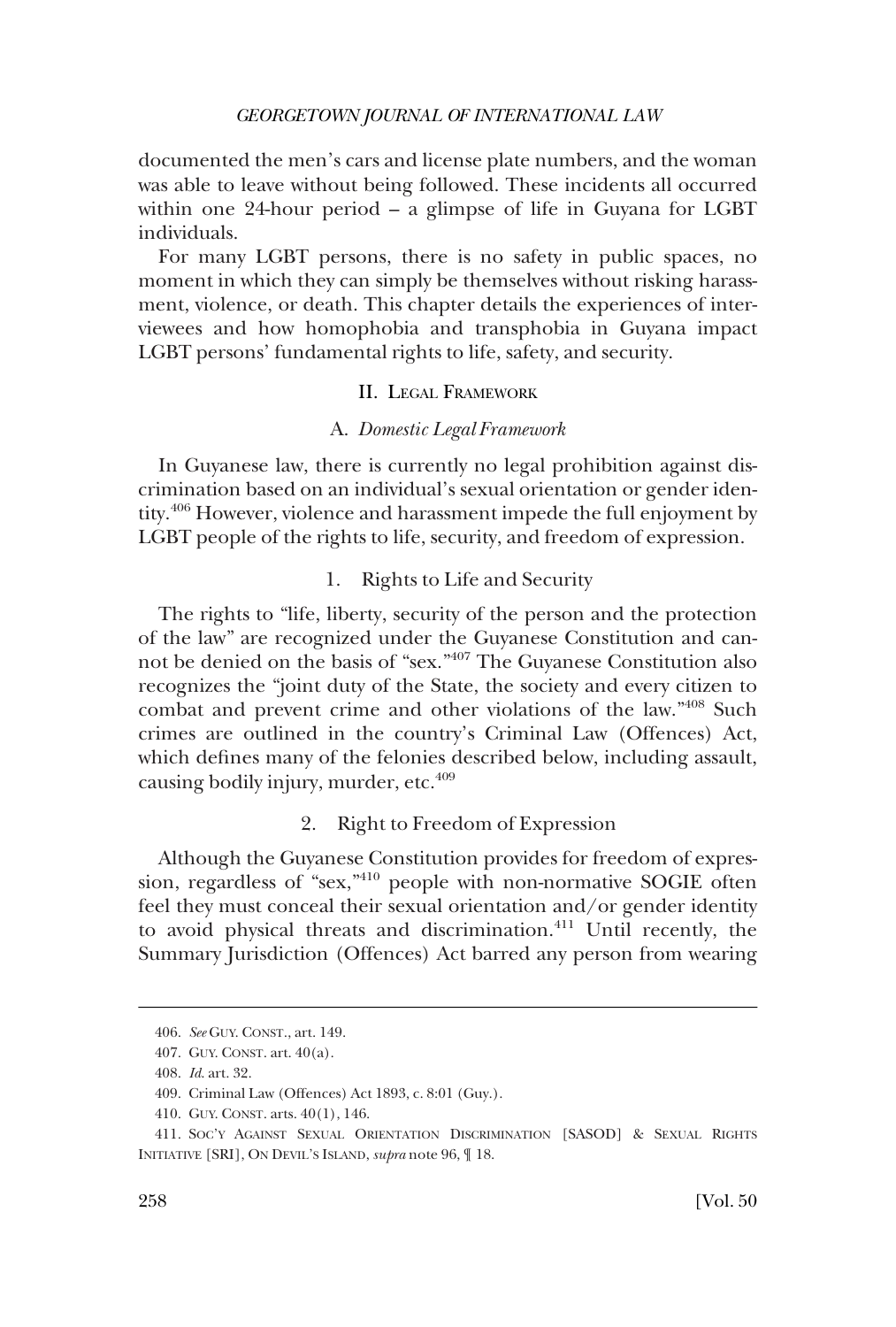clothes or attire in public other than those traditionally associated with their perceived sex assigned at birth for an "improper purpose," thereby restricting non-normative gender expression.<sup> $412$ </sup> In a 2013 challenge to this law, the Supreme Court of the Judicature of Guyana found that a person may wear the attire of the opposite gender "as a matter of preference or to give expression to . . . his or her sexual orientation;"413 however, it upheld the clause barring such attire for an "improper purpose," which it refused to define.414 The unsettled status of the law leaves LGBT people at risk of being targeted because of their gender expression.

Under freedom of expression, the Constitution does not protect hate speech or other expressions "capable of exciting hostility or ill-will against any person or class of persons."<sup>415</sup> Likewise, the Summary Jurisdiction (Offences) Act forbids the "use of any abusive, insulting, obscene, or profane language, or say[ing] or sing[ing] any insulting or offensive song or ballad, to the annoyance of any person in public place," but it is unclear whether that law has been successfully used against those who verbally harass LGBT persons.<sup>416</sup>

# B. *International and Regional Legal Framework*

## 1. Right to Life

The right to life is one of the few undisputed, universal human rights, which every State has agreed to uphold. It is enshrined in the UDHR Article 3, and is also protected under the ICCPR Article 6(1), which reads: "[E]very human being has the inherent right to life. This right shall be protected by law. No one shall be arbitrarily deprived of his life."417 The U.N. Human Rights Committee, in its General Comments, has confirmed the supreme character of this right, which is "basic to all human rights,<sup>"418</sup> and from which no derogation is permitted even during public emergencies.419 As such, states should take measures not

<sup>412.</sup> Summary Jurisdiction (Offences) Act, c. 8:02, § 153(1)(xlvii) (1893) (Guy.).

<sup>413.</sup> McEwan v. Att'y Gen. of Guyana, 2010 No. 21-M Demerara, 26 (High Ct. of the Sup. Ct. of Judicature 2013), *available at* [http://ufdcimages.uflib.ufl.edu/AA/00/01/69/00/00001/](http://ufdcimages.uflib.ufl.edu/AA/00/01/69/00/00001/Guyana_CROSS_DRESSING_CASE_DECISION.pdf)  [Guyana\\_CROSS\\_DRESSING\\_CASE\\_DECISION.pdf.](http://ufdcimages.uflib.ufl.edu/AA/00/01/69/00/00001/Guyana_CROSS_DRESSING_CASE_DECISION.pdf)

<sup>414.</sup> *Id*.

<sup>415.</sup> GUY. CONST. art. 146(3).

<sup>416.</sup> Summary Jurisdiction (Offences) Act § 141(b) (1893) (Guy.).

<sup>417.</sup> ICCPR, supra *note* 28, art. 6(1).

<sup>418.</sup> Human Rights Comm., *General Comment No. 14*, ¶ 1 (Jan. 1, 1985) [hereinafter *General Comment No. 14*].

<sup>419.</sup> *Id*.; Human Rights Comm., *General Comment No. 6*, ¶ 3 (Apr. 30, 1982) [hereinafter *General Comment No. 6*].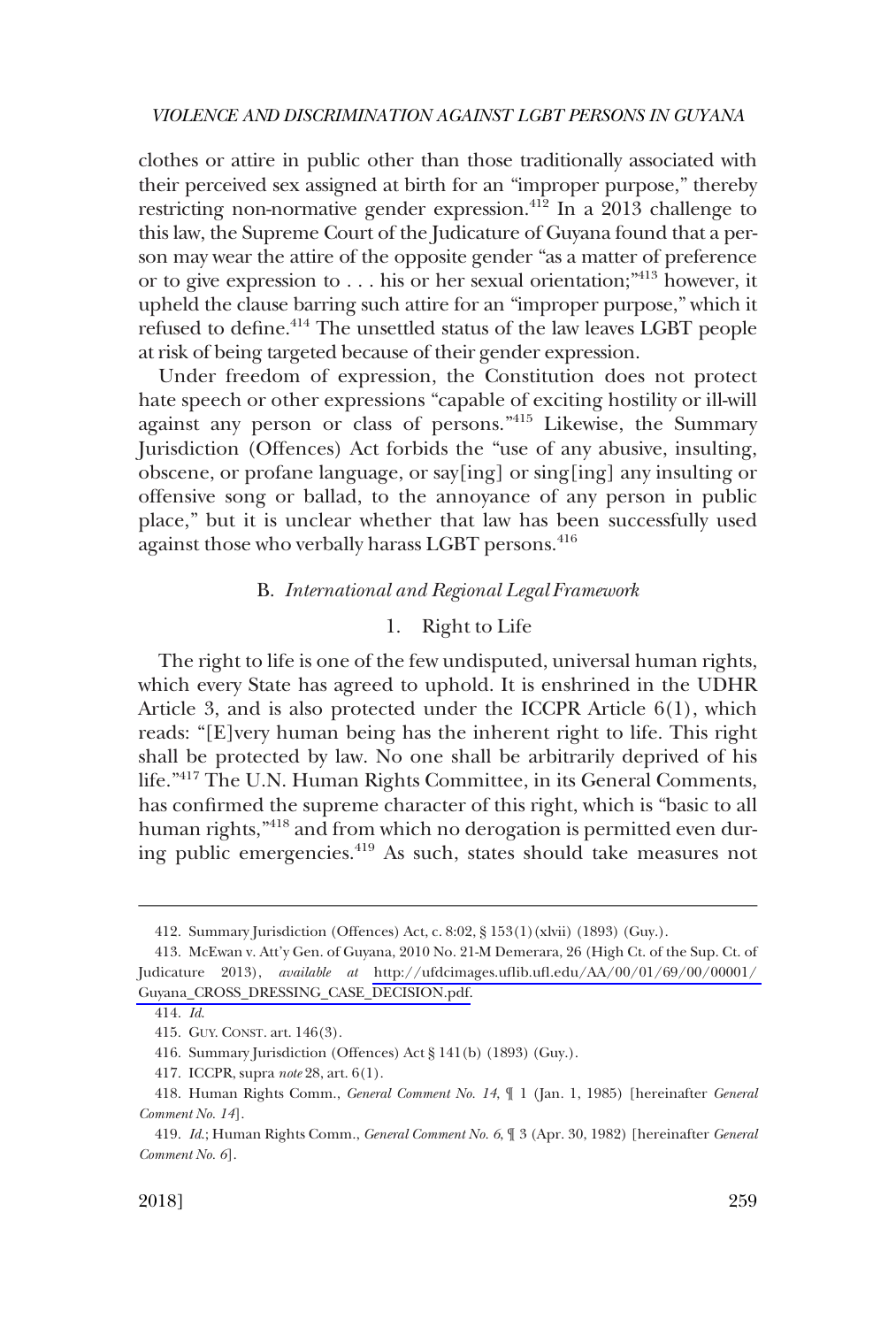only to "prevent and punish deprivation of life by criminal acts [by private individuals]," but also to "prevent arbitrary killing by their own security forces."420 The U.N. Human Rights Committee considers violations of the right to life by state actors as "matters of the utmost gravity."<sup>421</sup>

Twelve U.N. organizations recently joined in a statement calling on states to incorporate homophobia and transphobia as aggravating factors in hate crime laws.<sup>422</sup> These organizations recognized that the response to violations of the right to life of LGBT persons is inadequate and that murders are "underreported and often not properly investigated and prosecuted, leading to widespread impunity and lack of justice, remedies and support for victims."423 The twelve U.N. organizations strongly reaffirmed the universality of human rights in their statement: "Cultural, religious and moral practices and beliefs and social attitudes cannot be invoked to justify human rights violations against any group, including LGBT persons."424

# 2. Right to Security

The ICCPR guarantees the right to security of person.<sup>425</sup> The right to security concerns freedom from injury to the body and the mind, regardless of whether the victim is detained or non-detained.<sup>426</sup> This right applies to "everyone," including "lesbian, gay, bisexual, and transgender persons."427 Under the ICCPR, states have the obligation to take measures to prevent violations of the right to security of person, as well as respond to past violations.<sup>428</sup> The Human Rights Committee underscores the enforcement of criminal laws as an appropriate response to "patterns of violence against categories of victims such as

<sup>420.</sup> *General Comment No. 6*, *supra* note 413, ¶ 3.

<sup>421.</sup> *Id*.

<sup>422.</sup> The 12 UN organizations include: ILO, OHCHR, UNDP, UNESCO, UNFPA, UNHCR, UNICEF, UNODC, UN Women, WFP, WHO, and UNAIDS. *See* UNAIDS ET AL., ENDING VIOLENCE AND DISCRIMINATION AGAINST LESBIAN, GAY, BISEXUAL, TRANSGENDER AND INTERSEX PEOPLE 1 (Sept. 2015), [http://www.ohchr.org/Documents/Issues/Discrimination/Joint\\_LGBTI\\_Statement\\_](http://www.ohchr.org/Documents/Issues/Discrimination/Joint_LGBTI_Statement_ENG.PDF)  [ENG.PDF.](http://www.ohchr.org/Documents/Issues/Discrimination/Joint_LGBTI_Statement_ENG.PDF)

<sup>423.</sup> *Id*.

<sup>424.</sup> *Id*.

<sup>425.</sup> ICCPR, *supra* note 28, art. 9.

<sup>426.</sup> Human Rights Comm., *General Comment No. 35*, ¶ 9, U.N. Doc. CCPR/C/GC/35 (Dec. 15, 2014). [hereinafter *General Comment No. 35*].

<sup>427.</sup> *Id*. ¶ 3.

<sup>428.</sup> *Id*. ¶ 9.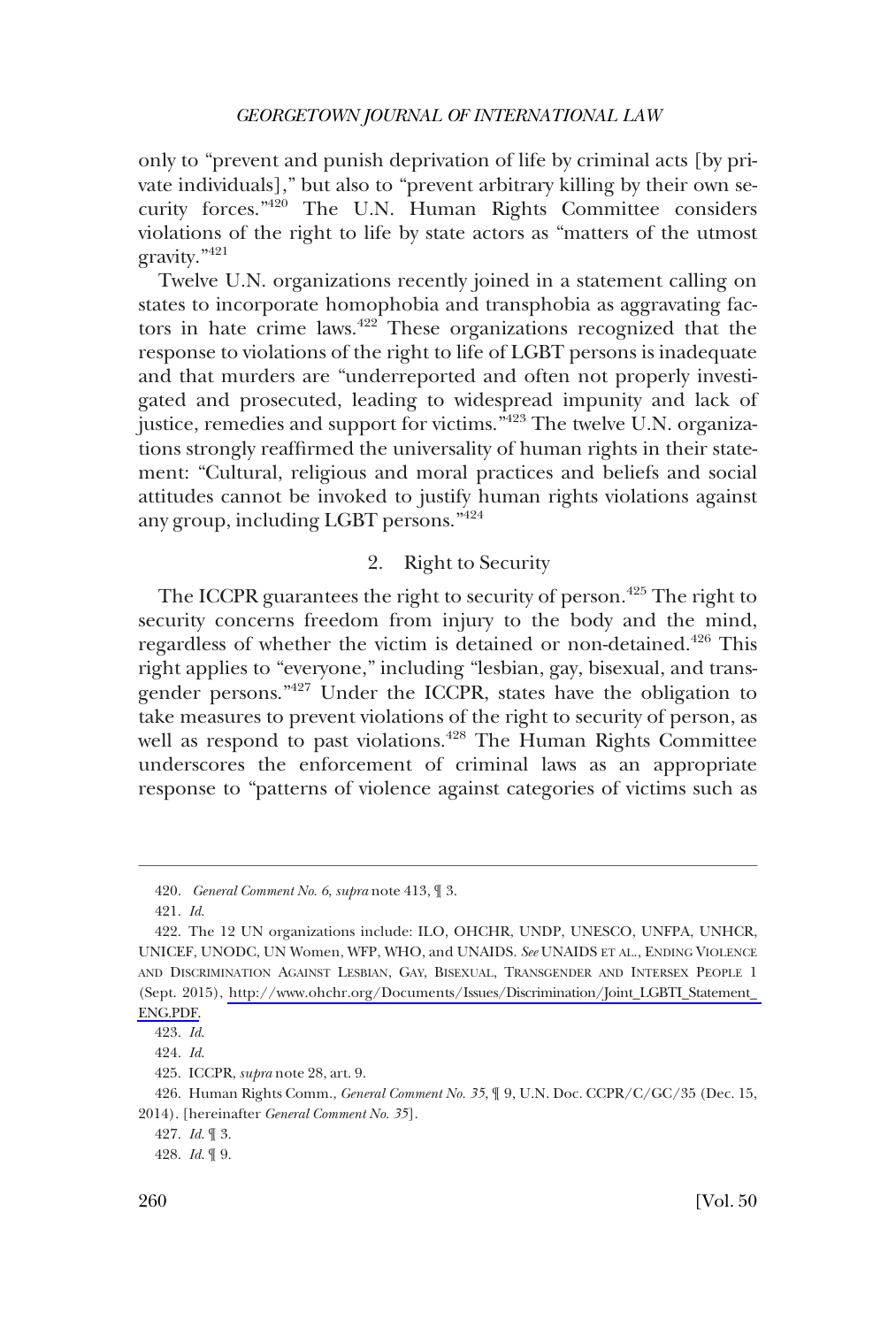intimidation of human rights defenders and . . . violence against persons on the basis of their sexual orientation or gender identity."<sup>429</sup>

The right to personal security is also protected under Guyana's obligations within the Inter-American System, under Article 1 of the American Declaration.<sup>430</sup> The right to personal security for women is further protected in the Convention of Belém do Pará,<sup>431</sup> a treaty Guyana has ratified and which applies to lesbian, bisexual, and transgender women.432 It defines "violence against women" as including "physical, sexual and psychological violence" perpetrated by a either a family member, interpersonal partner, or any person in the community, or "that is perpetrated or *condoned* by the state or its agents."<sup>433</sup> It asserts every woman has the right to be free from such violence,  $434$ including the right "to be free from all forms of discrimination."435 This Convention also outlines the duties of states to refrain from engaging in acts or practices of violence against women; to prevent, investigate, and impose penalties for violence against women; to ensure women's access to justice after experiencing violence; and to modify and adopt such laws as may be necessary to prevent violence against women and provide just remedies.436 In ratifying this treaty, Guyana has agreed to undertake certain progressive measures, including implementing programs "to modify social and cultural patterns of conduct of men and women . . . to counteract prejudices . . . which legitimize or exacerbate violence against women."437

# 3. Right to Freedom of Expression

Both the UDHR and the ICCPR protect freedom of expression,<sup>438</sup> which includes the "freedom to . . . impart information and ideas of *all*  kinds, regardless of frontiers, . . . either orally, in writing or in print, in

<sup>429.</sup> *Id*.

<sup>430.</sup> American Declaration, *supra* note 58, art. I.

<sup>431.</sup> Inter-American Convention on the Prevention, Punishment, and Eradication of Violence Against Women "Convention of Belém do Pará" art. 4(c), June 9, 1994, 33 I.L.M. 1534 [hereinafter Convention of Belém do Pará].

Inter-Am. Comm'n H.R., *Violence Against Lesbian, Gay, Bisexual, Trans and Intersex Persons*  432. *in the Americas*, ¶ 282, OAS/Ser.L/V/II.Rev.1 Doc. 36 (Nov. 12, 2015), [http://www.oas.org/en/](http://www.oas.org/en/iachr/reports/pdfs/ViolenceLGBTIPersons.pdf)  [iachr/reports/pdfs/ViolenceLGBTIPersons.pdf.](http://www.oas.org/en/iachr/reports/pdfs/ViolenceLGBTIPersons.pdf)

<sup>433.</sup> Convention of Belém do Pará, *supra* note 426, art. 2(c) (emphasis added).

<sup>434.</sup> *Id*. art. 3.

<sup>435.</sup> *Id*. art. 6(a).

<sup>436.</sup> *Id*. art. 7.

<sup>437.</sup> *Id*. art 8(b).

<sup>438.</sup> *See* UDHR, *supra* note 36, art. 19; ICCPR, *supra* note 28, art. 19.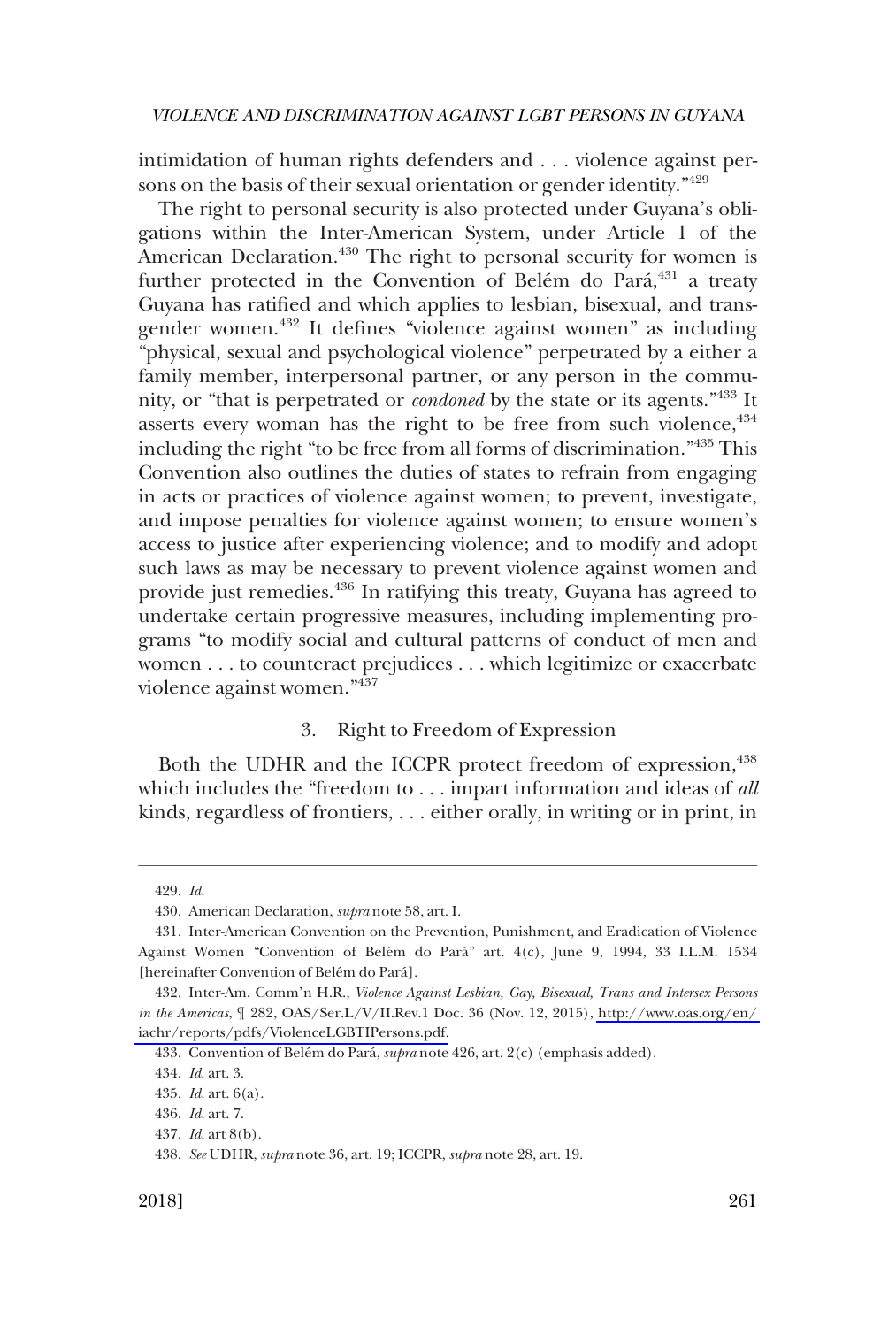the form of art, or *through any other media*."439 The U.N. Human Rights Committee has explained that freedom of expression protects the right to publicly "giv[e] expression to [an individual's] sexual identity and seek . . . understanding for it."440 The expression of one's gender and identity as lesbian, gay, bisexual, or transgender through attire is thus protected under freedom of expression.<sup>441</sup>

# III. FINDINGS

Although a majority of Guyanese people currently identify as "tolerant" or "accepting" of homosexuality,<sup>442</sup> homophobic and transphobic sociocultural norms remain widespread and are further reinforced by the country's discriminatory laws.<sup>443</sup> The discrimination and violence LGBT persons (or those perceived to be LGBT) face in Guyana limits their ability to fully enjoy their human rights.

# A. *Lack of Safety in Public Spaces*

"You can't really afford to assume that you are safe all the time."<sup>444</sup> This fear echoed across all the stories shared by LGBT persons about the risks they encounter daily. Verbal threats and harassment impact LGBT individuals' actual and perceived safety and security in public spaces.

## 1. Verbal Harassment and Threats

For some, intimidating verbal harassment is a daily experience in public spaces. Mel shared, "You try and ignore it, but inside you feel bad that you're in public and that person [yells] at you, 'Anti-man!'"445

<sup>439.</sup> ICCPR, *supra* note 28, art. 19 (emphasis added).

<sup>440.</sup> Fedotova v. Russian Federation, Human Rights Comm., Communication No. 1932/2010, ¶ 10.7, U.N. Doc. CCPR/C/106/D/1932/2010 (Nov. 30, 2012).

<sup>441.</sup> See INT'L GAY & LESBIAN HUMAN RIGHTS COMM'N, VIOLATIONS OF THE RIGHTS TO FREEDOM OF EXPRESSION, ASSEMBLY, AND ASSOCIATION RELATED TO SEXUAL ORIENTATION, GENDER IDENTITY, AND GENDER EXPRESSION (Oct. 30, 2007), [http://www.iglhrc.org/sites/default/files/155-1.pdf.](http://www.iglhrc.org/sites/default/files/155-1.pdf)

*See* CARIBBEAN DEV. RESEARCH SERVICES INC., ATTITUDES TOWARD HOMOSEXUALS IN GUYANA 442. 16 (2013), [http://ufdcimages.uflib.ufl.edu/AA/00/01/61/51/00001/Attitudes\\_Toward\\_](http://ufdcimages.uflib.ufl.edu/AA/00/01/61/51/00001/Attitudes_Toward_Homosexuals_in_Guyana.pdf)  [Homosexuals\\_in\\_Guyana.pdf](http://ufdcimages.uflib.ufl.edu/AA/00/01/61/51/00001/Attitudes_Toward_Homosexuals_in_Guyana.pdf) (58% of respondents identified as "tolerant" or "accepting" of homosexuals).

<sup>443.</sup> See AMNESTY INT'L, GUYANA: INSUFFICIENT ACTION ON LONG-STANDING HUMAN RIGHTS CONCERNS, AI Index AMR 35/001/2014, at 4 (June 2014), *available at* [https://www.amnesty.org/](https://www.amnesty.org/en/documents/amr35/001/2014/en/)  [en/documents/amr35/001/2014/en/;](https://www.amnesty.org/en/documents/amr35/001/2014/en/) ON DEVIL'S ISLAND, *supra* note 96, at 4.

<sup>444.</sup> Interview with Colleen McEwan, *supra* note 342.

<sup>445.</sup> Interview with Mel, 21, in Vreed-en-Hoop, Guy. (Feb. 16, 2018).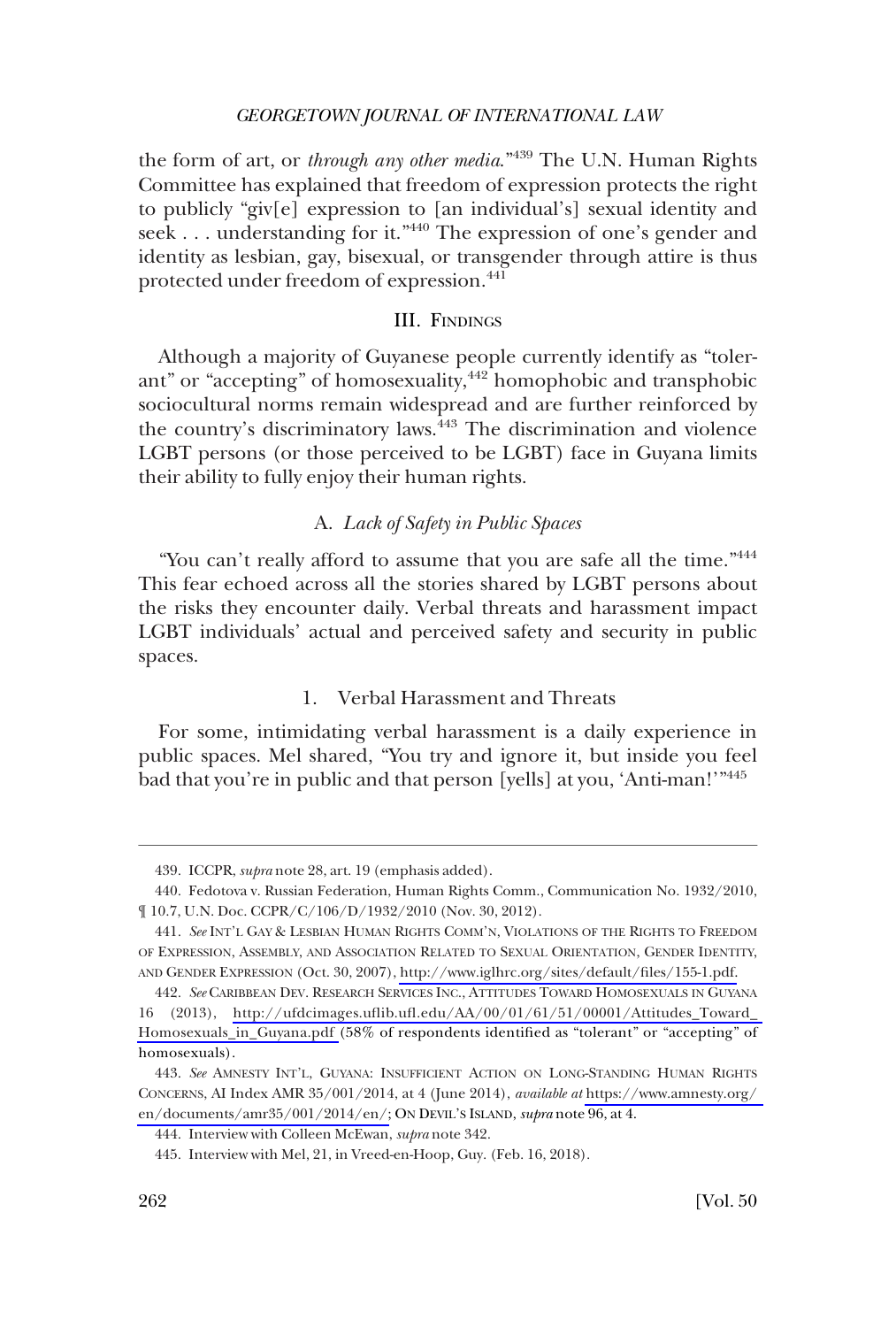Simply walking down the street places LGBT persons – or those perceived to be LGBT – at risk: "You can't walk down the road. I have a lot of friends – gay, trans – everybody [is] scared . . . to walk."446 Jamie, a lesbian, described the harassment she has faced: "You's a man or woman? . . . I would like to eff you, change you, and turn you back into a woman."447 Ann recalled passing a group of four boys, who said, "This is not a woman. That is a fucking anti-man."<sup>448</sup> Another transgender woman described how she often hears groups of boys shouting derogatory slurs and threats at her and her friends, including "Kill them!"<sup>449</sup>

Harassment limits LGBT persons from freely living their lives. For example, Love shared how even in a unisex clothing store he was told by an employee, "Anti-man don't shop here."450 Many transgender women talked about having to dress differently, always travel with others, and avoid areas that were known to be more homophobic.<sup>451</sup> Aparna described being out at a pool hall in Berbice with some friends when the staff told them the hall was closing and they would have to leave; later in the evening when they passed by again, it was still open.<sup>452</sup>

Other interviewees shared repeated harassment from specific individuals. For example, despite a police warning given to his harasser, Shania said he continued to face verbal abuse from the individual: "So I can't really *be*. . . . One time, I didn't realize he was in the front seat of the bus and . . . he said, 'No, don't want the batty boy to come in  $front$ <sup>'"453</sup>

For LGBT people, such dehumanizing harassment comes with the implicit – and often real – threat of violence. Clement, a gay man, was walking home from a Diwali celebration when he realized someone was following him. The man began to harass Clement: "I knew that he was mocking me. He might have looked at my clothes and assumed that I'm gay  $\ldots$  and he didn't like that."<sup>454</sup> The man left Clement, before reappearing several minutes later, this time with a group of men. They attacked him, punching and kicking him while calling him homophobic slurs and threatening to kill him.455

<sup>446.</sup> *Id*.

<sup>447.</sup> Interview with Jamie, *supra* note 186.

<sup>448.</sup> Interview with Ann, *supra* note 262.

<sup>449.</sup> Interview with Toni, *supra* note 153.

<sup>450.</sup> Interview with Love, *supra* note 98.

<sup>451.</sup> Interview with Grace, *supra* note 108.

<sup>452.</sup> Interview with Aparna, *supra* note 150.

<sup>453.</sup> Interview with Shania, *supra* note 99 (emphasis added).

<sup>454.</sup> Interview with Clement, *supra* note 169.

<sup>455.</sup> *Id*.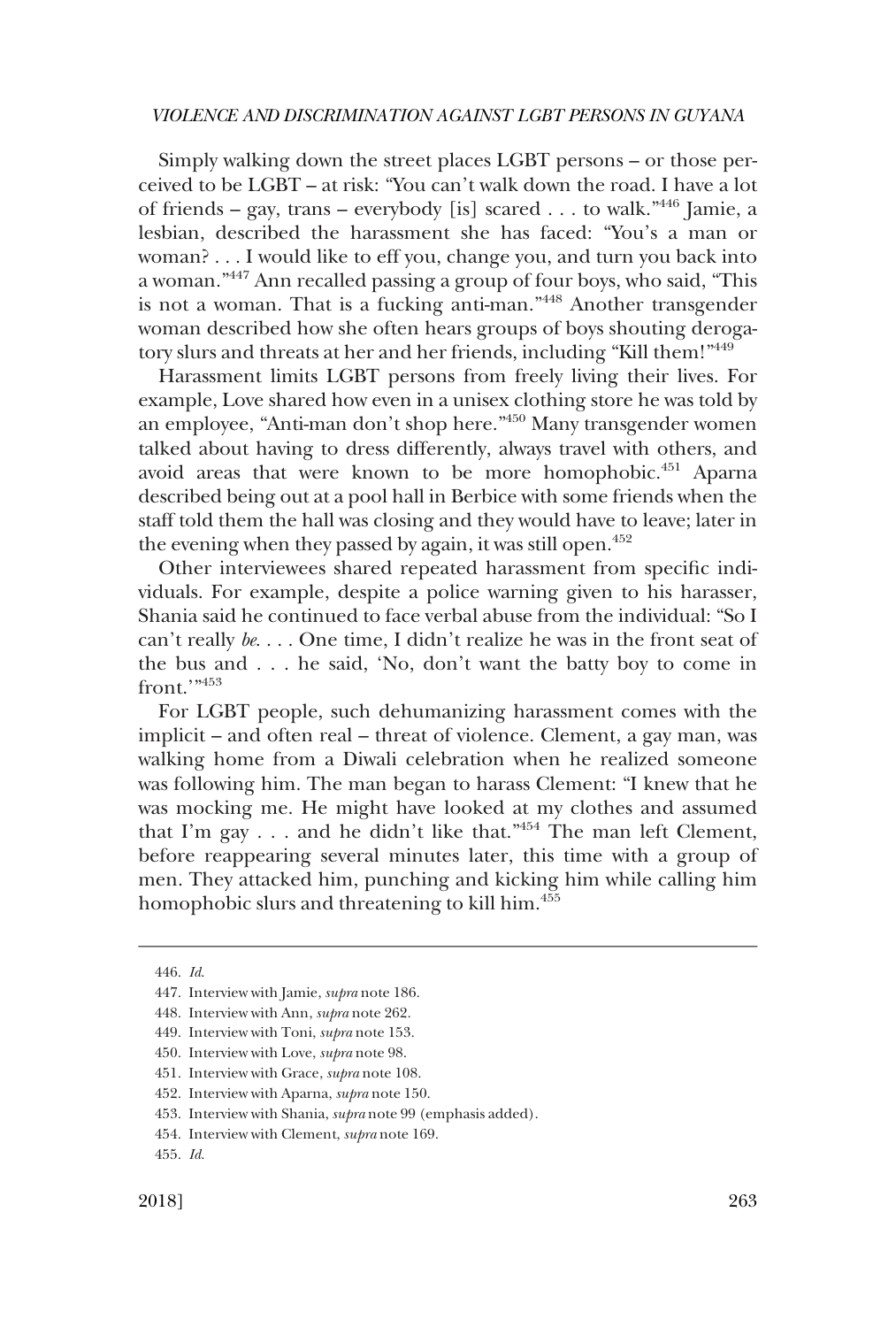In indigenous communities, LGBT individuals faced severe harassment and violence, especially transgender persons. A leader of one such community said, "They're not likely to survive in the villages, because they're going to be taken for clowns. . . . That concept, transgender, is very much unknown."456 When LGBT persons come out in an indigenous community, "[t]hey will face verbal insults . . . like 'You gotta get a man to make sure you're a real woman.'"457

# 2. Online Harassment

Many people discussed the verbal threats and harassment they have received on social media. Honey, a gay man, described Facebook messages that ultimately caused him to shut down his Facebook page: "They say 'batty man,' 'batty boy for dead.' They said they would kill me."458

Many LGBT interviewees also described how certain religious leaders spread hate speech against the LGBT community, particularly on social media sites. In addition to creating anti-LGBT ads and content,<sup>459</sup> certain Christian groups have personally targeted and attacked LGBT individuals and allies online. Valini from SASOD described how Nigel London, a well-known Christian pastor, attacks them on his Facebook page,<sup>460</sup> using their photos with derogatory language and sharing the images widely.461 Valini also noted, "he is calling for parents to abandon their LGBT children. . . . Now he says we should jail LGBT persons."462 She said the targeted nature of the attacks against individuals makes her worry about the possible ramifications and potential for online abuse to become physical violence: "[It] is making us

<sup>456.</sup> Interview with Apatoa, *supra* note 164.

<sup>457.</sup> *Id*.

<sup>458.</sup> Interview with Honey, 20, gay man, in New Amsterdam, Guy. (Feb. 17, 2018).

<sup>459.</sup> Interview with Kevin, 19, gay man, in Georgetown, Guyana (Feb. 19, 2018)

<sup>460.</sup> On his Facebook page, Nigel London regularly posts homophobic messages and videos, such as: "Yahweh HATES the Wicked #SodomitesRepent . . . #GuyanaResist," Nigel London, FACEBOOK (Mar. 2, 2018, 9:25 PM), [https://www.facebook.com/nigel.london.16/videos/1790874857610669/16,](https://www.facebook.com/nigel.london.16/videos/1790874857610669/16) and "If a woman 'identifies' HERSELF as a 'man' then she needs to STAND and urinate (pee). We have common sense at home; while the sodomites have the need to slither in their perverted dribble[,]" Nigel London, FACEBOOK (Feb. 22, 2018, 10:35 AM), https://www.facebook.com/photo.php?fbid= [1781447298553425&set=a.570089646355869.1073741826.100000645155007&type=3.](https://www.facebook.com/photo.php?fbid=1781447298553425&set=a.570089646355869.1073741826.100000645155007&type=3) He also referred to SASOD as "sick, abominable jokers," Nigel London, FACEBOOK (Feb. 21, 2018, 9:24 AM), [https://](https://www.facebook.com/nigel.london.16/posts/1780114228686732)  [www.facebook.com/nigel.london.16/posts/1780114228686732](https://www.facebook.com/nigel.london.16/posts/1780114228686732), and called pedophilia a kind of sexual orientation, Nigel London, FACEBOOK (Feb. 14, 2018, 9:01 AM), [https://www.facebook.com/nigel.](https://www.facebook.com/nigel.london.16/posts/1771915829506572)  [london.16/posts/1771915829506572.](https://www.facebook.com/nigel.london.16/posts/1771915829506572)

<sup>461.</sup> Interview with Valini Leitch, *supra* note 106.

<sup>462.</sup> *Id*.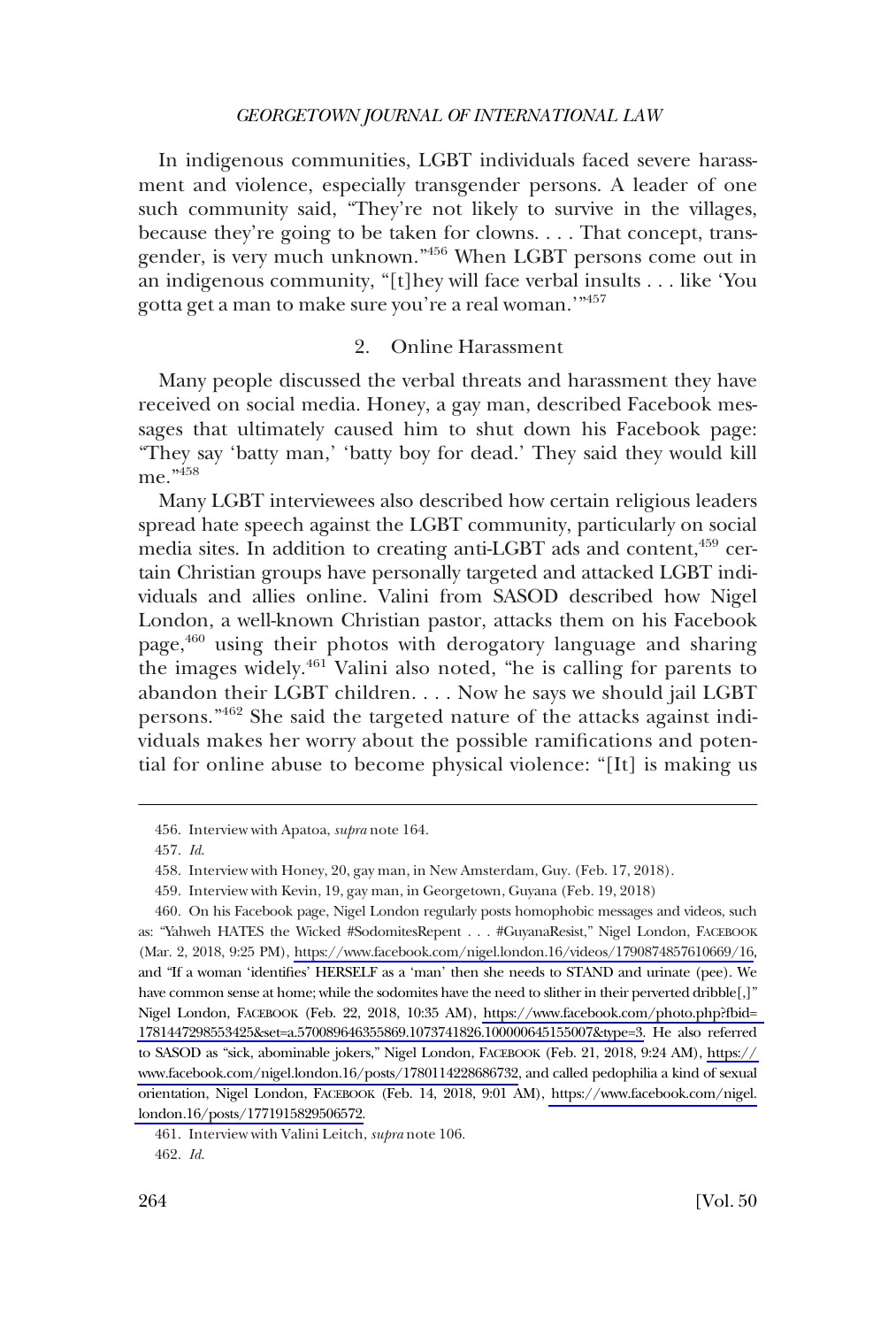uncomfortable."<sup>463</sup> Another employee at SASOD said the pastor has referred to LGBT persons as "dogs and pedophiles."<sup>464</sup>

# 3. Threats and Violence Against Human Rights Defenders

Many of the human rights defenders working with LGBT organizations in Guyana have experienced threats and harassment in public for their work, and reported that this work-related harassment has affected their sense of security.465 Several organizations cannot advertise their office locations for fear of being targeted. Some staff were deeply concerned for their personal safety. Many SASOD employees have been targeted on social media; Valini described the messages she receives: "I was called Satan. I was told [that I am] not fit as a mother . . . and that a gay person should rape my child."466 Twinkle, a transgender woman who has become publicly known for bringing a legal challenge to the country's cross-dressing law, said:

I always get a feeling like maybe . . . because of the way I push in advocacy that maybe I can be killed. . . . I'm not feeling safe these days here. . . . I'm trying my best to be as strong as possible but maybe they would do that to me. Because I'm not afraid to speak out to any person, anybody, any minister, any police, and because of that sometimes when you walk, people see you as . . . a bad person.  $467$ 

Valini recalled an incident where a transgender woman was doing sensitization work at a local bar, when some men made a pass at her. She laughed, and after leaving the bar, "One of them broke a bottle and slashed her from ear to mouth. Police officers were close by and they left her on the road to bleed. [The police] knew about this situation."468 Another activist in New Amsterdam said, "We have been pelted, we have been taunted, and cutlass has been used."469

<sup>463.</sup> *Id*.

<sup>464.</sup> Interview with Anil Persaud, *supra* note 103.

<sup>465.</sup> Interview with Miglon, *supra* note 228.

<sup>466.</sup> Interview with Valini Leitch, *supra* note 106.

<sup>467.</sup> Interview with Twinkle Kissoon, *supra* note 235.

<sup>468.</sup> Interview with Valini Leitch, *supra* note 106.

<sup>469.</sup> Interview with Grace, *supra* note 108. A cutlass is a short, slightly curved sword, similar to a machete.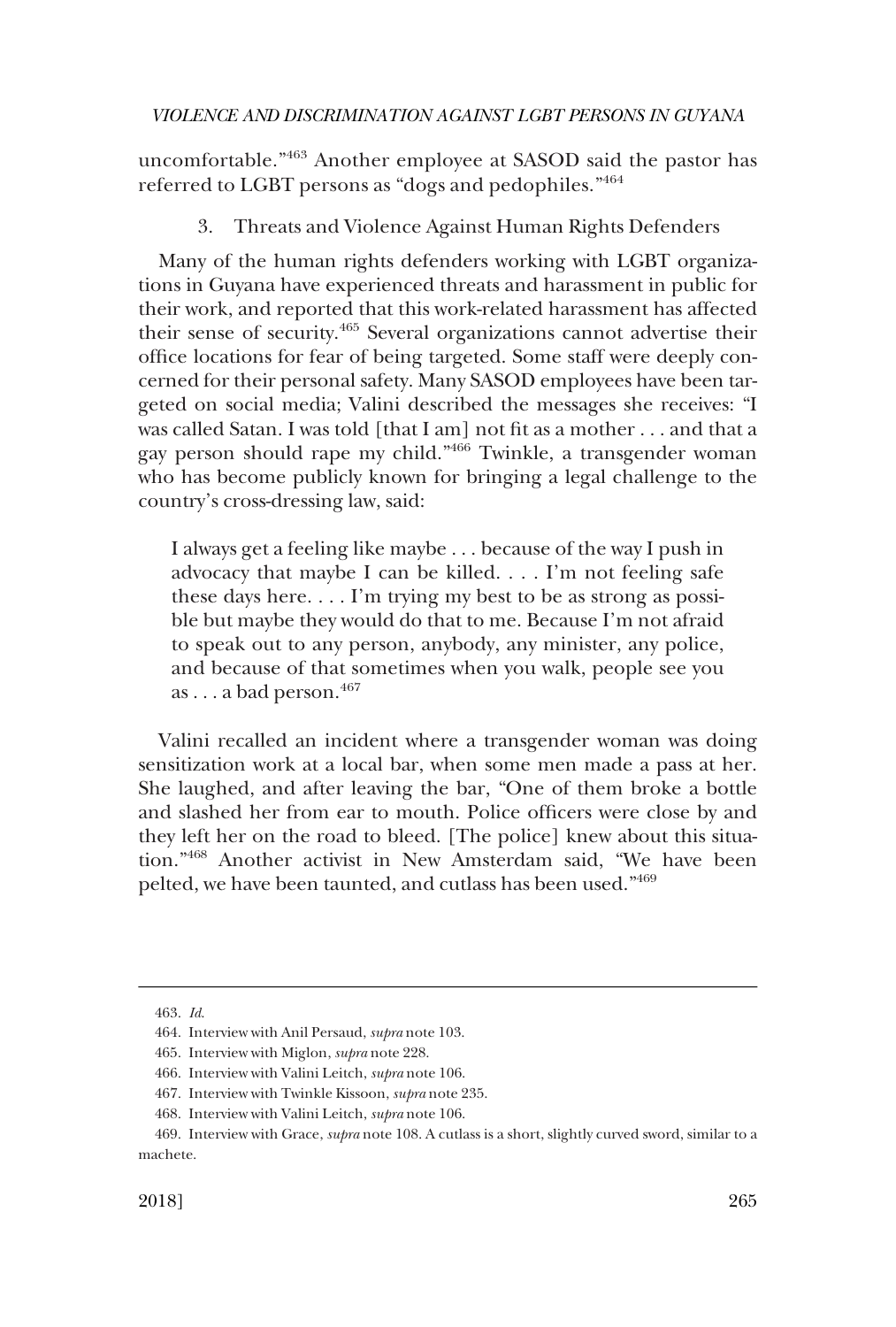## B. *Threats and Harassment from Guyanese Police Officers*

Despite efforts by the Guyanese police force in recent years to prevent mistreatment and abuse of LGBT persons, most LGBT interviewees reported having negative interactions with members of the Guyana Police Force or had LGBT friends who had shared such experiences with them. One individual summed up a common sentiment among LGBT people about law enforcement: "They use the job, instead of to protect and serve, they use it as a power over citizens."470 This section details harassment and violence perpetrated by law enforcement outside of police custody. Relatedly, the chapter on *Impunity for Perpetrators and Access to Justice, infra*, documents harassment, mistreatment, and violence occurring in police custody and inside police stations to underscore how those rights abuses directly impact LGBT individuals' ability to access justice.

#### 1. General Anti-LGBT Harassment from Guyanese Police

LGBT individuals commonly described being mocked by law enforcement in public because of their SOGIE. Arun, a gay man, recalled walking on the road with some transgender friends who had "cross-dressed": "The police said, 'Show me your ID. What is your name?'"<sup>471</sup> Because their identity card did not match their appearance, Arun said, "the police started to laugh loudly at them." Others described experiences of walking down the road and police acting like they would hit them with their car, forcing them to jump out of the way.472

Additionally, while most LGBT persons said the laws against "crossdressing" and sodomy were not actively enforced, their existence enables police to threaten and harass LGBT persons into paying bribes. Prince, a gay man, described how the laws were more actively enforced years ago, but now some police use them to "try to extort money from you."473

<sup>470.</sup> Interview with Twinkle Kissoon, *supra* note 235. Other interviewees stated, "Police love to get in the way of transgender people and gay people. For what reason, I don't know. Beside the general public, they face a lot of discrimination from law enforcement." Interview with Charlie, 37, transgender woman, in Georgetown, Guy. (Feb. 16, 2018).

<sup>471.</sup> Interview with Arun, *supra* note 158.

<sup>472.</sup> Interview with Aparna, *supra* note 150.

<sup>473.</sup> Interview with Prince, *supra* note 97.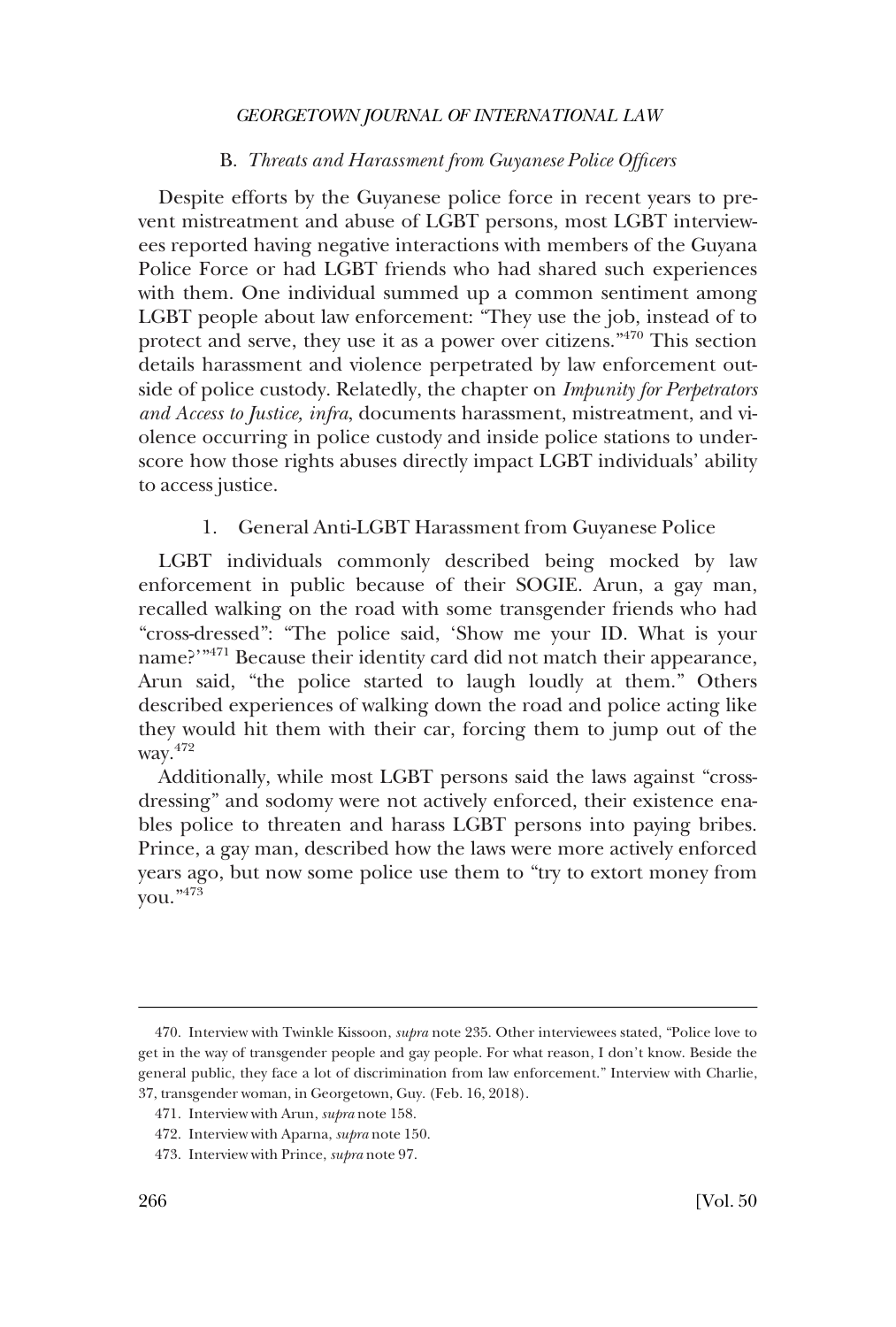2. Sexual Harassment from Guyanese Police

Some LGBT individuals also reported sexual harassment and threats from law enforcement officers. Denise, a lesbian woman, described an encounter with law enforcement that she and a former girlfriend had at Georgetown's sea wall:

We were under the sea wall and she kissed me. A few officers passed and apparently one of them saw and he came back with a few of his buddies. They [asked], "Can you kiss in front of us?" I looked at him and I said, "Dude if you know what's good for yourself I think you should leave us alone because that right there is harassment. I don't expect that from a police officer of all people." . . . And he said, "I could arrest you." I said, "Arrest me for what? For refusing to kiss in front of you?" And he looked at me and said, "I will throw you in the lock up." I said, "By all means go ahead, because I am not smoking pot, I do not have any illegal drugs, I did not harass you, so please arrest me if you're going to do so." He walked up to me, and his buddies were looking at him, and [he] just looked at them and said, "Let us go." So they walked away. My girlfriend was so scared. $^{474}$ 

In another incident, a transgender woman recalled being sexually harassed by a police officer, who knew she was a sex worker:

[The police officer was] disrespecting me now because [he] know[s] I do this on the road, and [thinks] I should do it to [him].... They were even telling me that if I don't do it, I'll got to jail. . . . I'm frightened of the police and I don't want to go to jail.  $\dots$  They will be very, very aggressive toward me.<sup>475</sup>

Police rape and violence against transgender sex workers in Guyana has also been previously reported to the U.N. in Guyana's 2010 UPR.<sup>476</sup>

# C. *Discrimination and Harassment by Transportation Providers*

LGBT people also frequently face discrimination from transportation providers, including bus and boat operators, which effectively denies them access. The discrimination comes from both customers

<sup>474.</sup> Interview with Denise, *supra* note 261.

<sup>475.</sup> Interview with Bobbie, *supra* note 224.

<sup>476.</sup> *See, e.g., UPR 2015 Stakeholder Summary Prepared by the OHCHR*, *supra* note 311, ¶ 8.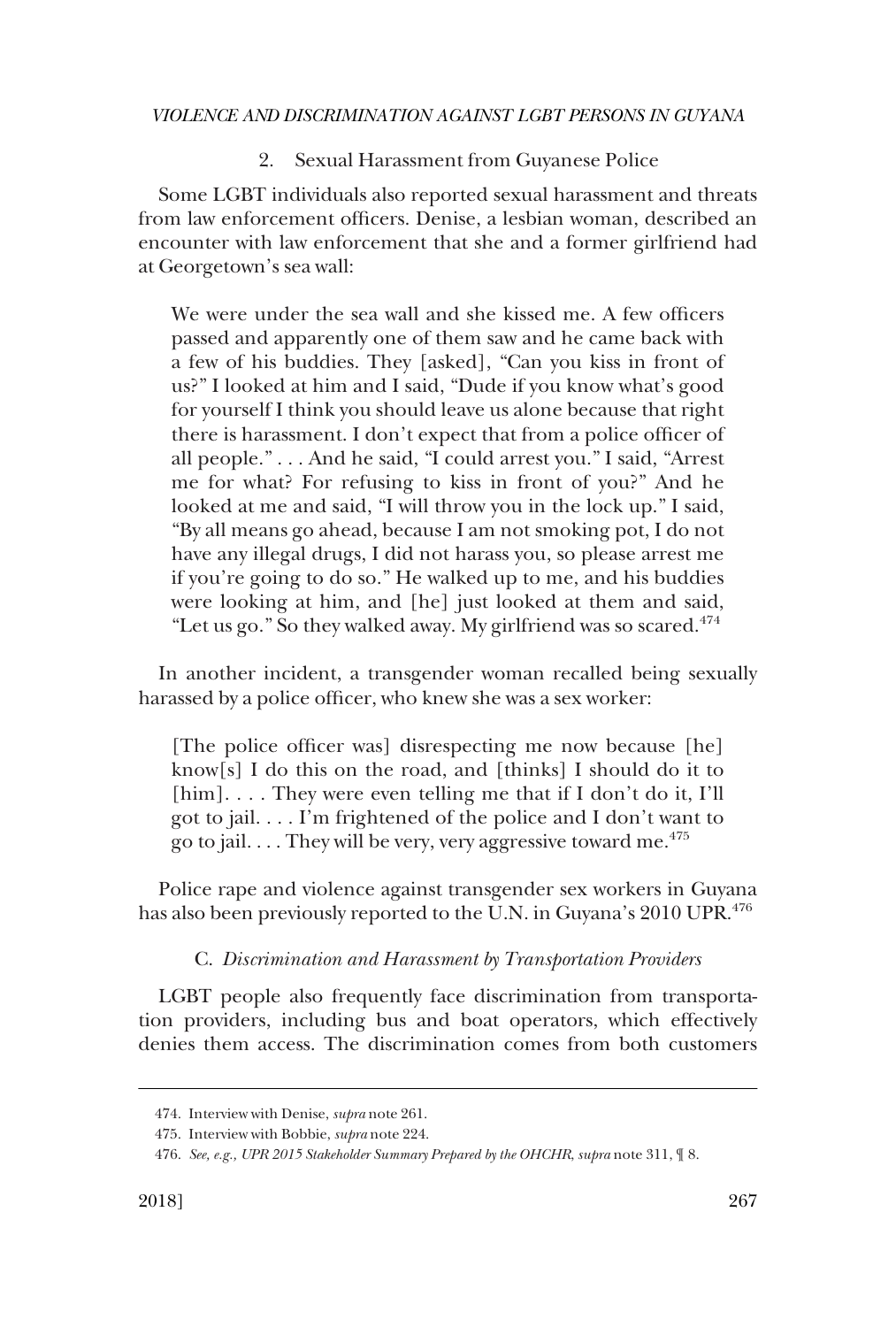and drivers, and not only inconveniences LGBT persons but deprives them of secure transport.

Miglon, a social worker with Guyana Trans United, described how other bus riders will comment, "I don't want no anti-man sitting here."477 Even the appearance of being gay can trigger harassment, as Kevin, a gay man, described, "If you're catching public transportation, . . . two men can't sit together because it's a big deal for some reason. . . . Even for straight men, they are disrespected.<sup>"478</sup> A transgender woman said, "They call you names, they say all kind of ill things. Some people follow behind you talking, you know? It's heavy."479

LGBT persons have even faced physical violence on buses from passengers. Rose described one incident she had on a bus in September 2017: "A loaded bus was about to drive off and a guy was in the back seat, and when he realized I was transgender – he was drinking a Guinness – he pelted me with the bottle. That [has filled me with] fear."480

Some bus drivers have also been known to stop the bus and force LGBT riders to get off, regardless of where the bus is on its route. $^{481}$ One transgender woman recalled a bus driver telling her, "If you do not get out now, you know what [will] happen."482 She noted, "I paid [for the bus]. Why did I get kicked out?"483 Another interviewee reported, "The bus don't want you when they learn you're gay. [The drivers] chase you out. . . . It happened to me several times in Georgetown. The last time was last Thursday, on a public bus from the city."484 Aparna described a bus ride into Georgetown: "I went to take the bus over the next side of the [Berbice] river, and they put me out. They said I am gay, I cannot travel with them. . . . They just put [me] off and left [me] stranded there."485

Other interviewees described how, depending on their attire, bus drivers may "just pass you on the road; they don't stop for you."486 One

<sup>477.</sup> Interview with Miglon, *supra* note 228.

<sup>478.</sup> Interview with Kevin, *supra* note 454. Interviewees often referred to buses as "public transportation" or "public buses," but these services are not provided by the Government of Guyana. E-mail from Anil Persaud, Homophobia(s) Education Coordinator, SASOD, to authors (Apr. 27, 2018, 8:49 AM) (on file with authors).

<sup>479.</sup> Interview with Twinkle Kissoon, *supra* note 235.

<sup>480.</sup> Interview with Rose, *supra* note 177.

<sup>481.</sup> Interview with Miglon, *supra* note 228.

<sup>482.</sup> Interview with Milton, 61, transgender woman, in Georgetown, Guyana (Feb. 16, 2018). 483. *Id*.

<sup>484.</sup> Interview with Kiven, 21, gay man, in Georgetown, Guy. (Feb. 16, 2018).

<sup>485.</sup> Interview with Aparna, *supra* note 150.

<sup>486.</sup> Interview with Ann, *supra* note 262.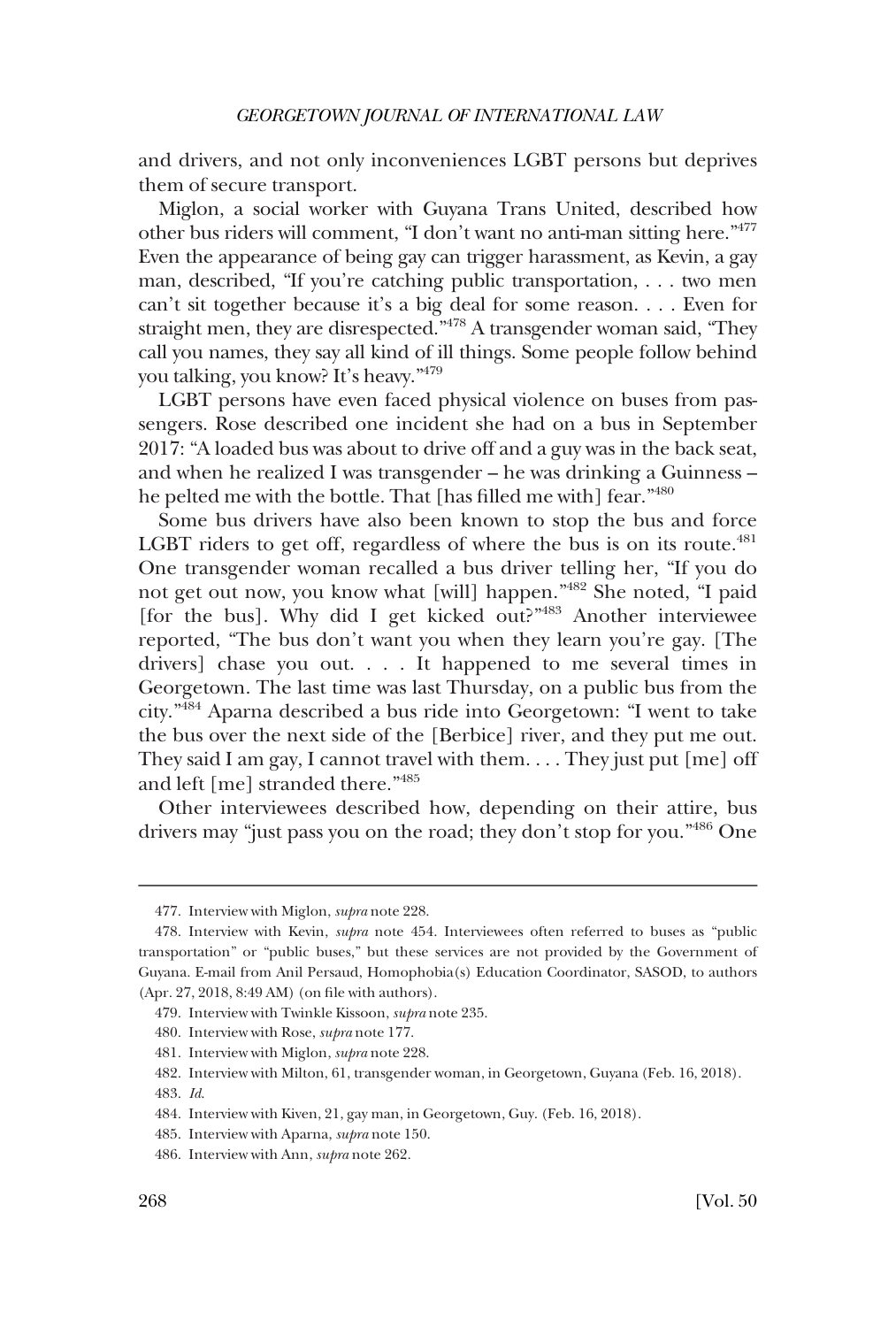transgender woman said, "Sometimes you might be standing in the road and a bus will pass. They would say, 'No, no, no, don't pick up the anti-man.' Or they will stop for you, open the door when you want to go in, and then shut back the door and drive off."487 One interviewee estimated that eight out of ten buses would pass a transgender woman, refusing to drive her.<sup>488</sup> A gay man described waiting with some LGBT friends for a bus, and when the driver approached he slowed down, spat in his friend's face, and drove away.<sup>489</sup> Jordan recalled how one driver told him, "Batty man, we don't want no batty man on this bus," before speeding away.<sup>490</sup> Incidents of bus driver discrimination have been reported to the police, who do little to respond.<sup>491</sup>

Because of the discrimination, many LGBT individuals, particularly transgender women, are forced to take private taxis, which are generally safer. However, private taxis are much more expensive than buses. For example, a trip that costs 160 Guyanese dollars (GYD) on a bus may cost 500 GYD in a taxi.<sup>492</sup> Given the challenges LGBT persons face in finding employment, not everyone can afford private taxis: "Because of limited resources, I still have to take public transportation."<sup>493</sup>

Yet even private taxis do not guarantee LGBT persons or allies a safe ride. One heterosexual SASOD staff member described, "One morning coming to work, the taxi driver who brought me here started [to] realize he's bringing me here [to SASOD's office]. He started to curse me. He called me 'dyke,' he said he's going to come and burn the place down, [that] we should burn in hell."494

## D. *Violence Committed by Private Actors*

Accounts from LGBT interviewees reveal that violence is a common, even daily, experience for them. This section details reports of violence committed by non-state actors against LGBT people in public spaces, within LGBT people's homes, and against LGBT sex workers.

<sup>487.</sup> Interview with Toni, *supra* note 153.

<sup>488.</sup> Interview with Charlie, *supra* note 465.

<sup>489.</sup> Interview with Arun, *supra* note 158.

<sup>490.</sup> Interview with Jordan, *supra* note 176.

<sup>491.</sup> Interview with Valini Leitch, *supra* note 106. These are addressed in the chapter on *Impunity for Perpetrators and Access to Justice*, *infra*.

<sup>492.</sup> Interview with Bobbie, *supra* note 224. A fare of 160 GYD is approximately \$0.77 USD. A fare of 500 GYD is approximately \$2.42 USD.

<sup>493.</sup> Interview with Twinkle Kissoon, *supra* note 235.

<sup>494.</sup> Interview with Valini Leitch, *supra* note 106.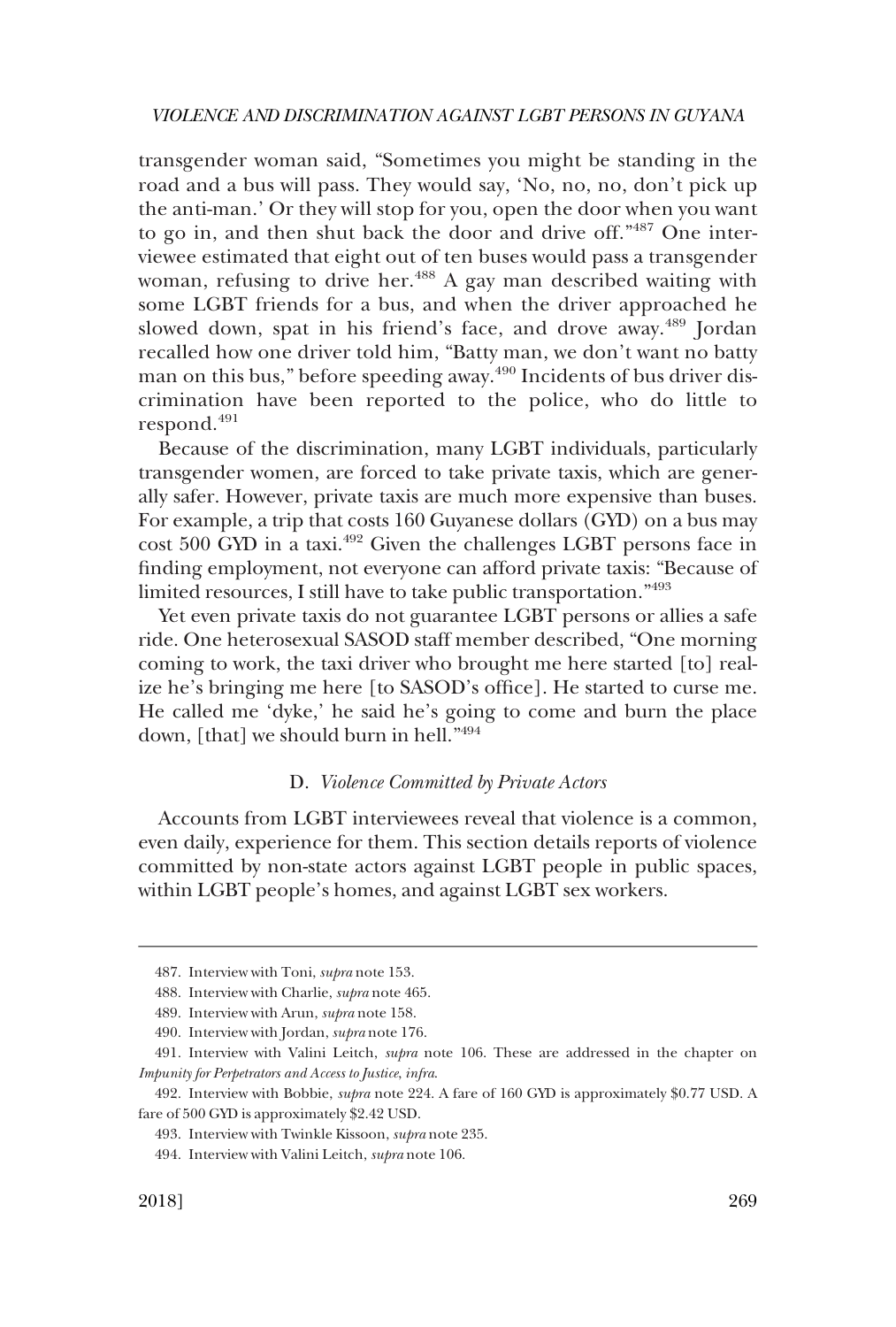In each of these contexts, interviewees said that while "no group is safer than the other,"495 most agreed that those whose dress and appearance were more visibly gender nonconforming faced the greatest risks.496 For example, Prince, a gay man, described a recent incident he and a transgender friend experienced:

There was this group of [four] young boys, around  $18$  to  $20, \ldots$ sitting outside of this coffee shop. They were trying to get [my friend], calling her 'anti-man.' When she came out [of the shop], they started to pretend to be more polite now. She did not know they had a plan. . . . We walked off, and they started walking behind us. I saw them coming behind us, but I didn't see they had bottles. . . . I thought they were [just going in] the same direction. She was a little bit in front of me, and I assume because [of how] she was dressed . . . they know it is not an antiman but a trans woman. So they came with this bottle and they pelted her, but they did not pelt me, because they passed me. They pelted her in her face.<sup>497</sup>

## 1. Violence Occurring in Public Spaces

Pervasive levels of violence confront LGBT persons in Guyana and limit their ability to exist freely in public spaces.

In October 2017, Twinkle, a transgender woman, was threatened with firecrackers while passing Parliament at night. After a parliamentary guard made disrespectful comments to her and she responded, the guard called on passersby carrying firecrackers to throw them at her. The boy set off several fireworks as Twinkle got away.<sup>498</sup>

In July 2017, Shania was attacked by a young man after exiting a bus in Sophia. "He came towards me and then he pulled out a knife . . . and gave me one punch to my mouth here, plus on my eye. He said he was going to stab me up because, 'No anti-man should be living in Sophia,' and that he gonna kill me."499 Luckily, a bystander intervened and Shania was able to run home. After that, he no longer felt safe in Sophia and moved across the river to Region 3. However, even there, Shania said, "Certain parts of Region 3 are not safe. Last weekend, one of my dear friends got beat up at a bar, which is gay friendly, and one of

<sup>495.</sup> Interview with Colleen McEwan, *supra* note 342.

<sup>496.</sup> *Id*.

<sup>497.</sup> Interview with Prince, *supra* note 97.

<sup>498.</sup> Telephone interview with Twinkle Kissoon, *supra* note 213.

<sup>499.</sup> Interview with Shania, *supra* note 99.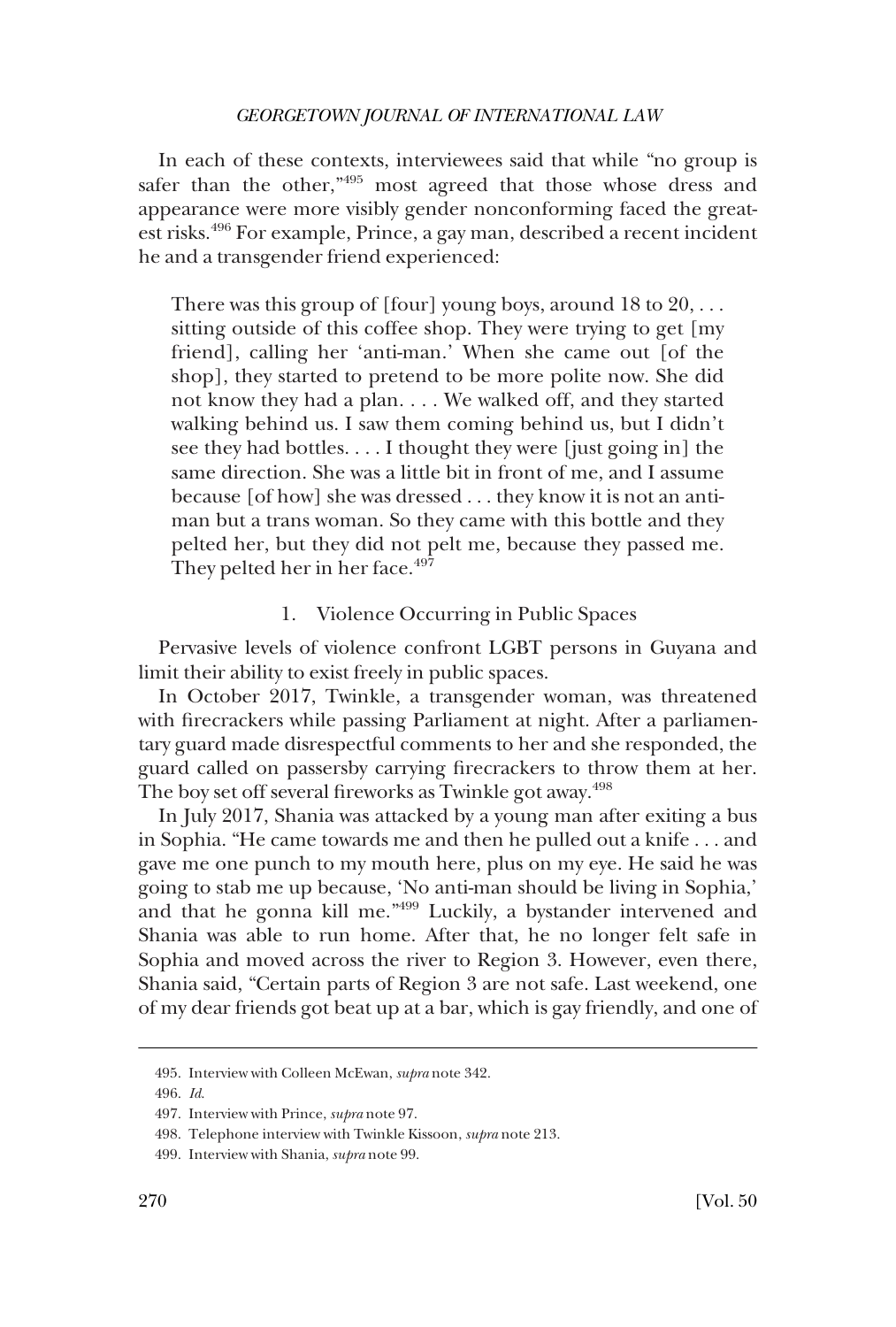our female transgender [friends] got killed Sunday morning. . . . You at all times have to be careful."<sup>500</sup>

Violent attacks often include death threats and attempted homicide. A transgender woman described how she was attacked on the sea wall by a group of men: "[T]hey started throwing bottles and saying they will kill me. The word[s] they used exactly was, 'Kill the anti-man.'  $\dots$  This guy with a bottle just kept lashing me."501 Mel, a gay man, described how he used to work on the road, and a group of cane cutters would throw things at him each day: "Every day, they used to interfere with me. . . . They say they were going to kill me and kill the anti-man. . . . You can't do nothing about it though."<sup>502</sup> Devon, an 18-year-old transgender woman, described being attacked by a group of men while walking with a friend one evening: "We didn't trouble anybody. A guy came up and said, 'Girls with balls.' . . . And I said yes. They came with a cutlass, knife, [and] hammer, [and] they hit us."503 This attack and others have left her "very shaken . . . and afraid."<sup>504</sup> Wonder, a gay man, described an incident with a man he knew, saying, "Last night, I was passing on the road and a man tried to hit me with a bicycle. . . . He hit me here on the shoulder."505

Dating also places LGBT people at risk of violence. For example, some were scared to meet up with someone they had met online:

If this person is not who they claim they are, you could lose your life. . . . Some of these guys, . . . you meet them at [their] house and they have a whole set of guys in the house waiting for you, to do what? To beat you, to kill you, then they dump your body. . . . A friend of mine, . . . they started throwing things at him and he's running for his life.<sup>506</sup>

Women reported facing violence when they turned down a man and revealed their sexual orientation. Valini Leitch of SASOD recalled the case of a lesbian woman who was struck after a man made a pass at her and she said, "No, I'm not into guys."507 The man, who

<sup>500.</sup> *Id*.

<sup>501.</sup> Interview with Bobbie, *supra* note 224.

<sup>502.</sup> Interview with Mel, *supra* note 440.

<sup>503.</sup> Interview with Devon, *supra* note 107.

<sup>504.</sup> *Id*.

<sup>505.</sup> Interview with Wonder, 24, gay man, in New Amsterdam, Guy. (Feb. 17, 2018).

<sup>506.</sup> Interview with Devon, *supra* note 107.

<sup>507.</sup> Interview with Valini Leitch, *supra* note 106.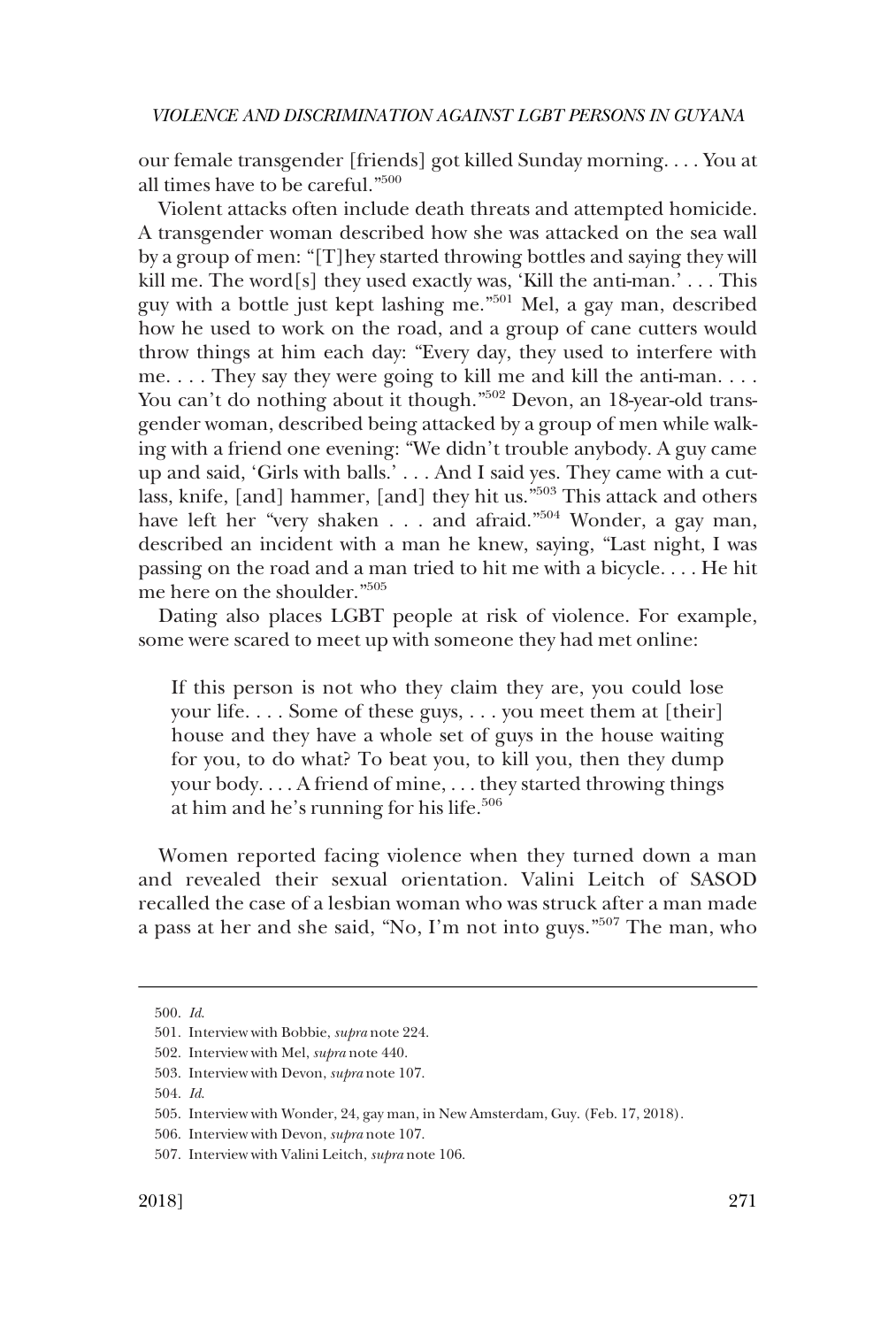was an army officer, came out of his vehicle with a beer bottle and hit her on the head.

Certain government officials were dismissive about the threat of violence faced by LGBT persons because of their sexual orientation or gender identity. Minister within the Ministry of Social Protection Hon. Keith Scott, M.P., said: "If there were two men who were kissing, there would be inward disgust at what they are seeing, but at the same time nobody [is] going to attack them."508

# 2. Threats and Violence Occurring in LGBT Persons' Homes

Even in their homes, LGBT persons are targets of violence. In 2013, a transgender man was tied up and burned to death in his house.<sup>509</sup> Before the attack, the man had confided his fears in a friend, who was trying to help him escape the area.

Others described how when they are home, passersby will throw things at their houses. A transgender woman who is well-known in her community said people frequently pelt her home with beer bottles: "They know I am living there. They are not pelting the people downstairs."510 Shania, a gay man, said sometimes at night, "You would hear a brick pelting on the roof. . . . They will pass and say, 'Anti-man living here.'<sup>"511</sup> Before eventually moving, he was afraid to be outside of his home on the porch or in his yard, as it made him a target of harassment: "They would say, 'anti-man, look at anti-man.' They would make songs with it at one point, . . . [saying] 'No anti-man wants to be in Sophia. Fire upon batty boys. Shoot them.'"512 Another interviewee described how a neighbor broke his windows, and a week later broke into his home: "The idea of him breaking into my apartment, that was scary."<sup>513</sup>

# 3. Violence Against LGBT Sex Workers

Many gay and transgender interviewees who engaged in sex work described being targets of violence on a regular basis from customers, intimate partners, and the public. Love, a 23-year-old gay man described how three of his friends who are sex workers had been

<sup>508.</sup> Interview with Hon. Keith Scott, M.P., Minister within the Ministry of Soc. Prot., *supra*  note 100.

<sup>509.</sup> Interview with Grace, *supra* note 108.

<sup>510.</sup> *Id*.

<sup>511.</sup> Interview with Shania, *supra* note 99.

<sup>512.</sup> *Id*.

<sup>513.</sup> Interview with Adam, *supra* note 18.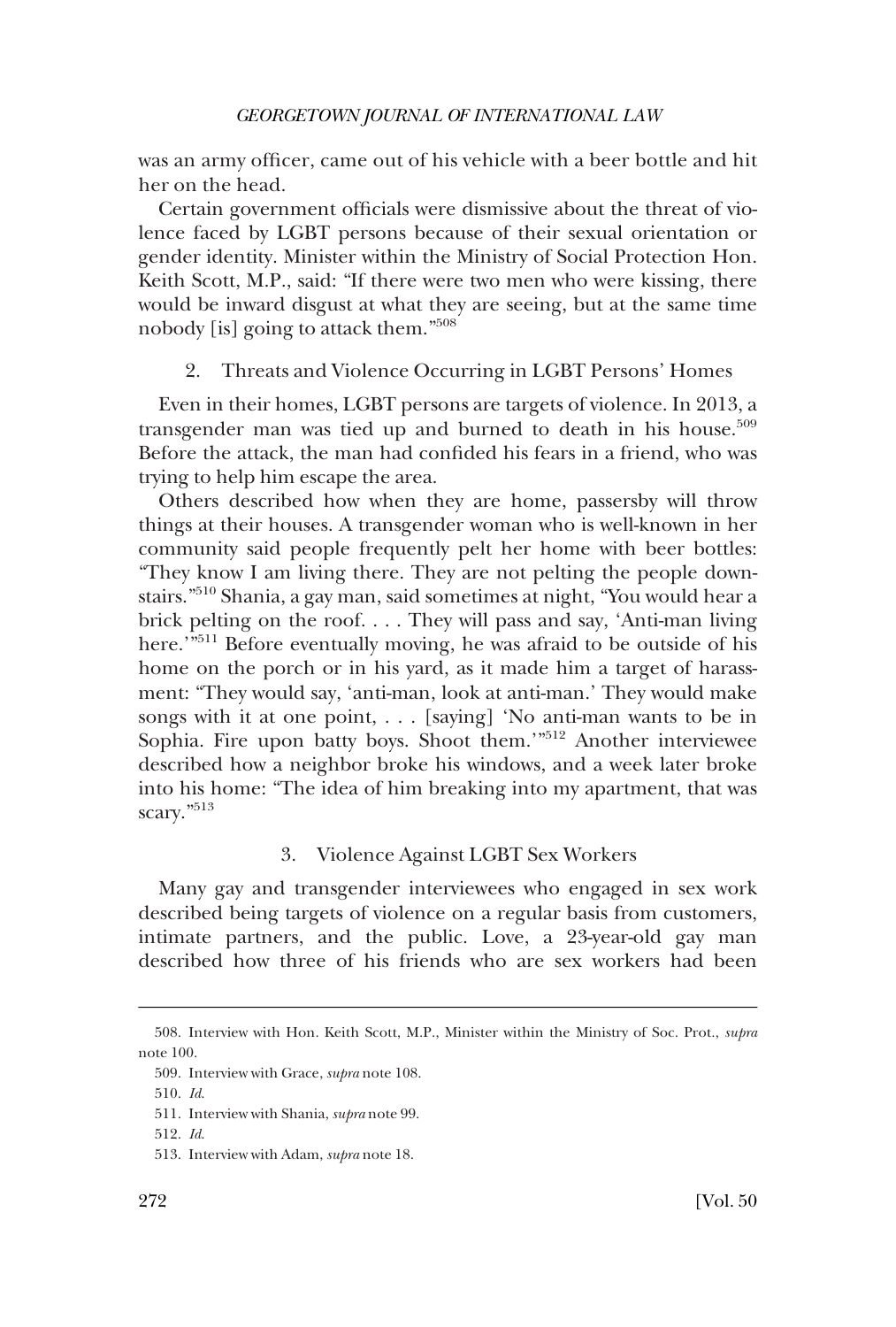stabbed.<sup>514</sup> Miglon, a social worker, has seen cases of transgender women being beaten and hospitalized after a male client realizes her sex; some have been beaten unconscious.<sup>515</sup> LGBT sex workers sometimes confront sadistic violence from clients, including beatings, knifings, and other forms of abuse.<sup>516</sup>

Violence can happen at any time. One transgender woman who is a sex worker in Georgetown said, "Last night, I got in a big fight with one of my clients because he didn't want to pay me. I didn't have any money to get back home. . . . He was trying to fight me. . . . He pulled out a long knife."517 She did not press the matter, fearing he would kill her. Another transgender woman recalled an incident several years ago when a transgender sex worker and her client were exiting a car, when a group of boys passed by and saw them: "She had to run for her life. She ran and jumped some fences just to save her life. . . . She went in a phone bank to hide, and these people were lighting tires with fire and looking for her to kill her."<sup>518</sup>

Some transgender sex workers form groups to try to protect each other. An individual who worked in one group said, "If I hadn't had that group, I wouldn't be here today because dozens have gone like that. Five days ago this happened – a guy was murdered in his home by someone who came to have sex with him."519

Many transgender sex workers also described facing violence from their intimate partners but felt like the justice system would not take their case seriously<sup>520</sup> and expressed hopelessness about their situation. Some interviewees showed the research team their scars from being beaten.521 In a case that gained national attention in 2014, a transgender woman's abusive ex-boyfriend stabbed and killed two of her close friends – who were transgender sex workers – before setting himself on  $fire<sup>.522</sup>$ 

In an interview, Hon. Keith Scott, M.P., downplayed the threat facing LGBT sex workers, saying:

<sup>514.</sup> Interview with Love, *supra* note 98.

<sup>515.</sup> Interview with Miglon, *supra* note 228.

<sup>516.</sup> Interview with Jordan, *supra* note 176.

<sup>517.</sup> Interview with Bobbie, *supra* note 224.

<sup>518.</sup> Interview with Toni, *supra* note 153.

<sup>519.</sup> Interview with Ricky, *supra* note 216.

<sup>520.</sup> Interview with Rose, *supra* note 177.

<sup>521.</sup> Interview with Bobbie, *supra* note 224.

<sup>522.</sup> See Jilted Man Murders Two, Kills Himself, STABROEK NEWS (July 21, 2014), https://www. [stabroeknews.com/2014/news/stories/07/21/jilted-man-murders-two-kills/.](https://www.stabroeknews.com/2014/news/stories/07/21/jilted-man-murders-two-kills/)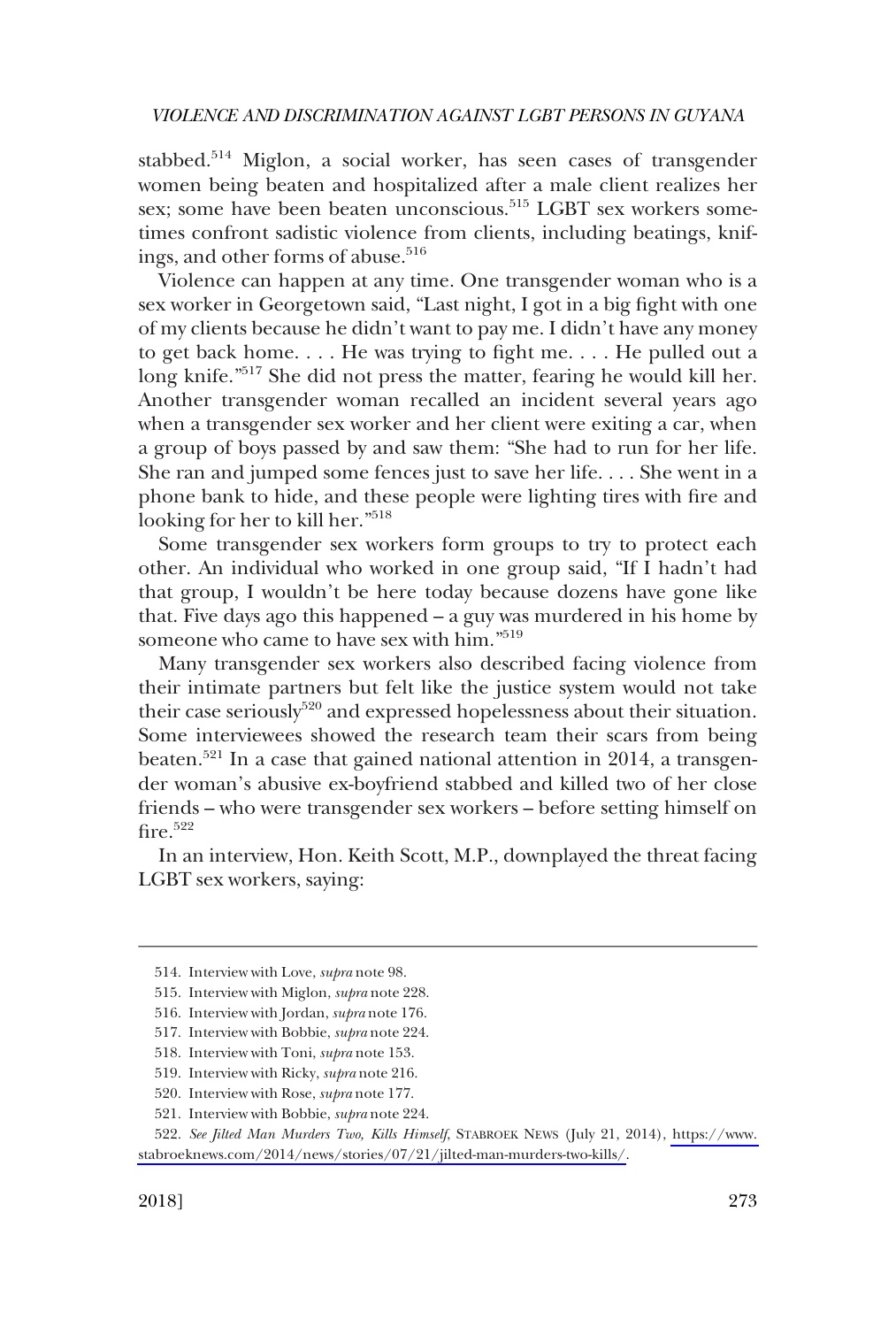I can give you examples about where the tolerance level is [high]. Tonight . . . go down by the Cathedral, by St. George's, . . . and you will see a million anti-man are allowed to ply right there. Ply their trade right there. If you go the entire length of King's Street you will see the same thing, nobody is beating them. . . . The laws protects them as citizens of Guyana equally as they protect anybody else.<sup>523</sup>

# E. *Harassment and Violence Impacts Rights to Life, Security, and Freedom of Expression*

Together, the effect of such widespread harassment and violence has a profound impact on LGBT persons' ability to live safely and freely in their own country. Many of the incidents above occurred in cities including Georgetown and other areas that the interviewees had considered safer than villages or towns in rural areas, where there is greater hostility toward LGBT persons. As a result of the pervasive harassment and threat of violence, many interviewees struggled with depression, suicide, and other mental health challenges stemming from the overwhelming fear and anxiety they face. One transgender woman who wished to seek asylum in the U.S. or U.K. said, "To be honest, in my own country, I don't feel safe. . . . [In public], people be smiling at you, but you don't know what they have in the back of their mind to come do to you."524

Direct experience with harassment and violence caused many interviewees to feel they could not express themselves publicly without facing dangerous repercussions, especially gay men and transgender women who would prefer to dress more feminine. Ricky, a gay man, shared, "In my community, you don't have MSM dressed as female. . . . They fear they're going to be targeted."525 Simply put: there is no place safe enough for LGBT persons to live a full, dignified life in Guyana.

## IV. CONCLUSION AND RECOMMENDATIONS

Violence and harassment against LGBT people are endemic in Guyanese society and jeopardize their security and ability to freely express their identity. The state has a positive obligation under international law to protect and promote the rights to life, security, and free

<sup>523.</sup> Interview with Hon. Keith Scott, M.P., Minister within the Ministry of Soc. Prot., *supra*  note 100.

<sup>524.</sup> Interview with Devon, *supra* note 107.

<sup>525.</sup> Interview with Ricky, *supra* note 216.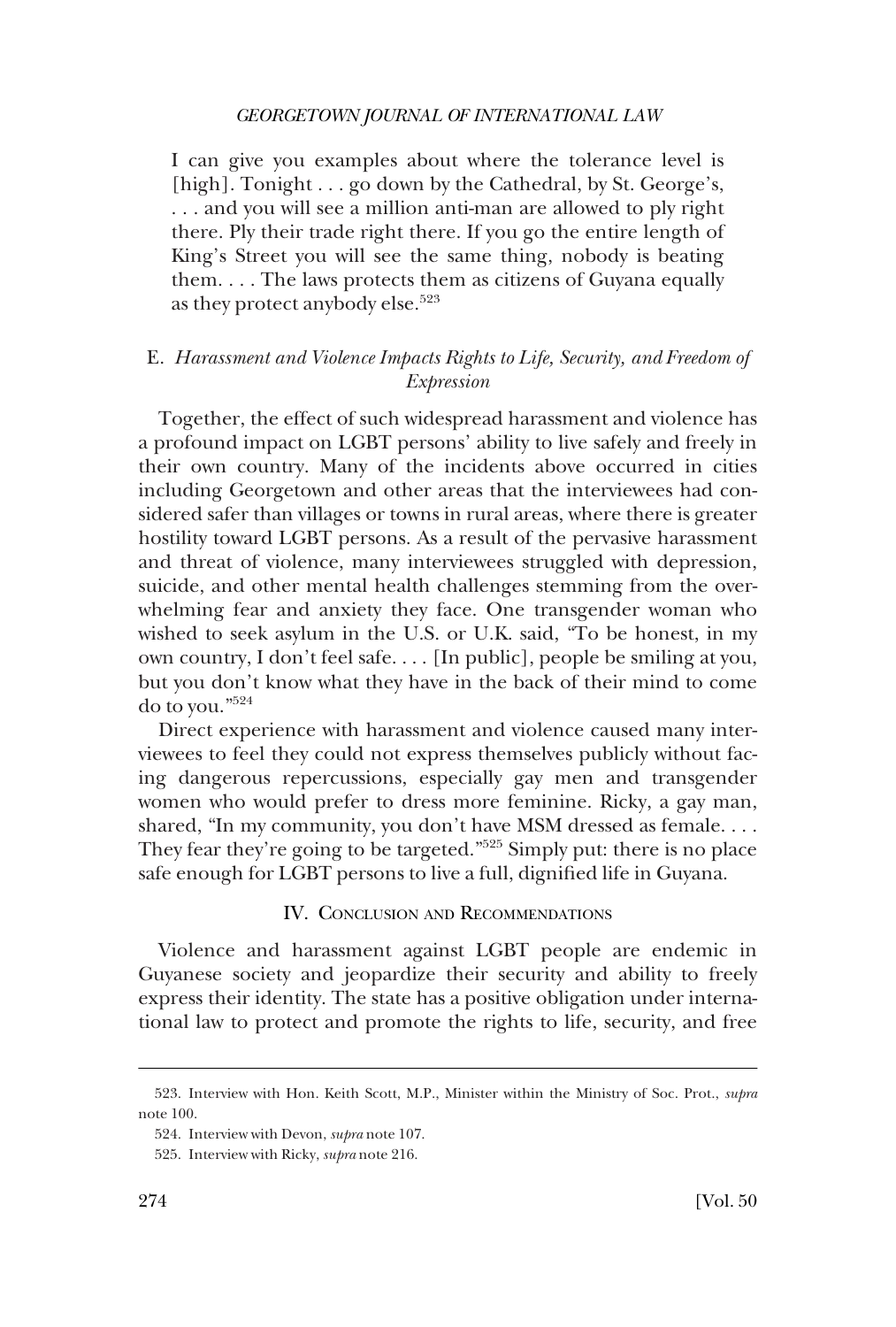expression, yet discriminatory laws and anti-LGBT prejudice create an enabling environment where such crimes against LGBT persons are rampant.

Based on these findings, recommended actions for the Guyanese Government, UN, and OAS are included in *Recommendations infra*.

The following chapter – *Impunity for Perpetrators and Access to Justice* – underscores the serious shortcomings of the State in providing actionable remedies for this violence. The lack of remedy only further perpetuates the cycle of violence.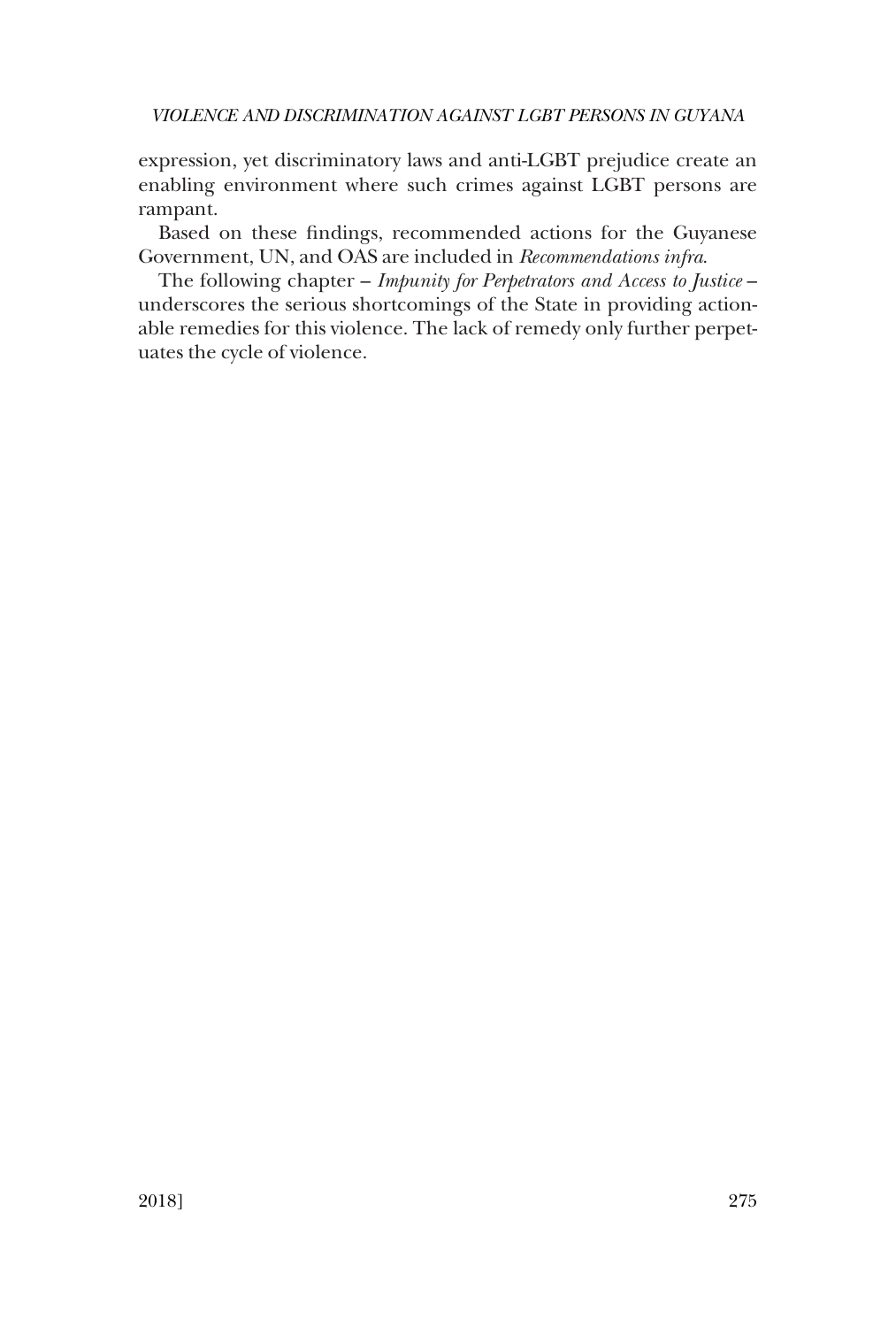FINDINGS: IMPUNITY FOR PERPETRATORS AND ACCESS TO JUSTICE

*"[The police harassed me at the station], that is normal in Guyana. It is wrong. . . . I should be treated as any other individual who comes to make a serious report. . . . But as a gay [or transgender] person, you totally receive other treatment. . . . This is the normal routine. When you decide that you want to go back again, you know what the procedure is. . . . They would say, 'that's because you're gay [or transgender] and were walking on the road.' 'Whatever happened to you, you looked for it, because of your sexuality.' 'If you were on the road, you were acting promiscuously and you looked for it.' And 'we busy, we really don't have [time] for you.' They would also say that they don't have enough police or cars."* 

*– Prince, 42, in Georgetown, Guyana*<sup>526</sup>

Most of the LGBT persons interviewed encountered significant barriers in accessing justice, particularly at police stations. LGBT persons sometimes face discrimination or outright refusals from police officers to take their reports. Many interviewees indicated that they were strongly deterred from reaching out to the police because of the amount of violence and discrimination suffered at the hands of law enforcement, which they felt unable to report as well. Consequently, LGBT persons also indicated great difficulty accessing courtrooms.

### I. LEGAL FRAMEWORK

# A. *Domestic Legal Framework*

## 1. Discriminatory Laws Hinder Access to Justice

Guyanese domestic legislation hinders the right of access to justice for persons with non-normative SOGIE in two ways. First, gaps, deficiencies, and the presence of discriminatory provisions in Guyana's laws disadvantage persons with non-normative SOGIE. As explained in the *Nondiscrimination and the Right to Dignity in International Law*  chapter, *supra*, the Criminal Law (Offences) Act criminalizes the act of men consensually having sex with other men in private,<sup>527</sup> which carries sentences ranging from two years to life imprisonment.<sup>528</sup> Cross-dressing is also criminalized under the Summary Jurisdiction (Offences) Act, which establishes monetary fines for publicly

<sup>526.</sup> Interview with Prince, *supra* note 97.

<sup>527.</sup> The Criminal Law (Offences) Act criminalizes same-sex intimacy between men (or "buggery"). Therefore, the law could apply to sex between gay men, bisexual men, transgender women, and cisgender men. Criminal Law (Offences) Act 1893, c. 8:01 (Guy.).

<sup>528.</sup> *Id*. §§ 353–354.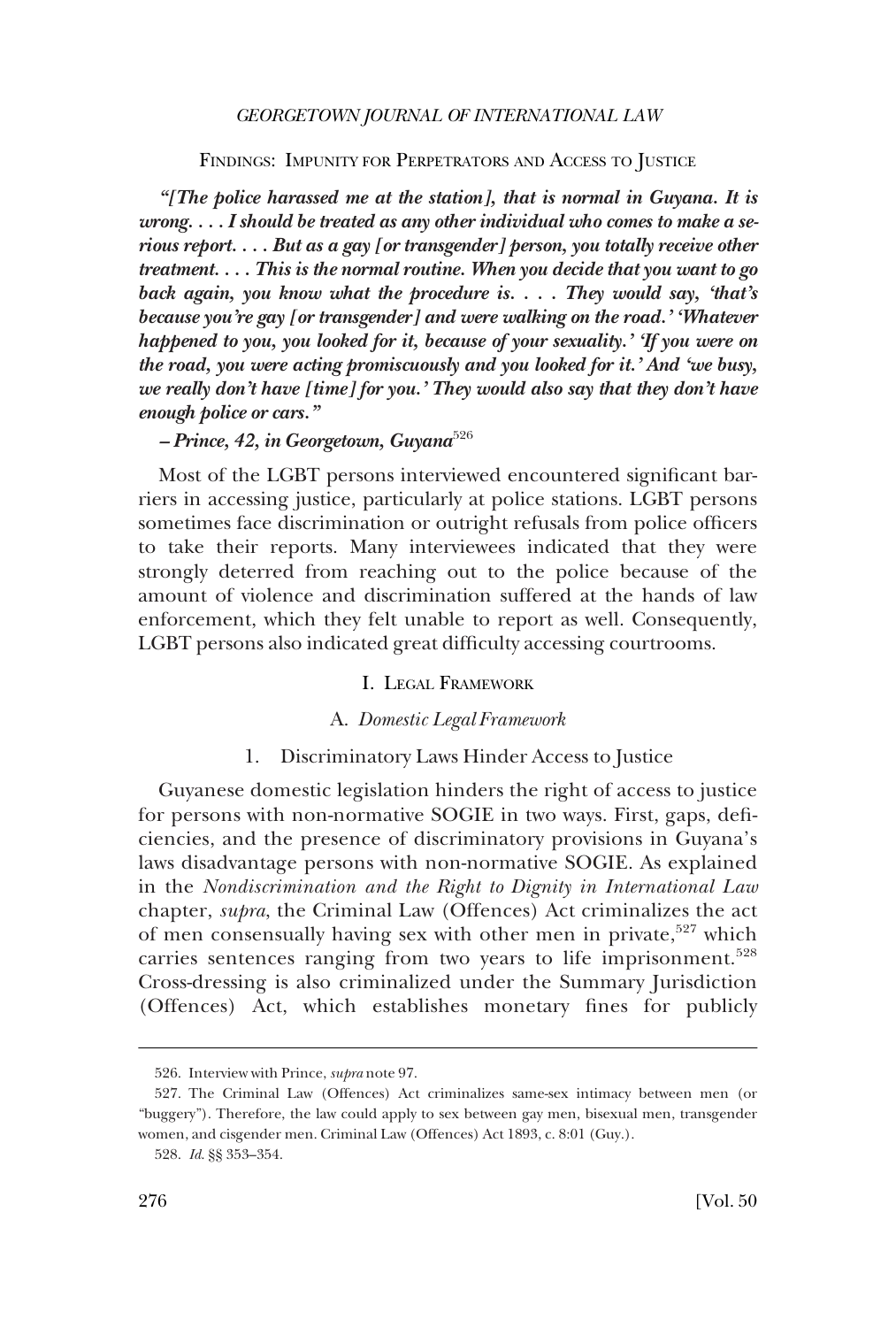appearing in clothes or attire traditionally associated with a different sex than that assigned at birth for "any improper purpose."<sup>529</sup> These discriminatory laws contribute to an environment of injustice and impunity for homophobic or transphobic crimes.<sup>530</sup> CSOs have repeatedly requested – including during Guyana's  $UPR^{531}$  – that the criminalization of cross-dressing be repealed as it facilitates arbitrary arrests, police harassment, and abuse, and that all allegations of hate crimes based on SOGIE be properly investigated.<sup>532</sup>

# 2. Lack of Remedy for Violations against LGBT Persons

Guyanese legislation contains a series of legal provisions that satisfy, at least on the surface, the State's obligation to provide adequate judicial remedies. However, these remedies are inefficient and, given a number of additional obstacles, ultimately do not guarantee LGBT persons' right of access to justice.

# *a. Non-existence of the Human Rights Commission*

Guyana's Constitution establishes a series of commissions intended to strengthen social justice and the rule of law in Guyana.533 These include commissions on Human Rights, Women and Gender Equality, Indigenous People, and Rights of the Child. The Human Rights Commission's mandate is to monitor Guyana's compliance with international human rights treaties.<sup>534</sup> The Constitution also provides a complaint mechanism by which persons whose rights have been violated under these international commitments can file a grievance with the Human Rights Commission.<sup>535</sup> However, the Human Rights Commission exists only on paper.<sup>536</sup>

<sup>529.</sup> Summary Jurisdiction (Offences) Act 1893, c. 8:02, § 153(1)(xlvii) (Guy.). Individuals can also be imprisoned if they are unable to pay the imposed monetary fine. Summary Jurisdiction (Procedure) Act 1893 c. 10:02, §§ 36, 38 (Guy.).

<sup>530.</sup> *See UPR 2015 Stakeholder Summary Prepared by the OHCHR*, *supra* note 311, ¶ 8.

<sup>531.</sup> *See Summary Prepared by the Office of the High Commissioner for Human Rights*, *supra* note 311, ¶ 3.

<sup>532.</sup> *See UPR 2015 Stakeholder Summary Prepared by the OHCHR*, *supra* note 311, ¶ 10.

<sup>533.</sup> GUY. CONST., *supra* note 25, c. 1:01, sch., art. 212.

<sup>534.</sup> These include international instruments that the Government accedes to, and those already acceded to and specified in the Constitution's Fourth Schedule. *See Human Rights Commission to Come on Stream*, GUY. CHRON. (Jan. 10, 2016), [http://guyanachronicle.com/2016/](http://guyanachronicle.com/2016/01/10/human-rights-commission-to-come-on-stream)  [01/10/human-rights-commission-to-come-on-stream.](http://guyanachronicle.com/2016/01/10/human-rights-commission-to-come-on-stream)

<sup>535.</sup> GUY. CONST. art. 154A(4).

<sup>536.</sup> Interview with Joel Simpson, *supra* note 5.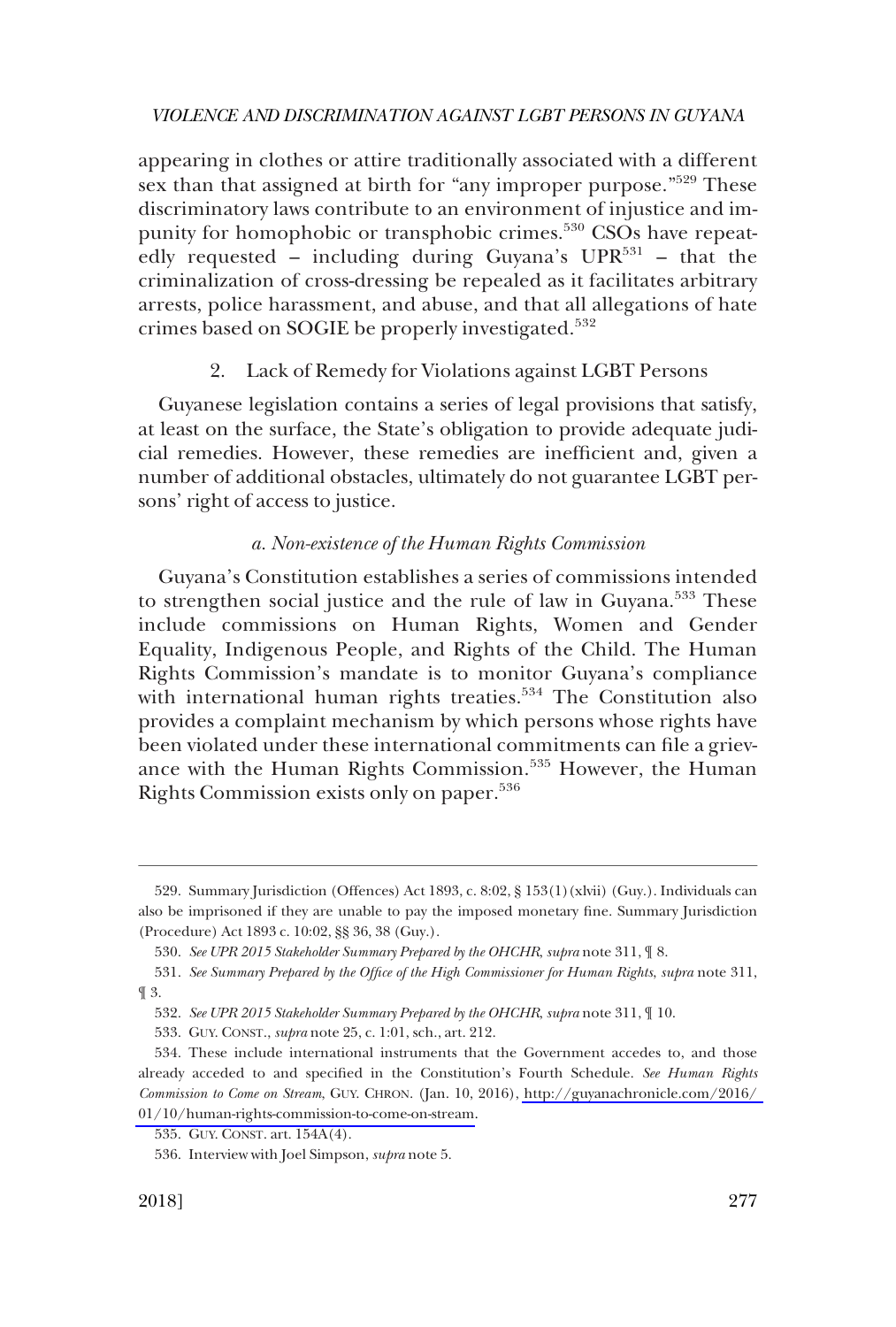## *b. Lack of Recourse for Grievances against the Guyana Police Force*

In Guyana, all persons have the right to press charges if a crime is committed against them. There is also a special complaint system to allege misconduct by the Guyanese Police Force.<sup>537</sup> However, CSOs have repeatedly expressed concern regarding reports of the police refusing to take complaints from LGBT persons and verbally abusing them.538 Others reported that police discrimination included a lack of timely investigations and cases left unsolved. For example, two transgender persons were injured in a drive-by shooting, for which the police took over a month after the complaint was filed to charge the perpetrators.539 Instances of complete failure to investigate were also reported: Between 2014 and 2015, SASOD documented five cases where the police did not investigate homophobic crimes when reported by a lesbian, a bisexual woman, and a transgender woman – one officer told the complainant to "change [her] lifestyle."540 In one case, police officers even "attempted to intimidate [the victim] and solicit bribes and sexual favors."541

As described earlier, Guyana must respect, protect, and fulfill the rights enumerated in international and regional instruments and provide redress for human rights violations without discrimination on the basis of sexual orientation, gender identity, or expression. Some of Guyana's domestic laws contravene these international and regional obligations and seriously impede the ability of LGBT persons to live free from the threat of violence and discrimination.

## B. *Guyana's International and Regional Obligations*

# 1. The Right to Liberty

The ICCPR guarantees the right to liberty, which concerns freedom from confinement, such as the right not to be subjected to arbitrary detention;<sup>542</sup> procedural rights upon arrest;<sup>543</sup> the right to a trial within a reasonable time;544 and the right to compensation for unlawful arrest

<sup>537.</sup> CHAMBERS OF THE DIRECTOR OF PUBLIC PROSECUTIONS, at, 4–6, *supra* note 89,

<sup>538.</sup> *See UPR 2015 Stakeholder Summary Prepared by the OHCHR*, *supra* note 311, ¶ 7 (statement by Amnesty International).

<sup>539.</sup> ON DEVIL'S ISLAND, *supra* note 96, ¶¶ 18–19.

<sup>540.</sup> SUFFERING IN SILENCE, *supra* note 289, at 5.

<sup>541.</sup> *Id*.

<sup>542.</sup> ICCPR, *supra* note 28, art. 9(1).

<sup>543.</sup> *Id*. art. 9(2).

<sup>544.</sup> *Id*. art. 9(3).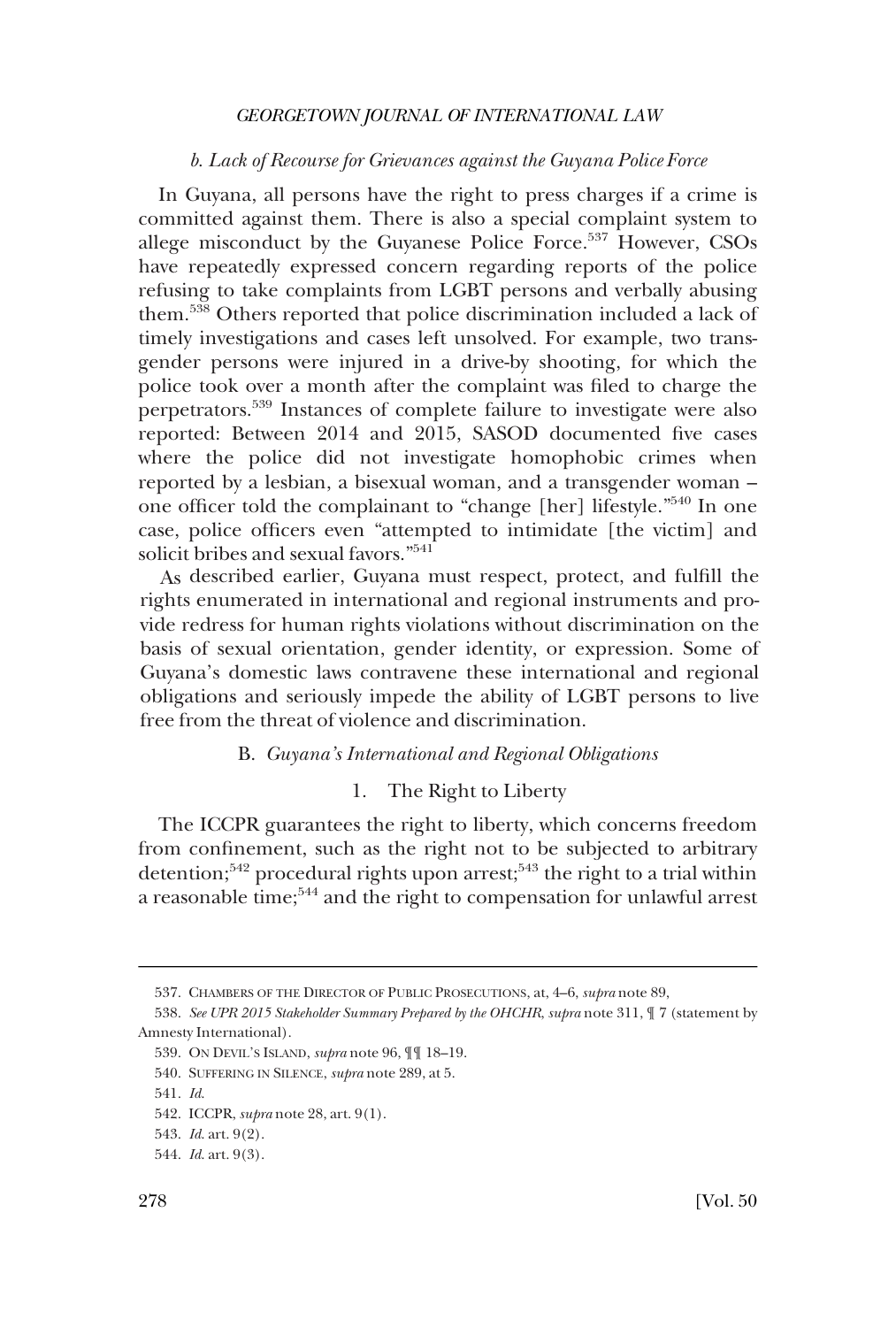or detention.545 States must refrain from arresting or detaining persons on discriminatory grounds, "including sexual orientation or gender identity."546 When individuals are legally detained, states must ensure humane treatment and "respect for the inherent dignity of the human person."547 These rights apply to "everyone," which includes "lesbian, gay, bisexual, and transgender persons."548

The right to liberty is also protected through Guyana's obligations within the Inter-American System, under Article 1 of the American Declaration.<sup>549</sup>

# 2. Access to Justice

Access to justice, both *de jure* and *de facto*, is essential to the realization of rights.<sup>550</sup> The ICCPR,<sup>551</sup> CERD,<sup>552</sup> CAT,<sup>553</sup> American Declaration,<sup>554</sup> and Convention of Belém do Pará<sup>555</sup> all guarantee the right to an effective remedy. Furthermore, states have an obligation to prevent, investigate, punish, and redress human rights violations, under the *due diligence* standard.556 This standard requires law enforcement to consider discriminatory motives – ensuring that crimes committed based on sexual orientation or gender identity are diligently investigated by collecting data on these crimes, protecting victims against reprisals, and publicly condemning such acts of violence.<sup>557</sup>

550. United Nations and the Rule of Law, https://www.un.org/ruleoflaw/themat-ic-areas/ [access-to-justice-and-rule-of-law-institutions/access-to-justice/](https://www.un.org/ruleoflaw/themat-ic-areas/access-to-justice-and-rule-of-law-institutions/access-to-justice/) (last visited Mar. 5, 2019); *see also* 

*Violence Against Lesbian, Gay, Bisexual, Trans and Intersex Persons in the Americas*, ¶ 458, *supra* note 19. 551. ICCPR, *supra* note 28, arts. 2(3), 14.

552. International Convention on the Elimination of All Forms of Racial Discrimination, art. 6, Dec. 21, 1965, 660 U.N.T.S. 195.

553. Convention Against Torture and Other Cruel, Inhuman or Degrading Treatment or Punishment, arts. 13–14, Dec. 10, 1948, 1465 U.N.T.S. 85.

554. American Declaration, *supra* note 58, arts. XVII and XVIII.

555. Convention of Belém do Pará, *supra* note 426, art. 4(c).

556. *OHCHR Report on Discrimination and Violence*, *supra* note 27, ¶ 11. For examples of cases applying the due diligence standard, see Maria da Penha Maia Fernandes v. Brazil, Case 12.051, Inter-Am. Comm'n H.R., Report No. 54/01, OEA/Ser.L/V/II.111, doc. 20 rev. ¶¶ 43–44, 55–57 (2001); González et al. ("Cotton Field") v. Mexico, Preliminary Objection, Merits, Reparations and Costs, Judgment, Inter-Am. Ct. H.R. (ser. C) no. 205, ¶ 252 (Nov. 16, 2009).

557. *OHCHR Report on Discrimination and Violence*, *supra* note 27, ¶ 11.

<sup>545.</sup> *Id*. art. 9(5).

<sup>546.</sup> *OHCHR Report on Discrimination and Violence*, *supra* note 27, ¶ 15.

<sup>547.</sup> ICCPR, *supra* note 28, art. 10.

<sup>548.</sup> *General Comment No. 35*, *supra* note 420, ¶ 3.

<sup>549.</sup> American Declaration, *supra* note 58, art. I.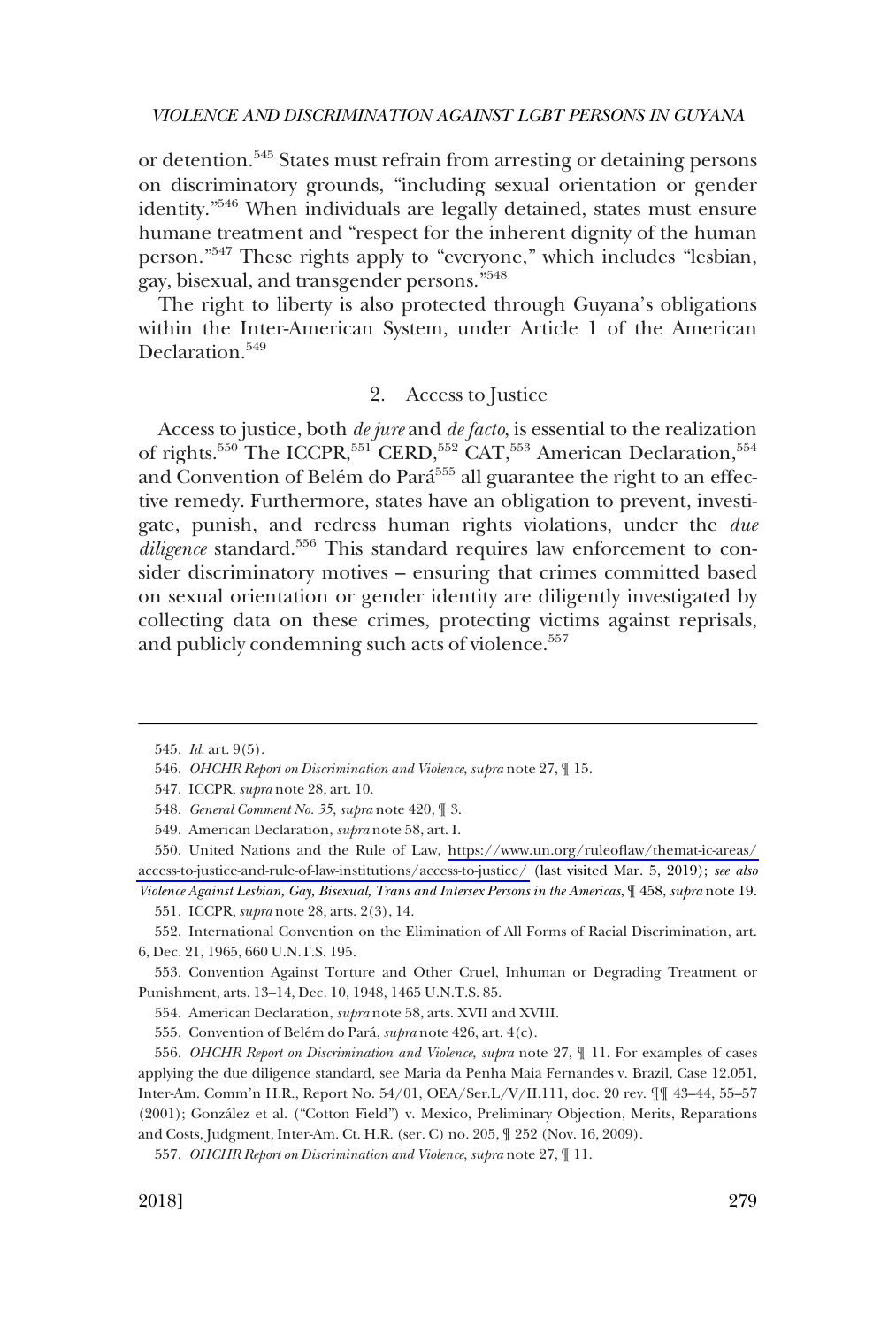"Much of the violence against LGBT persons [is] fueled by socio-cultural norms, and discriminatory laws reinforce these homophobic and transphobic prejudices."558 Those discriminatory laws, including the criminalization of cross-dressing and same-sex intimacy between consenting adults, fuel further violence by impeding access to justice. Enforcing those laws can also lead to police corruption,559 and prevent victims of human rights violations from reporting crimes motivated by their actual or perceived SOGIE for fear of being criminalized in return. The social stigma against homosexuality furthered by those laws makes victims reluctant to test existing redress mechanisms, like the Police Complaints Authority and the Police Service Commission.<sup>560</sup> The U.N. Human Rights Committee, in its 2000 concluding observations to Guyana, particularly focused on the Police Complaints Authority and recommended Guyana include detailed information about its role and functions, as well as "measures taken to ensure its independence and impartiality, its relationship with other police investigative mechanisms and the implementation and effectiveness of its decisions and recommendations."<sup>561</sup>

Access to justice is crucially important for marginalized groups,<sup>562</sup> as exclusion is both a "cause, and a consequence of a range of mutually reinforcing human rights violations."563 In this way, the lack of accessible justice remedies increases these communities' vulnerability to poverty and exclusion, thereby furthering violations of their rights in a vicious circle. Accessing justice can help protect their enjoyment of the whole spectrum of human rights. However, most LGBT interviewees had lost trust in the police due to police harassment both *inside* and *outside* the police station, especially after further struggling to report such incidents to the Police Complaints Authority. The interviewees described multiple systematic barriers that LGBT persons face in accessing justice – from discriminatory laws creating an intimidating environment to police negligence during the reporting process. LGBT

<sup>558.</sup> *See UPR 2015 Stakeholder Summary Prepared by the OHCHR*, *supra* note 311, ¶ 6.

<sup>559.</sup> ON DEVIL'S ISLAND, *supra* note 96, ¶¶ 13–14 (discussing officers demanding bribes from men found in compromising positions in exchange for not pressing charges against them).

<sup>560.</sup> SOC'Y AGAINST SEXUAL ORIENTATION DISCRIMINATION [SASOD] ET AL., DISCRIMINATION IN THE ENJOYMENT OF ECONOMIC, SOCIAL AND CULTURAL RIGHTS IN GUYANA: A JOINT SUBMISSION TO THE INTER-AMERICAN COMMISSION ON HUMAN RIGHTS 10 (2015).

<sup>561.</sup> Human Rights Comm., *Concluding Observations of the Human Rights Committee: Guyana*, ¶ 11, U.N. Doc. CCPR/C/79/Add.121 (Apr., 25, 2000).

<sup>562.</sup> Magdalena Sepu´lveda Carmona, *Report of the Special Rapporteur on Extreme Poverty and Human Rights*, ¶ 5, U.N. Doc. A/67/278 (Aug. 9, 2012).

<sup>563.</sup> *Id*. ¶ 4.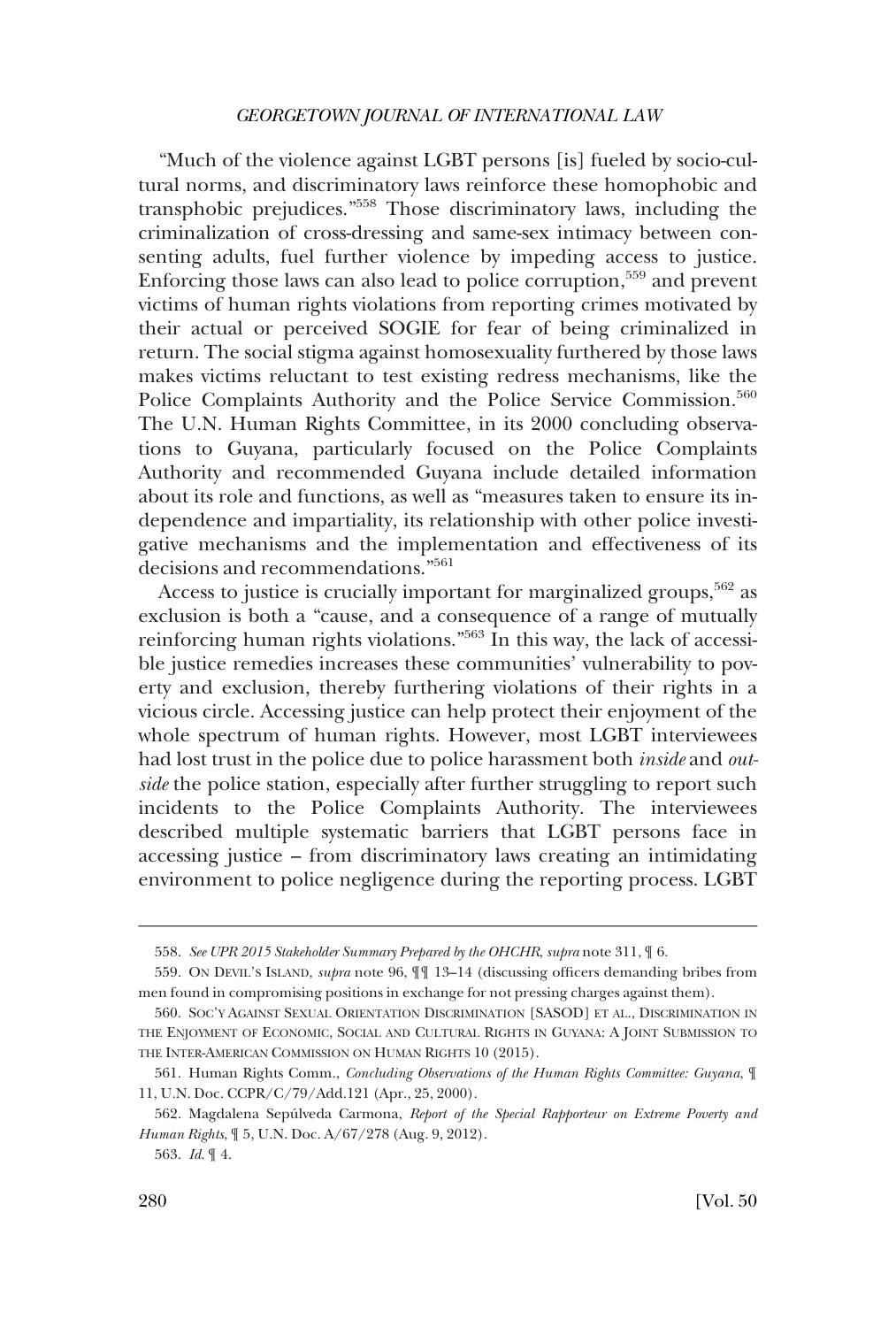persons who attempt to report crimes encounter issues when filing complaints at the police station, lack of investigation, and issues accessing courts of justice.

These factors contribute to an overall environment of impunity for perpetrators of crimes against LGBT individuals, further fueling mistrust in the police and justice system.

## II. FINDINGS

#### A. *Discriminatory Laws and Police Abuse: A Deterring Environment*

### 1. Intimidation Through Discriminatory Laws

Enforcing discriminatory laws against LGBT persons contributes to an environment of injustice and impunity for homophobic or transphobic crimes.564 It facilitates arbitrary arrests, police harassment, and abuse.565 It therefore deters LGBT persons from reporting crimes to the police, fearing further victimization and criminalization. The U.N. has advised countries with such laws to impose a moratorium on them, as they impede LGBT persons' access to justice.<sup>566</sup>

For example, Guyana's anti-vagrancy and loitering laws are used to disproportionately target or threaten LGBT persons in the streets.<sup>567</sup> Paul Williams, Crime Chief of Guyana, confirmed these laws are still enforced: "If a person is found in a public place and cannot give a proper reason for that from 8 p.m. to 8 a.m., they can be charged with loitering."568 However, Williams denied these laws are used to target LGBT persons: "Most times, police pass them by car and do nothing!"569 He also said no one had been charged for sex work in the last five years.<sup>570</sup>

The law criminalizing "cross-dressing" for "any improper purpose"<sup>571</sup> is also used to disproportionately target or threaten transgender persons.572 Williams confirmed this is still an offence in Guyana: "They can [cross-dress], but in hiding. Women can be allowed to wear men['s] attire, but when it comes to men wearing women attire, that's

<sup>564.</sup> *UPR 2015 Stakeholder Summary Prepared by the OHCHR*, *supra* note 311, ¶ 8.

<sup>565.</sup> *Id*. ¶ 10.

<sup>566.</sup> UNAIDS, *supra* note 417, at 1.

<sup>567.</sup> CARRICO, *supra* note 88, at 9.

<sup>568.</sup> Interview with Paul Williams, Crime Chief, Guyana Police Force, in Georgetown, Guy. (Feb. 16, 2018).

<sup>569.</sup> *Id*.

<sup>570.</sup> *Id*.

<sup>571.</sup> Summary Jurisdiction (Offences) Act 1893, c. 8:02, § 153(1)(xlvii).

<sup>572.</sup> CARRICO, *supra* note 88, at 9.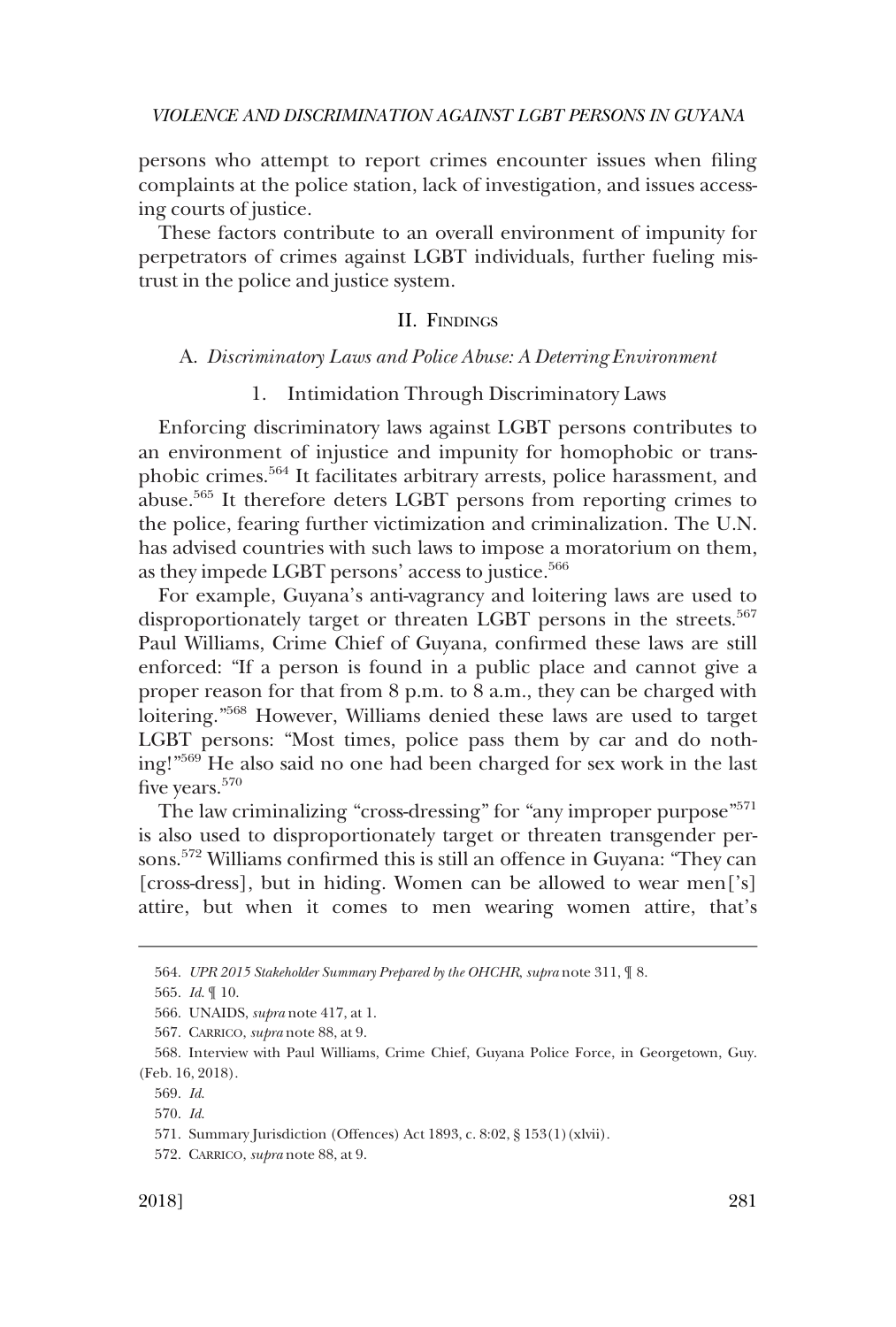problematic because you can highly distinguish that this is a man. It's an offence of course."<sup>573</sup> However, the text of the statute applies equally to men "appear[ing] in female attire" and to women "appear[ing] in male attire."574 According to Williams, these laws are not "really" enforced until "it is a problem."575 Williams continued, "We understand to respect them [cross-dressers]."<sup>576</sup> According to him, police officers are trained to issue a warning when encountering someone who is "cross-dressing" – "you know there's a law, get out and don't let me see you back there again in that attire."577 However, police officers must prosecute "cross-dressing" "because [they] swear to uphold the law [criminalizing cross-dressing] and one of the objectives of the [police] force is to prosecute offenders."578

The law criminalizing same-sex consensual sexual relationships is discussed in *Difficulties in Reporting Same-Sex Violence infra*.

## 2. Police Abuse in Custody Fuels Mistrust

LGBT persons' mistrust in the police is also rooted in mistreatment suffered while in custody, a constant threat given the criminalization of their existence in Guyana.

Rita, a transgender woman who works at GTU in Vreed-en-Hoop, said, "It's more harsh upon LGBT people if you are . . . in the lock-up." 579 She mentioned police officers do not give transgender persons water or food, for fear of seeming too LGBT-friendly or "look[ing] like they are promoting you, they are supporting you."580 A transgender woman also mentioned she was subjected to verbal abuse once in custody: "Once they pick you up and realize you're [transgender] or a sex worker, they be like 'put this thing down there, put this thing on the bench.' They don't say 'this person' or 'this guy.' They just be like 'this thing' like I'm nothing."<sup>581</sup>

On top of police mistreatment in custody, LGBT persons are also denied their procedural rights. Rose, a transgender woman, explained: "When the Guyanese police approaches you they don't approach you

<sup>573.</sup> Interview with Paul Williams, Crime Chief, *supra* note 562.

<sup>574.</sup> Summary Jurisdiction (Offences) Act § 153(1)(xlvii) (Guy.).

<sup>575.</sup> Interview with Paul Williams, Crime Chief, *supra* note 562.

<sup>576.</sup> *Id*.

<sup>577.</sup> *Id*.

<sup>578.</sup> Interview with Seelall Persaud, Former Commissioner of Police of Guyana, Guyana Police Force, in Georgetown, Guy. (Feb. 19, 2018).

<sup>579.</sup> Interview with Rita, *supra* note 148.

<sup>580.</sup> *Id*.

<sup>581.</sup> Interview with Bobbie, *supra* note 224.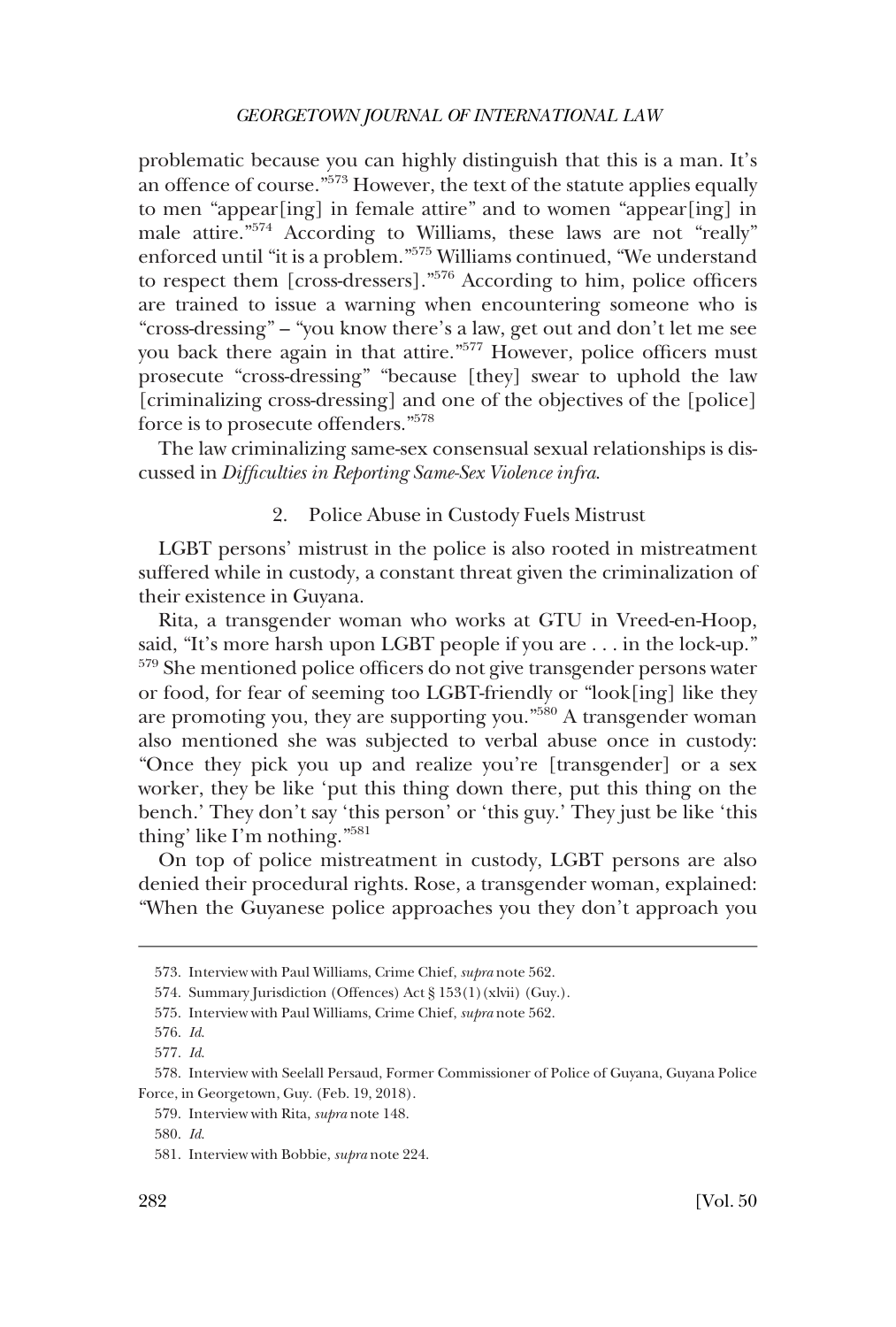in a professional manner. On TV, when the police in the U.S. comes [to arrest you], they say their name, they show their badge, but the Guyanese police behaves arrogant, they come, hold you, pull you, insult you."582 Adam, a gay man, recalled one time in 2007 where he was held in custody for "disrespecting an officer," and was not told about his rights to see a lawyer or a doctor. He said, "We Guyanese, we don't really know the laws as well, so the police is getting off sometimes. Back then I wasn't fully educated on the law  $\dots$  I didn't know [my rights]."<sup>583</sup>

These incidents of violence and discrimination at the hands of law enforcement deter LGBT persons from reporting crimes – and those who attempt to do so face tremendous difficulties.

## B. *Difficulties Reporting Crime*

The most important and consistent trend LGBT interviewees shared was the extreme difficulty they faced in accessing justice. The first obstacle is at the police station, when attempting to file a report.

The research team interviewed Seelall Persaud, former Commissioner of Police of Guyana,584 and the eight members of his Executive Leadership Team, as well as Paul Williams, Crime Chief, who all denied any challenges facing LGBT persons who wish to make reports. According to Williams, LGBT persons are now much more comfortable with reaching out to the police in Guyana, "because they see there's a cooperation compared to before."585 To him, this is due to greater increased sensitization, education, and training, including in the police academy. As a result, police officers in Guyana today are "aware, and get an understanding and appreciation of issues faced by LGBT people."586 However, he acknowledged there were a number of rules regarding police conduct, both on- and off-duty, that "some [officers] are [still] totally ignorant [of], [they are] very lawless and disrespectful, . . . [but] education [has] helped."587

Williams acknowledged that reports might not be taken at a police station because of officers' personal bias: "There are cases where indeed the police themselves operate on personality, they don't show

<sup>582.</sup> Interview with Rose, *supra* note 177.

<sup>583.</sup> Interview with Adam, *supra* note 18.

<sup>584.</sup> Seelall Persaud was Commissioner of Police of Guyana at the time of his interview with the research team on February 19, 2018. He retired on March 5, 2018. Throughout this report, he is referred to as former Commissioner of Police.

<sup>585.</sup> Interview with Paul Williams, Crime Chief, *supra* note 562.

<sup>586.</sup> *Id*.

<sup>587.</sup> *Id*.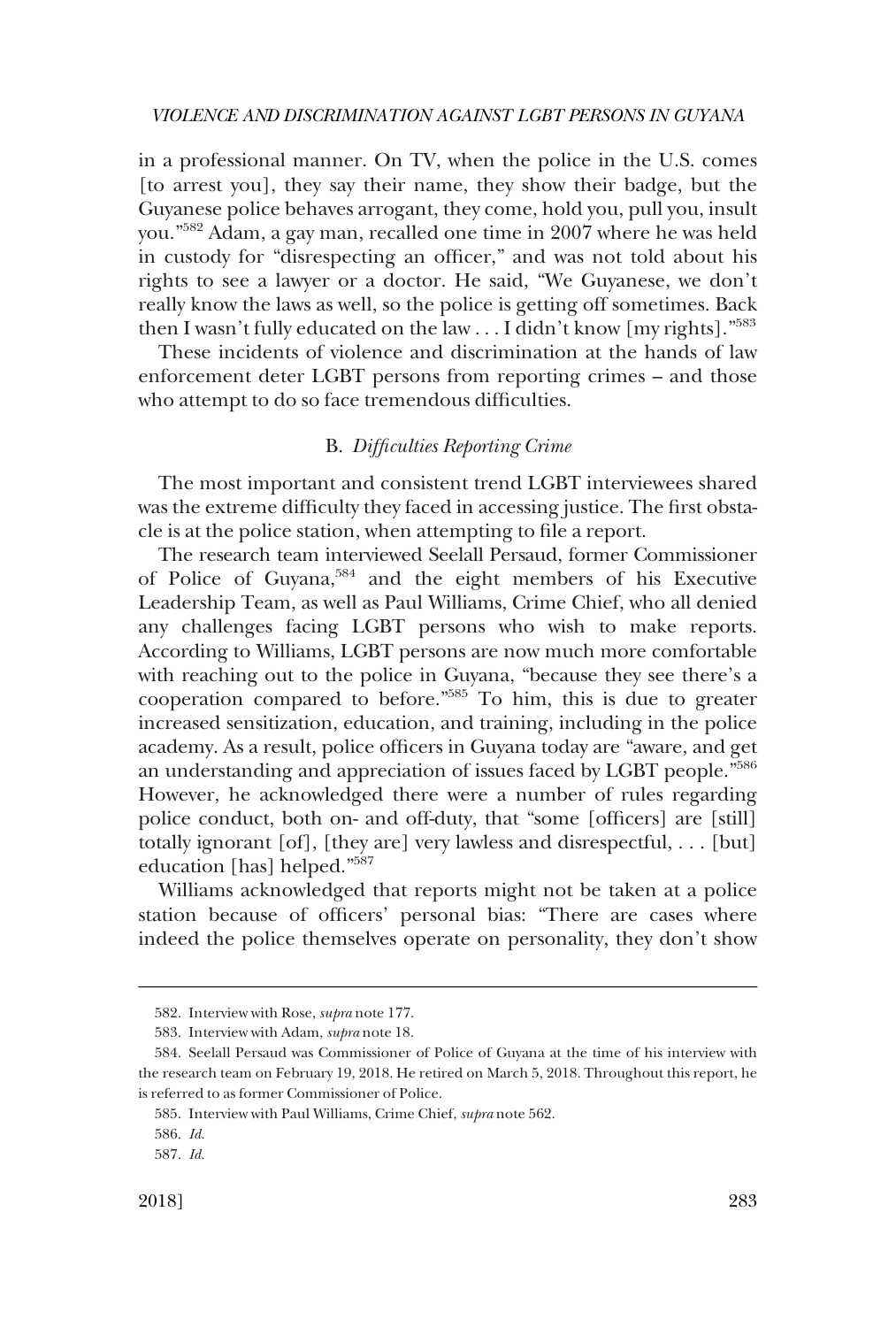respect for transgender persons. Because of the culture, religious beliefs, they don't show respect."<sup>588</sup> He also said LGBT persons sometimes do not "properly engage with the police."589 Williams noted, "The most common [form of police misconduct] is neglect of duty; for instance taking reports and saying 'Come back tomorrow to follow up,' fully knowing the police officer wouldn't be there tomorrow."<sup>590</sup> However, he said that he has never personally witnessed a coworker mistreat or discriminate against anyone, as he formerly designed and delivered trainings, and because most of the Police Force would not behave this way in front of him since they "know . . . what I expect."<sup>591</sup> Despite receiving training on respecting every person who enters a police station, many police officers blatantly disregard these rules, as highlighted by LGBT interviewees' testimonies.

## 1. Barriers to Reporting Crimes

One significant factor that deters LGBT persons from reporting crimes is that police discrimination *outside* of the police station is common. Clement, a gay man, said, "Police harass us so we don't feel like they care about us."592 He recalled that one of his gay friends was with his partner in his car by the sea wall when a police officer threatened to charge them "because male to male penetrative sex is a crime here!"593 The couple was brought to the station where they were held for six hours until one of their fathers came and intervened. Clement also said his stepfather, who is a police officer, told him how he "found two guys making out and they threatened [the two men] to have them charged [with buggery]."594

When LGBT persons do attempt to report crimes, they face additional hurdles. The first is physical: some LGBT persons reported not being allowed to enter the police station because of their actual or perceived SOGIE. For example, Rose, a transgender woman, once went to report that her phone was stolen, and the police "[did not] even let [her] pass the door. They said they are 'fed up with transgender people always making allegations.' Often, they don't take your report, [and] chase you out of the station."595 She was finally able to report the

594. *Id*.

<sup>588.</sup> *Id*.

<sup>589.</sup> *Id*.

<sup>590.</sup> *Id*.

<sup>591.</sup> *Id*.

<sup>592.</sup> Interview with Clement, *supra* note 169.

<sup>593.</sup> *Id*.

<sup>595.</sup> Interview with Rose, *supra* note 177.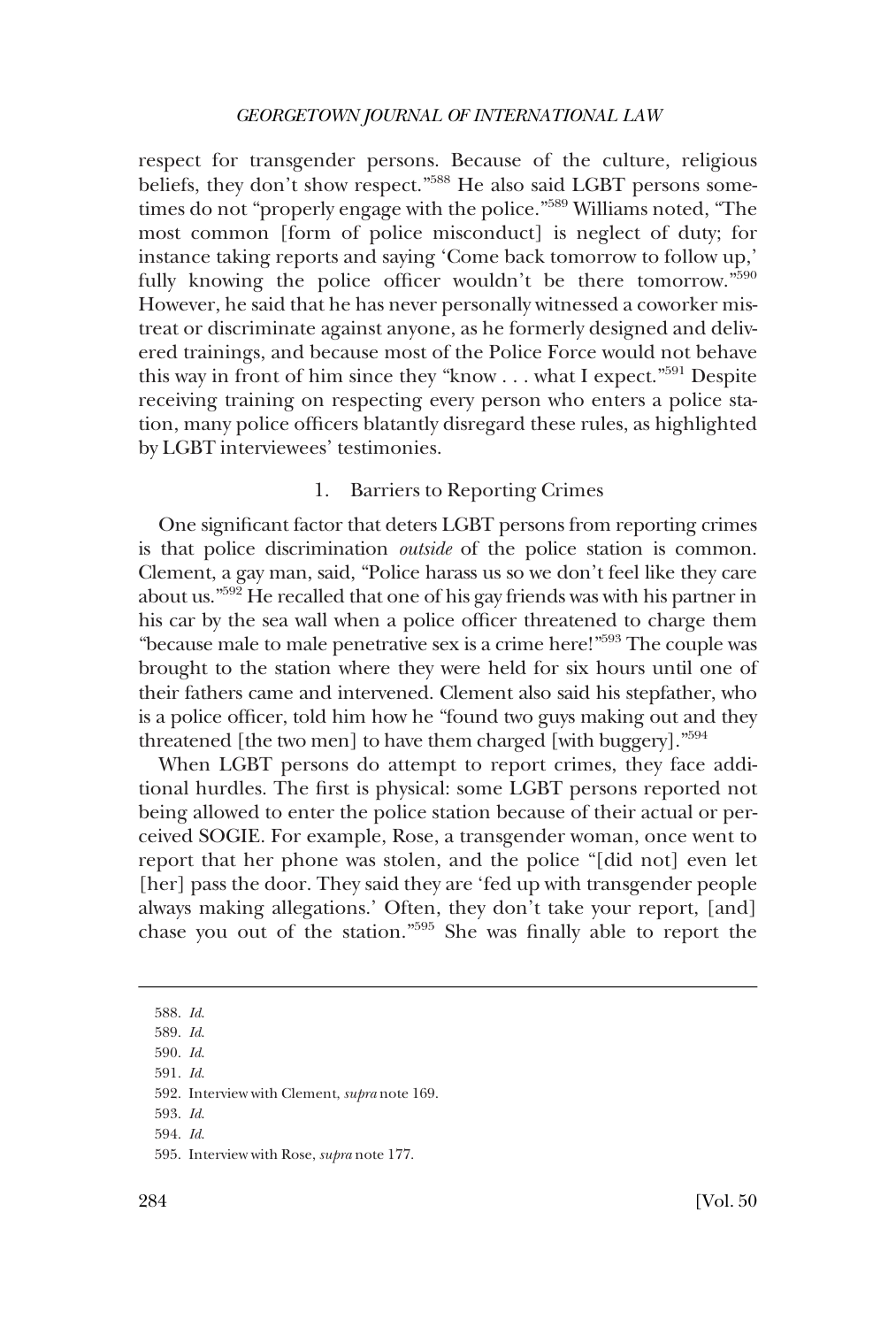robbery when accompanied by GTU staff. Twinkle, a transgender woman who works at GTU, explained that when she goes to the station to help LGBT persons file reports, the minute the police see her they will say, "Don't come in here! Don't let them people come in here!"<sup>596</sup> Grace, another transgender woman, waited two to three hours outside the police station, after being told, "Wait, we have better things to do,"597 while the officers let in other, non-LGBT persons.

When LGBT persons do manage to enter the police facilities, they reported facing verbal abuse by police officers. When Adam, a gay man, tried to report an incident of harassment and violence in a public park, the police officers were only concerned with his sexual orientation: "They [ask] me 'Why am I being an anti-man?' They tell me I am a boy, I should be a boy, I should go chase girls instead of boys."598 After experiencing several reactions like this, Adam gave up on the police: "Reporting . . . would make no sense. . . . We [gay men] know that we don't get no justice. . . . We report and report and report and never reach [results]."599 Aparna, a transgender woman, encountered the same issue when trying to report a physical attack outside of a friend's wedding; the police officer asked her: "You are gay, why? You should be at your house in some dark hole. Why you got to go out in society?'"600 While some officers are supportive, Aparna said most mock LGBT persons trying to make a report: "They say things like 'You should be a man,' and things like that."<sup>601</sup> Toni, a transgender woman, also described degrading and discriminatory treatment from police officers whom she approached for help: "They will start laughing, they will start sucking their teeth [making offensive noises]."<sup>602</sup>

Shania, a gay man, shared that when friends attempted to report a robbery, the police twisted the story to blame them: "[Once they] know that I am gay, then [they] say I robbed the man and now I am coming to say that the man robbed me."603 Another time, the police brushed off a report saying that "th[ese] boys are in a relationship . . . so it is like he is right for what he has done to me."604 Because of instances like these, LGBT persons are afraid to report crimes to the police, fearing

<sup>596.</sup> Interview with Twinkle Kissoon, *supra* note 235.

<sup>597.</sup> Interview with Grace, *supra* note 108.

<sup>598.</sup> Interview with Adam, *supra* note 18.

<sup>599.</sup> *Id*.

<sup>600.</sup> Interview with Aparna, *supra* note 150.

<sup>601.</sup> Interview with Grace, *supra* note 108.

<sup>602.</sup> Interview with Toni, *supra* note 153.

<sup>603.</sup> Interview with Shania, *supra* note 99.

<sup>604.</sup> *Id*.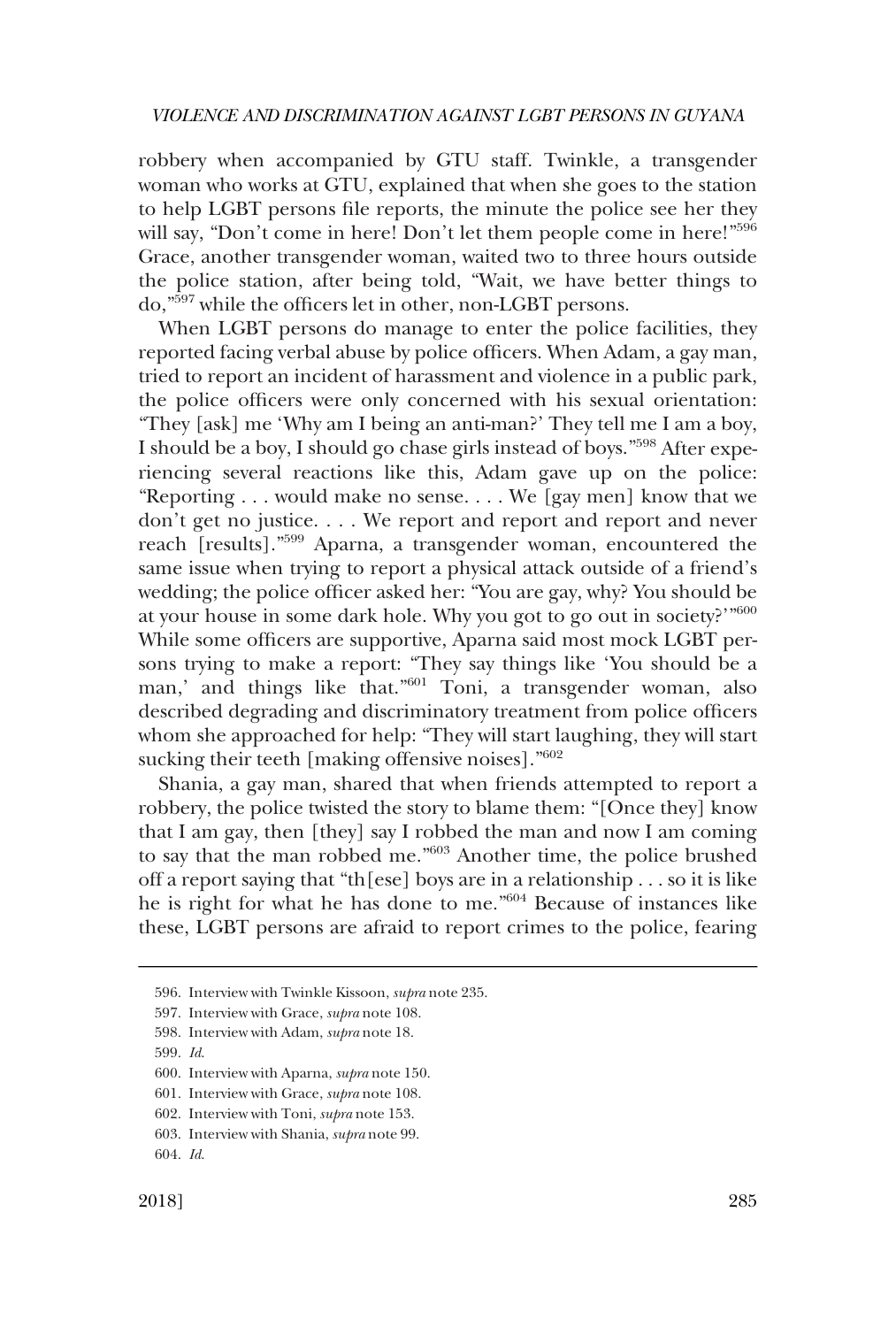further victimization because they are not confident their rights will be respected, explained Karen de Souza of Red Thread.<sup>605</sup>

In 2013, the New Amsterdam police humiliated Aparna, a transgender woman, when she tried making a report against boys who assaulted her on the road while she was dressed in female attire:

That night we went to the station . . . to make a report. There were four . . . policemen at the station and they make [a] mockery out of me. They told me to stand on the table, they had a long table, and they told me to stand on the table and they were beating the table into a rhythm and [while] they were beating the table we had to strip. We had to strip the woman's clothes that we had on. And they left me naked and sent me home. Naked, naked, naked. . . . The police told me we had to . . . go home naked, naked as we [were] born. . . . I was [so full of] shame, shame, shame, shame.<sup>606</sup>

Shania, a gay man, gave up on reporting following a humiliating experience reporting a physical attack in Sophia, in 2013.<sup>607</sup> When Shania was again brutally assaulted in Sophia in 2017, he did not reach out to the police: "What sense that will make? . . . Why deal [with] the whole embarrassment?"608 Because Shania felt the police could not protect him in Sophia, he moved to Georgetown, where he said at least nobody knew him.609

Interviewees said police officers have outright refused to take reports from LGBT persons, or at least have given them a hard time before agreeing to take a report. Anil Persaud, a gay man who works at SASOD, explained: "Often times the reports aren't even taken, just laughed off. It's funny for some police officers for an LGBT person to walk into a police station to make a report."<sup>610</sup> A transgender woman described attempting to report violence and harassment to the police in Georgetown "like digging a hole to fill a hole. . . . You're being discriminated against there and when you go and seek refuge [at the police station], it's the same thing."611 She said police officers are disrespectful towards LGBT persons, make them wait for hours, and sometimes

<sup>605.</sup> Interview with Karen de Souza, *supra* note 109.

<sup>606.</sup> Interview with Aparna, *supra* note 150.

<sup>607.</sup> Interview with Shania, *supra* note 99.

<sup>608.</sup> *Id*.

<sup>609.</sup> *Id*.

<sup>610.</sup> Interview with Anil Persaud, *supra* note 103.

<sup>611.</sup> Interview with Charlie, *supra* note 465.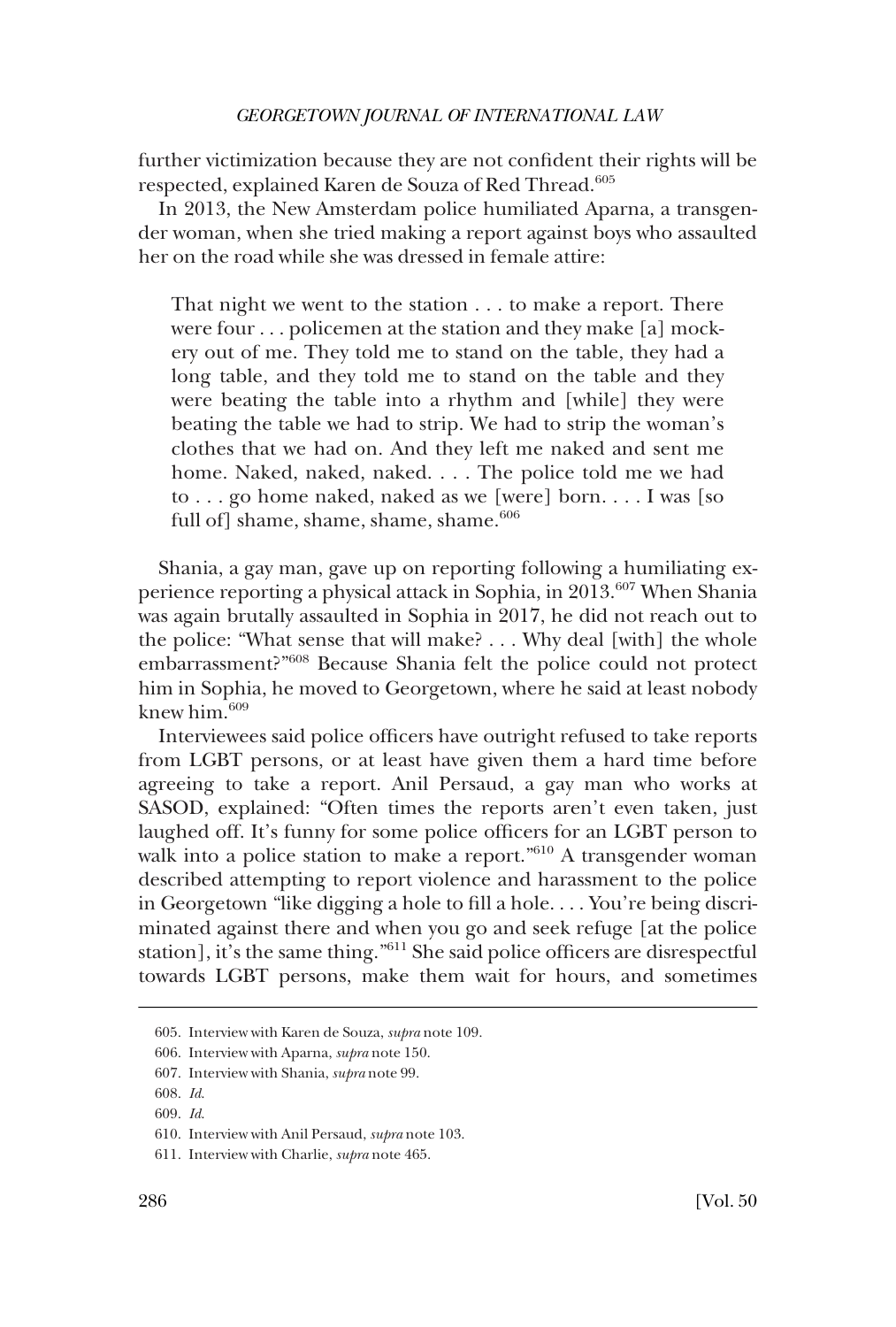chase them out of the station. "It becomes null and void . . . if you go to file a complaint, they won't end up charging anyone."<sup>612</sup>

Aparna, a transgender woman, had similar experiences reporting to the police in New Amsterdam: "[The police] don't take no statement, they just hear it through this ear and it passes through the next ear.<sup>"613</sup> Jordan, a gay man, tried to make a report to the police in Georgetown after being beaten outside of a bar, and was told to "come back the next day, and the next day to come back, and the next day, and eventually the matter was just squashed."614 Jordan gave up on reporting to the police: "I wouldn't get no justice. If I go and say 'Officer' they will [suck their] teeth and [not] say anything. . . . They don't take us [gay people] serious[ly]."615 Ann, a transgender woman, also said the police in Vreed-en-Hoop would not take her reports and refused to protect LGBT persons. Her partner had threatened her several times with a knife, and the police "always say they're coming to arrest him and they never turn up. And I keep waiting, calling, calling, and they never turn up."616

Twinkle explained that when LGBT persons make reports to the police "until you . . . protest and make them [do something], they will not really hear your voice."<sup>617</sup> She said she would like to see higherranked officers encourage their fellow agents to behave properly: "The lower ones, they're very disrespectful."<sup>618</sup> Echoing Twinkle's statement, Arun, a gay man, said LGBT persons have to put up a fight and protest before the police will acknowledge their rights at the police station in Vreed-en-Hoop: "It is not so peaceful. . . . There is corruption, and a war, before we can actually have our rights."<sup>619</sup> Arun also mentioned that LGBT persons need someone accompanying them to the police station to be taken seriously: "If . . . you go by yourself, the police doesn't help you because you are LGBT."620 Shania also mentioned that being accompanied by a SASOD employee helped when he reported harassment and death threats in 2013 at the Sophia police station: "When I [initially] made the report [by myself], . . .

<sup>612.</sup> *Id*.

<sup>613.</sup> Interview with Aparna, *supra* note 150.

<sup>614.</sup> Interview with Jordan, *supra* note 176.

<sup>615.</sup> *Id*.

<sup>616.</sup> Interview with Ann, *supra* note 262.

<sup>617.</sup> Interview with Twinkle Kissoon, *supra* note 235.

<sup>618.</sup> *Id*.

<sup>619.</sup> Interview with Arun, *supra* note 158.

<sup>620.</sup> *Id*.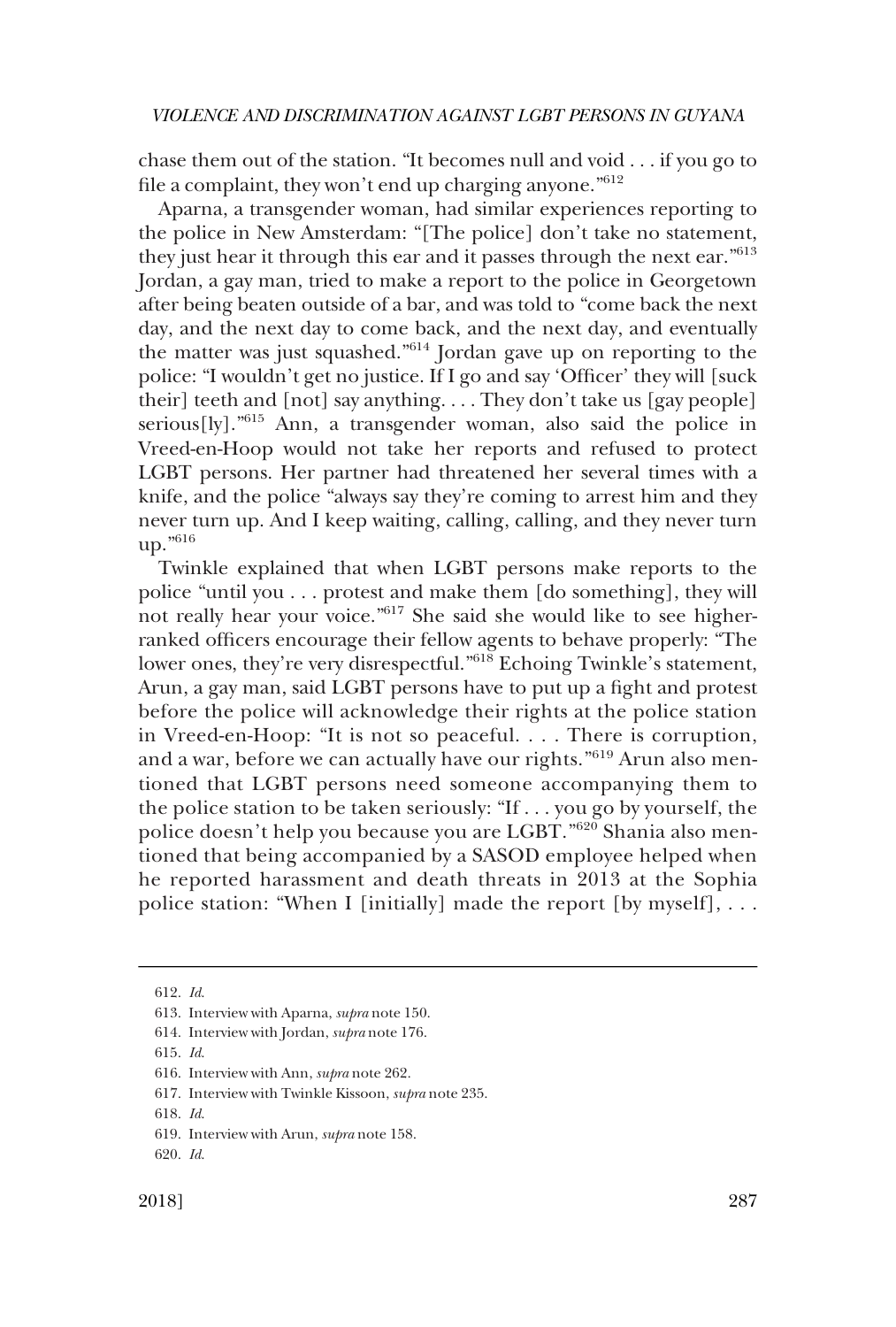nothing happened," but with SASOD present, the officers will "take it serious $[1v]$ ."<sup>621</sup>

LGBT interviewees reported officers would often be dismissive, saying that they are busy or do not have the physical means to help (usually, a vehicle). A transgender woman, who was assaulted by several men and hit in the face with a bottle (resulting in a wound for which she had to get seven stiches), went to the police station immediately after the incident. Officers had told her on a previous occasion that she must make a report at the police station before going to the hospital, otherwise her report could not be taken. However, this time she was told that she had to first go to the hospital before being allowed to make a report. She went to the police station the following morning and recalled, "[Senior police officers] asked questions, nothing concerning the incident, [such as] 'She is a woman?'"622 Prince, a gay man who was accompanying her, told the officers they were not providing professional service. "The senior officer, when she realized that what I am saying is true, she get up and started to take the report. She gave her word and promised that they are going to try to get a vehicle to go in the area and do a random check."623 Prince and his friend were told to come back by 12 p.m. that day, but when they did, they were told it was a busy time.  $\rm ^{624}$ 

Shania, a gay man, shared an incident from 2013 where no officers were available to take his report when he first went to the station. The second time he tried, the officers told him they did not have a car and he would need to bring one if he wanted them to confront his attackers – although there was a police vehicle visibly parked in the compound.<sup>625</sup> The staff person from SASOD who accompanied Shania took the officer's badge number and asked to see the commander of the station. Only then did the police officers finally take the matter seriously.<sup>626</sup> A similar situation occurred in November 2017, when Grace's colleague was verbally and physically abused by his neighbor because of his sexual orientation. When the neighbor tried to burn her colleague's house down, Grace, who is a transgender woman, went to the police station to report the matter. The police officer told her he did not have a car, but "if we could get a taxi, he would

<sup>621.</sup> Interview with Shania, *supra* note 99.

<sup>622.</sup> Interview with Prince, *supra* note 97.

<sup>623.</sup> *Id*.

<sup>624.</sup> *Id*.

<sup>625.</sup> Interview with Shania, *supra* note 99.

<sup>626.</sup> *Id*.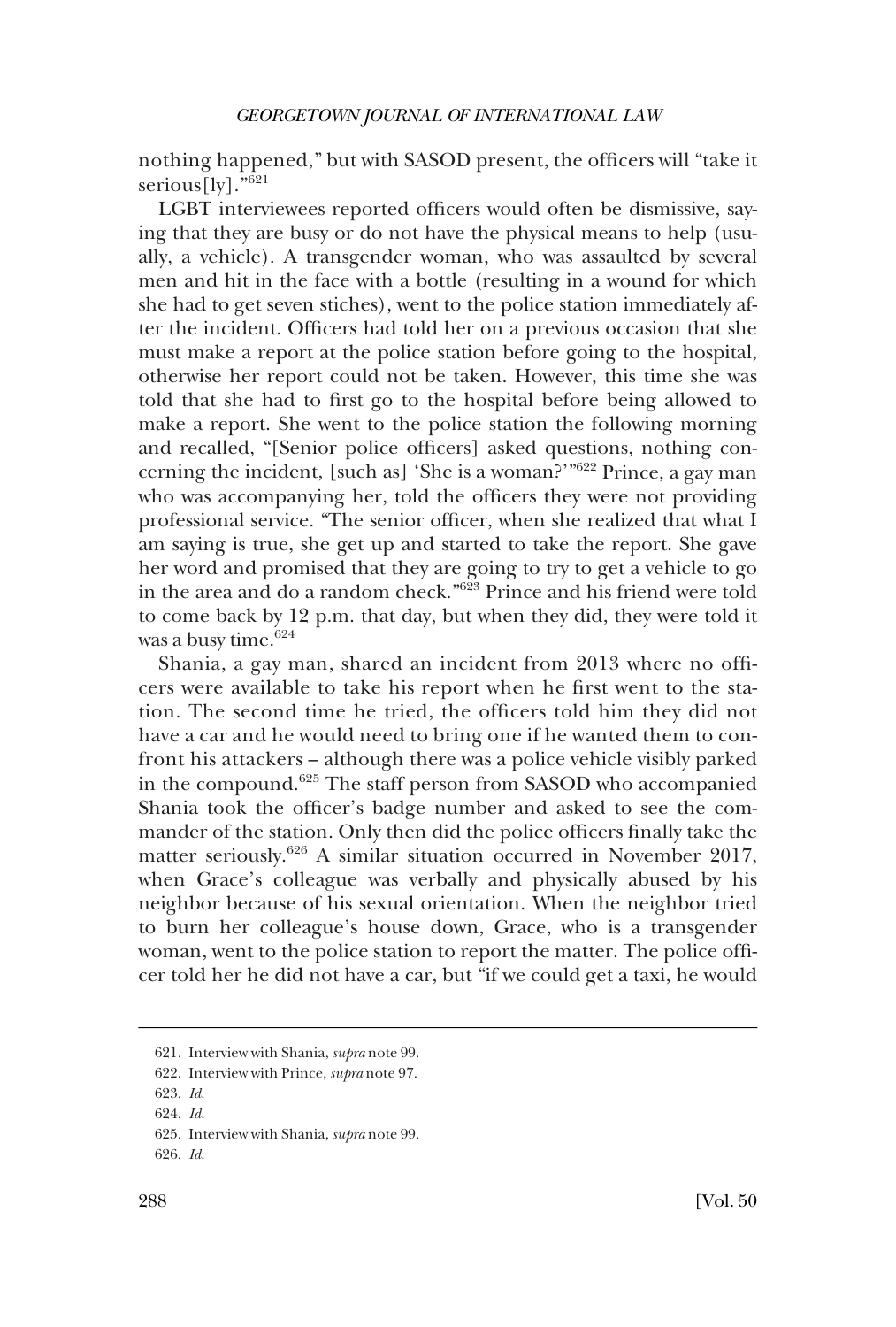send two police."627 She had to take the matter into her own hands and find a taxi to get police action.

Many LGBT interviewees stated they have given up reporting to the police; unless they knew someone or could bribe police officers, they asserted that reporting was futile.

### 2. Difficulties in Reporting Same-sex Violence

Laws criminalizing same-sex consensual relations between adults are extremely discriminatory and dangerous. They deter men who have sex with men (MSM) from reporting same-sex violence for fear of being charged with "buggery," thereby fueling an environment of impunity. Paul Williams, Crime Chief, said that although that law is still on the books, "We're finding that the new Sexual Offences Act of 2010 is [more] preferable than using the Buggery Act [criminalizing same-sex consensual sexual relations in private] to deal with persons [who have been] sexually violated."628 He explained the move was also motivated by the fact that "most times a person who was raped didn't complain because of fear of being charged [with] the buggery offence. Now with the Sexual Offences Act, they can [lodge a complaint],"629 because rape in the criminal code covers same-sex rape. Seelall Persaud, former Commissioner of Police of Guyana, said prosecuting MSM under the law criminalizing same-sex consensual sexual relations in private has always been rare.<sup>630</sup> However, there is no internal policy against prosecuting on the basis of this law.

Williams also explained that the Domestic Violence Act does not differentiate between same-sex and heterosexual violence: "If there's a relationship established, this is domestic violence. There is no discrimination. . . . This is even [true] for transgender persons. We respect each and every relationship in that regard."631

However, LGBT interviewees provided accounts where they were not taken seriously when trying to report same-sex intimate partner violence. Jamie, a lesbian, explained why she does not want to report anymore: "I'm not afraid, I just don't want to deal with the discrimination. They say, 'You shouldn't be coming here to talk about you and a female.'"632 She said the police would not help and would express

<sup>627.</sup> Interview with Grace, *supra* note 108.

<sup>628.</sup> Interview with Paul Williams, Crime Chief, *supra* note 562.

<sup>629.</sup> *Id*.

<sup>630.</sup> Interview with Seelall Persaud, Former Commissioner of Police of Guyana, *supra* note 572.

<sup>631.</sup> Interview with Paul Williams, Crime Chief, *supra* note 562.

<sup>632.</sup> Interview with Jamie, *supra* note 186.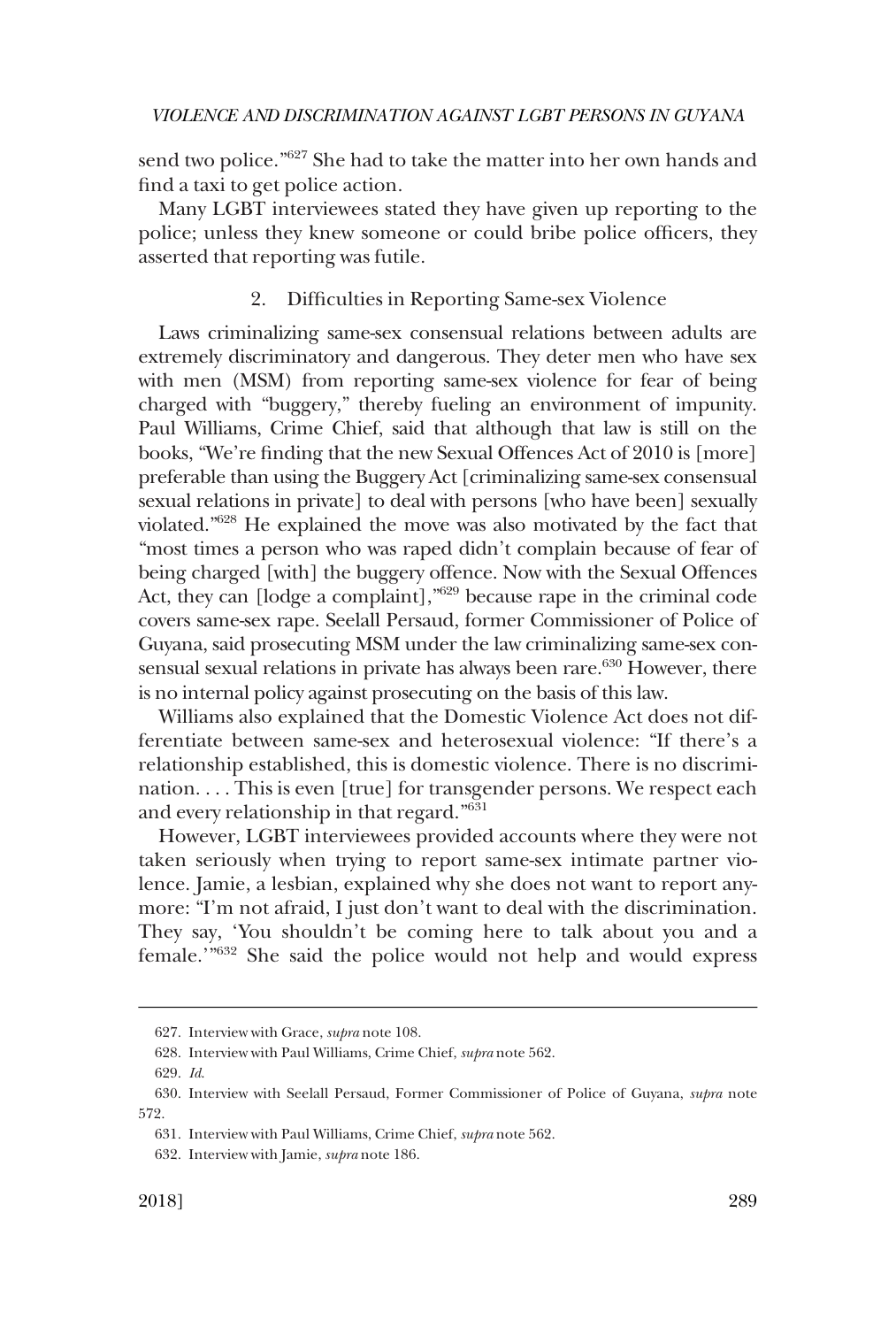satisfaction that LGBT persons are experiencing violence: "[The police] think the LGBT community is a joke. . . . They don't take it serious[ly]. If anything wrong happen[s] between people of the same sex [they're happy] because [it's good it happened to them] because they're living in sin."633 When Jamie was dating a girl, she filed a restraining order against her. When she went to court, a policeman asked her, "Are you a boy or a girl?" Frustrated, Jamie responded: "I am here dealing with a matter and I think you should deal with that and not my sexuality."<sup>634</sup>

An employee at Comforting Hearts also shared interactions with LGBT survivors of violence. A gay man seeking to make a complaint against another man will be afraid to report such violence, thinking the police will dismiss his case: "The perception among MSM is that they can't go to the police station and report abuse because of their sexual orientation. They're just going to be chased out."635 Comforting Hearts has tried to raise the issue with police officers in New Amsterdam where the organization is based, and "some of them tacitly or subtly acknowledge that yes, they probably could be guilty of such behavior."636 However, the employee mentioned that Comforting Hearts worked with two lesbians in 2017, for whom there was quick police action. He said this is mostly because being a lesbian is "generally more socially acceptable, [than being MSM]. That's the perception among police. When we worked with them, I think they understood the importance of treating everybody equally and they pledged to do that."637

## 3. Using Contacts or Bribes to Facilitate Making Reports

The pervasive obstacles LGBT persons face when reporting mean that they need, and often are made to feel indebted towards, police officers who are willing to help them. Many felt the only way to successfully report matters to the police is by knowing an officer on duty – "if not, you're doomed."638 In fact, most of the positive experiences reported with police occurred because of such personal relationships. For example, Love, a gay man, reported his violent partner to the police in Georgetown: "Before they knew who I was, they were like 'Why is this anti-man coming to the station?' . . . A few persons where laughing."

<sup>633.</sup> *Id*.

<sup>634.</sup> *Id*.

<sup>635.</sup> Interview with Anonymous, *supra* note 355.

<sup>636.</sup> *Id*.

<sup>637.</sup> *Id*.

<sup>638.</sup> Interview with Adam, *supra* note 18.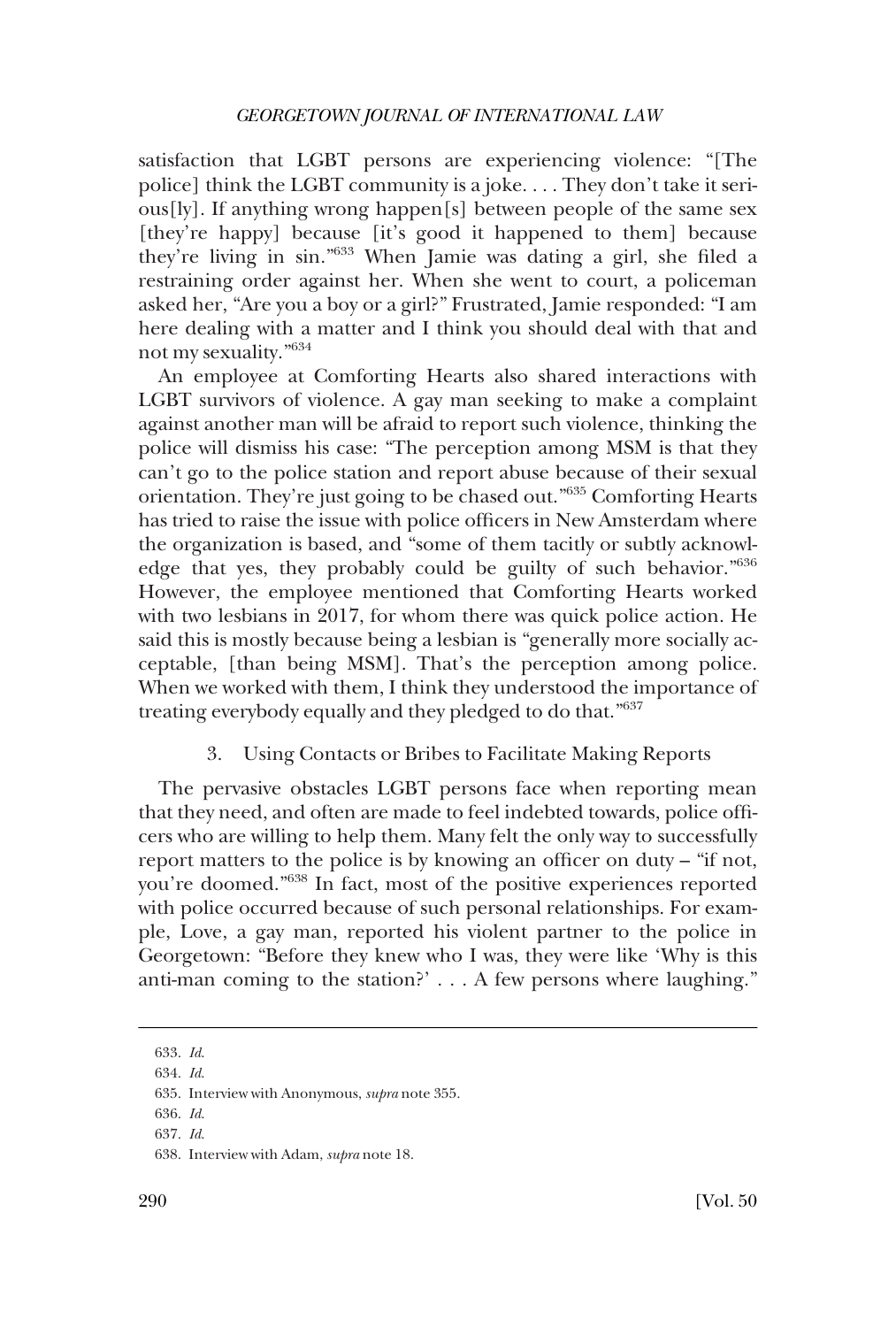When the police officer found out Love's cousin, who outranked him, worked at their station, "he started to take statements and . . . [went to] arrest [my partner]."639 Love said his cousin may be understanding because "he is [also] gay, not openly gay, but he is . . . so when I call him, he comes to my rescue.... He knows the struggle that we face."<sup>640</sup> Adam, a gay man, received help from an officer he knew and who organized a patrol to apprehend one of his attackers, who spent 72 hours in jail as a result; "I think at least justice was served."<sup>641</sup> Aparna, a transgender woman, also had positive experiences with the police as she is friends with three officers in New Amsterdam. "If I have any problem, I just pick my phone up and call them. And every time . . . you better believe me they going to be there and they going to handle my problem."642

Guyanese CSOs such as GTU have tried to engage police officers, such as the commander of the Brickdam Police Station, on the issues LGBT persons face in accessing justice, hoping increased understanding would make them more willing to help. CSOs sometimes serve as an intermediary between certain LGBT-friendly police officers and LGBT persons seeking to report matters. Ann, a transgender woman, explained that every time she needs to report a matter to the police she will reach out to a particular person at GTU who has a good relationship with some officers, and "he call the station and he will be there, and the police they just say [they] can take care of it."<sup>643</sup>

Those who do not have contacts within the police station are left with two options: attempting to report without any support, or bribing police officers. Bobbie, a transgender woman, spoke about the police in Georgetown, saying, "If you don't have a little money to leave them as bribe, nothing gonna happen."644 Anil Persaud from SASOD explained, "Police officers serve as the inception of the entire process. If they are discriminatory, then nothing can be taken [to court]."<sup>645</sup>

<sup>639.</sup> Interview with Love, *supra* note 98.

<sup>640.</sup> *Id*.

<sup>641.</sup> Interview with Adam, *supra* note 18.

<sup>642.</sup> Interview with Aparna, *supra* note 150.

<sup>643.</sup> Interview with Ann, *supra* note 262.

<sup>644.</sup> Interview with Bobbie, *supra* note 224.

<sup>645.</sup> Interview with Anil Persaud, *supra* note 103.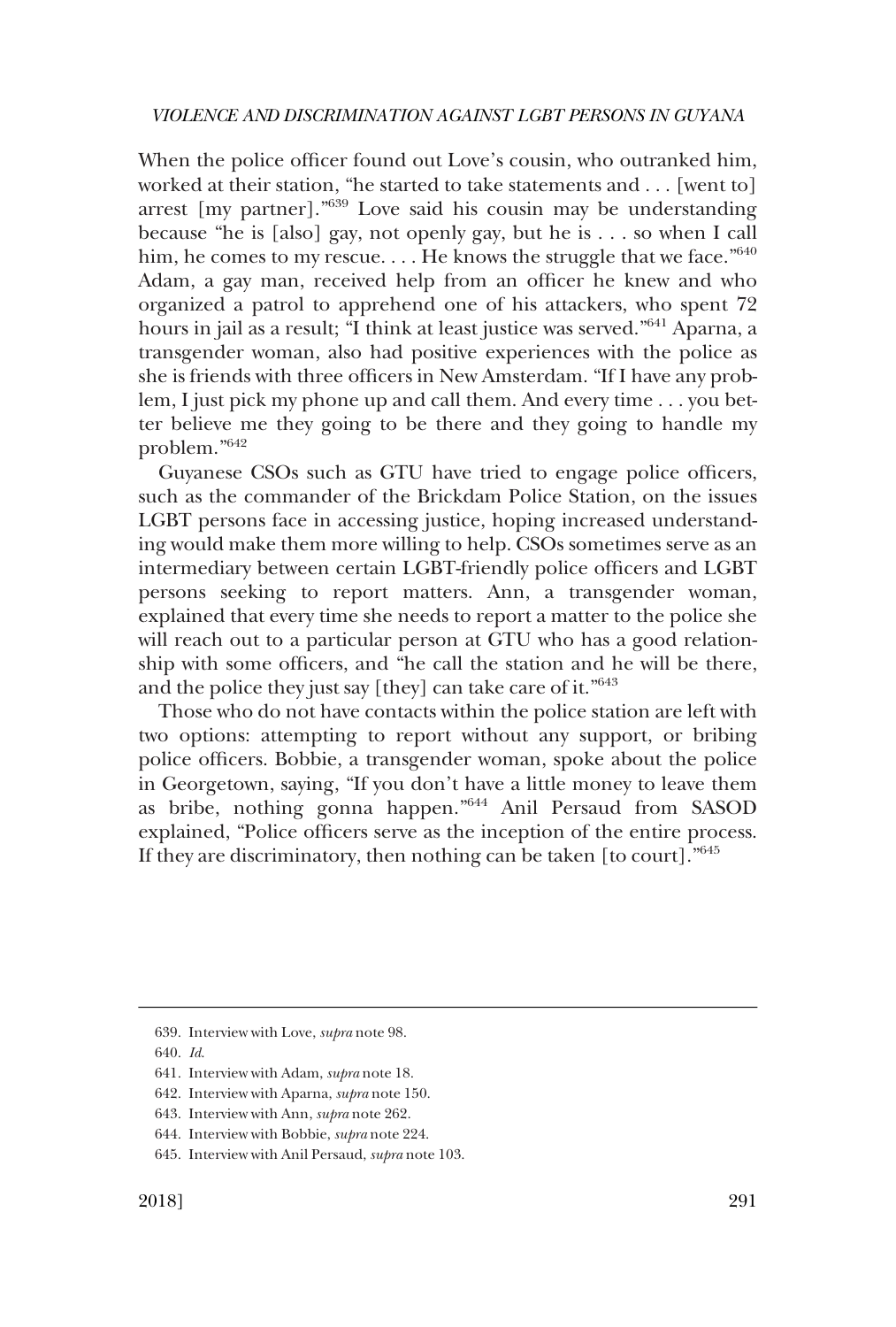#### C. *Lack of Law Enforcement Investigation*

### 1. Investigation Process Followed by Guyanese Police

As previously discussed,  $646$  Guyana must abide by the due diligence standard,<sup>647</sup> which includes taking into account discriminatory motives, ensuring that crimes based on SOGIE are diligently investigated, collecting data on such crimes, protecting victims against reprisals, and publicly condemning acts of violence.<sup>648</sup> When asked if the Guyana Police Force had any knowledge of international standards on their duty to investigate, Williams, Crime Chief Police Officer, said: "Our system of training is similar to international and regional standards. We know exactly what we have to do but if there is a violation it's because [officers] personally choose to [violate the standards]."649 Persaud, former Commissioner of Police, said that whether investigators consider prejudices as an aggravating or mitigating factor "depends on the particular investigators and their experience. Persons without that kind of experience will very well miss it."650 He acknowledged some countries "applied" the State obligation to first investigate a killing of a transgender person as motivated by prejudice, but explained that Guyanese investigators "will look generally" and focus on apparent patterns.<sup>651</sup> He said when a transgender individual is killed, for example, their gender identity can be a "starting point."652

### 2. Mishandling Investigations Leads to Impunity for Perpetrators

The Guyana Police Force must act to abide by international standards of investigation, beginning with investigating whether the crime was motivated by prejudice – including homophobia or transphobia. Perpetrators of even the most horrendous crimes against LGBT persons too often enjoy impunity.

For example, on the night of February 18, 2018, a transgender woman named Trishell was killed in Vreed-en-Hoop while on her way home from a party. The police first apprehended a driver who was

<sup>646.</sup> *Supra* chapter on *Nondiscrimination and the Right to Dignity in International Law*.

<sup>647.</sup> *See OHCHR Report on Discrimination and Violence*, *supra* note 27, ¶ 11 (explaining that states have an obligation to investigate and prosecute all allegations of violence directed at LGBT persons).

<sup>648.</sup> *Id*.

<sup>649.</sup> Interview with Paul Williams, Crime Chief, *supra* note 562.

<sup>650.</sup> Interview with Seelall Persaud, Former Commissioner of Police of Guyana, *supra* note 572.

<sup>651.</sup> *Id*.

<sup>652.</sup> *Id*.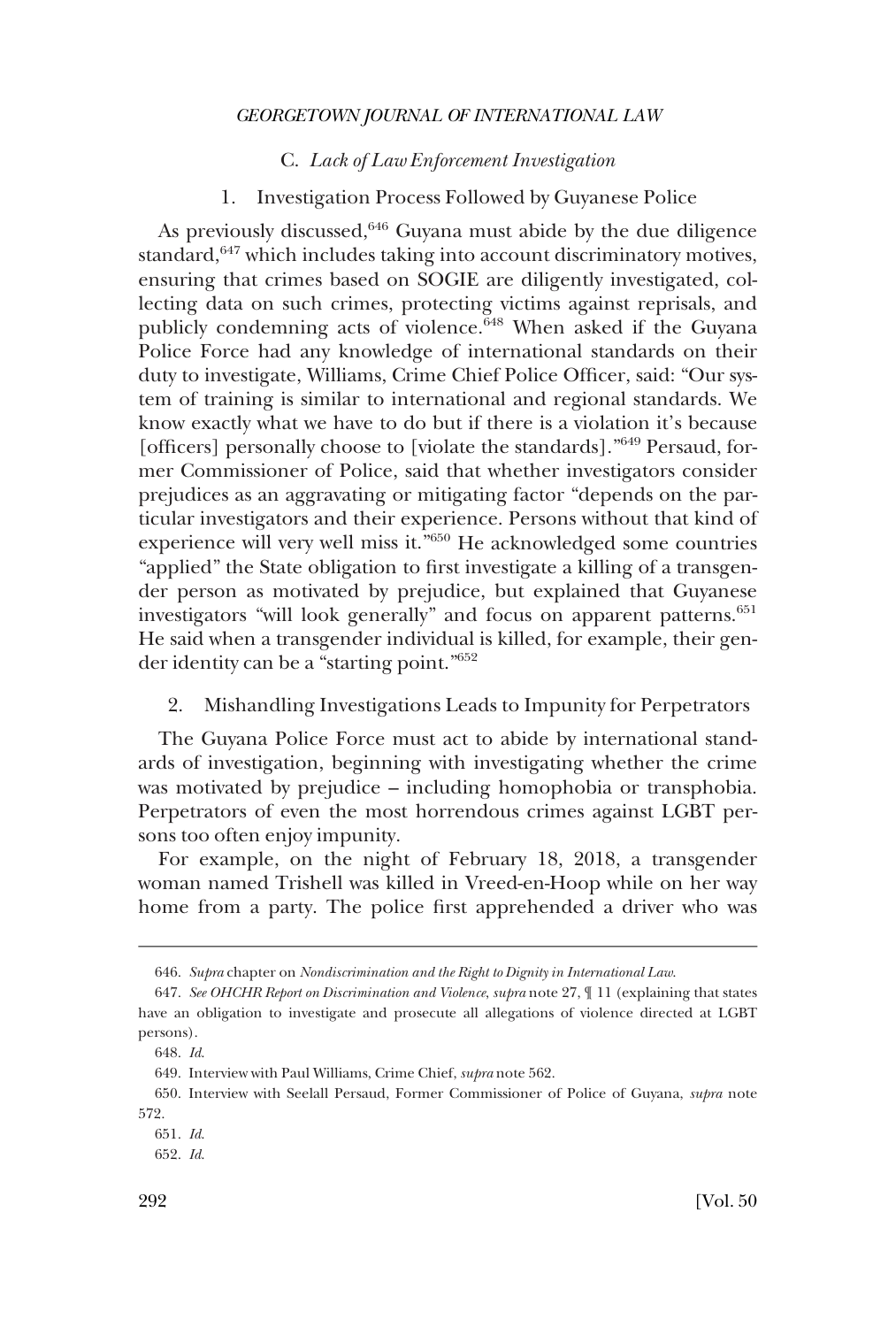thought to have run over Trishell, causing her death. The driver was held in custody and alleged it was an accident, saying Trishell threw herself under the wheels of his car. The mortician gave a vague description of the injuries and said the car accident was the cause of her death. However, Twinkle, an employee at GTU who was present during the post-mortem analysis, said Trishell *only* had injuries to her head and face, which is not typical for car accident victims.<sup>653</sup> Because Trishell was also found with no bottoms on, both Twinkle and Trishell's family feel very strongly there was foul play involved and pointed this out to the police officers in charge of the investigation. Yet, even in the face of this evidence, the police chose to close the investigation after ruling the killing was an accident. The driver walked free. Never once during the investigation did the police take into consideration Trishell's gender identity and expression, and they only referred to her as "Donneikel" – the male name on her birth certificate – throughout the investigation.<sup>654</sup>

## 3. Lack of Communication with Victims During Investigation

Commissioner Persaud noted that police policy is to "keep [victims] informed"655 during a police investigation, while also recognizing that "there is a huge gap [in policy versus action], far from where we want to be."656 He also mentioned this is a topic the Office of Professional Responsibility receives a lot of complaints about, before saying, "It's not that the investigation is not ongoing, but simply they're not informed."657

When LGBT interviewees managed to report matters to the police, they reported that there was almost never any follow-up with them and serious reasons to believe the matter was simply not investigated. Adam, a gay man, explained accessing justice is impossible because the lack of investigation is systematic, whether or not the report is taken: "Sometimes they take the statement and don't follow it up; sometimes they pretend to take the statement and never follow it up. So whether they take the statement or not, the following up . . . is never being done. Never."658 He sees reporting as a waste of time since he never

<sup>653.</sup> Interview with Twinkle Kissoon, *supra* note 235.

<sup>654.</sup> Kizzy Coleman, *Cross-dresser Killed in Vreed-en-Hoop Accident*, GUY. TIMES (Feb. 19, 2018), [https://guyanatimesgy.com/cross-dresser-killed-in-vreed-en-hoop-accident/.](https://guyanatimesgy.com/cross-dresser-killed-in-vreed-en-hoop-accident/)

<sup>655.</sup> Interview with Seelall Persaud, Former Commissioner of Police of Guyana, *supra* note 572.

<sup>656.</sup> *Id*.

<sup>657.</sup> *Id*.

<sup>658.</sup> Interview with Adam, *supra* note 18.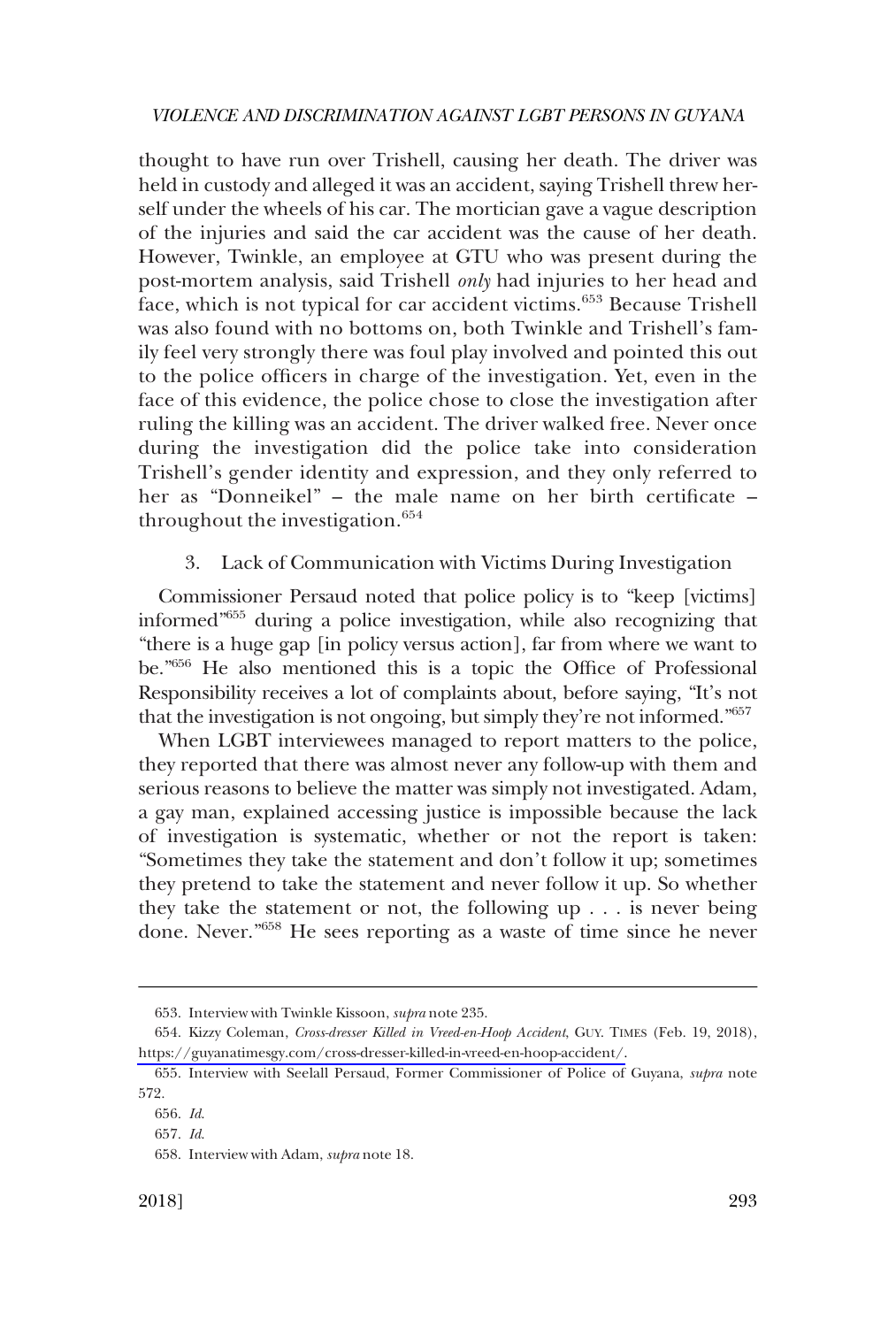witnessed any investigations carried out.<sup>659</sup> "I hate the police. I literally don't go to the station. . . . If I go and make a report, I ain't getting no justice."660

While some interviewees did uncover whether their case was being investigated, they only managed to do so by being "pushy."661 However, insisting too much can backfire. This happened to Adam, a gay man, upon trying to report a home break-in to the Georgetown police. After filing a report, the police did not come to investigate the matter. Once he learned the perpetrator was his neighbor, Adam went back to the station to make another report, and "the officer started carrying on with nonsense, so I gave him it back.<sup>"662</sup> The officer then held Adam in custody for 48 hours.

Similar to the challenges faced when making a police report, if LGBT persons wish to obtain any follow-up action from law enforcement, they need to know officers. Toni, a transgender woman, explained: "Even if they take the report and they say they'll look into the matter, they don't  $\dots$  They do nothing.  $\dots$  You have to know people who reach to the top for that matter to be [investigated]."<sup>663</sup> Sometimes, Guyanese CSOs like SASOD can help move the investigation process along. Anil Persaud, a SASOD employee, described how a transgender woman had reported being the victim of discrimination on a public bus in September 2017 and did not receive any follow-up from the police station. Only when a SASOD employee went to the police station with her in early 2018 did the police start doing something, saying they had previously misplaced the report.<sup>664</sup> However, even human rights defenders whose organizations are respected by police officers can suffer the consequences of being too insistent. In November 2017, Twinkle, a transgender woman who works at GTU, was told that the investigation of a matter she had reported would take one month. Having not heard anything from the police after a month, she went back to the station and threatened to bring a copy of the report she had made to the Police Complaints Authority. "If they [had not] realized that I [was] coming from an organization, . . . they would have [charged me with] disorderly behavior, [and] cross-dressing, and maybe about six charges they could have placed on me at the same

<sup>659.</sup> *Id*.

<sup>660.</sup> *Id*.

<sup>661.</sup> Interview with Prince, *supra* note 97.

<sup>662.</sup> Interview with Adam, *supra* note 18.

<sup>663.</sup> Interview with Toni, *supra* note 153.

<sup>664.</sup> Interview with Anil Persaud, *supra* note 103.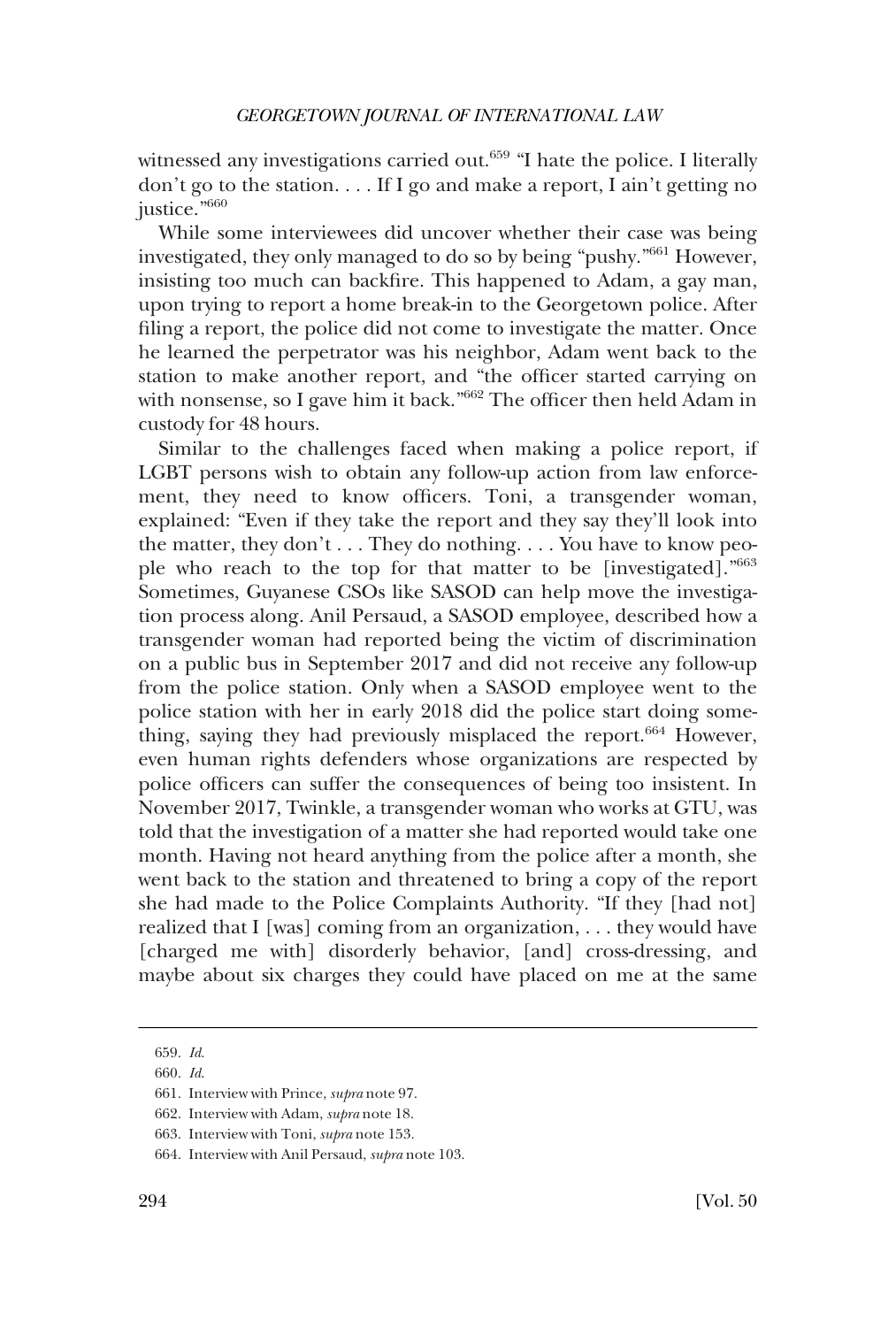time."665 Twinkle said that the police have nicknamed her the "troublemaker," to which she responds: "If they do the right thing, I have no need to raise my voice. The minute they disrespect somebody it sends the anger in me."666

### D. *Lack of Effective Means to Remedy Police Abuse*

### 1. Ineffectiveness of the Current Police Complaints Authority

In light of testimonies heard by the research team, having a complaint mechanism to report police misconduct is crucial. Paul Williams, Crime Chief, said that all complaints are brought to his attention, and anyone "can come to my office to seek justice."667 He flagged the existence of the Police Complaints Authority, an external body, comprised of servant members and retired members of the police, and headed by a retired judge. Whenever a complaint is brought against an officer, if it is recognized that the officer acted unprofessionally, the sanction will be decided on the basis of the Police Force Disciplinary  $Code^{668}$  – ranging from fines, demotion or reduction in rank, and dismissal. Seelall Persaud, former Commissioner of Police, said however, "In current times I'm not seeing a lot of complaints."669

Many LGBT persons were unaware of the existence of the Police Complaints Authority. For those who were familiar, most thought that it is not efficient to address police misconduct. Java, a lawyer, explained: "The[re] are not sufficient [avenues] of redress to address police discrimination. So, if the police discriminate against you and you report it to the police, there's no mechanism."670 Adam, a gay man who tried to engage with the Police Complaints process, did not have a positive experience with it:

[Y]ou gotta write a letter and then you gotta wait and see if the [Police Complaints Authority] will follow up. . . . I wrote three letters and I don't think it has ever been followed up. . . . If they did, I haven't seen any progress. Nothing ever happens.<sup>671</sup>

<sup>665.</sup> Interview with Twinkle Kissoon, *supra* note 235.

<sup>666.</sup> *Id*.

<sup>667.</sup> Interview with Paul Williams, Crime Chief, *supra* note 562.

<sup>668.</sup> Police (Discipline) Act 1975, c. 17:01, § 4 (Guy.).

<sup>669.</sup> Interview with Seelall Persaud, Former Commissioner of Police of Guyana, *supra* note 572.

<sup>670.</sup> Interview with Java, 44, heterosexual man, in Georgetown, Guy. (Feb., 17, 2018).

<sup>671.</sup> Interview with Adam, *supra* note 18.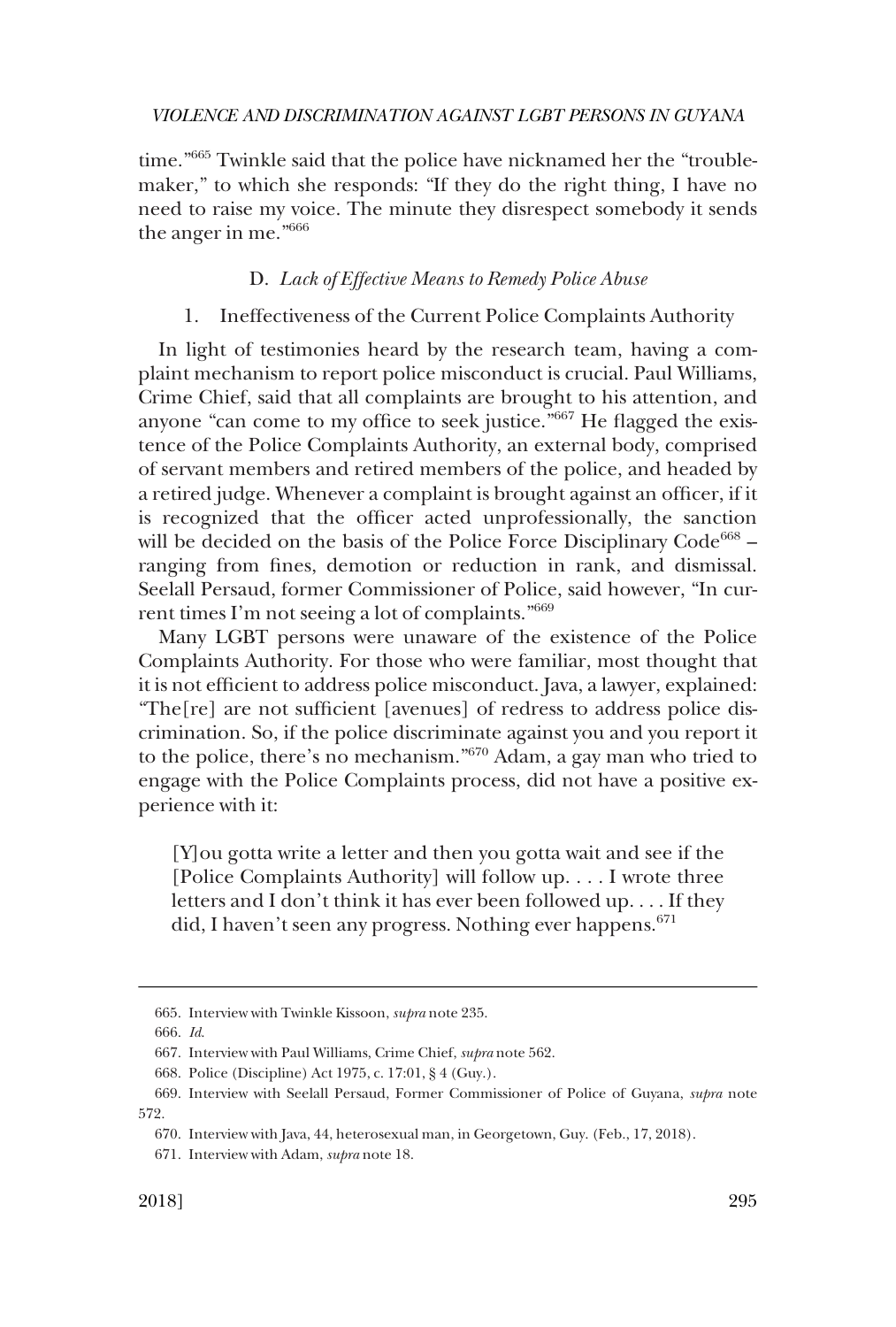Twinkle, a transgender woman, remains skeptical about the Police Complaints Authority and thinks sanctions are not enforced or not as severe as they should be: "Today, if a police [officer] hit you, they should be charged for hitting you. And you know they won't charge a police [officer], they will [do] things like transfer them [if anything]." After unsuccessfully trying to make a complaint to the Sergeant in charge of a police station, Twinkle lodged a complaint with the Police Complaints Authority, which was dismissed again and again. When both reporting police misconduct to supervisors and the Police Complaints Authority do not work, it is not surprising that "it's hardly [happened] that the police is getting charged for abusing persons."<sup>672</sup>

#### 2. Inadequate Recruitment and Training Policies

The root of police misconduct lies in inadequate recruitment and training. Guyana has no minimum education requirement to join police ranks,<sup>673</sup> and between 2002 and 2008, the Guyana Police Force had a significant human resources problem, and therefore restricted the training of new recruits to four months instead of  $s$ ix.<sup>674</sup> Moreover, the Guyana Police Force does not actively recruit members of vulnerable populations such as LGBT persons.<sup>675</sup> Therefore, recruits "are drawn from the society so the biases they have are society biases."<sup>676</sup> Although training can reform these biases, it is not efficient across the board.677

However, in recent years, the Guyana Police Force has begun to engage more with CSOs that conduct trainings on international standards that must be respected, according to Seelall Persaud, former Commissioner of Police: "We want to meet those international standards, and . . . our laws are far slower than our behavior."678 Crime Chief Police Officer Williams claimed that SASOD delivered specific trainings two or three times every year to different batches of the police on topics such as "respecting [and] recognizing LGBT [persons] as human beings;" however, representatives from SASOD stated that they had not

- 676. *Id*.
- 677. *Id*. 678. *Id*.

<sup>672.</sup> Interview with Twinkle Kissoon, *supra* note 235.

<sup>673.</sup> Interview with Seelall Persaud, Former Commissioner of Police of Guyana, *supra* note 572.

<sup>674.</sup> *Id*.

<sup>675.</sup> *Id*.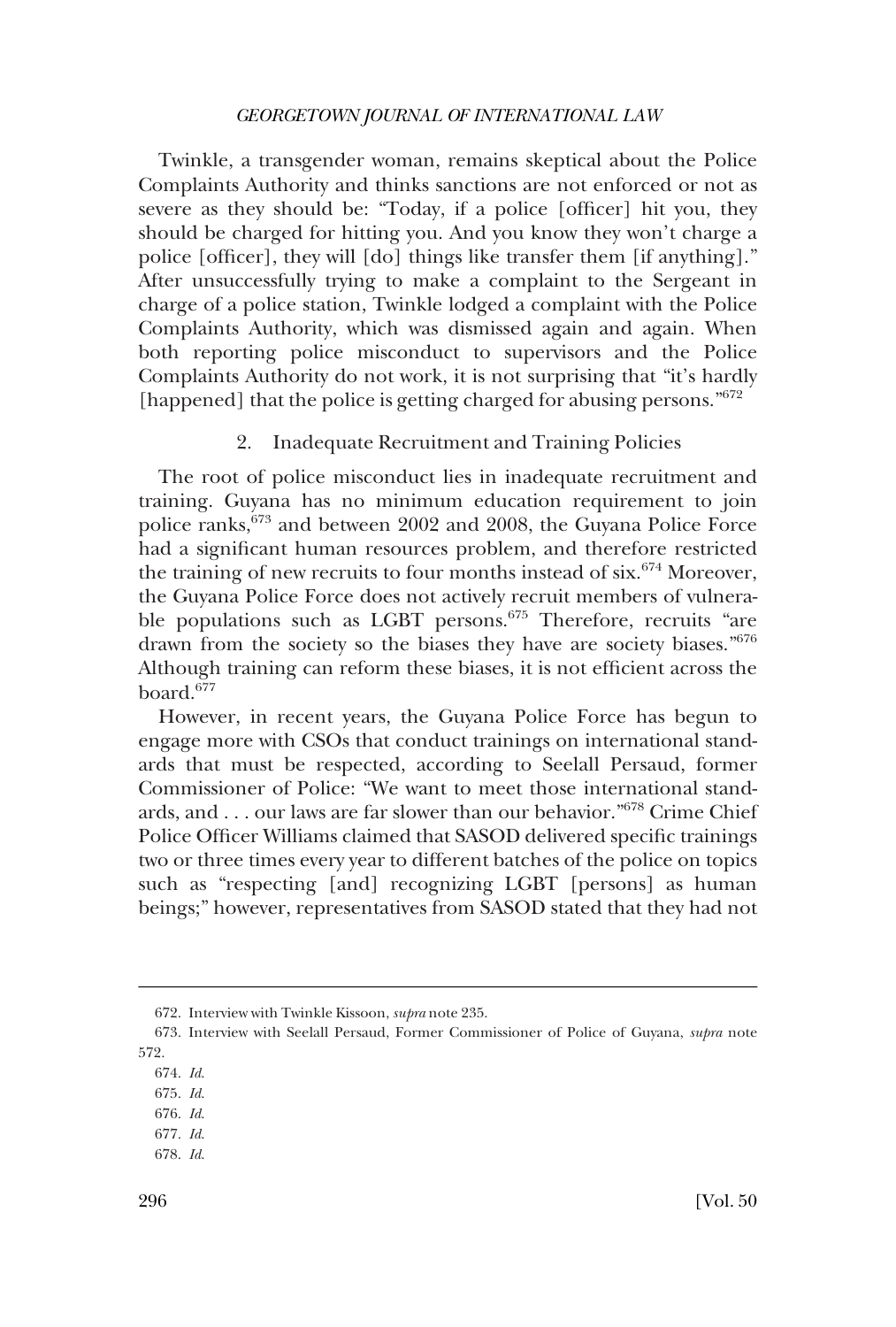delivered these trainings more than three times in the past fifteen years.679

While Williams acknowledged that there was room for improvement on both sides – "it's a two-way street,  $^{0.80}$  – he said, "things evolved... [CSOs] also taught their [LGBT] people in the street to conduct themselves in a certain way. Before, they were very unruly. Now they show more respect."681 However, biases remain within the Police Force, as the Crime Chief of Guyana underscored that LGBT persons should understand their place in society: "Don't fool yourself, you're a minority in a large group, you have to cooperate. . . . Conduct yourself in an appropriate manner."682 This, along with testimonies of interactions between the police and LGBT persons, emphasizes that further education on LGBT persons' rights is needed within the Guyana Police Force for all officers and supervisors.

Because of difficulties in making reports, obtaining a police investigation, sanctioning police abuse, and the State's inaction in addressing root causes of these problems, few LGBT persons are able to reach the courts. However, even those who do manage to bring their case to court still face discrimination within the judicial system.

### E. *Lack of Access to Courts*

As explained above,<sup>683</sup> states must ensure that allegations of violence on the grounds of a person's perceived or actual SOGIE are adequately investigated and prosecuted.684 Furthermore, victims are entitled to effective remedy, legal aid, and other support services.<sup>685</sup>

In Guyana, LGBT persons struggle to access the legal system to challenge discriminatory laws and behaviors. Java, a lawyer working on these issues, noted: "A lot of work has been done in the aspect of advocacy as opposed to using the court, or access to justice, as means to redress or actions against the [LGBT] community."686 This is due to the multiple

686. Interview with Java, *supra* note 665.

<sup>679.</sup> Interview with Paul Williams, Crime Chief, *supra* note 562; E-mail from Joel Simpson, Managing Dir., SASOD, to authors (May 4, 2018, 6:20 AM) (on file with authors).

<sup>680.</sup> *Id*.

<sup>681.</sup> *Id*.

<sup>682.</sup> *Id*.

<sup>683.</sup> *Supra* chapter on *Nondiscrimination and the Right to Dignity in International Law*.

<sup>684.</sup> *See OHCHR Report on Discrimination and Violence*, *supra* note 27, ¶ 11.

<sup>685.</sup> See OFFICE OF THE UNITED NATIONS HIGH COMM'R FOR HUMAN RIGHTS, LIVING FREE AND EQUAL: WHAT STATES ARE DOING TO TACKLE VIOLENCE AND DISCRIMINATION AGAINST LESBIAN, GAY, BISEXUAL, TRANSGENDER AND INTERSEX PEOPLE 126 (2016), [http://www.ohchr.org/Documents/](http://www.ohchr.org/Documents/Publications/LivingFreeAndEqual.pdf)  [Publications/LivingFreeAndEqual.pdf.](http://www.ohchr.org/Documents/Publications/LivingFreeAndEqual.pdf)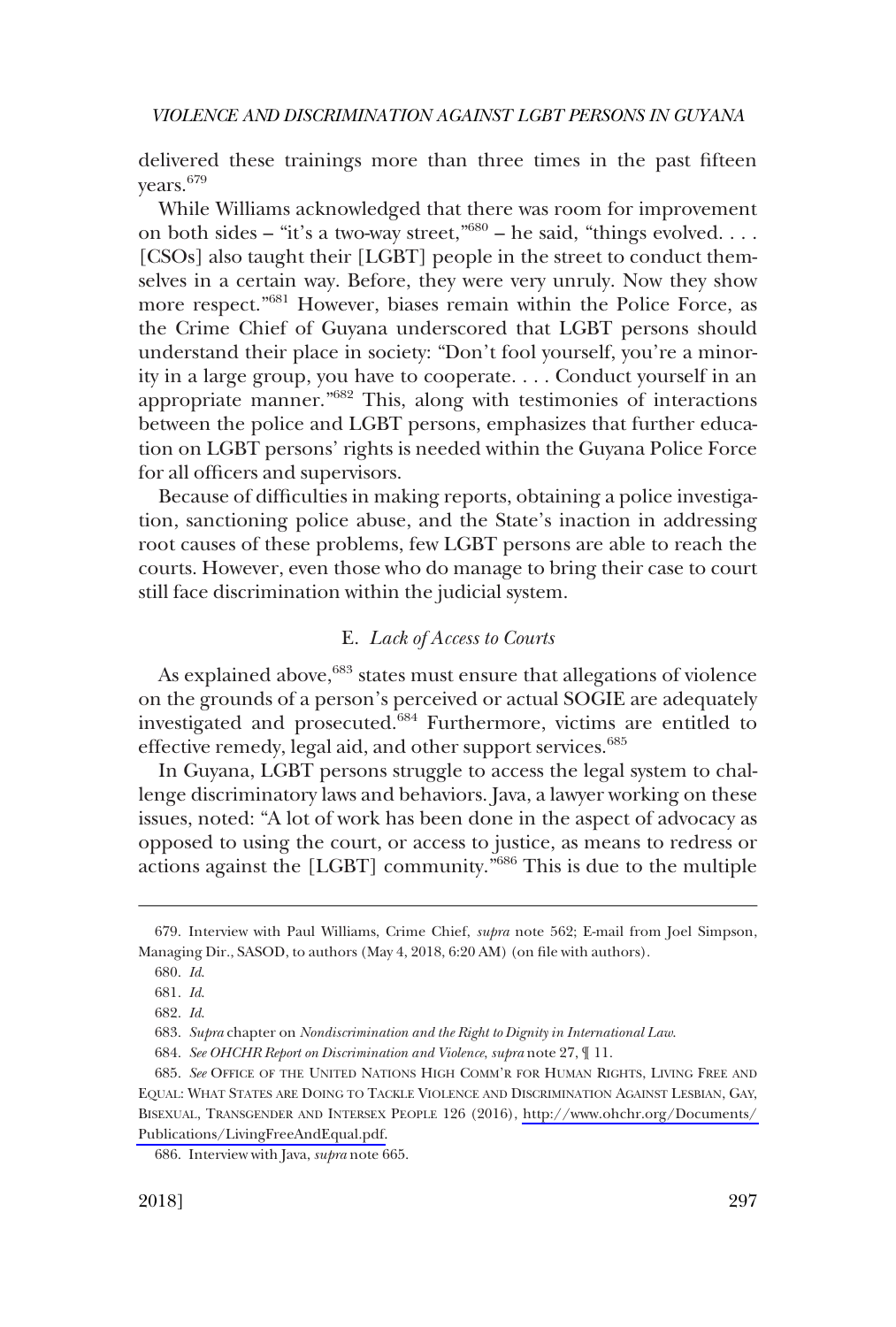barriers at the police stations, serving as a chokehold where a lack of investigation causes the majority of cases to fail before reaching the courts. As a result, few lawyers in Guyana have been able to take cases challenging discriminatory laws and behaviors. To Java, this is even more worrying as police reports are not publicized. Therefore, the population "wouldn't know [about these instances of violence and discrimination that never make it to court] unless someone in the community speaks out against [them]."687

However, when LGBT persons do manage to access courts, they are sometimes discriminated against in the courtroom by employees of the judicial system because of how they dress. Miglon, a social worker at GTU, explained: "We don't have transgender [persons who can meaningfully] access [the] justice system – their cases are dismissed when they face discrimination because of who they are."688A well-known example comes from Twinkle's experience in court. Twinkle was assaulted, reported the matter, and appeared before a Magistrate court. She was denied access to the courtroom three times because of her attire; as a transgender woman, she wore female clothes. She was also not permitted to give her female name. Magistrate Dylon Bess justified this decision by affirming that only two genders exist. Because Twinkle refused to change clothes and was denied entry to the courtroom, the Magistrate dismissed the case.689 The Chief Magistrate sanctioned the Magistrate Bess for this misconduct, but "he was [simply] reprimanded for it, he was not laid off or anything,"690 and Twinkle "got absolutely no justice."691 Rose, a transgender woman, shared a similar story about her friend Petronella, another transgender woman who encountered Magistrate Bess. Petronella reported a man for physical abuse and appeared in court where Magistrate Bess told her: "Next time when you come back to court, dress like a man,"692 and "the dressing is improper."693 Recalling what happened, Rose became frustrated, asking: "What is improper dressing?! It's not like she dressed scandalous! I think that Magistrate has a problem with transgender persons."694 The second time Petronella appeared before court, she refused to change

<sup>687.</sup> *Id*.

<sup>688.</sup> Interview with Miglon, *supra* note 228.

<sup>689.</sup> *Id*.

<sup>690.</sup> Interview with Anil Persaud, *supra* note 103.

<sup>691.</sup> Interview with Miglon, *supra* note 228.

<sup>692.</sup> Interview with Rose, *supra* note 177.

<sup>693.</sup> *Id*.

<sup>694.</sup> *Id*.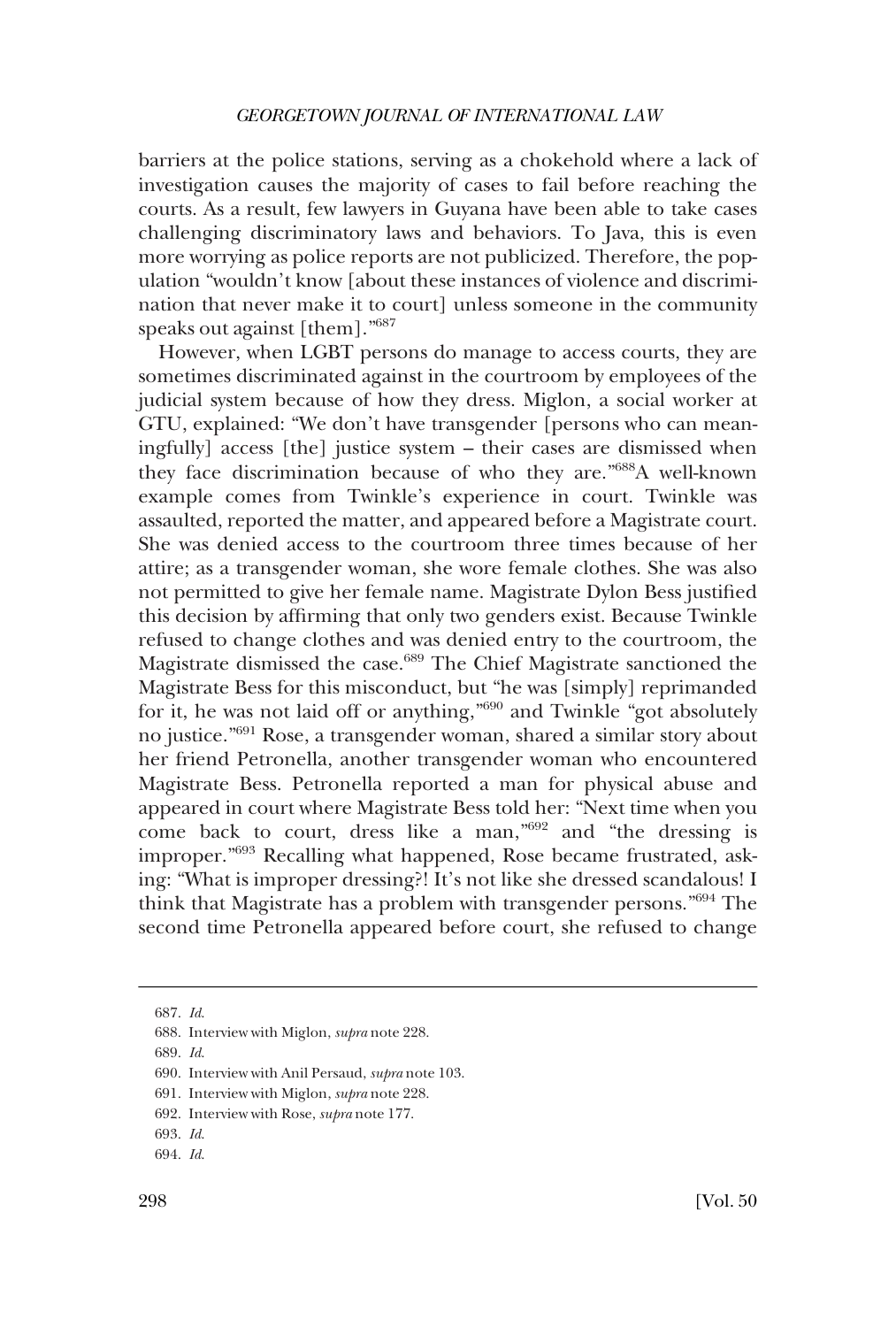her clothes and was not allowed in the courtroom.<sup>695</sup> The Magistrate dismissed her case.<sup>696</sup>

Local and regional CSOs hope that engagement with judicial officers, like the training on gender responsive adjudication held in Georgetown in March 2018, will lead to increased access to the legal system for LGBT persons in Guyana.<sup>697</sup>

### III. CONCLUSION AND RECOMMENDATIONS

The enforcement of discriminatory laws criminalizing the very existence of LGBT persons in Guyana and police abuse, both outside and inside police stations, strongly deter LGBT persons from reaching out to the police for help. When they do, LGBT persons encounter tremendous difficulties in reporting incidents, securing investigations, and accessing courts. The serious shortcomings of the State in addressing the root causes of such difficulties, and in providing actionable remedies for violence and harassment against LGBT persons in Guyana, further perpetuate the cycle of violence.

Based on these findings, recommended actions for the Guyanese Government, UN, and OAS are included in *Recommendations infra*.

<sup>695.</sup> *Id*.

<sup>696.</sup> Derwayne Wills, *Transgender Assault Victim Barred from Entering Court as Magistrate Dismisses Case*, DEMERARA WAVES (Mar. 2, 2017), [http://demerarawaves.com/2017/03/02/transgender](http://demerarawaves.com/2017/03/02/transgender-assault-victim-barred-from-entering-court-as-magistrate-dismisses-case/)[assault-victim-barred-from-entering-court-as-magistrate-dismisses-case/](http://demerarawaves.com/2017/03/02/transgender-assault-victim-barred-from-entering-court-as-magistrate-dismisses-case/).

*Part 3 of Gender Responsive Training to be Held in Guyana*, JURIST PROJECT (Mar. 21, 2018), 697. [http://www.juristproject.org/news-media/media-releases/281-part-3-of-gender-responsive-training-to](http://www.juristproject.org/news-media/media-releases/281-part-3-of-gender-responsive-training-to-be-held-in-guyana)[be-held-in-guyana;](http://www.juristproject.org/news-media/media-releases/281-part-3-of-gender-responsive-training-to-be-held-in-guyana) E-mail from Joel Simpson, Managing Dir., SASOD, to authors (May 4, 2018, 6:20 AM) (on file with authors).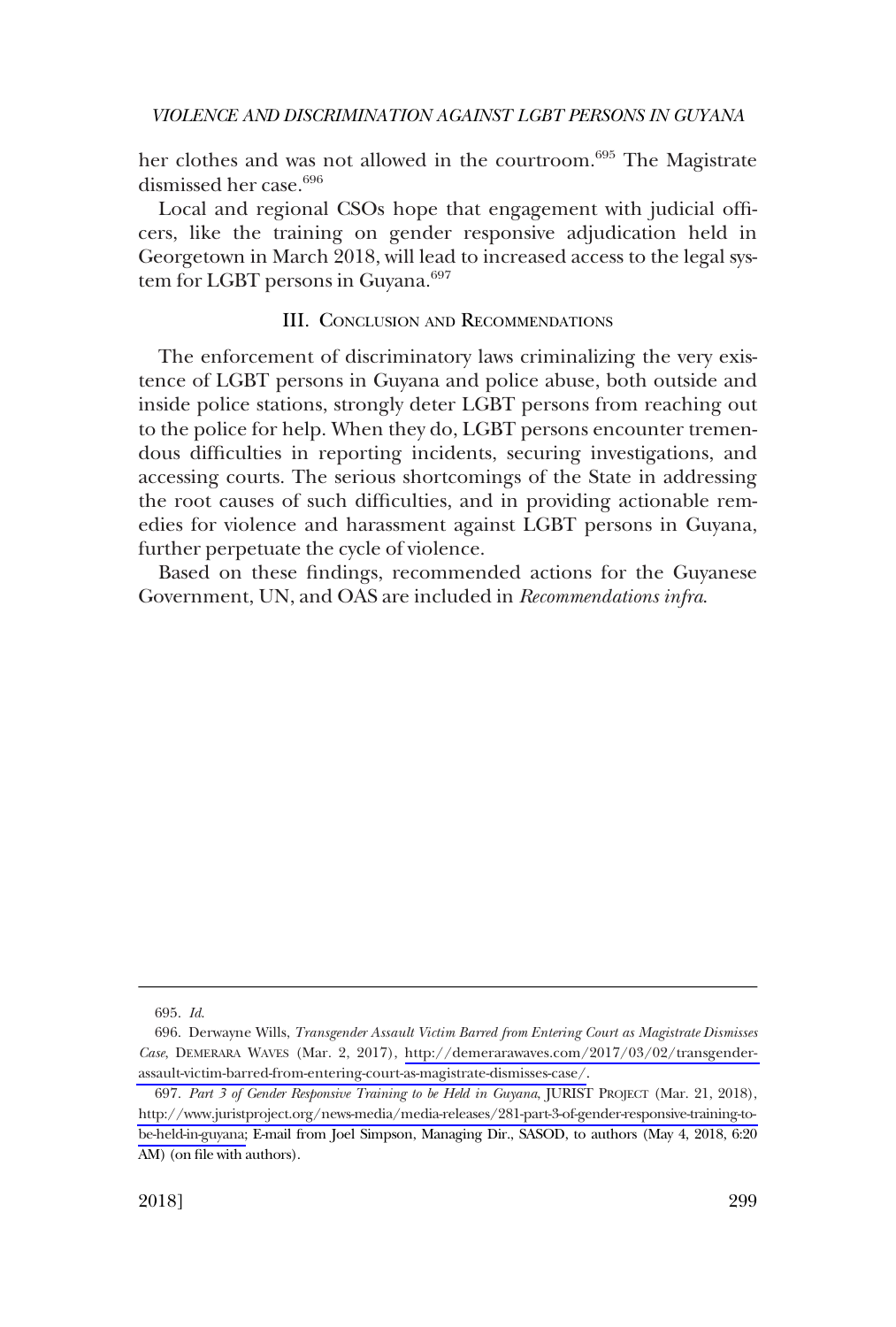### RECOMMENDATIONS:

Based on the findings of pervasive discrimination and violence against LGBT persons in Guyana detailed in this report, the research team makes the following recommendations.

### I. TO THE GOVERNMENT OF GUYANA

### **General Recommendations:**

- 1. Work with LGBT CSOs to raise awareness and/or institute regular training on ending SOGIE-based discrimination and violence for: teachers and school administrators, private sector employers, healthcare professionals, transportation providers, the Guyana Police Force, and other public sector employees.
- 2. Work with LGBT CSOs to improve data collection across government ministries and law enforcement on: SOGIE-based discrimination and violence in schools; issues impacting LGBT individuals' employment discrimination complaints; access to healthcare services, particularly for HIV prevention and treatment; the causes, consequences, and frequency of non-state actor violence and harassment against LGBT persons, including hate crimes; the number and types of complaints of police misconduct towards LGBT persons; and crimes motivated by prejudice, including on the grounds of SOGIE.
- 3. Work with LGBT CSOs to develop a national communications campaign to promote empathy and acceptance toward LGBT individuals by all persons in Guyana.
- 4. Repeal, or at least impose moratoriums on, the following laws that discriminate against LGBT persons in their language and/ or application:
	- $\circ~$  Sections 353 and 354 of Chapter 8:01 of the Criminal Law (Offences) Act criminalizing same-sex sexual relations between consenting adults.
	- Sections 143, 144, and 153(1)(xlvii) of Chapter 8:02 8 of the Summary Jurisdiction (Offences) Act, which respectively criminalize vagrancy, loitering, and "crossdressing."
- 5. Comply with commitments made under previous U.N. Universal Periodic Reviews in 2010 and 2015. During the 2020 UPR, provide information on compliance with the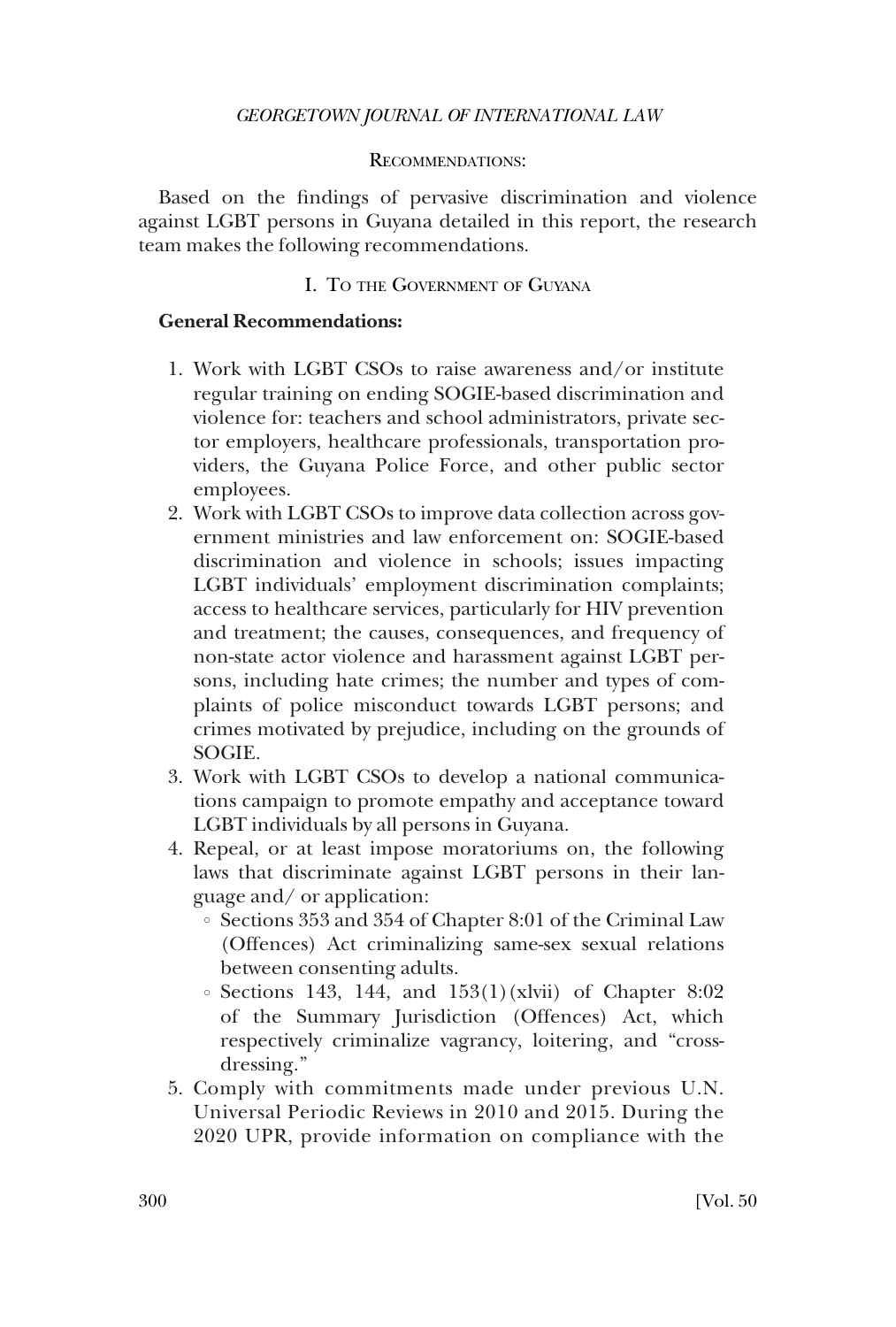recommendations issued during the previous UPR cycles.

# **Protect the Right to Education for LGBT Youth:**

- 1. Expand the Education Act's complaint mechanism to allow complaints against teachers, administrators, and other staff; specify that SOGIE-based discrimination constitutes "cruel or improper treatment" for which a charge may be brought.
- 2. Implement a complaints mechanism for persons with nonnormative SOGIE to report incidents of bullying in schools and access legal, as well as non-legal, remedies.
- 3. Amend the nondiscrimination provisions in the Ministry of Education's Code of Conduct for teachers to prohibit SOGIE-based discrimination.
- 4. Train teachers and administrators on the secular nature of public education in Guyana and establish a policy to prohibit teaching personal religious views as part of the curriculum for secular subjects.
- 5. Work with representatives from the LGBT community to review the Health and Family Life Education curriculum and include modules on non-normative SOGIE, in particular adopting a comprehensive sex and sexuality education program that is inclusive of non-normative SOGIE.

# **Address Widespread Employment Discrimination against LGBT Persons:**

- 1. Work with LGBT CSOs to amend the Prevention of Discrimination Act to explicitly prohibit SOGIE-based employment discrimination.
- 2. Develop standardized equal employment opportunity and workplace harassment policies that include SOGIE among protected categories.
- 3. Consider measures to encourage hiring of LGBT individuals in public and private sector jobs.
- 4. Conduct workshops and seminars to raise awareness among LGBT persons and other vulnerable groups of the Labour Department's complaint mechanism.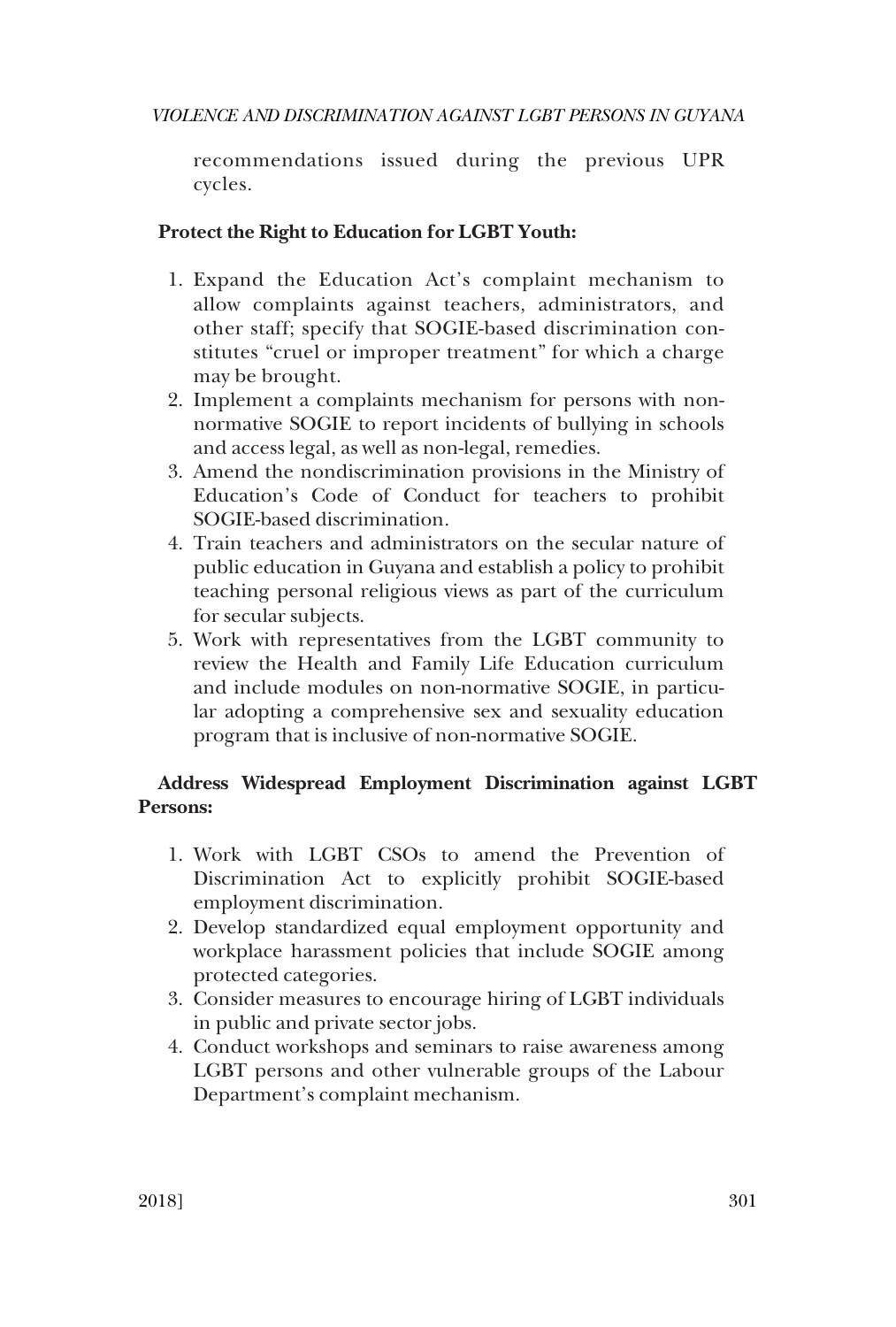# **Address Challenges Facing LGBT Persons in Accessing Healthcare:**

- 1. Include SOGIE as expressly protected grounds under the Joint Code of Ethics, the Medical Practitioners (Code of Conduct and Standards of Practice) Regulations, and the Allied Health Professionals Act, 2010.
- 2. Establish a national policy on nondiscrimination in the healthcare sector that prohibits SOGIE-based discrimination, or require each health facility to develop such a policy in order to be eligible for a license under Section 11 of the Health Facilities Licensing Regulations, 2008.
- 3. Ensure all individuals, including LGBT persons, can easily report discrimination by health practitioners, and that such complaints are independently investigated.
- 4. Enact regulations to require that health practitioners ensure vulnerable groups, including LGBT persons, are specifically made aware of their rights as patients.
- 5. Ensure that medical practitioners who breach confidentiality are disciplined.
- 6. Work with LGBT CSOs to conduct awareness-raising trainings and campaigns on HIV prevention and treatment, and other sexual health topics.
- 7. Train medical professionals on hormone therapy and gender-affirming surgery.
- 8. Make hormone therapy available to transgender persons in Guyana, or consider allocating funding to enable LGBT persons to access this treatment, in a manner that respects their privacy and dignity.

# **Address Widespread Violence and Harassment Facing LGBT Persons:**

- 1. Work with LGBT CSOs to enact hate crime legislation that includes SOGIE among protected categories, or modify the criminal code to enhance penalties for crimes motivated by LGBT-based prejudice.
- 2. Improve access to transportation for LGBT persons by strengthening and enforcing nondiscrimination policies with bus drivers and employees providing such services.
- 3. Establish LGBT-friendly shelters for people seeking to escape domestic violence and ensure current support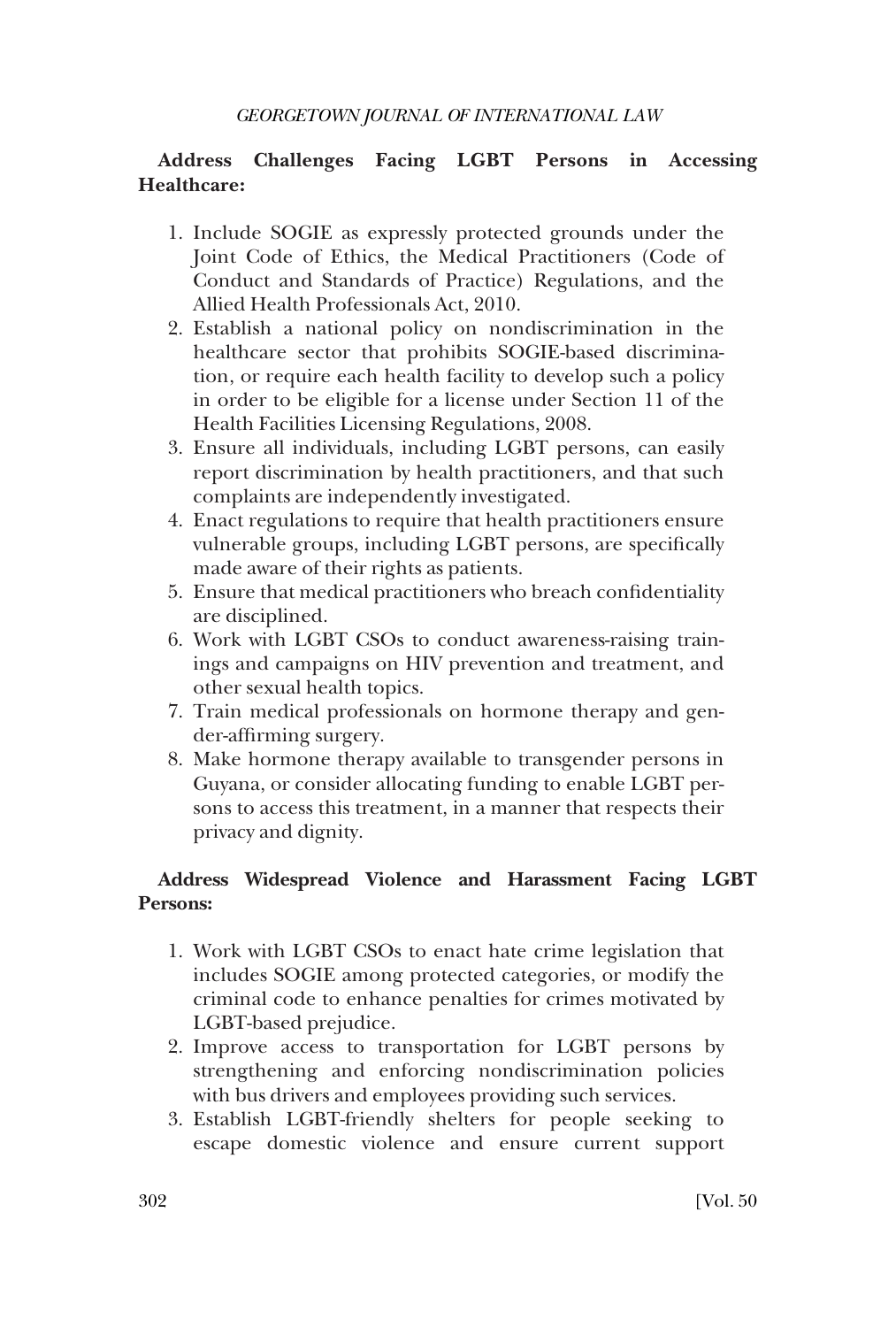services have nondiscrimination policies inclusive of nonnormative SOGIE.

## **Address Widespread Impunity for Crimes against LGBT Persons and other Challenges in Accessing Justice:**

- 1. Ensure all persons, including LGBT individuals, are aware of the Police Complaints Authority and can easily report police misconduct. Ensure such reports are independently investigated.
- 2. Comply with the U.N. Human Rights Committee 2000 concluding observations to Guyana – which recommended that Guyana include detailed information about the Police Complaints Authority's role and functions, as well as measures taken to ensure its independence and impartiality, its relationship with other police investigative mechanisms and the implementation and effectiveness of its decisions and recommendations – in its next report to the Committee.
- 3. Ensure that severe disciplinary actions are taken against police officers who abuse or discriminate against persons based on their actual or perceived non-normative SOGIE.
- 4. Enact regulations requiring the Guyana Police Force to consider whether prejudice motivated crimes against LGBT persons during investigations.
- 5. Improve treatment of LGBT persons in custody and enforce appropriate and effective sanctions for officers who violate these guidelines.

II. TO THE UNITED NATIONS, PARTICULARLY TO THE HUMAN RIGHTS COMMITTEE; COMMITTEE ON ECONOMIC, SOCIAL AND CULTURAL RIGHTS; COMMITTEE ON THE RIGHTS OF THE CHILD; OHCHR; SPECIAL RAPPORTEUR ON THE RIGHT OF EVERYONE TO THE ENJOYMENT OF THE HIGHEST ATTAINABLE STANDARD OF PHYSICAL AND MENTAL HEALTH, AND SPECIAL RAPPORTEUR ON TORTURE AND OTHER CRUEL, INHUMAN OR DEGRADING TREATMENT OR PUNISHMENT

- 1. Conduct a visit to Guyana to examine the human rights violations committed based on non-normative SOGIE.
- 2. Issue statements on the discrimination and violence facing LGBT persons in schools, employment, healthcare, public spaces, and in accessing justice. Encourage the Government of Guyana to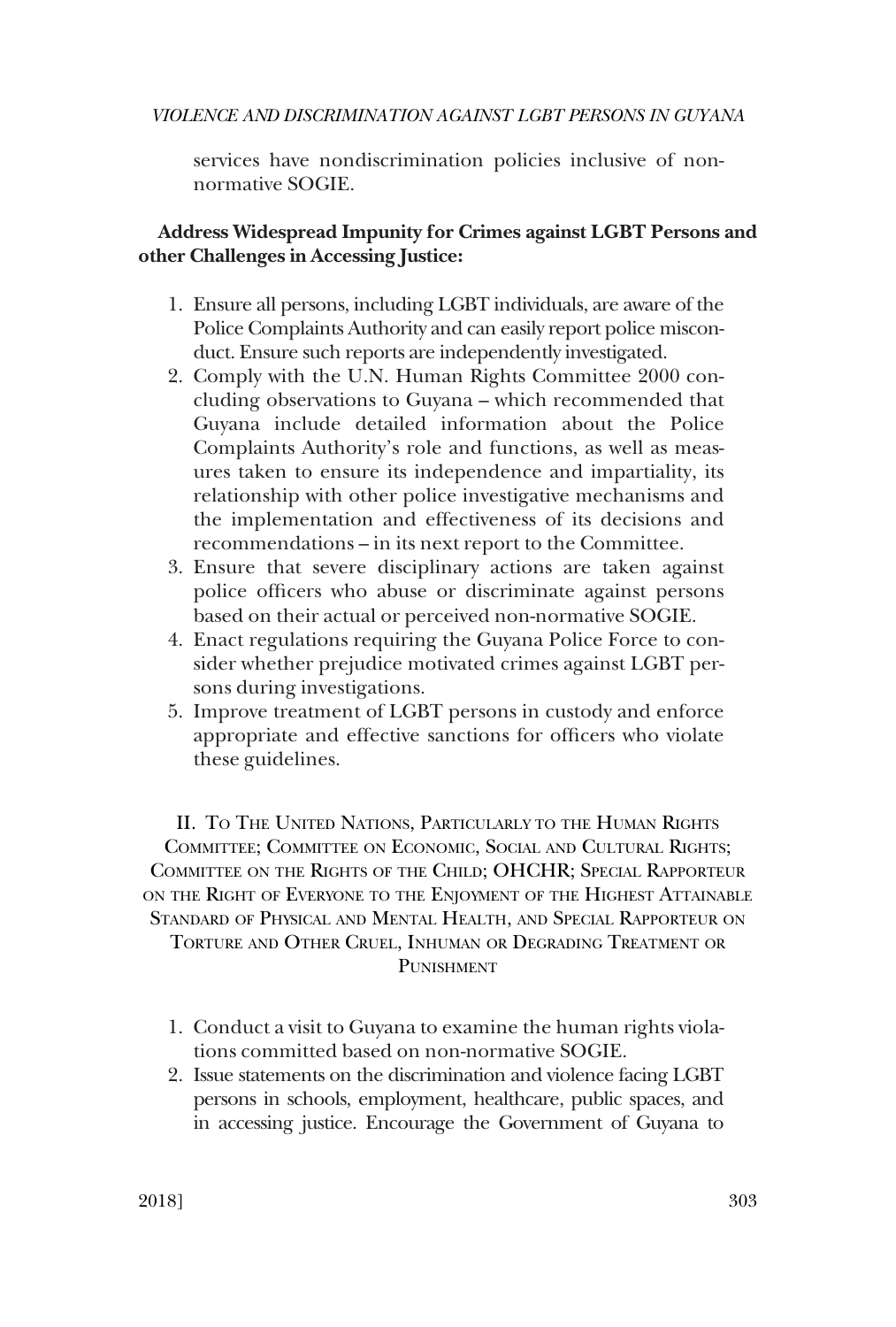comply with its obligations under the ICCPR, ICESCR, CRC, CAT, and other applicable international human rights treaties.

III. TO THE IACHR, PARTICULARLY THE RAPPORTEUR ON THE RIGHTS OF LESBIAN, GAY, BISEXUAL, TRANS, AND INTERSEX PERSONS; THE RAPPORTEUR ON THE RIGHTS OF THE CHILD; THE RAPPORTEUR ON THE RIGHTS OF WOMEN; THE SPECIAL RAPPORTEUR FOR FREEDOM OF EXPRESSION; AND THE SPECIAL RAPPORTEUR ON ECONOMIC, SOCIAL, CULTURAL AND ENVIRONMENTAL RIGHTS

- 1. Conduct a visit to Guyana to examine the human rights violations committed based on non-normative SOGIE.
- 2. Issue statements on the discrimination and violence facing LGBT persons in schools, employment, healthcare, public spaces, and in accessing justice. Encourage the Government of Guyana to comply with its obligations under the American Declaration of the Rights and Duties of Man, Inter-American Convention on the Prevention, Punishment and Eradication of Violence Against Women, and other applicable regional human rights treaties.

## IV. TO THE GOVERNMENT OF THE UNITED STATES OF AMERICA

# **Address Widespread Employment Discrimination against LGBT Persons:**

1. Ensure that all federal contractors and subcontractors operating in Guyana, and all contractors with the U.S. Embassy or other U.S. government entities in Guyana, comply with Executive Order 13672 and federal regulations promulgated by the Department of Labor by implementing nondiscrimination policies covering sexual orientation and gender identity.<sup>698</sup>

<sup>698.</sup> Exec. Order No. 13,672, 79 Fed. Reg. 42,971 (July 23, 2014); U.S. DEP'T OF LABOR, OFFICE OF FED. CONTRACT COMPLIANCE PROGRAMS, IMPLEMENTATION OF EXECUTIVE ORDER 13672 PROHIBITING DISCRIMINATION BASED ON SEXUAL ORIENTATION AND GENDER IDENTITY BY CONTRACTORS AND SUBCONTRACTORS, [https://www.dol.gov/ofccp/LGBT/OFCCP\\_LGBT\\_Rule%](https://www.dol.gov/ofccp/LGBT/OFCCP_LGBT_Rule%20Final_12114_JRF_QA_508c.pdf)  [20Final\\_12114\\_JRF\\_QA\\_508c.pdf.](https://www.dol.gov/ofccp/LGBT/OFCCP_LGBT_Rule%20Final_12114_JRF_QA_508c.pdf)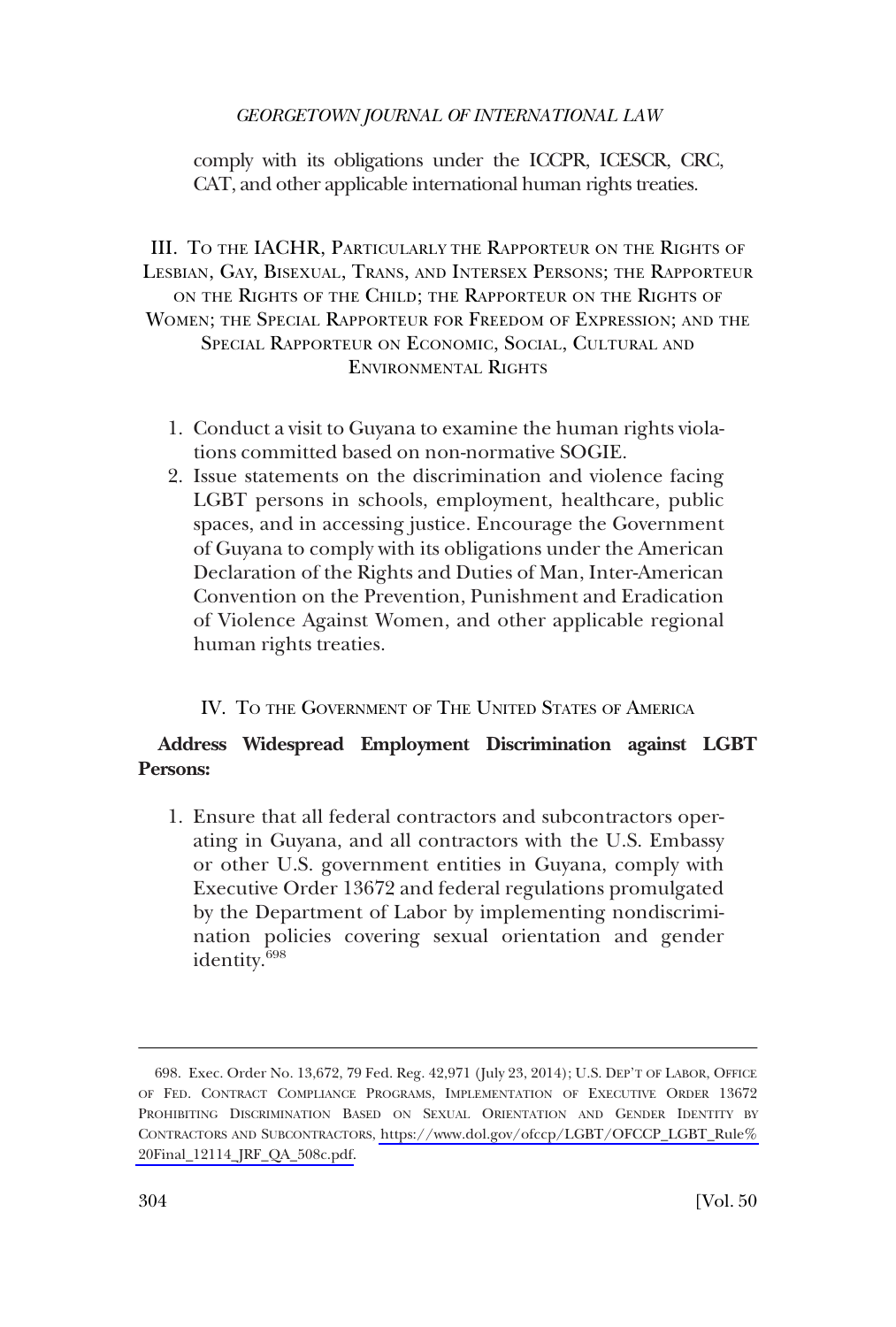# **Support Guyana's Ongoing Efforts to Prevent and Treat HIV and AIDS:**

- 1. Restore USAID funding or provide alternative assistance to Guyana's Ministry of Public Health and local NGOs to support HIV services.
- 2. Encourage private, philanthropic U.S. organizations to fund HIV-related initiatives in Guyana.

# **Encourage Respect for the Rights of LGBT Persons:**

1. Include and enforce respect for LGBT persons' rights in Guyana when deciding whether Guyana is to remain a beneficiary under the American Generalized System of Preferences.<sup>699</sup>

## V. TO THE PRIVATE SECTOR

## **To the Private Sector Commission and Private Sector Companies in Guyana:**

- 1. Establish a private sector pledge to adopt and enforce policies on equal employment opportunity and workplace harassment that explicitly list sexual orientation, gender identity, and gender expression among protected categories, and adopt those policies.
- 2. Publicly support amendments to the Prevention of Discrimination Act that will prohibit SOGIE-based employment discrimination.

<sup>699.</sup> The Generalized System of Preference (GSP) promotes economic development of the world's developing countries by eliminating import duties on thousands of products for beneficiary countries. Certain conditions are tied to a country becoming a beneficiary. As GSPs are being reviewed this year (2018), the U.S. Congress has an opportunity to tie GSP beneficiary status to respect for LGBT persons' rights. Generalized System of Preferences (GSP), OFFICE OF THE U.S. TRADE REPRESENTATIVE, [https://ustr.gov/issue-areas/trade-development/preference-programs/](https://ustr.gov/issue-areas/trade-development/preference-programs/generalized-system-preference-gsp)  [generalized-system-preference-gsp](https://ustr.gov/issue-areas/trade-development/preference-programs/generalized-system-preference-gsp) (last visited Mar. 30, 2018). This could be extended to renegotiating the Caribbean Basin Initiative, launched in 1984 and scheduled to expire on September 30, 2020. *See Caribbean Basin Initiative (CBI)*, OFFICE OF THE U.S. TRADE REPRESENTATIVE, <https://ustr.gov/issue-areas/trade-development/preference-programs/caribbean-basin-initiative-cbi> (last visited Mar. 30, 2018).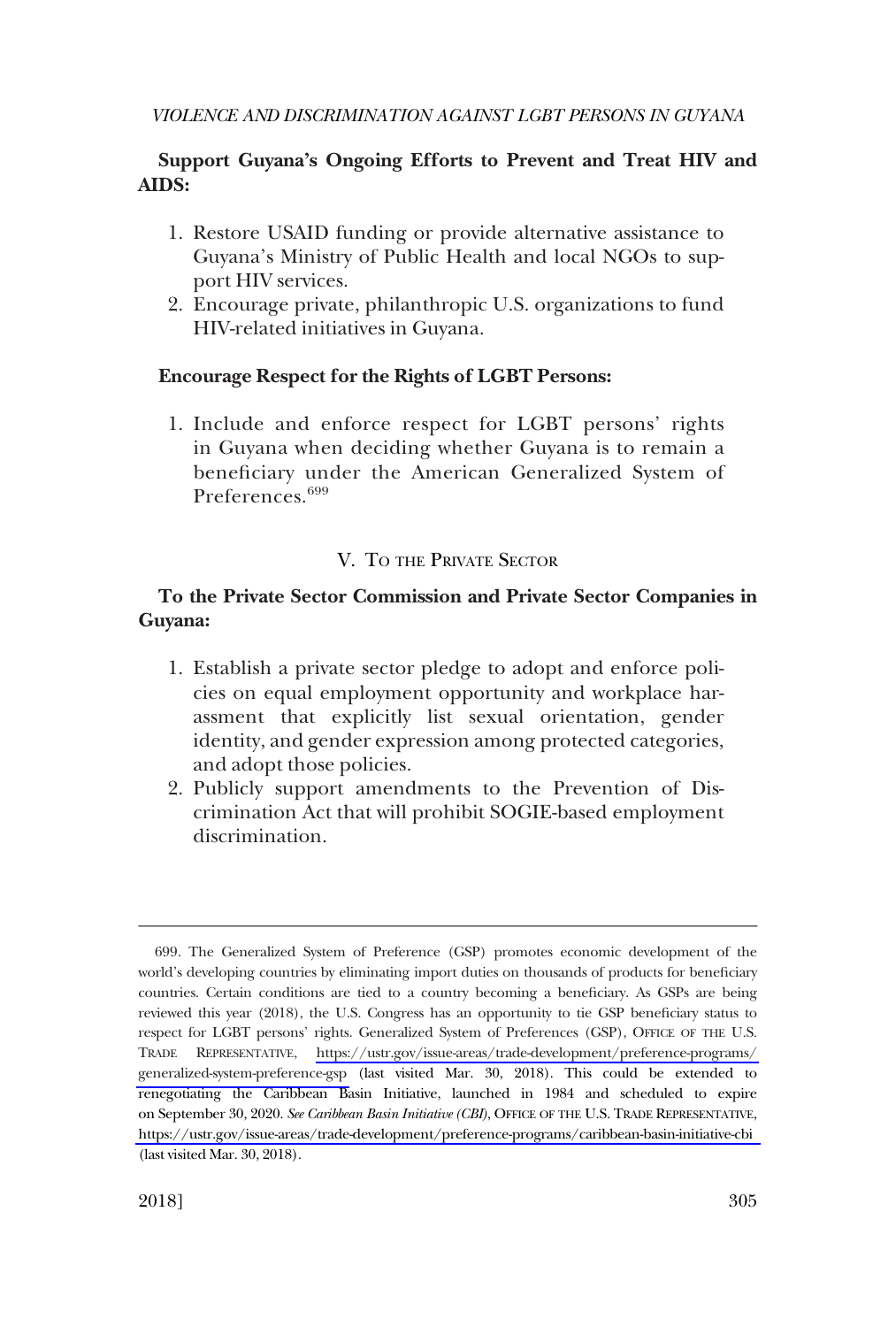3. Develop and provide training to employees, particularly managerial employees, on the rights of LGBT workers and how to foster an inclusive and supportive work environment.

## **To Foreign Corporations and Investors in Guyana:**

- 1. Extend, promote, and enforce equal employment opportunity and workplace harassment policies that explicitly prohibit discrimination on the grounds of SOGIE, and require the same of all affiliates, contractors, subcontractors, and vendors, as part of the company's commitment to corporate social responsibility.
- 2. Engage with Guyana's business, education, civil society, and government sectors to encourage adoption of laws and policies on equal employment opportunity and workplace harassment that include SOGIE as protected statuses.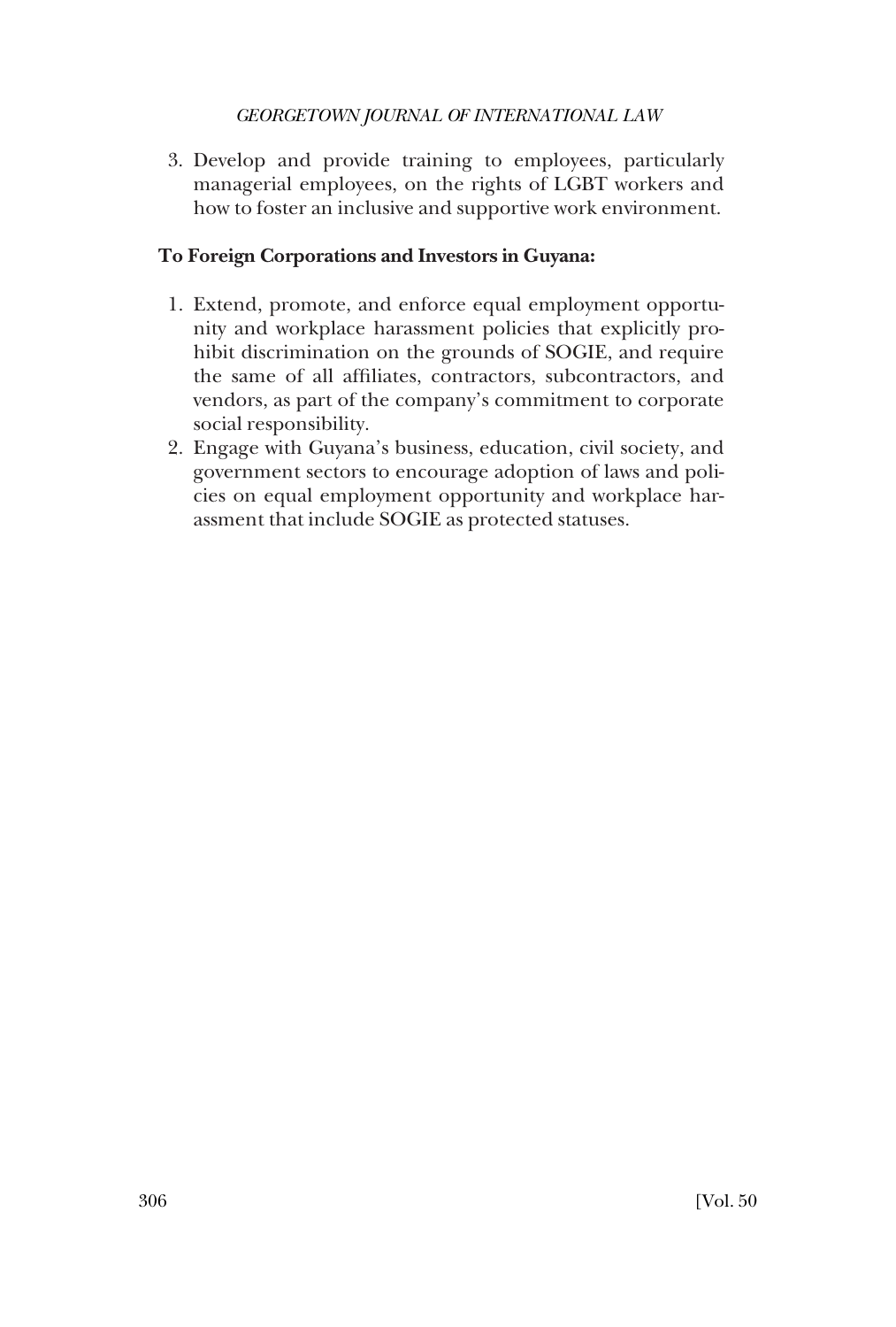#### **CONCLUSION**

## *"I just want the government of Guyana to know that we are all citizens of this beautiful country and we must get equal rights."*

## *– Aparna, 34-year-old transgender woman in New Amsterdam, Guyana*<sup>700</sup>

Through its international and regional treaty obligations, Guyana has nominally agreed to uphold nondiscrimination and respect for human dignity in its laws and policies. The State has signed on to numerous treaties guaranteeing human rights for all Guyanese, including those individuals who identify as LGBT. Over the last two decades, despite a lack of specific protections for the LGBT community, civil society advocacy has flourished. Guyana's civil society presence at international mechanisms for human rights has been robust, and the voice of the LGBT community has been loud, persistent, and proud.

Yet the findings of this report indicate a disconnect between the State's obligations and its practices on every level of institutional protection and provision of State services (such as education, health, and other sectors discussed in this report). While many laws and government policies are facially neutral, the discretionary implementation by individual state actors has serious discriminatory effects. Moreover, the presence of laws specifically targeting the LGBT community normalize discrimination and stigmatization in society at large, casting negative and reverberating lasting effects on LGBT individuals throughout their lives.

Violations by private actors are rampant as well, indicating the State is failing in its positive obligations to *prevent* rights violations by private actors. The failure to properly note complaints and to investigate and prosecute private actors *is* attributable to the State. Even if the complete prevention of incidents spurred by discrimination is impossible, due diligence in reporting, investigation, and prosecution is mandated by the human rights instruments Guyana has ratified.

The bridge to overcoming the large chasm between State obligations and efforts with the actual lived experiences of the LGBT community in Guyana is in the government's power. While this report has made several recommendations to various institutions within and outside of the Guyanese government, they can set a powerful example of acceptance for LGBT persons among the citizens of Guyana. As one human rights defender noted, "[A]wareness comes from schools, from the government, [yet] you sit there as the highest decision-making body for

<sup>700.</sup> Interview with Aparna, *supra* note 150.